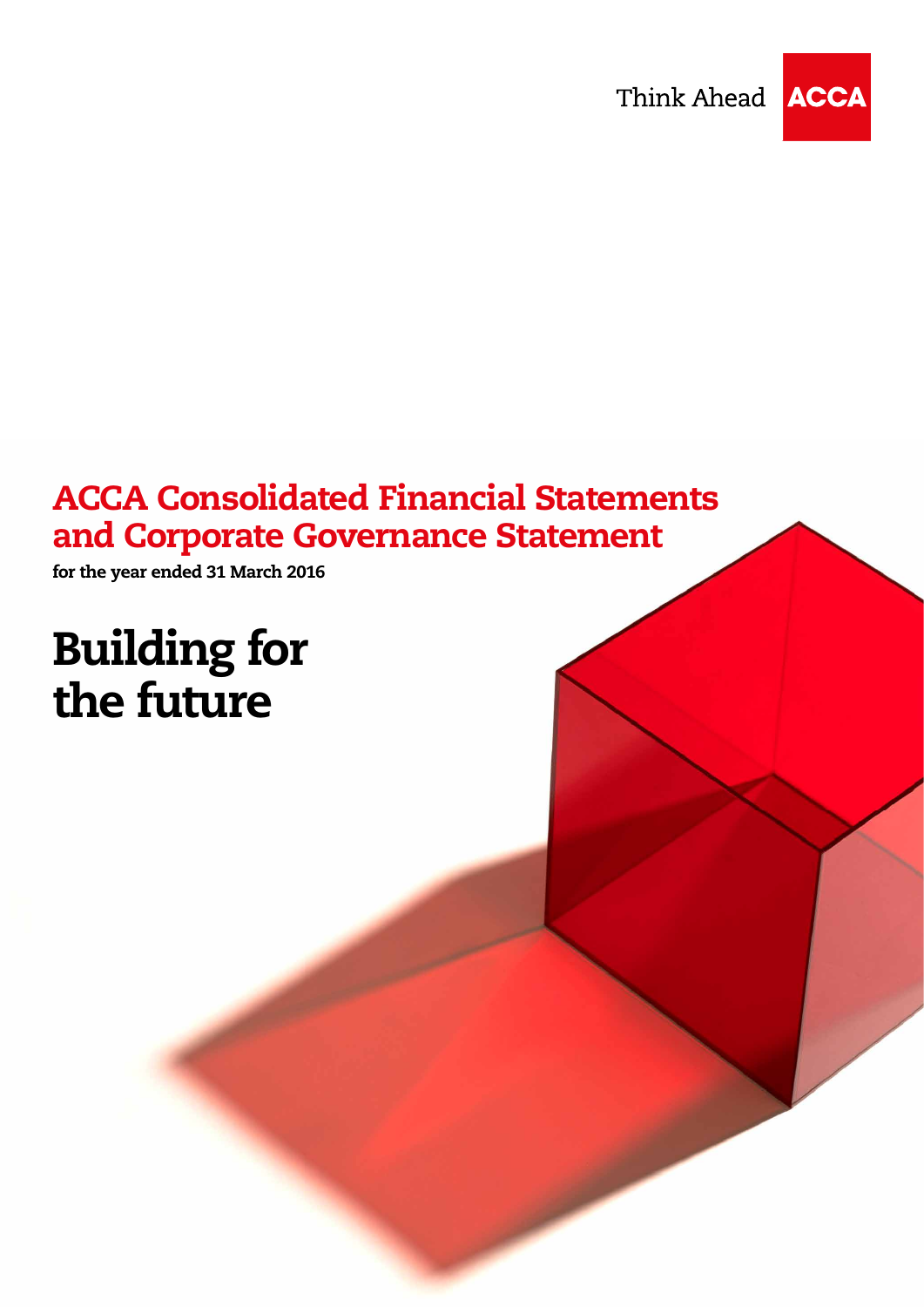### Association of Chartered Certified Accountants

Financial statements for the year ended 31 March 2016

### **Contents**

| Five year summary                                                    |    |
|----------------------------------------------------------------------|----|
| Foreword                                                             |    |
| Consolidated financial statements<br>of the Association of Chartered |    |
| Certified Accountants                                                | 5  |
| Corporate Governance Statement                                       | 36 |
| Report from the Audit Committee                                      | 44 |
| Report of the Independent Auditor                                    | 48 |
| Accounts of the Chartered Certified<br>Accountants' Benevolent Fund  |    |
| (charitable company)                                                 |    |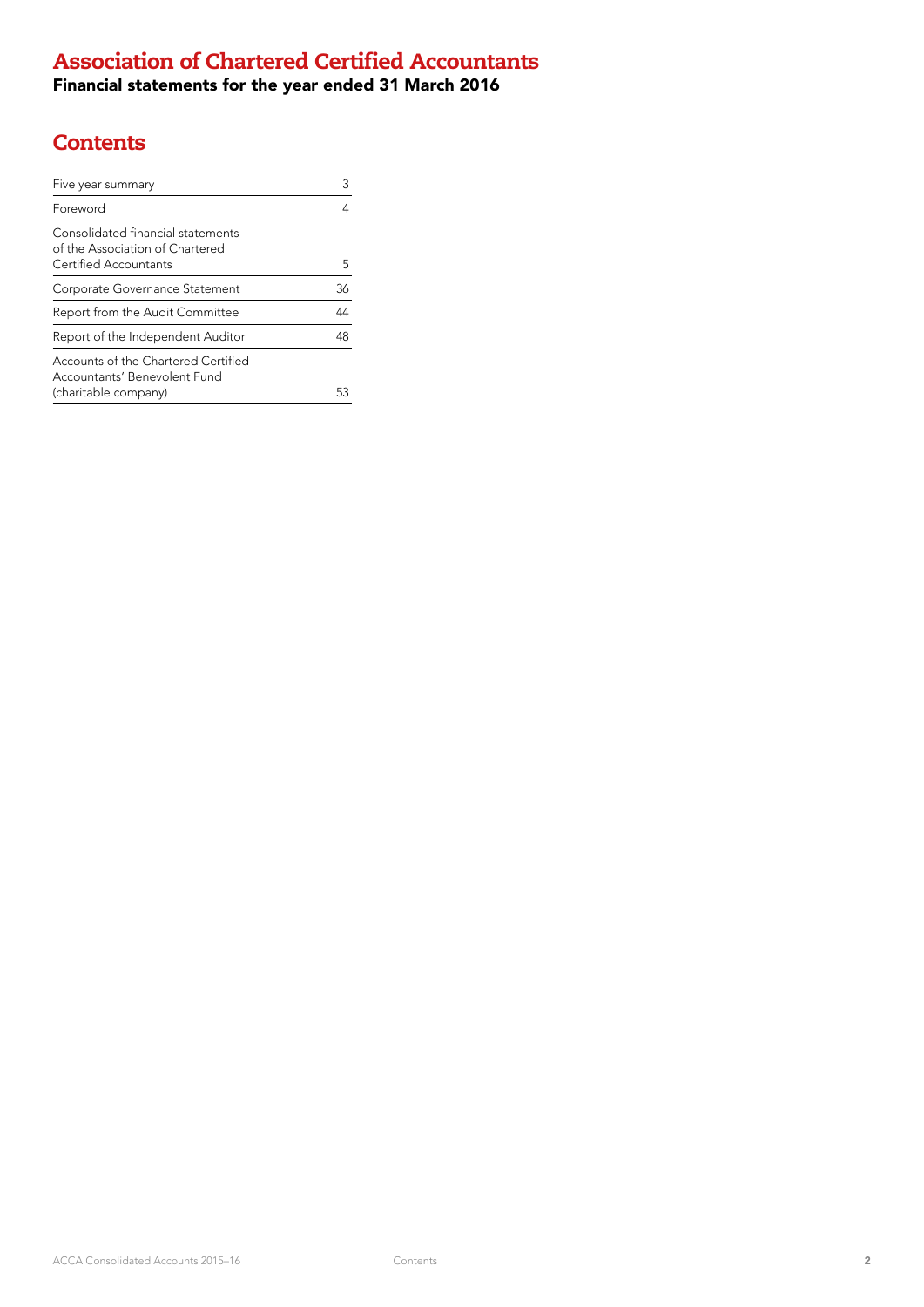### Five Year Summary ACCA and subsidiaries

|                                                                  | March<br>2016<br>£'000 | Restated<br>March<br>2015<br>£'000 | March<br>2014<br>£'000 | March<br>2013<br>£'000 | March<br>2012<br>${\tt f'}000$ |
|------------------------------------------------------------------|------------------------|------------------------------------|------------------------|------------------------|--------------------------------|
| Operating income                                                 | 175,696                | 163,952                            | 159,026                | 151,672                | 143,698                        |
| Pension curtailment gains                                        |                        |                                    |                        |                        | 7,304                          |
| Operating surplus                                                | 4,266                  | 4,239                              | 10,733                 | 10,336                 | 12,785                         |
| Other (losses)/gains                                             | (231)                  | 1,203                              | (734)                  | (148)                  | (296)                          |
| Net finance income                                               | 1,189                  | 869                                | 334                    | 102                    | 977                            |
| Surplus before tax                                               | 5,224                  | 6,311                              | 10,333                 | 10,290                 | 13,466                         |
| Tax                                                              | (2, 368)               | (1,029)                            | (81)                   | (103)                  | (76)                           |
| Surplus for the year                                             | 2,856                  | 5,282                              | 10,252                 | 10,187                 | 13,390                         |
| Other comprehensive income<br>excluding actuarial (losses)/gains | 3,568                  | 7,018                              | 3,848                  | 4,923                  | 2,391                          |
| Recognition of actuarial (losses)/gains                          | (749)                  | (3, 585)                           | 4,694                  | (381)                  | (15, 367)                      |
| Total other comprehensive income                                 | 2,819                  | 3,433                              | 8,542                  | 4,542                  | (12,976)                       |
| Total comprehensive income                                       | 5,675                  | 8,715                              | 18,794                 | 14,729                 | 414                            |
| Non-current assets                                               | 106,513                | 109,663                            | 76,596                 | 74,696                 | 54,139                         |
| Current assets                                                   | 82,505                 | 70,305                             | 88,467                 | 76,354                 | 73,900                         |
| Total assets                                                     | 189,018                | 179,968                            | 165,063                | 151,050                | 128,039                        |
| Non-current liabilities                                          | 15,308                 | 16,173                             | 13,200                 | 20,540                 | 19,987                         |
| Current liabilities                                              | 99,712                 | 95,472                             | 92,255                 | 89,696                 | 81,967                         |
| <b>Total liabilities</b>                                         | 115,020                | 111,645                            | 105,455                | 110,236                | 101,954                        |
| Accumulated fund                                                 | 46,767                 | 41,025                             | 39,347                 | 24,401                 | 14,595                         |
| Other reserves                                                   | 27,231                 | 27,298                             | 20,261                 | 16,413                 | 11,490                         |
| Total funds and reserves                                         | 73,998                 | 68,323                             | 59,608                 | 40,814                 | 26,085                         |
| Total reserves and liabilities                                   | 189,018                | 179,968                            | 165,063                | 151,050                | 128,039                        |
| <b>Members and Students</b>                                      | March<br>2016          | March<br>2015                      | March<br>2014          | March<br>2013          | March<br>2012                  |
| Members                                                          | 188,137                | 178,169                            | 169,602                | 161,943                | 154,337                        |
| Students and affiliates                                          | 480,813                | 455,778                            | 435,824                | 425,897                | 429,879                        |
|                                                                  | 668,950                | 633,947                            | 605,426                | 587,840                | 584,216                        |
|                                                                  |                        |                                    |                        |                        |                                |

All figures are presented under International Financial Reporting Standards (IFRS) as adopted by the European Union.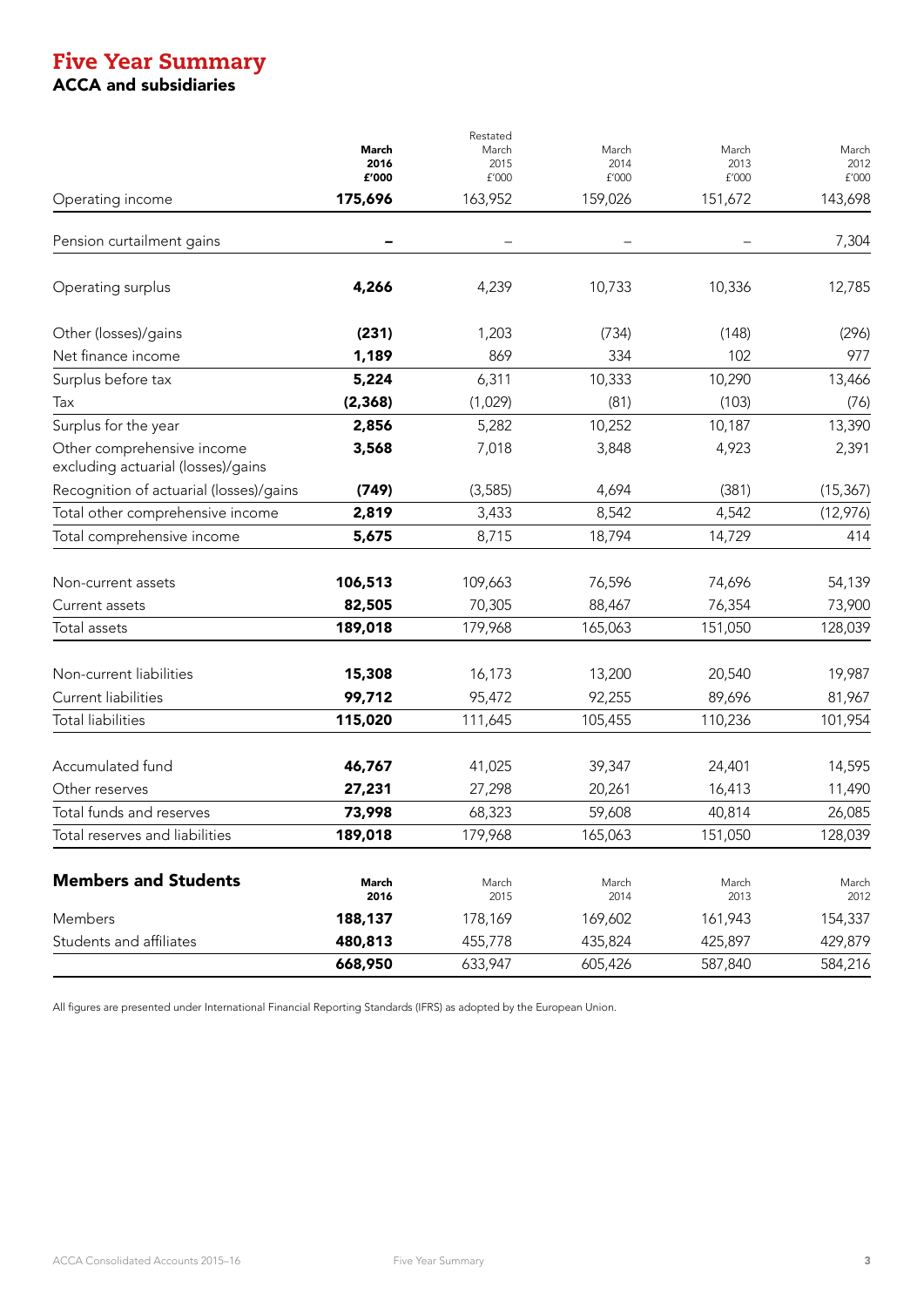These consolidated financial statements present the results for ACCA and its subsidiaries for the year ended 31 March 2016.

ACCA publishes an Integrated Report which provides a wide range of information about ACCA's strategy, governance, performance and prospects to show how we create value for our stakeholders and explains the place we occupy in society.

As our Integrated Report is a wider representation of information which is important to understanding ACCA's performance, we have elected not to produce a Management Commentary. The table below provides a comparison of the content of the Management Commentary with the Integrated Report to enable readers to locate specific information that may be of interest to them.

| Management commentary<br>- key headings       | Content                                                                                                                                              | Integrated Report reference                                                        |
|-----------------------------------------------|------------------------------------------------------------------------------------------------------------------------------------------------------|------------------------------------------------------------------------------------|
| Introduction                                  | Context and basis of preparation                                                                                                                     | Our integrated reporting journey<br>and this year's report                         |
| Nature of ACCA's business                     | Mission and values<br>Competitive environment<br>Economic environment<br>Regulatory environment<br>Products and services                             | About ACCA<br>Our value creation model                                             |
| Strategy and<br>strategic outcomes            | Strategic priorities<br>Mapping priorities to outcomes                                                                                               | Our strategy to 2020                                                               |
| Resources and relationships                   | Resources: financial, human and network;<br>brand development<br>Relationships: global partnerships, key employers,<br>strategic partners, regulator | Our value creation model                                                           |
| Governance, risk and<br>corporate assurance   | Outline of our approach to governance<br>Approach to risk management and major risk types                                                            | Our governance and leadership<br>Our risks and their management                    |
| Strategic outcomes -<br>review of performance | KPI results v target                                                                                                                                 | Our strategic performance in 2015/16                                               |
| Financial review*                             | Supplementary financial information                                                                                                                  | Our strategic performance in 2015/16                                               |
| Social and<br>environmental impact            | Our approach to CSR and significant developments                                                                                                     | Where material, embedded in<br>the appropriate section in the<br>Integrated Report |
| Outlook for next year                         | 2016/17 strategic priorities                                                                                                                         | Our strategy to 2020                                                               |

 \*Financial performance in the financial statements is provided in accordance with IFRS. ACCA measures its financial performance on a net operating surplus basis, prior to accounting for other comprehensive income. For the year to 31 March 2016, performance on that basis amounted to a surplus of £4.3m compared to a target of a deficit of £5.0m.

Readers of these financial statements are encouraged to access our Integrated Report, which can be found at: www.accaglobal.com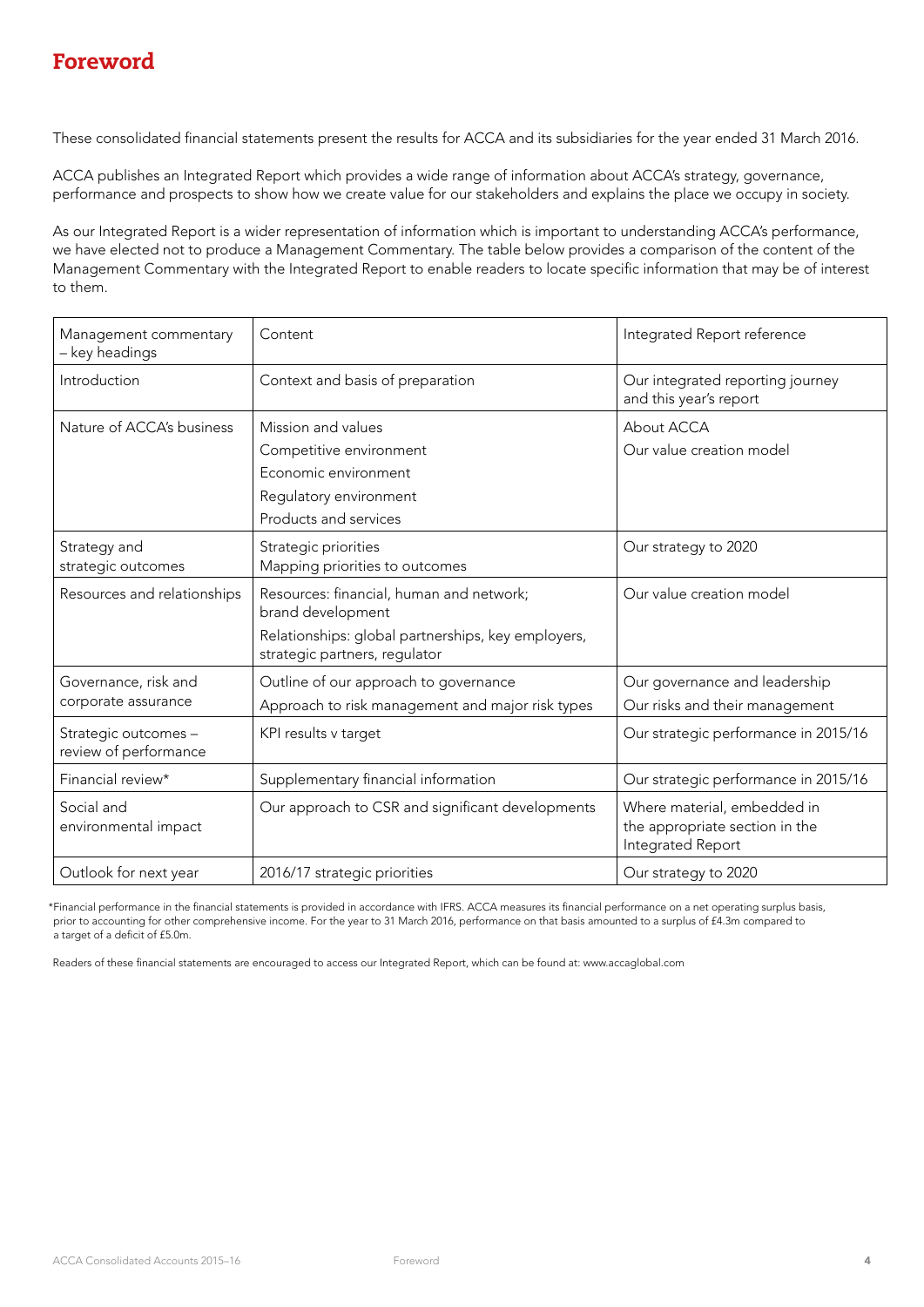### Consolidated Statement of Total Comprehensive Income

For the year ended 31 March 2016

| <b>Notes</b> |                                                                         | 31 March<br>2016<br>£'000 | Restated<br>31 March<br>2015<br>f'000 |
|--------------|-------------------------------------------------------------------------|---------------------------|---------------------------------------|
|              | Income                                                                  |                           |                                       |
| 6            | Fees and subscriptions                                                  | 76,183                    | 70,635                                |
| 7            | Operating activities                                                    | 99,513                    | 93,317                                |
|              | Total income                                                            | 175,696                   | 163,952                               |
|              | <b>Expenditure</b>                                                      |                           |                                       |
| 8            | Operational expenditure                                                 | 160,883                   | 145,717                               |
| 9            | Strategic investment expenditure                                        | 10,547                    | 13,996                                |
|              | Total expenditure                                                       | 171,430                   | 159,713                               |
|              | Operating surplus                                                       | 4,266                     | 4,239                                 |
| 10           | Other (losses)/gains                                                    | (231)                     | 1,203                                 |
| 11           | Finance income from investments                                         | 1,588                     | 1,323                                 |
| 11           | Finance costs                                                           | (399)                     | (454)                                 |
|              | Surplus before tax                                                      | 5,224                     | 6,311                                 |
| 13           | Tax                                                                     | 2,368                     | 1,029                                 |
|              | Surplus for the year                                                    | 2,856                     | 5,282                                 |
|              | Other comprehensive income                                              |                           |                                       |
|              | Items that will not be reclassified to income or expenditure            |                           |                                       |
| 26           | Gains on revaluation of land and buildings                              | 4,048                     | 2,512                                 |
| 22           | Recognition of actuarial losses                                         | (749)                     | (3, 585)                              |
|              |                                                                         | 3,299                     | (1,073)                               |
|              | Items that may be subsequently reclassified to income<br>or expenditure |                           |                                       |
| 26           | Change in fair value of available-for-sale investments                  | (448)                     | 4,459                                 |
| 26           | Currency translation differences                                        | (32)                      | 47                                    |
|              |                                                                         | (480)                     | 4,506                                 |
|              | Other comprehensive income for the year, net of tax                     | 2,819                     | 3,433                                 |
|              | Total comprehensive income for the year                                 | 5,675                     | 8,715                                 |
|              |                                                                         |                           |                                       |

The accompanying notes to the financial statements, on pages 8 to 34, are an integral part of this statement.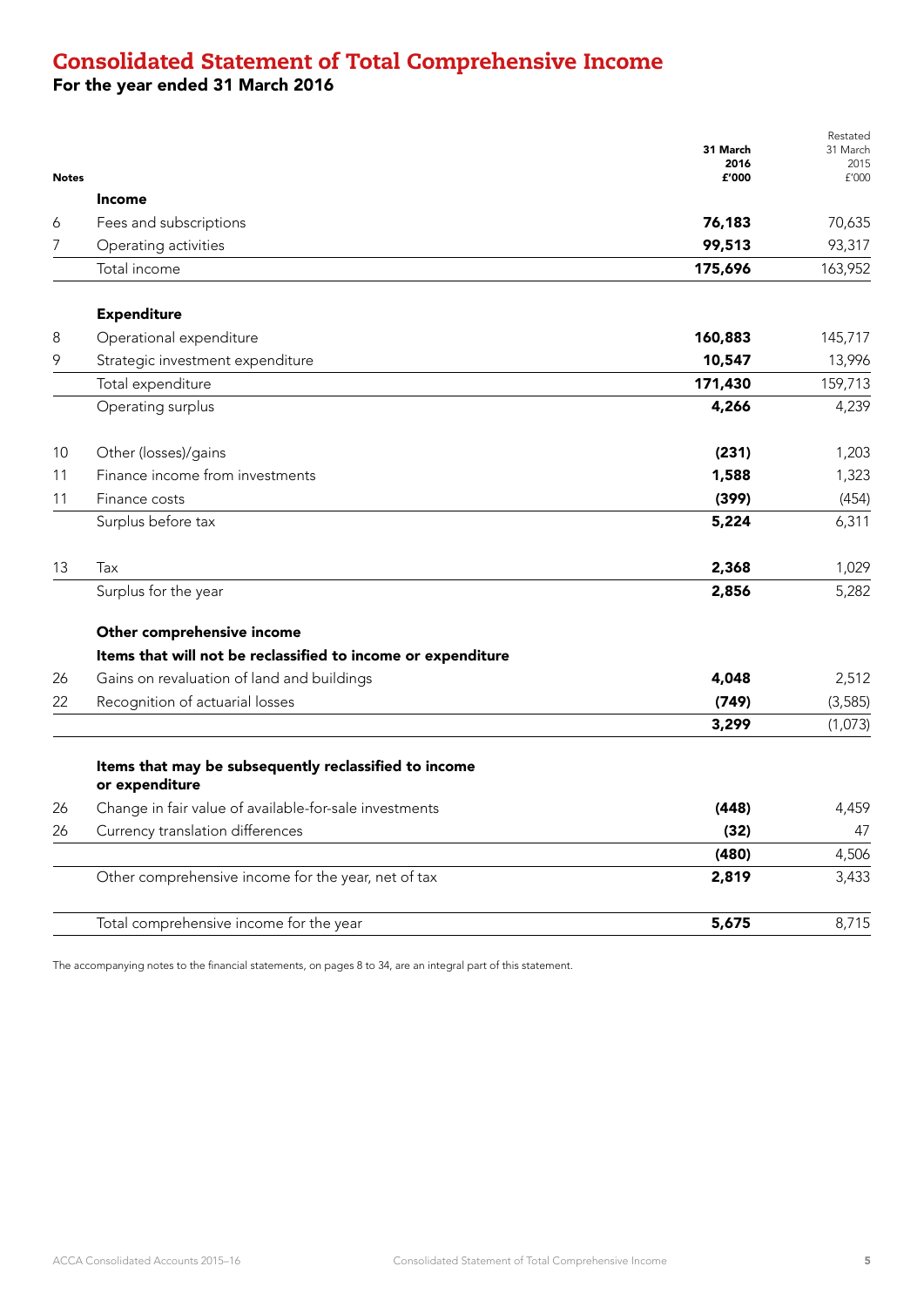### Consolidated Balance Sheet

As at 31 March 2016

| <b>ASSETS</b><br><b>Non-current assets</b><br>Property, plant and equipment<br>10,401<br>14<br>Intangible assets<br>13,341<br>15<br>Available-for-sale investments<br>82,771<br>16<br>106,513<br><b>Current assets</b><br>Trade and other receivables<br>25,216<br>17<br>Available-for-sale investments<br>10,753<br>16<br>Derivative financial instruments<br>18<br>Assets held for sale<br>13,892<br>19<br>Cash and cash equivalents<br>32,644<br>20<br>82,505<br>189,018<br><b>Total assets</b><br><b>RESERVES AND LIABILITIES</b><br><b>Funds and reserves</b><br>Accumulated fund<br>46,767<br>Other reserves<br>27,231<br>26<br>Total funds and reserves<br>73,998<br><b>Non-current liabilities</b><br>Deferred tax liabilities<br>21<br>3,105<br>Retirement benefit obligations<br>12,203<br>22<br>15,308<br><b>Current liabilities</b><br>23<br>Trade and other payables<br>29,472<br>974<br>Tax payable<br>Deferred income<br>64,313<br>24 | 31 March<br>2015<br>£'000 |
|------------------------------------------------------------------------------------------------------------------------------------------------------------------------------------------------------------------------------------------------------------------------------------------------------------------------------------------------------------------------------------------------------------------------------------------------------------------------------------------------------------------------------------------------------------------------------------------------------------------------------------------------------------------------------------------------------------------------------------------------------------------------------------------------------------------------------------------------------------------------------------------------------------------------------------------------------|---------------------------|
|                                                                                                                                                                                                                                                                                                                                                                                                                                                                                                                                                                                                                                                                                                                                                                                                                                                                                                                                                      |                           |
|                                                                                                                                                                                                                                                                                                                                                                                                                                                                                                                                                                                                                                                                                                                                                                                                                                                                                                                                                      |                           |
|                                                                                                                                                                                                                                                                                                                                                                                                                                                                                                                                                                                                                                                                                                                                                                                                                                                                                                                                                      | 24,104                    |
|                                                                                                                                                                                                                                                                                                                                                                                                                                                                                                                                                                                                                                                                                                                                                                                                                                                                                                                                                      | 3,490                     |
|                                                                                                                                                                                                                                                                                                                                                                                                                                                                                                                                                                                                                                                                                                                                                                                                                                                                                                                                                      | 82,069                    |
|                                                                                                                                                                                                                                                                                                                                                                                                                                                                                                                                                                                                                                                                                                                                                                                                                                                                                                                                                      | 109,663                   |
|                                                                                                                                                                                                                                                                                                                                                                                                                                                                                                                                                                                                                                                                                                                                                                                                                                                                                                                                                      |                           |
|                                                                                                                                                                                                                                                                                                                                                                                                                                                                                                                                                                                                                                                                                                                                                                                                                                                                                                                                                      | 23,487                    |
|                                                                                                                                                                                                                                                                                                                                                                                                                                                                                                                                                                                                                                                                                                                                                                                                                                                                                                                                                      | 26,019                    |
|                                                                                                                                                                                                                                                                                                                                                                                                                                                                                                                                                                                                                                                                                                                                                                                                                                                                                                                                                      | 349                       |
|                                                                                                                                                                                                                                                                                                                                                                                                                                                                                                                                                                                                                                                                                                                                                                                                                                                                                                                                                      |                           |
|                                                                                                                                                                                                                                                                                                                                                                                                                                                                                                                                                                                                                                                                                                                                                                                                                                                                                                                                                      | 20,450                    |
|                                                                                                                                                                                                                                                                                                                                                                                                                                                                                                                                                                                                                                                                                                                                                                                                                                                                                                                                                      | 70,305                    |
|                                                                                                                                                                                                                                                                                                                                                                                                                                                                                                                                                                                                                                                                                                                                                                                                                                                                                                                                                      | 179,968                   |
|                                                                                                                                                                                                                                                                                                                                                                                                                                                                                                                                                                                                                                                                                                                                                                                                                                                                                                                                                      | 41,025<br>27,298          |
|                                                                                                                                                                                                                                                                                                                                                                                                                                                                                                                                                                                                                                                                                                                                                                                                                                                                                                                                                      | 68,323                    |
|                                                                                                                                                                                                                                                                                                                                                                                                                                                                                                                                                                                                                                                                                                                                                                                                                                                                                                                                                      |                           |
|                                                                                                                                                                                                                                                                                                                                                                                                                                                                                                                                                                                                                                                                                                                                                                                                                                                                                                                                                      | 2,685                     |
|                                                                                                                                                                                                                                                                                                                                                                                                                                                                                                                                                                                                                                                                                                                                                                                                                                                                                                                                                      | 13,488                    |
|                                                                                                                                                                                                                                                                                                                                                                                                                                                                                                                                                                                                                                                                                                                                                                                                                                                                                                                                                      | 16,173                    |
|                                                                                                                                                                                                                                                                                                                                                                                                                                                                                                                                                                                                                                                                                                                                                                                                                                                                                                                                                      |                           |
|                                                                                                                                                                                                                                                                                                                                                                                                                                                                                                                                                                                                                                                                                                                                                                                                                                                                                                                                                      | 19,185                    |
|                                                                                                                                                                                                                                                                                                                                                                                                                                                                                                                                                                                                                                                                                                                                                                                                                                                                                                                                                      | 74                        |
|                                                                                                                                                                                                                                                                                                                                                                                                                                                                                                                                                                                                                                                                                                                                                                                                                                                                                                                                                      | 73,088                    |
| Derivative financial instruments<br>18<br>22                                                                                                                                                                                                                                                                                                                                                                                                                                                                                                                                                                                                                                                                                                                                                                                                                                                                                                         | 140                       |
| 4,931<br>25<br>Provisions                                                                                                                                                                                                                                                                                                                                                                                                                                                                                                                                                                                                                                                                                                                                                                                                                                                                                                                            | 2,985                     |
| 99,712                                                                                                                                                                                                                                                                                                                                                                                                                                                                                                                                                                                                                                                                                                                                                                                                                                                                                                                                               | 95,472                    |
| <b>Total liabilities</b><br>115,020                                                                                                                                                                                                                                                                                                                                                                                                                                                                                                                                                                                                                                                                                                                                                                                                                                                                                                                  | 111,645                   |
| 189,018<br>Total reserves and liabilities                                                                                                                                                                                                                                                                                                                                                                                                                                                                                                                                                                                                                                                                                                                                                                                                                                                                                                            | 179,968                   |

The financial statements were approved and authorised for issue by Council on 18 June 2016 and signed on its behalf by:

 $\ell$ lxar

Datuk Alexandra Chin JP President **R Stenhouse** Chairman of Audit Committee

The accompanying notes to the financial statements, on pages 9 to 35, are an integral part of this statement.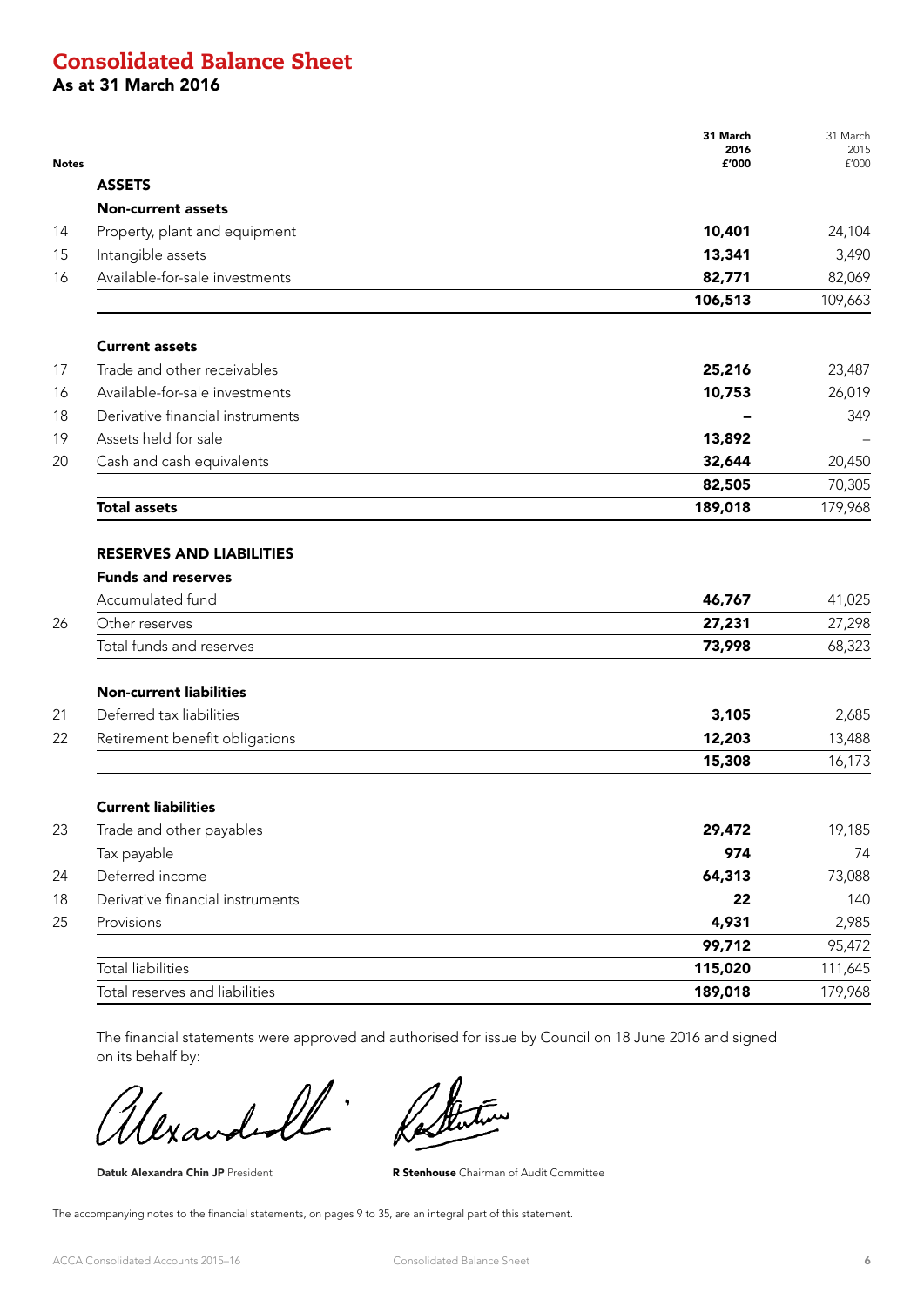## Consolidated Statement of Changes in Members' Funds

For the year ended 31 March 2016

|                                             |             | Other reserves |                        |             |          |
|---------------------------------------------|-------------|----------------|------------------------|-------------|----------|
|                                             | Currency    | Land and       | Available-<br>for-sale | Accumulated |          |
|                                             | translation | buildings      | investments            | fund        | Total    |
|                                             | f'000       | £'000          | £'000                  | f'000       | £'000    |
| Balance at 1 April 2014                     | (124)       | 7,670          | 12,715                 | 39,347      | 59,608   |
| Comprehensive income                        |             |                |                        |             |          |
| Surplus for the financial year              |             |                |                        | 5,282       | 5,282    |
| Other comprehensive income                  |             |                |                        |             |          |
| - available-for-sale investments            |             |                | 5,350                  |             | 5,350    |
| - property                                  |             | 2,650          |                        |             | 2,650    |
| Tax on fair value gains on revaluation:     |             |                |                        |             |          |
| - available-for-sale investments            |             |                | (891)                  |             | (891)    |
| - property                                  |             | (138)          |                        |             | (138)    |
| Currency translation                        | 47          |                |                        |             | 47       |
| Recognition of actuarial losses             |             |                |                        | (3, 585)    | (3, 585) |
| Total other comprehensive income            | 47          | 2,512          | 4,459                  | (3, 585)    | 3,433    |
| Total comprehensive income for the year     | 47          | 2,512          | 4,459                  | 1,697       | 8,715    |
| Historic cost depreciation transfer         |             | 19             |                        | (19)        |          |
| Balance at 31 March 2015                    | (77)        | 10,201         | 17,174                 | 41,025      | 68,323   |
| Comprehensive income                        |             |                |                        |             |          |
| Surplus for the financial year              |             |                |                        | 2,856       | 2,856    |
| Other comprehensive income                  |             |                |                        |             |          |
| Fair value gains/(losses) on revaluation:   |             |                |                        |             |          |
| - available-for-sale investments            |             |                | (854)                  |             | (854)    |
| – property                                  |             | 5,000          |                        |             | 5,000    |
| Tax on fair value gains on revaluation:     |             |                |                        |             |          |
| – available-for-sale investments            |             |                | 406                    |             | 406      |
| - property                                  |             | (952)          |                        |             | (952)    |
| Currency translation                        | (32)        |                |                        |             | (32)     |
| Recognition of actuarial losses             |             |                |                        | (749)       | (749)    |
| Total other comprehensive income            | (32)        | 4,048          | (448)                  | (749)       | 2,819    |
|                                             |             |                |                        |             |          |
| Total comprehensive income for the year     | (32)        | 4,048          | (448)                  | 2,107       | 5,675    |
| Transfer to reserves                        |             |                |                        |             |          |
| Realised gain on disposal - property        |             | (3,761)        |                        | 3,761       |          |
| Tax on realised gain on disposal - property |             | 126            |                        | (126)       |          |
| Balance at 31 March 2016                    | (109)       | 10,614         | 16,726                 | 46,767      | 73,998   |

The analysis of reserves is presented in note 26.

The accompanying notes to the financial statements, on pages 8 to 34, are an integral part of this statement.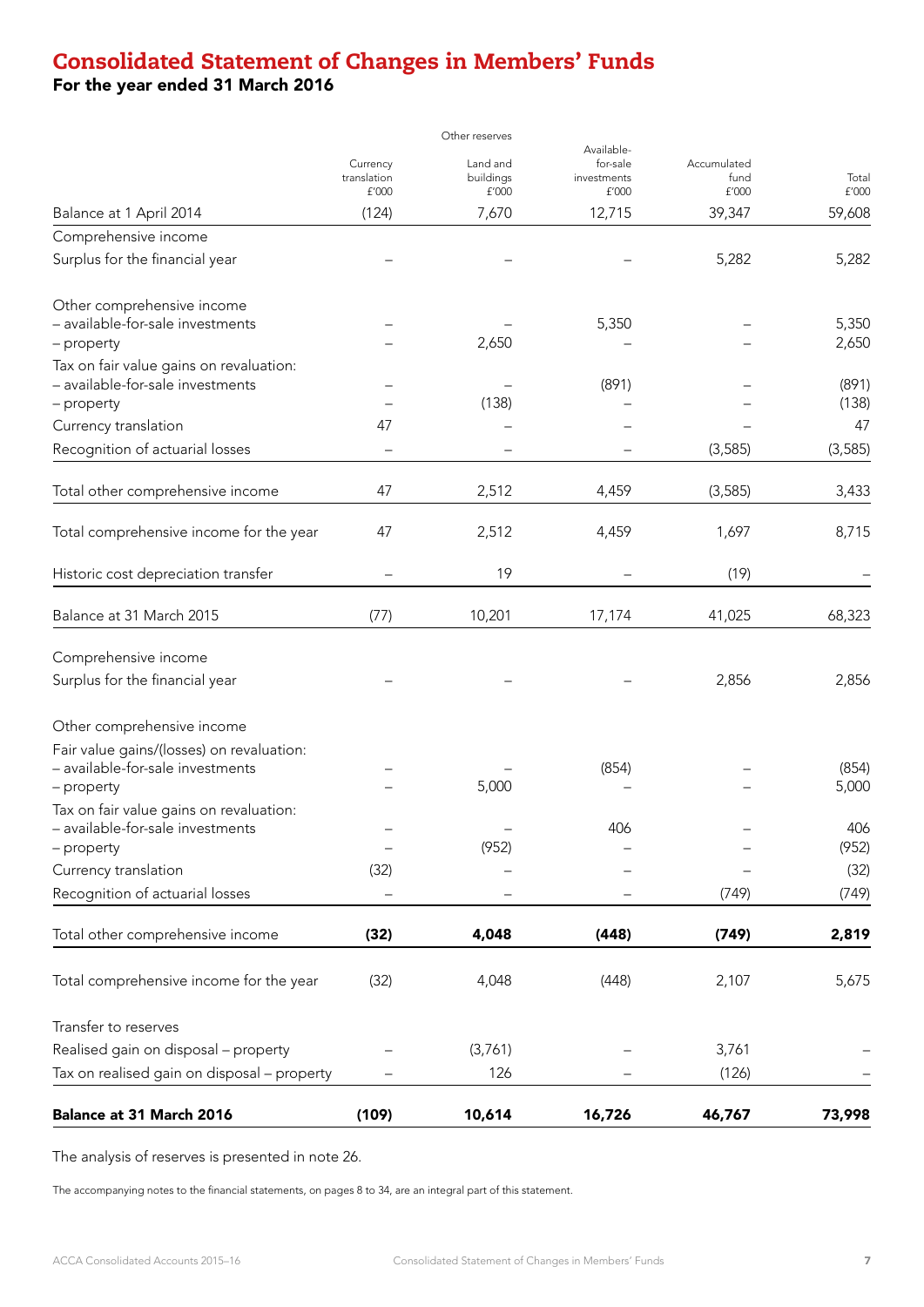### Consolidated Cash Flow Statement

For the year ended 31 March 2016

|                                                         |           | 31 March<br>2016<br>£'000 | Restated<br>31 March<br>2015<br>f'000 |
|---------------------------------------------------------|-----------|---------------------------|---------------------------------------|
| <b>Cash flows from operating activities</b>             |           |                           |                                       |
| Cash generated from operations                          |           | 7,921                     | 10,364                                |
| Tax paid                                                |           | (1, 348)                  | (1,034)                               |
| Net cash from operating activities                      |           | 6,573                     | 9,330                                 |
| <b>Cash flows from investing activities</b>             |           |                           |                                       |
| Acquisition of property, plant and equipment            | (10, 120) | (2,748)                   |                                       |
| Cash expended on internally developed intangible assets |           | (10, 975)                 | (3,273)                               |
| Acquisition of available-for-sale investments           |           | (42,066)                  | (90, 981)                             |
| Disposal of property, plant and equipment               |           | 11,550                    | 265                                   |
| Disposal of available-for-sale investments              |           | 55,767                    | 73,765                                |
| Interest received                                       |           | 116                       | 160                                   |
| Dividends received                                      |           | 1,472                     | 1,163                                 |
| Net cash used in investing activities                   |           | 5,744                     | (21,649)                              |
| <b>Cash flows from financing activities</b>             |           |                           |                                       |
| Payments to finance lease creditors                     |           |                           | (377)                                 |
| Net cash absorbed by financing activities               |           |                           | (377)                                 |
| Net increase/(decrease) in cash and cash equivalents    |           | 12,317                    | (12,696)                              |
| Cash and cash equivalents at beginning of year          |           | 20,450                    | 33,227                                |
| Exchange losses on cash and cash equivalents            |           | (123)                     | (81)                                  |
| Cash and cash equivalents at end of year                |           | 32,644                    | 20,450                                |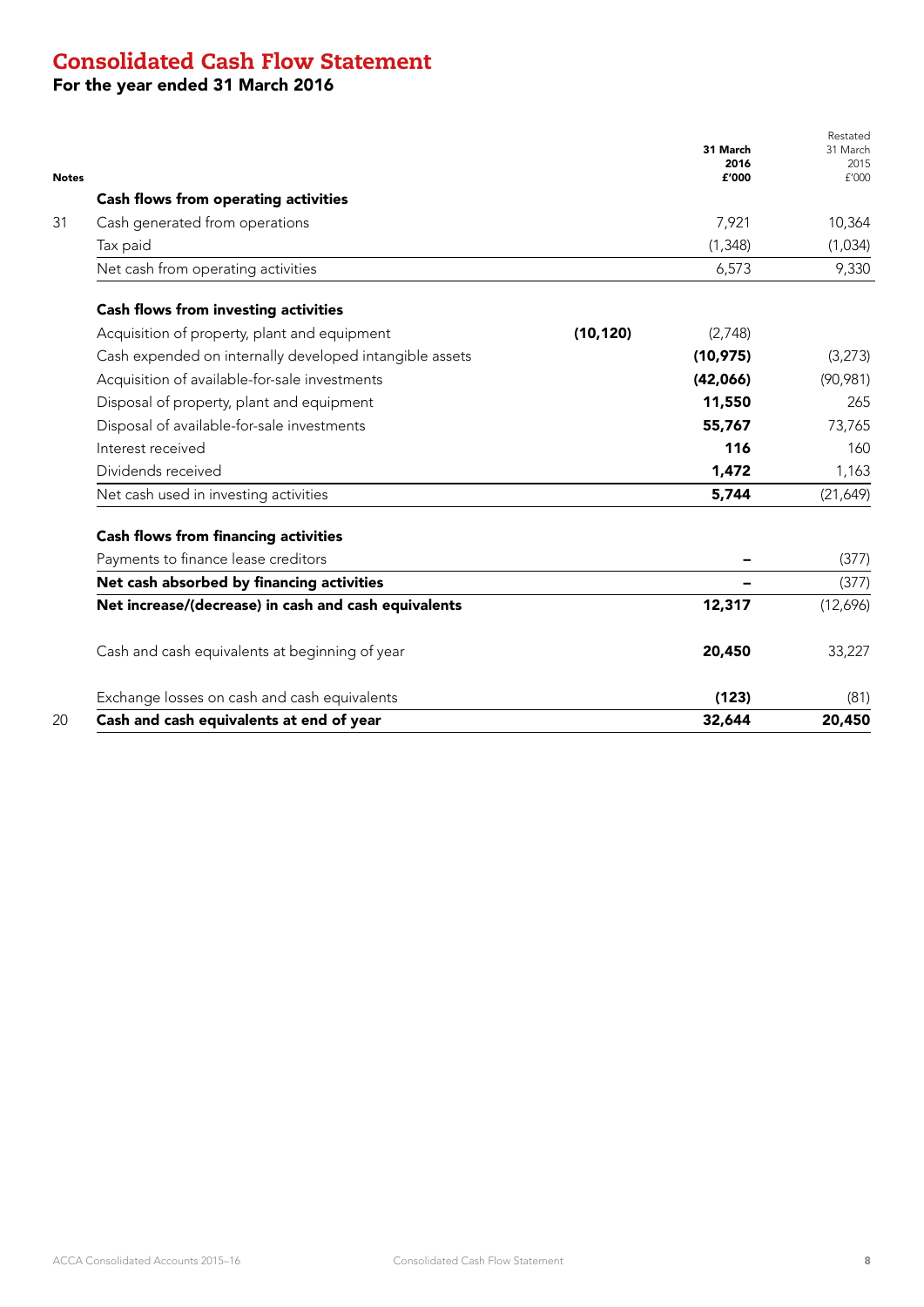### For the year ended 31 March 2016

### 1 General information

ACCA is a body incorporated under Royal Charter, and with statutory recognition, in the UK. Council has concluded that as an international organisation, ACCA should prepare financial statements which comply with International Financial Reporting Standards (IFRS) as issued by the International Accounting Standards Board (IASB) and adopted by the European Union.

These financial statements are presented in pounds sterling because that is the currency of the parent undertaking which is domiciled in the UK. Non-UK operations are included in accordance with the policies set out in note 2.

Changes in accounting policies

There were no new standards adopted during the year.

New standards, interpretations and amendments not yet effective

The following new standards, interpretations and amendments, which have not been applied in these financial statements, may have an effect on ACCA's future financial statements:

- Amendments to IAS 16 and IAS 38 Clarification of acceptable methods of depreciation and amortisation The amendment to these standards state that a revenue-based method is not an appropriate method for which to calculate depreciation or amortisation.
- IFRS 15 Revenue from contracts with customers

IFRS 15 requires the recognition of revenue to depict the transfer of promised goods or services to a customer in an amount that reflects the consideration to which the company expects to be entitled in exchange for those goods or services.

• Amendments to IFRS 11: Acquisition of an interest in a joint operation

The amendment specifies that when an entity acquires an interest in a joint operation in which the activity of the joint operation constitutes a business, as defined in IFRS 3 Business Combinations, it should apply the relevant principles on business combinations accounting in IFRS 3 and other IFRSs and disclose the relevant information that is required in those IFRSs for business combinations.

• IFRS 9 Financial Instruments

IFRS 9 introduced new requirements for the classification and measurement of financial assets and the classification and measurement requirements for financial liabilities along with the requirements for recognition and derecognising of financial assets and liabilities. IFRS 9 Financial Instruments has replaced IAS 39 Financial Instruments: Recognition and Measurement in its entirety.

Amendments to IAS 27: Equity method in equity financial statements

The amendments allow entities to use the equity method to account for investments in subsidiaries, joint ventures an associates in their separate (parent only) financial statements.

• Amendments to IFRS 10 and IAS 28

The amendments clarify the accounting for transactions where a parent loses control of a subsidiary, that does not constitute a business as defined in IFRS 3 Business Combinations, by selling all or part of its interest in that subsidiary to an associate or a joint venture that is accounted for using the equity method.

IAS 12 (amendment) Deferred tax: Recovery of Underlying Assets

IAS 12 requires an entity to measure deferred tax relating to an asset depending on whether the entity expects to recover the carrying amount of the asset through use or sale. The amendment introduces a presumption that recovery will normally be through sale.

• Annual improvements to IFRSs (2012-2015)

The improvements in these amendments clarify the requirements of IFRSs and eliminate inconsistencies within and between standards.

- IFRS 12 Disclosure of Interests in Other Entities The standard requires a reporting entity to disclose information that helps users to assess the nature and financial effects of the reporting entity's relationship with other entities.
- Amendments to IAS 32 Offsetting Financial Assets and Financial Liabilities

The amendments clarify the meaning of 'currently has a legally enforceable right of set-off'; and that some gross settlement systems may be considered equivalent to net settlement.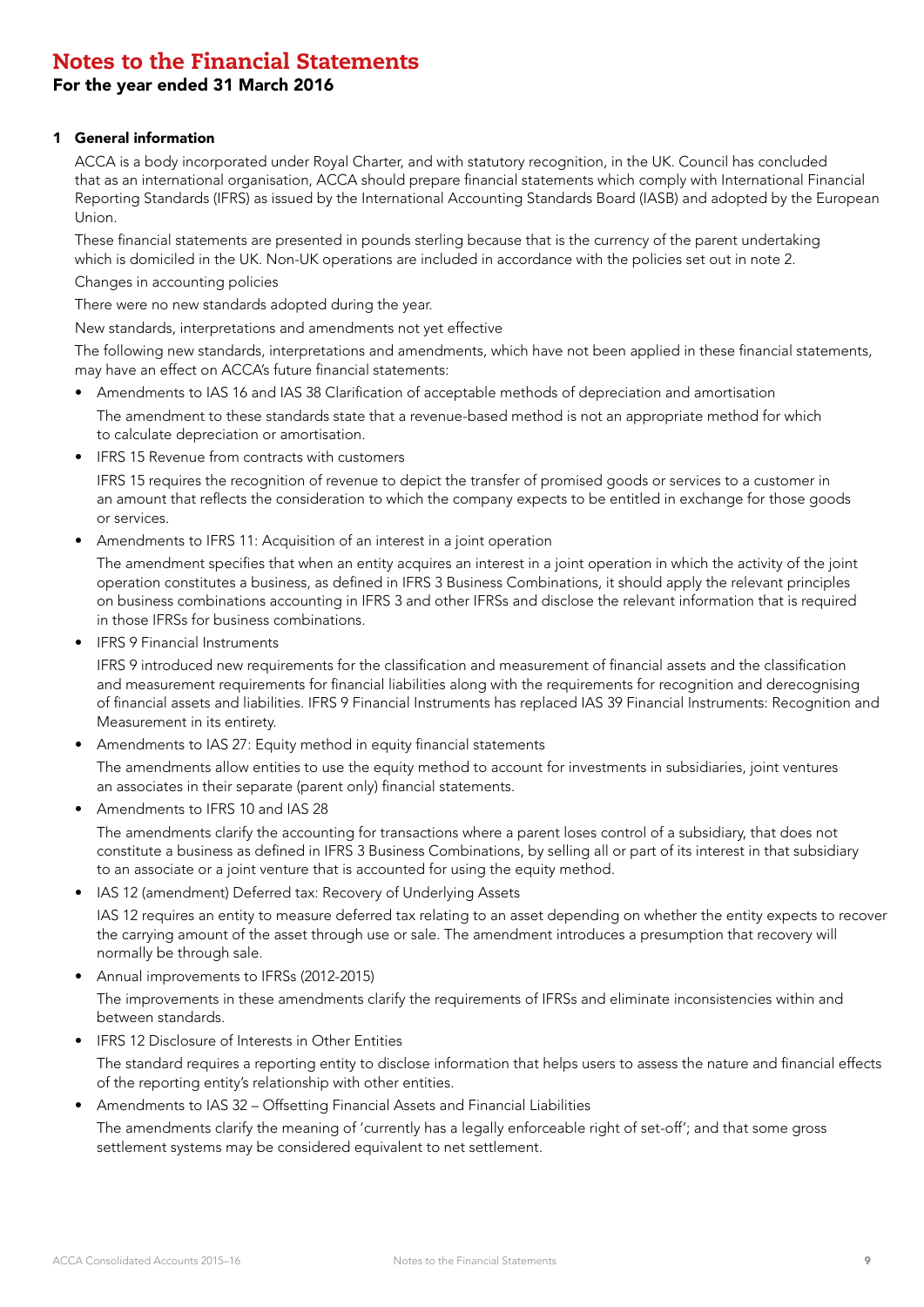### For the year ended 31 March 2016

### 1 General information (continued)

None of the other new standards, interpretations and amendments are expected to have an effect on ACCA's future financial statements.

Restatement of prior year figures

In the previous year tax of £936k on income generated in China less related costs was classified as operational expenditure. ACCA believes that the correct classification is that of tax and therefore the prior year's figures have been restated. This is a Consolidated Statement of Total Comprehensive Income reclassification only and has no impact on the Total Comprehensive Income for the prior year.

### 2 Significant accounting policies

The principal accounting policies applied in the preparation of these consolidated financial statements are set out below. These policies have been consistently applied to all the years presented, unless otherwise stated.

(a) *Basis of preparation*

The consolidated financial statements have been prepared in accordance with IFRS as issued by the IASB and adopted by the European Union. The consolidated financial statements have been prepared under the historical cost convention, as modified by the revaluation of land and buildings, available-for-sale financial assets and derivative instruments at fair value through income and expenditure.

(b) *Critical accounting estimates and judgements*

The preparation of the consolidated financial statements requires ACCA to make certain accounting estimates and judgements that have an impact on the policies and the amounts reported in the consolidated financial statements. Estimates and judgements are continually evaluated and based on historical experiences and other factors including expectations of future events that are believed to be reasonable at the time such estimates and judgements are made, although actual experience may vary from these estimates.

The estimates and assumptions which have the most significant risk of causing a material adjustment to the carrying amounts of assets and liabilities are discussed below.

#### i) Pension and other post-employment benefits

ACCA accounts for pension and other post-employment benefits in accordance with IAS 19. In determining the pension cost and the defined benefit obligation of ACCA's defined benefit pension schemes a number of assumptions are used which include the discount rate, salary growth, price inflation, the expected return on the schemes' investments and mortality rates. Further details are contained in note 22 to the consolidated financial statements.

There is a potential issue with the legality of some changes to the UK Pension Scheme. Legal advice has been received but the issues are complex and due to the preliminary nature of these discussions it is not possible to provide an estimate of the potential financial impact and a contingent liability has been disclosed at note 30.

ii) Taxation

ACCA is required to estimate the income tax in each of the jurisdictions in which it operates. This requires an estimation of the current tax liability together with an assessment of the temporary differences which arise as a consequence of different accounting and tax treatments. These temporary differences result in deferred tax assets or liabilities which are included in the balance sheet. Deferred tax assets and liabilities are measured using tax rates substantially enacted by balance sheet date expected to apply when the temporary differences reverse. ACCA operates in many countries in the world and is subject to many tax laws and regulations. Where the precise impact of these laws and regulations is unclear then reasonable estimates may be used to determine the tax charge included in the financial statements. If the tax eventually payable or reclaimable differs from the amounts originally estimated then the difference will be charged or credited in the financial statements of the year in which it crystallises.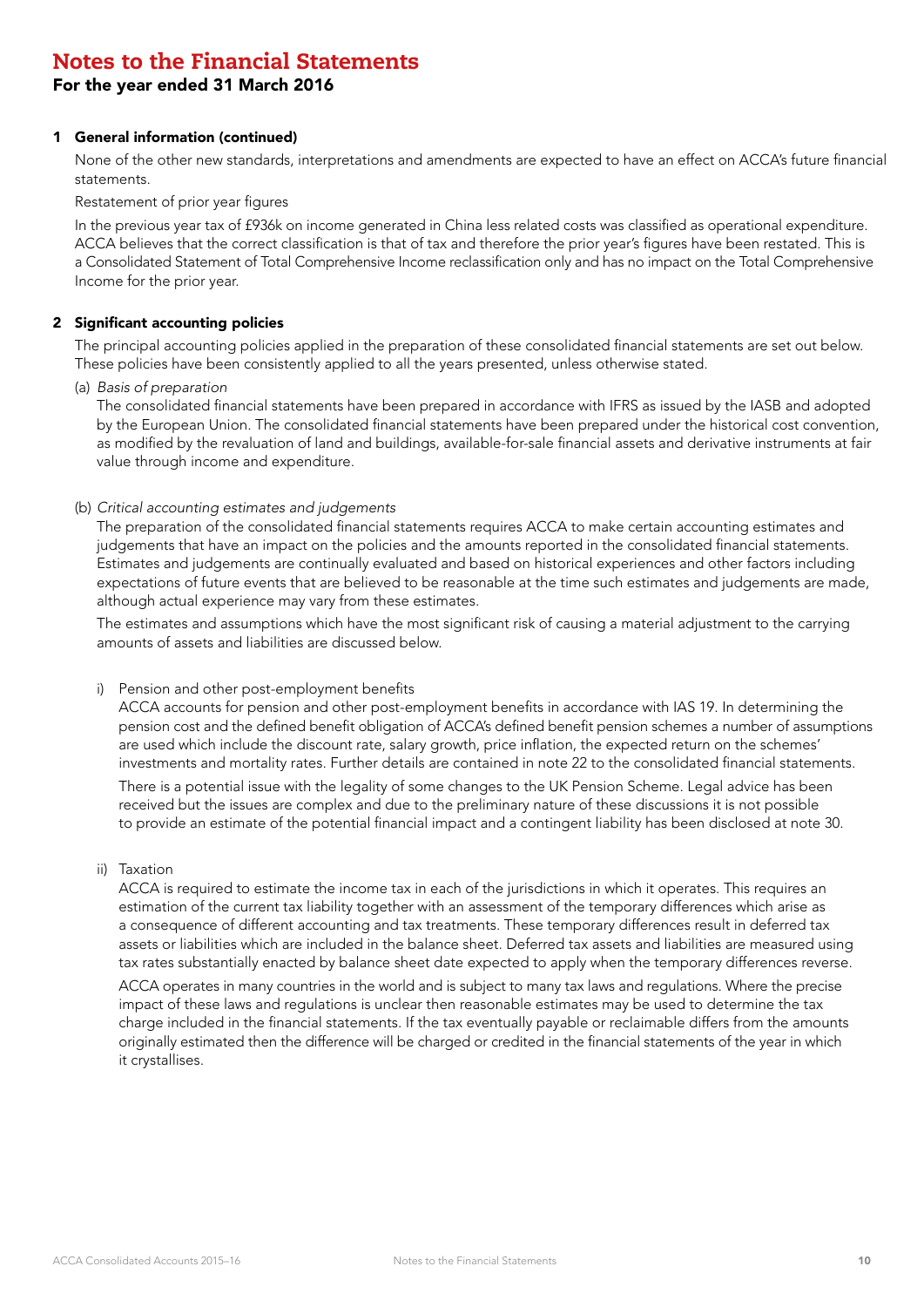For the year ended 31 March 2016

### 2 Significant accounting policies (continued)

- (b) *Critical accounting estimates and judgements (continued)*
	- iii) Provision for bad debts

Provision is made when there is objective evidence that ACCA will not be able to collect certain debts. ACCA is required to estimate the level of bad debt provision based on detailed analysis and experience of historic bad debt rates in the context of the current debtor profile.

iv) Revenue recognition

ACCA's main income is derived from subscription income and examination income. As ACCA's subscription year is not co-terminus with the financial year, ACCA has processes in place to ensure that the recognition of those income streams is in the correct period. In addition there are processes in place to ensure that exam fee income received in advance of providing the exam is deferred into the next period and that subscription income for the year is accrued as appropriate. An adjustment to income is made each year which reflects the anticipated value of the write-off of debt which has been invoiced in services being provided.

#### (c) *Income*

Members', students' and affiliates' fees and subscriptions are accounted for as income in the period to which they relate. Income from qualifications and examinations relate to examination and exemption income from the professional qualification and our entry level qualifications. Examination income is accounted for in the period in which the related exam session took place while exemption income is accounted for in the period in which it was received. Income generated from publications relates to royalties, advertising and mailing services. Royalties receivable in respect of the assignment, to third parties, of copyrights in educational publications are accounted for as income in the period in which the underlying sales take place. Courses income is accounted for as the services are performed. Income from regulation and discipline relates to annual licence fees, monitoring visit fees and fines recoverable and all are accounted for as income in the period to which they relate. Other revenues are recorded as earned or as the services are performed.

(d) *Basis of consolidation*

The consolidated financial statements comprise the consolidated statement of comprehensive income, consolidated balance sheet, consolidated statement of changes in members' funds and consolidated cash flow statement of ACCA and its subsidiaries (the group) as if they formed a single entity drawn up to 31 March 2015 and 31 March 2016. Where ACCA has control over an investee, it is classified as a subsidiary. The company controls an investee if all three of the following elements are present: power over the investee, exposure to variable returns from the investee, and the ability of the investor to use its power to affect those variable returns. Control is reassessed whenever facts and circumstances indicate that there may be a change in any of these elements of control. Inter-company transactions and balances between group companies are eliminated on consolidation. Accounting policies of subsidiaries have been changed where necessary to ensure consistency with the policies adopted by the group.

#### (e) *Segmental reporting*

ACCA has one operating segment and this is reported in a manner consistent with the internal reporting provided to the chief operating decision-maker. The chief operating decision-maker, who is responsible for allocating resources and assessing performance of the operating segment, has been identified as the Executive Team that makes the strategic decisions. Within that segment, income activities are reported by type and expenditure activities are reported by function.

### (f) *Property, plant and equipment*

All property, plant and equipment are initially recorded at cost. Cost includes all expenditure directly attributable to bringing the asset to the location and condition necessary for it to be capable of operating in the manner intended by management. Subsequently, property is regularly revalued at fair value as appropriate, with a formal third party valuation every three years. Surpluses arising on revaluations are recognised in other comprehensive income and fair value reserve. Deficits that offset previous surpluses of the same asset are taken to fair value reserve while all other decreases are charged to other comprehensive income. On the subsequent sale or retirement of a revalued property, the attributable revaluation surplus remaining in the fair value reserve is transferred to the accumulated fund.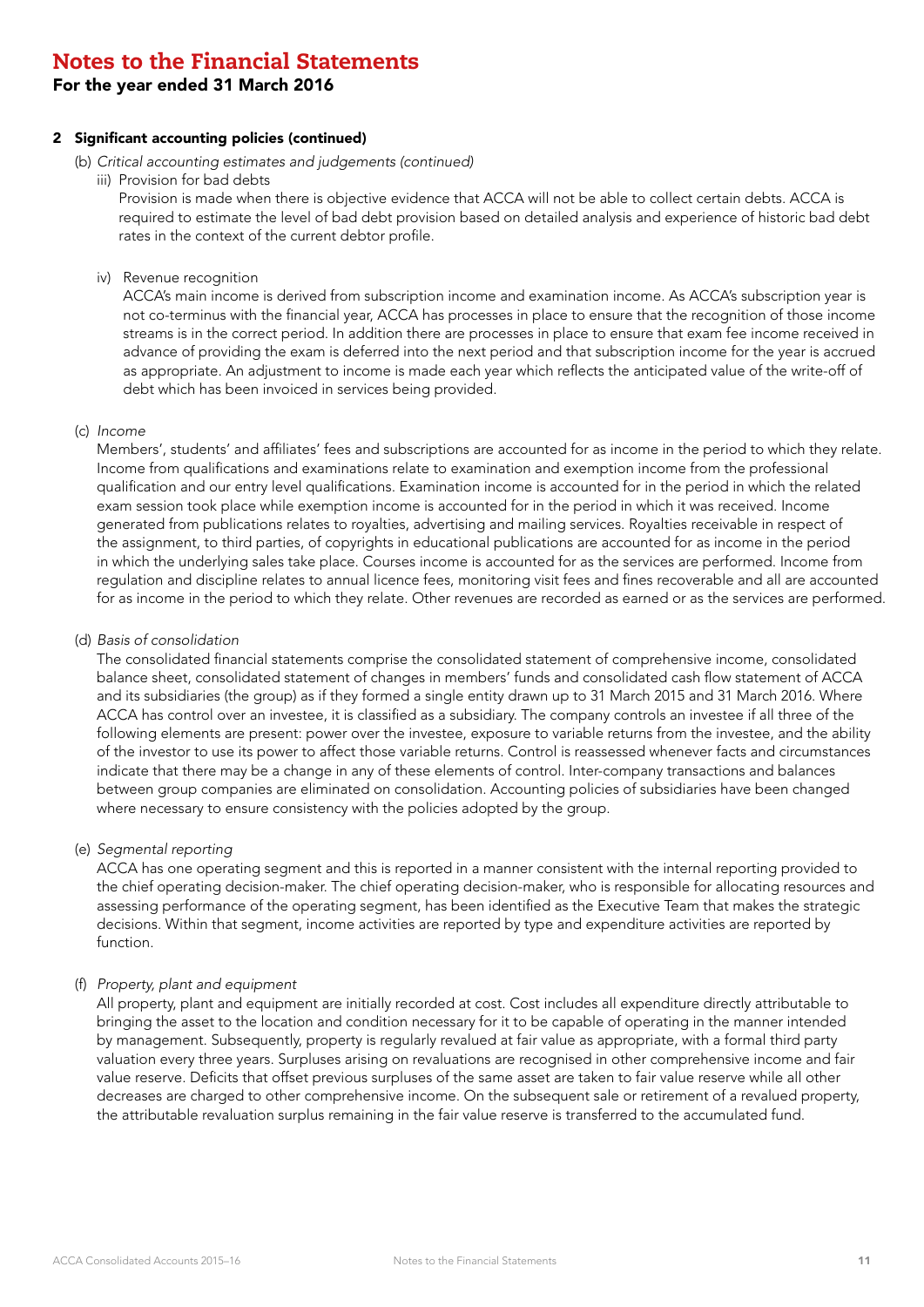### For the year ended 31 March 2016

### 2 Significant accounting policies (continued)

### (g) *Depreciation*

Depreciation is provided on all property, plant and equipment, other than freehold land which is not depreciated, at rates calculated to write-off the cost or valuation, of each asset on a straight-line basis over its expected useful life, as follows:

- freehold property over 50 to 100 years;
- leasehold improvements over the unexpired portion of the lease;
- plant and equipment over 4 to 10 years;
- computer systems and equipment over 2 to 4 years.

### (h) *Non-current assets held for sale*

Non-current assets classified as held-for-sale are presented separately and measured at the lower of their carrying amounts immediately prior to their classification as held for sale and their fair value less costs to sell. Once classified as held for sale, the assets are not subject to depreciation or amortisation.

(i) *Intangible assets* 

Expenditure on research activities is recognised as an expense in the period in which it is incurred. An internally generated intangible asset arising from ACCA's development projects is recognised only if all the following conditions are met:

- it is technically feasible to complete the product so that it will be available for use,
- the intention is to complete the product for internal use or to sell it,
- it is probable that the asset created will generate future economic benefits, and
- the development cost of the asset can be measured reliably.

Where no internally generated intangible asset can be recognised, development expenditure is recognised as an expense in the period in which it is incurred. Directly attributable costs that are capitalised include development project employee costs and an appropriate portion of relevant overheads. Development expenditures previously recognised as an expense are not recognised as an asset in a subsequent period. Internally generated intangible assets are amortised over their estimated useful lives, which are usually no more than four years. Amortisation begins when the intangible asset is available for use.

### (j) *Financial instruments*

Financial instruments recognised in the balance sheet include cash and cash equivalents, available-for-sale investments, certificates of deposit, derivative financial instruments, trade and other receivables and trade and other payables. Financial instruments are initially valued at fair value. Financial assets are derecognised when the rights to receive cash flows from the asset have expired. Financial liabilities are derecognised when the obligation under the liability is discharged, cancelled or expires.

Subsequent to initial recognition, financial instruments are measured as set out below.

#### *Trade and other receivables*

Trade and other receivables are stated at amortised cost based on the original invoice amount less an allowance for any irrecoverable amounts. Provision is made when there is objective evidence that ACCA will not be able to collect certain debts. Bad debts are written off when identified. Terms on receivables balances range from 30 to 90 days.

### *Available-for-sale investments*

The portfolio of quoted investments, which is managed by professional fund managers, is held for the long term and is classified as "available-for-sale" investments. Investments are initially recognised at fair value. Available-for-sale investments are carried at fair value, stated as market value as at the balance sheet date, with all changes in fair value recorded in reserves. When the available-for-sale investments are sold the cumulative gains and losses previously recognised in reserves are recycled through comprehensive income for the current period. Where an impairment loss arises from the fair value being below cost, this is recognised in other comprehensive income.

#### *Trade and other payables*

Trade and other payables are recognised at amortised cost. Terms on trade payables balances range from immediate to 30 days.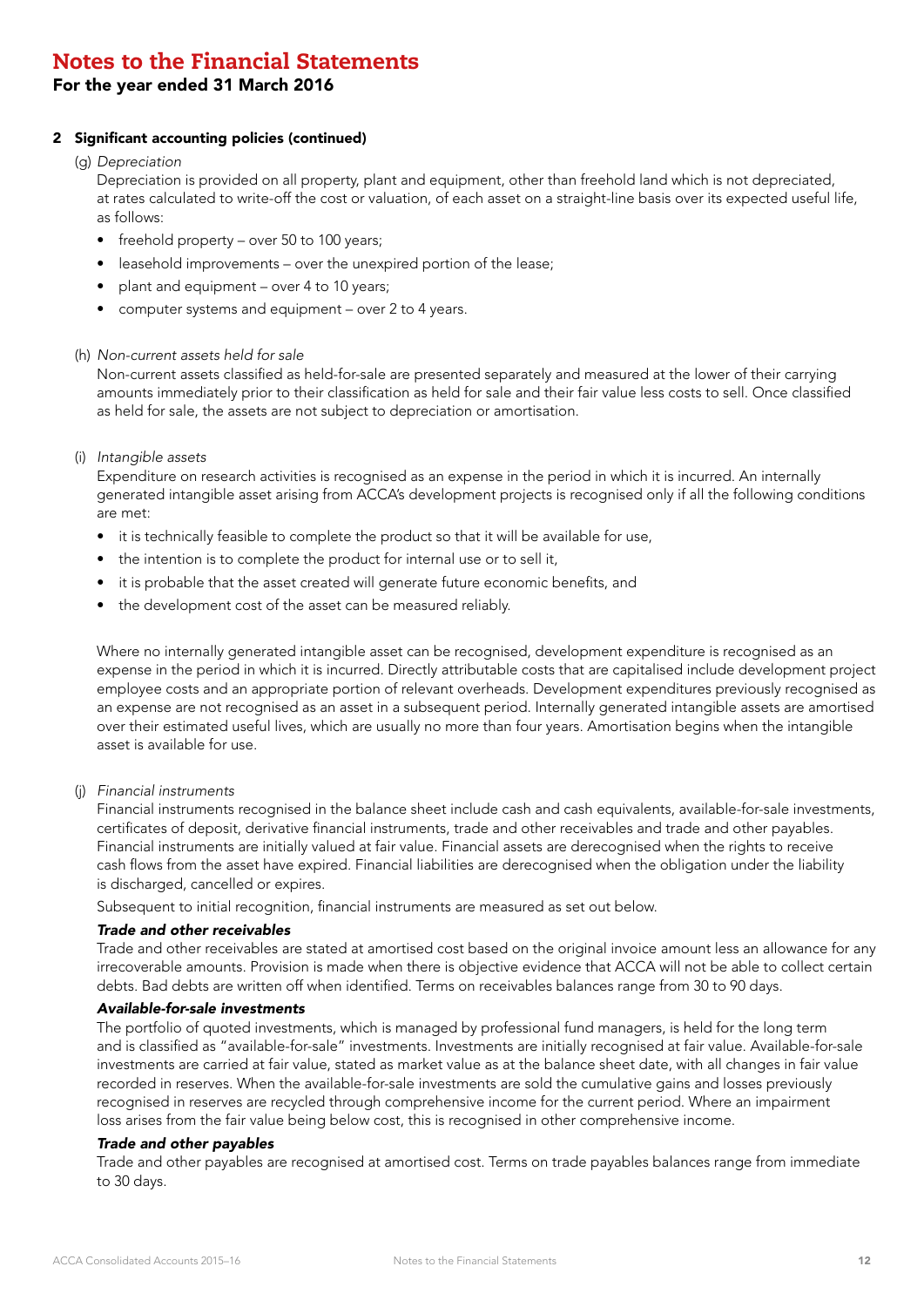For the year ended 31 March 2016

### 2 Significant accounting policies (continued)

(j) *Financial instruments (continued)*

#### *Cash and cash equivalents*

Cash and cash equivalents comprise cash on hand, demand and short-term deposits with banks and similar institutions, which are readily convertible to known amounts of cash and are subject to insignificant risk of changes in value. This excludes certificates of deposit, which are classified as current available-for-sale investments. Short-term is defined as being three months or less. This definition is also used for the cash flow statement.

### Certificates of deposit

The portfolio of certificates of deposit, which is managed by professional cash managers, is held for the short to medium term and is classified as "available-for-sale" instruments. The certificates of deposit are carried at fair value, stated as market value as at the balance sheet date, with all changes in fair value recorded in reserves. When the certificates of deposit are sold the cumulative gains and losses previously recognised in reserves are recycled through comprehensive income for the current period. Where an impairment loss arises from the fair value being below cost, this is recognised in other comprehensive income.

#### (k) Impairment of non-financial assets

Intangible assets which are subject to amortisation are reviewed for impairment whenever events or changes in circumstances indicate that the carrying value may not be recoverable. An impairment loss is recognised for the amount by which the asset's carrying amount exceeds its recoverable amount. The recoverable amount is the higher of an asset's fair value less costs to sell and value in use.

### (l) Impairment of financial assets

At each balance sheet date, ACCA reviews the carrying amounts of its financial assets to determine whether there is any indication that those assets have suffered an impairment loss. If any such indication exists, the recoverable amount of the asset is estimated in order to determine the extent of the impairment loss (if any). Where the recoverable amount is less than the carrying value, an impairment loss is recognised. Subsequent to recognising that impairment, the impairment may be recovered if an event occurred that reverses the impairment indicator. An impairment loss is charged to the statement of comprehensive income immediately unless the asset is carried at its revalued amount (see note 2f).

In respect of available-for-sale financial assets, at the balance sheet date ACCA assesses whether there is objective evidence that the financial assets are impaired. In the case of equity investments classified as available-for-sale, a significant or prolonged decline in the fair value of the security below its cost is also evidence that the assets are impaired. If any such evidence exists for available-for-sale assets, the cumulative loss – measured as the acquisition cost and the current fair value, less any impairment loss on that financial asset previously recognised in comprehensive income – is removed from fair value reserves and recognised in the separate consolidated income statement.

If, in a subsequent period, the fair value of a debt instrument classified as available-for-sale increases and the increase can be objectively related to an event occurring after the impairment loss was recognised in comprehensive income, the impairment loss is reversed through the separate consolidated income statement.

Financial assets are grouped on the basis of similar credit risk characteristics that are indicative of the debtors' ability to pay all amounts due according to the contractual terms and the collective impairment provision is estimated for any such group where credit risk characteristics of the group of financial assets has deteriorated. Factors such as any deterioration in country risk, technological obsolescence as well as identified structural weaknesses or deterioration in cash flows are taken into consideration and the amount of the provision is based on the historical loss pattern within each group.

#### (m)*Leasing and hire purchase*

Assets held under finance leases and hire purchase contracts are capitalised in the balance sheet at their fair value and are depreciated over the shorter of their estimated useful life and the term of the lease. The capital elements of future obligations under the finance leases and hire purchase contracts are included as liabilities in the balance sheet. The interest elements of the rental obligations are charged to the statement of comprehensive income over the periods of the leases and hire purchase contracts and represent a constant proportion of the balance of capital repayments outstanding. Rentals payable under operating leases are charged to the statement of comprehensive income on a straight-line basis over the lease term.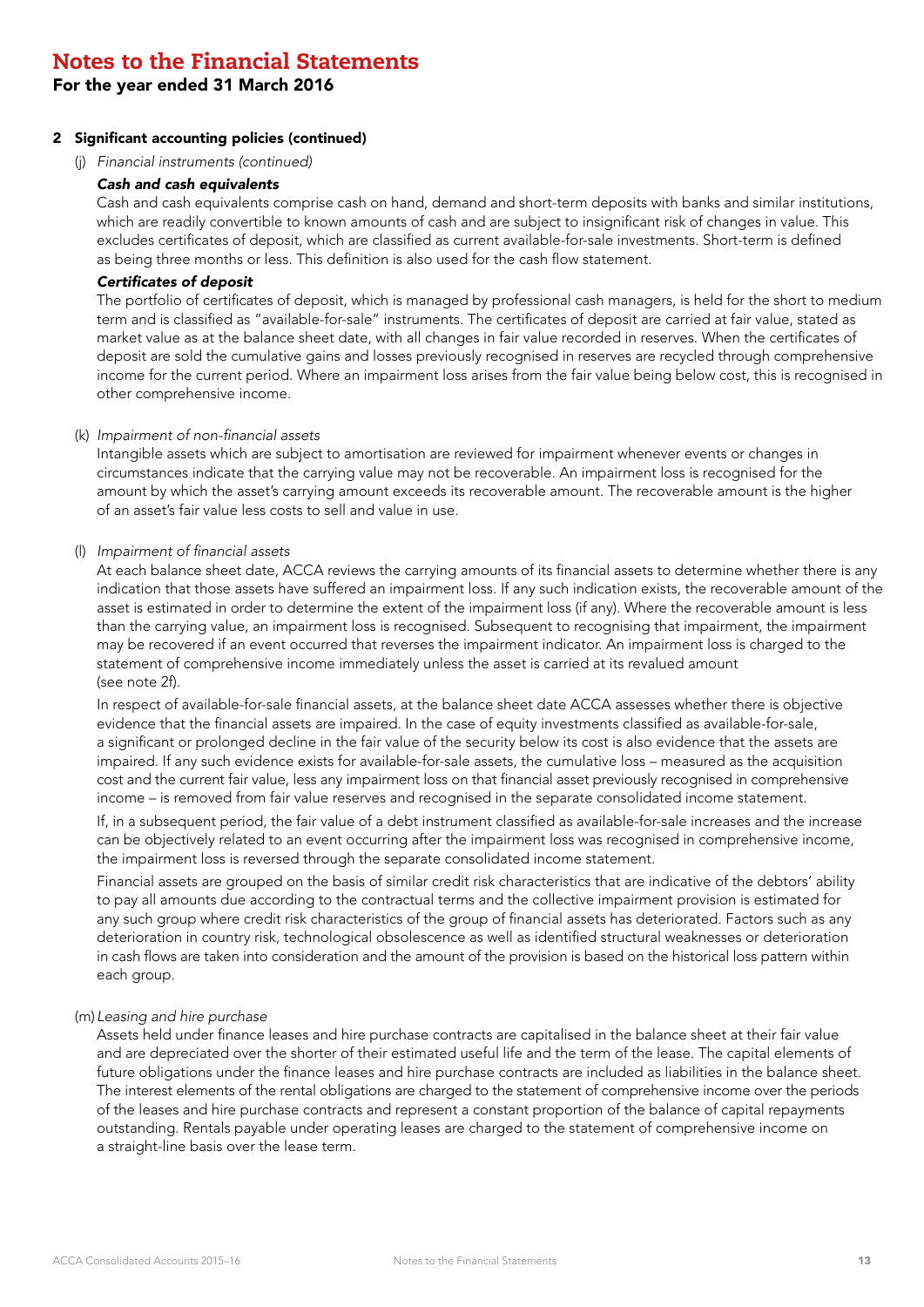For the year ended 31 March 2016

### 2 Significant accounting policies (continued)

(n) *Tax*

Tax includes all taxes based upon the taxable profits of the group. Full provision for deferred taxation is made using the balance sheet liability method, on temporary differences between the tax bases of assets and liabilities and their carrying values in the financial statements. Deferred tax movements in respect of unrealised revaluation surpluses are taken to reserves. Deferred tax assets are recognised to the extent that it is probable that future taxable profits will be available against which the temporary differences can be utilised.

(o) *Foreign currencies*

Transactions in foreign currencies are converted into sterling, which is the presentational currency of the group, at exchange rates ruling at the date of the transaction. Monetary assets and liabilities denominated in foreign currencies, including the financial statements of the non-UK subsidiary undertakings, are translated at the rate of exchange ruling at the balance sheet date. On consolidation the income and expense items of the non-UK subsidiary undertakings are translated at the average exchange rates for the period. Exchange differences on the translation of the assets and liabilities of the non-UK subsidiary undertakings are taken to the currency translation reserve.

### (p) Derivative financial instruments and hedging activities

Derivatives are initially recognised at fair value on the date a derivative contract is entered into and are subsequently remeasured at their fair value. ACCA enters into forward currency contracts, whereby the exchange rate is agreed in advance and the currency is bought on a monthly basis. ACCA's forward currency contracts are classified as current assets or current liabilities as the maturity of the contracts are less than 12 months. Gains and losses on forward exchange contracts are recognised in the statement of comprehensive income at fair value. ACCA does not engage in any other hedging activities.

#### (q) *Pensions*

ACCA has two closed defined benefit pension schemes in the UK and Ireland. Both schemes required contributions to be made to separately administered funds. The cost of providing benefits is determined using the projected unit credit method, with actuarial valuations being carried out at each balance sheet date. Actuarial gains and losses arising from experience adjustments and changes in actuarial assumptions are charged or credited in other comprehensive income in the period in which they arise. Past service costs are charged or credited in the statement of comprehensive income in the period in which they arise. The liability recognised in the balance sheet in respect of the defined benefit pension schemes is the present value of the defined benefit obligation at the end of the reporting period less the fair value of plan assets. Interest on the liability is calculated using the discount rate and is recognised immediately in the statement of comprehensive income.

ACCA operates defined contribution pension schemes for qualifying employees within the UK and Ireland and for certain employees outside the UK and Ireland. Contributions are charged in the statement of comprehensive income as they become payable in accordance with the rules of the schemes. ACCA has no further payment obligations once the contributions have been paid.

#### (r) *Provisions*

Provisions for costs are recognised when either a legal or constructive obligation as a result of a past event exists at the balance sheet date, it is probable that an outflow of resources will be required to settle the obligation and the amount can be reasonably estimated. ACCA has exposures in respect of the payment of taxes in all the countries in which it operates and estimated costs of known tax obligations are provided in the accounts. ACCA also recognises provisions relating to costs associated with any investigations by The Financial Reporting Council (FRC), other regulatory bodies or internally which involve ACCA members. ACCA also recognises provisions in relation to dilapidations and provides for the costs of repair over the period of the tenancy of the buildings it occupies.

### (s) *Contingent liabilities*

Contingent liabilities are not recognised in the financial statements. They are disclosed in the notes unless the possibility of an outflow of resources embodying economic benefits is remote. A contingent liability exists when a possible obligation which has arisen from past events and whose existence will be confirmed only by the occurrence or non-occurrence of one or more uncertain future events not wholly within the control of ACCA or when a present obligation that arises from past events is not recognised because it is not probable that an outflow of resources embodying economic benefits will be required to settle the obligation; or the amount of the obligation cannot be measured with sufficient reliability.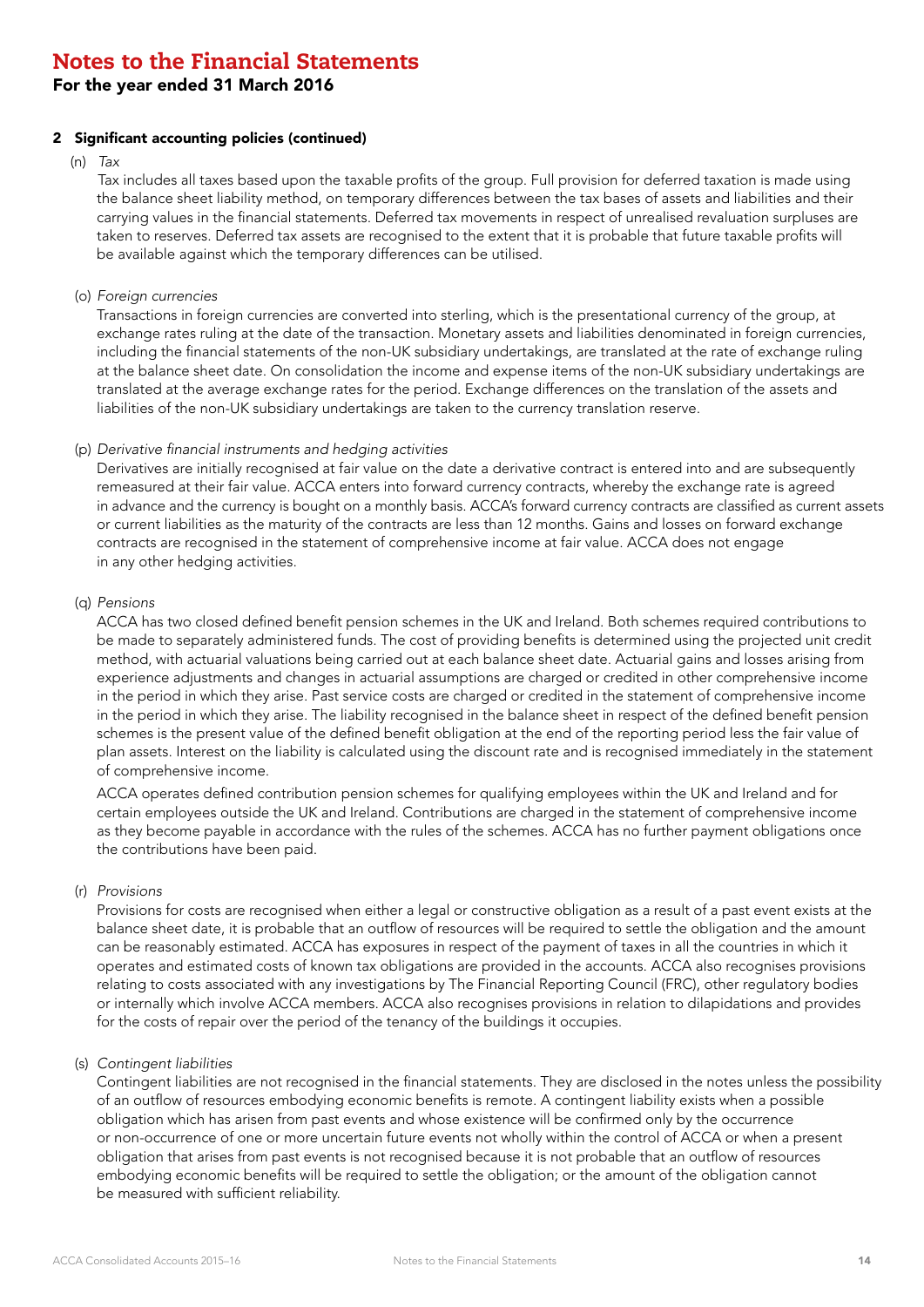### For the year ended 31 March 2016

#### 3 Financial risk management

The main financial risks arising from ACCA's activities are credit risk, liquidity risk and market risk. These are monitored by management on a regular basis.

#### *Credit risk management*

Credit risk arises principally from cash and cash equivalents, deposits with banks and financial institutions, certificates of deposit, bonds held as available-for-sale investments, derivative financial instruments and trade receivables. ACCA regularly monitors and reviews its exposure with key banking and investment manager suppliers and for deposits, only independently rated banks and financial institutions with a minimum rating of 'A' are used. For certificate of deposits there is a restriction in place of £5m per bank and for working capital balances ACCA considers a figure of £10m per bank to be sufficient although this can be exceeded around times of high activity such as collection of subscription and exam income. ACCA's trade receivables relate substantially to members' and students' fees and subscriptions. The credit risk is that the customer fails to discharge its obligation in respect of the instrument. ACCA has no significant concentration of credit risk, with exposure spread over a large number of customers and countries throughout the world. ACCA believes that the maximum exposure equates to the carrying value of trade and other receivables. Management reviews the trade receivables balance on a regular basis and undertakes an exercise to remove students and members from the receivables ledger register for non-payment of annual fees and subscriptions. The level of removals is shown in notes 12 and 17 of the consolidated financial statements. At the balance sheet date 91% of ACCA's trade and other receivables were held in sterling (2015: 92%).

### *Liquidity risk*

Liquidity risk arises from ACCA's management of working capital. It is the risk that ACCA will encounter difficulty in meeting its financial obligations as they fall due. ACCA manages its liquidity risk by ensuring that it has adequate banking facilities and by performing cash flow forecasting on a regular basis. ACCA receives the majority of its income as subscriptions at the start of the calendar year, or as exam fees, relating to two exam sessions each year. Cash not required for short-term operating purposes is invested to maximise return with an acceptable level of risk. In addition to its own bankers, ACCA uses a specialist cash management company to invest cash surpluses with major banks of suitable credit standing to spread the risk. Cash surpluses are invested in interest bearing current and call accounts, term deposits and time deposits. At the balance sheet date ACCA held nil (2015: £2.0m) in term deposits, £10.8m (2015: £26.0m) in time deposits and £32.6m (2015: £20.4m) in call accounts that are expected to readily generate cash inflows for managing liquidity risk. All term and time deposits are due in less than one year. Liquidity is managed to ensure investments are liquidated in a timely manner to meet operating requirements.

#### *Market risk*

Market risk arises from ACCA's use of interest bearing, tradable and foreign currency financial instruments. It is the risk that the fair value of future cash flows of a financial instrument will fluctuate because of changes in the interest rates (interest rate risk), foreign exchange rates (currency risk) or other market factors (other price risk).

Interest rate risk relates to the risk of loss due to fluctuations in cash flows and the fair value of financial assets and liabilities (including the pension scheme liabilities), due to change in market interest rates. ACCA invests surplus cash in the short-term and in doing so exposes itself to the fluctuation in interest rates that are inherent in such a market. A movement in the interest rate of 1.5% either way would not have a material effect on the surplus reported in the financial statements.

Currency risk relates to the risk that the fair value of future cash flows of financial instruments will fluctuate because of changes in foreign exchange risk. ACCA operates internationally and is exposed to foreign currency exchange risk arising from the transfer of foreign currency to its national offices. Where possible, ACCA will allow the national offices to settle liabilities denominated in their functional currency with the cash generated from their own operations in that currency. However, many national offices have insufficient reserves of their functional currency and rely on transfers of foreign currency from ACCA. ACCA mitigates the risk with regards to income because all fees and subscriptions charged by ACCA are in sterling. In addition, ACCA uses forward currency contracts to mitigate the risk of currency fluctuations. At the balance sheet date 92% of ACCA's cash and cash equivalents were held in sterling (2015: 88%).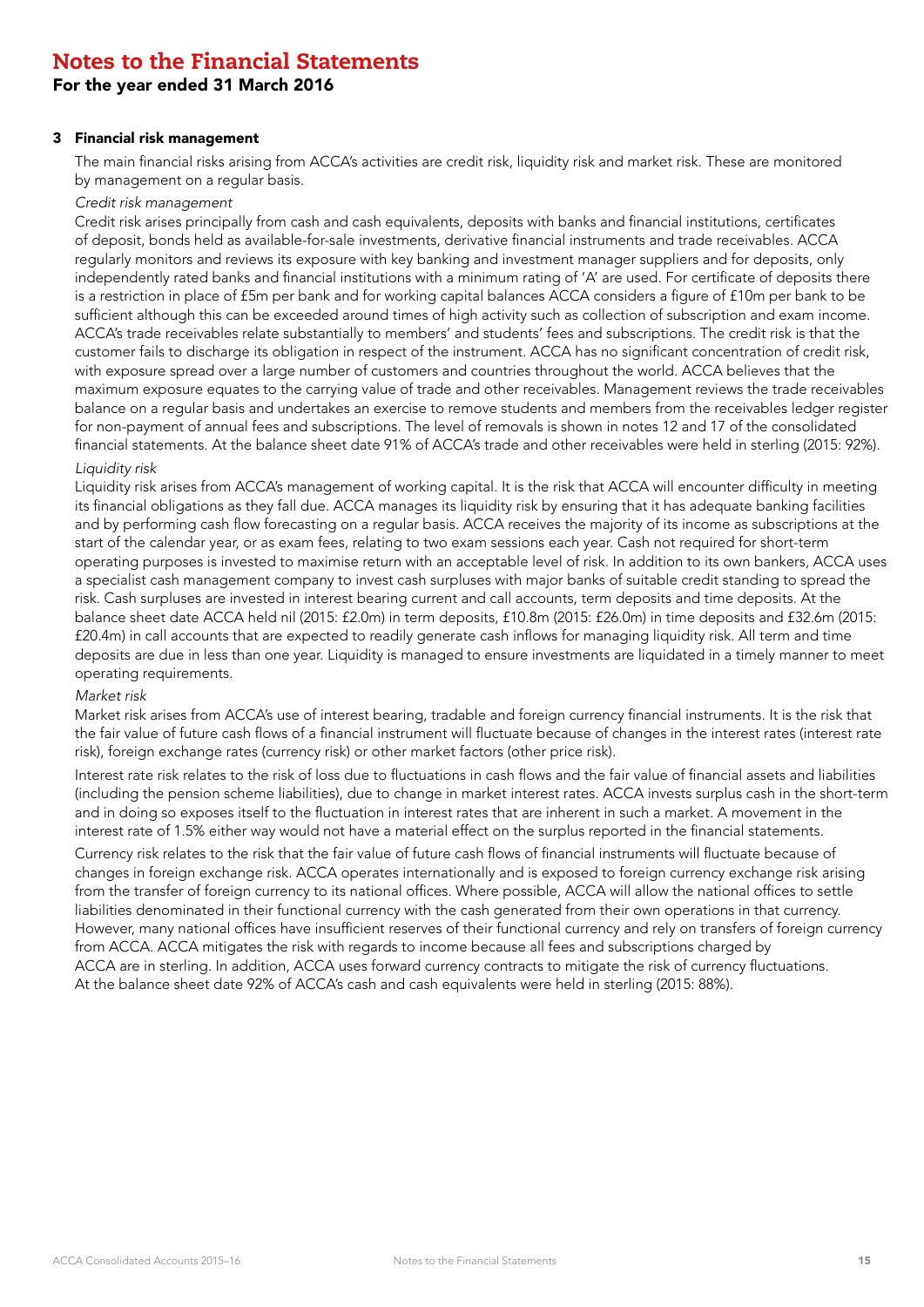For the year ended 31 March 2016

### 3 Financial risk management (continued)

### *Credit risk management (continued)*

Other price risk relates to the risk of changes in market prices of the available-for-sale investments and the investments held by the defined benefit pension schemes. ACCA invests surplus cash in a managed fund and a diversified growth fund, both operated by Baillie Gifford and in doing so exposes itself to the fluctuations in price that are inherent in such a market. ACCA's Resource Oversight Committee has given Baillie Gifford discretionary management of the funds. The effect of a 10% increase in the value of the non-current available-for-sale investments held at the balance sheet date would have resulted in an increase in the fair value reserve of £6.6m (2015: £6.5m) net of deferred tax. A 10% decrease in their value would, on the same basis, have decreased the fair value reserve by the same amount.

### 4 Segmental reporting

ACCA has taken the view that, for reporting purposes, it has one operating segment which relates to the supply of services to its stakeholders including members, students and affiliates. ACCA does not report income or expenditure by region, activity or product type. During the year ACCA's income activities were organised by category: Fees and subscriptions, qualifications and examinations, member and student engagement, markets, regulation and discipline and other income. These are ACCA's categories reported internally for income purposes and are detailed in notes 6 and 7. A short description of the main categories are as follows:

- Fees and subscriptions: Comprise members', students' and affiliates' fees and subscriptions for the relevant period.
- Qualifications and examinations: Examination and exemption income from the Professional and other qualifications.
- Member and student engagement: Income generated from royalties, mailing services and advertising.
- Markets: Continuing Professional Development (CPD) income, locally generated markets income and sponsorship.
- Regulation and discipline: Audit, practice and other certificates.

Expenditure is reported internally by function and these are detailed in notes 8 and 9. A short description of the expenditure categories are as follows:

- Chief Executive's Office: Chief Executive non-salary costs
- Strategy and Development: delivery of strategic outcomes, corporate training, market research, corporate marketing and promotion, public relations, publishing, technical policy and research, development and maintaining of qualifications, ensuring the integrity of the syllabus and of the examination process, verifying and awarding exemptions and setting and scrutiny of exam papers
- Markets: Staff, operational and promotional costs of ACCA's global operations and IFAC costs
- Governance: Regulation of members, Secretariat, professional conduct, practice monitoring, legal services and internal audit
- Finance and Operations: IT, pension costs, depreciation, corporate services, finance and procurement, member and student support, examinations, service improvements, Human Resources and corporate recruitment
- Strategic investment: Investment in IT, exam delivery, transformation of customer facing business processes and market development.

### 5 Capital

ACCA considers its capital to be its accumulated fund and its other reserves. Council's financial objective is to generate a targeted operating position, to build and maintain reserves at a sustainable level, taking into account the various competitive risks. ACCA also aims to achieve additional long-term growth in reserves through the active management of the investment portfolio. A five-year financial plan has been developed which, over the period of the plan, targets an agreed level of accumulated fund. At 31 March 2016, the Accumulated Fund represented 76 days of operating expenditure (31 March 2015: 73 days) which exceeds the long-term target of 60 days. ACCA's Resource Oversight Committee reviews the financial position of ACCA at each committee meeting. ACCA is not subject to any material externally imposed capital requirements.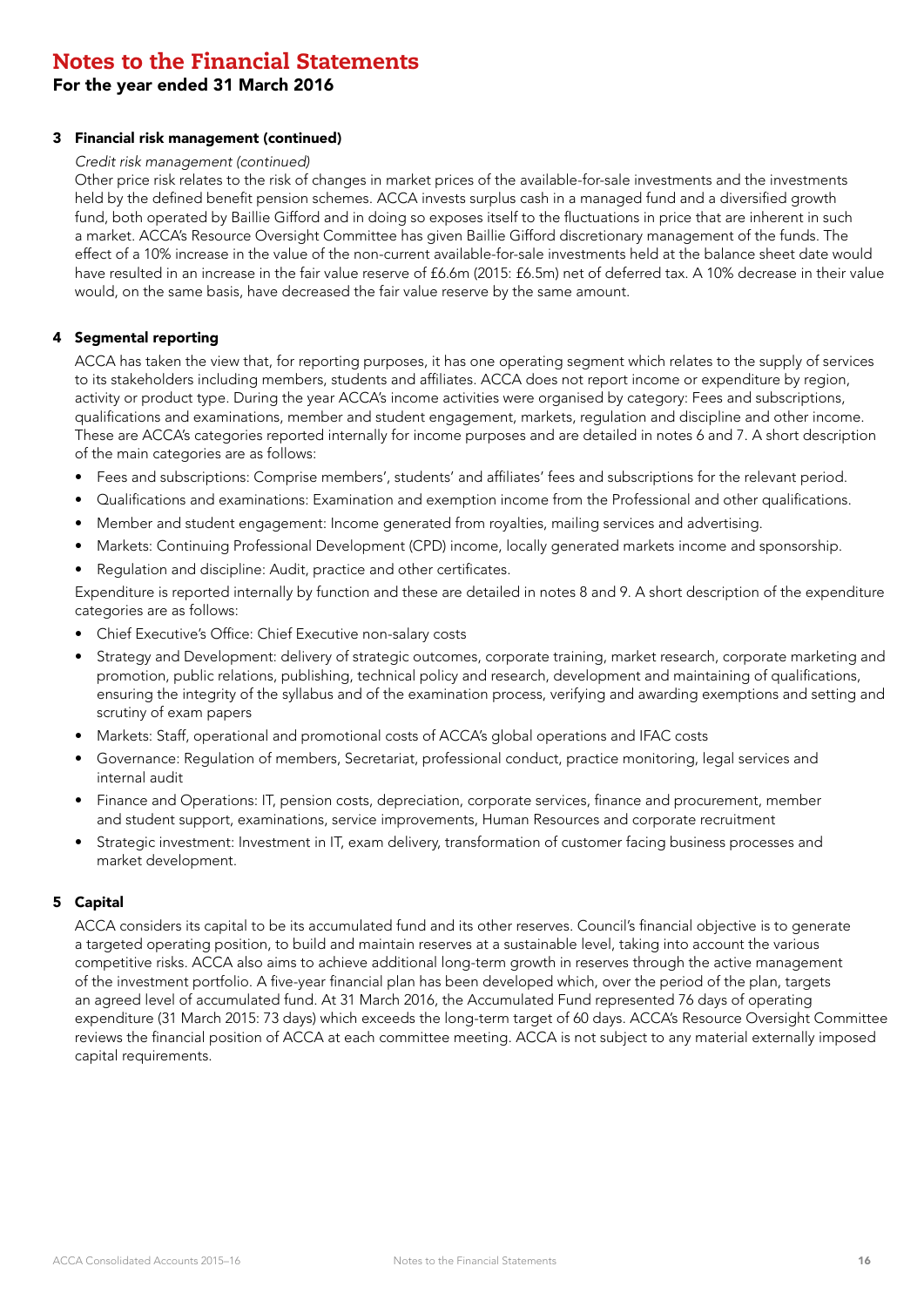### For the year ended 31 March 2016

|                                      | 31 March<br>2016<br>£'000 | 31 March<br>2015<br>f'000 |
|--------------------------------------|---------------------------|---------------------------|
| <b>Fees and subscriptions</b>        |                           |                           |
| Members                              | 36,832                    | 33,631                    |
| Affiliates                           | 5,659                     | 5,046                     |
| Students                             | 33,692                    | 31,958                    |
|                                      | 76,183                    | 70,635                    |
| <b>Operating activities</b>          |                           |                           |
| Qualifications and exams             | 89,229                    | 82,788                    |
| Member and student engagement        | 1,619                     | 1,783                     |
| Markets                              | 3,432                     | 4,073                     |
| Regulation and discipline            | 5,228                     | 4,645                     |
| Other income                         | 5                         | 28                        |
|                                      | 99,513                    | 93,317                    |
| <b>Operational expenditure</b>       |                           |                           |
| Chief Executive's Office             | 66                        | 74                        |
| Markets                              | 42,440                    | 38,905                    |
| Strategy and Development             | 19,158                    | 18,018                    |
| Governance                           | 15,090                    | 13,989                    |
| Finance and Operations               | 84,129                    | 74,731                    |
|                                      | 160,883                   | 145,717                   |
| Strategic investment expenditure     |                           |                           |
| Exams Delivery                       | 10,762                    | 8,515                     |
| <b>Customer Service Improvements</b> | 3,090                     | 527                       |
| Technology Enablers                  | 4,792                     | 2,963                     |
| Portfolio Management                 | (8,097)                   | 1,991                     |
|                                      | 10,547                    | 13,996                    |

Strategic investment expenditure relates to project costs within each category and once a project has reached completion then any ongoing expenditure is treated as operational. Portfolio management relates to the net of portfolio overheads, capitalisation, amortisation and impairment.

### 10 Other (losses)/gains

| currency contracts<br>orward | $- - -$ | $\sim$ |
|------------------------------|---------|--------|
|------------------------------|---------|--------|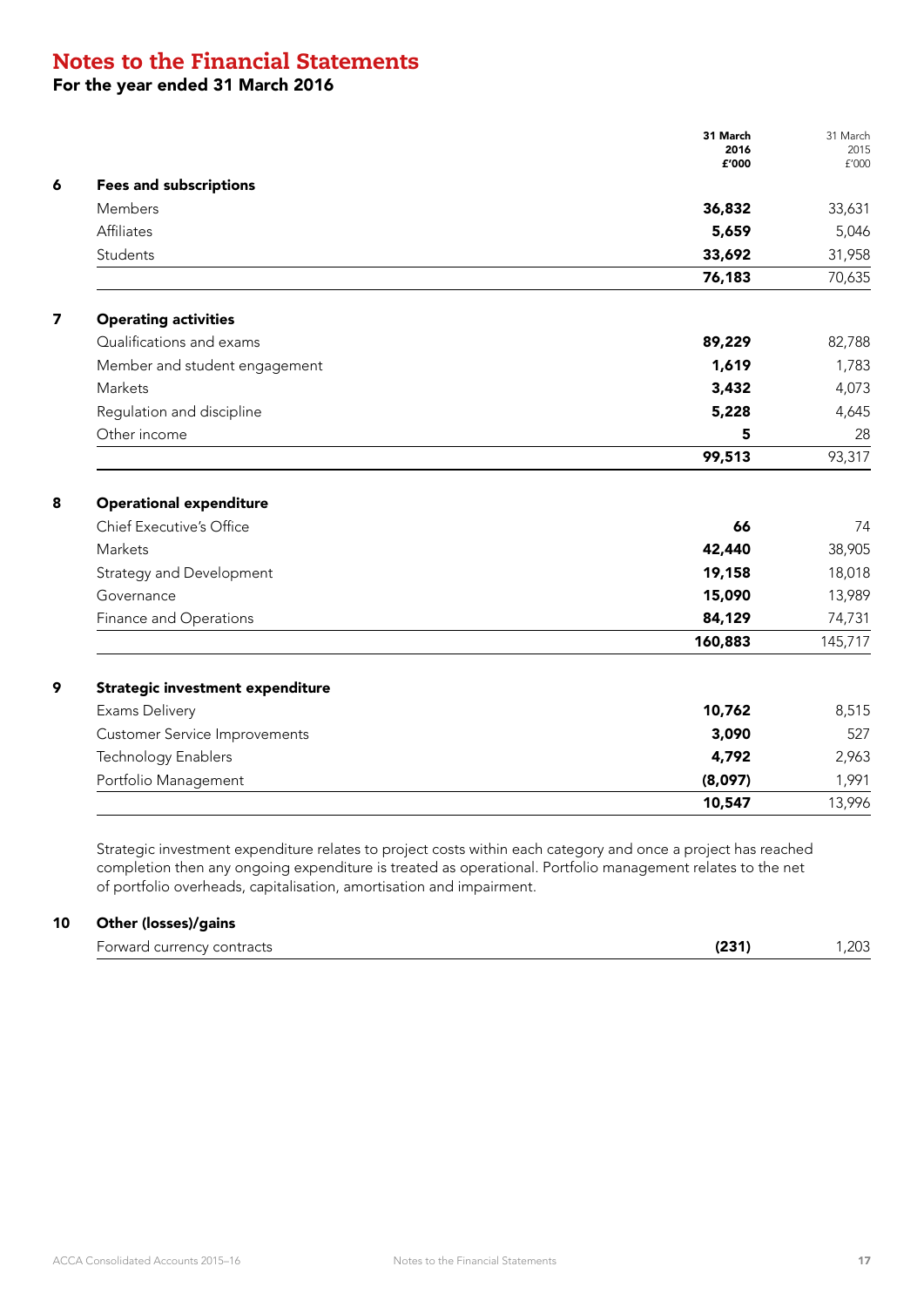### For the year ended 31 March 2016

|                                                               | 31 March<br>2016<br>£'000 | 31 March<br>2015<br>f'000 |
|---------------------------------------------------------------|---------------------------|---------------------------|
| <b>Finance income and costs</b>                               |                           |                           |
| Finance income                                                |                           |                           |
| Interest receivable                                           | 116                       | 160                       |
| Dividends from investments                                    | 1,472                     | 1,163                     |
|                                                               | 1,588                     | 1,323                     |
| Finance costs                                                 |                           |                           |
| Net finance interest on pension scheme                        | (399)                     | (454)                     |
| Surplus before tax                                            |                           |                           |
| Surplus before tax includes the following:                    |                           |                           |
| Salaries and related costs                                    |                           |                           |
| The costs of employing staff during the year were as follows: |                           |                           |
| Salaries                                                      | 48,322                    | 45,026                    |
| Social security costs                                         | 5,090                     | 4,816                     |
| Pension costs (note 22)                                       | 4,499                     | 4,993                     |
| Other staff costs                                             | 2,130                     | 2,884                     |
|                                                               | 60,041                    | 57,719                    |

The average number of employees was 1,199 (31 March 2015: 1,137). The average annual salary was £40,300 (31 March 2015: £39,601). The figures above include the salaries and bonuses payable to the Executive Team (see note 28 for more details).

### (b) *Income*

Income from subscriptions and examination and exemption fees amounting to £163.8m (31 March 2015: £150.6m) is stated net of adjustments relating to the non-payment of subscriptions and fees amounting to £11.5m (31 March 2015: £9.4m).

| (c) | Depreciation, amortisation, impairment and foreign exchange (gains)/losses |       |       |
|-----|----------------------------------------------------------------------------|-------|-------|
|     | Depreciation of property, plant and equipment                              | 3,896 | 4,138 |
|     | Amortisation of intangible assets                                          | 983   | 1,743 |
|     | Impairment of property, plant and equipment                                | 892   |       |
|     | Impairment of intangible assets                                            | 141   | 1,096 |
|     | Foreign exchange gains                                                     | (294) | (175) |
| (d) | Auditors' remuneration                                                     |       |       |
|     | Fees payable to ACCA's auditor for the audit of the parent undertaking     |       |       |
|     | and consolidated financial statements - current year                       | 54    | 53    |
|     | Fees payable to ACCA's auditors and their associates for other services    |       |       |
|     | - audit fees for UK subsidiaries                                           | 32    | 21    |
|     | - audit fees for non-UK subsidiaries                                       | 56    | 54    |
|     | - audit fees for the corporate KPIs                                        | 3     | 3     |
|     | - iXBRL tagging of accounts for tax compliance                             | 7     | 5     |
|     |                                                                            | 152   | 136   |
|     | Fees payable in respect of the audit of the ACCA Staff Pension Scheme      | 8     |       |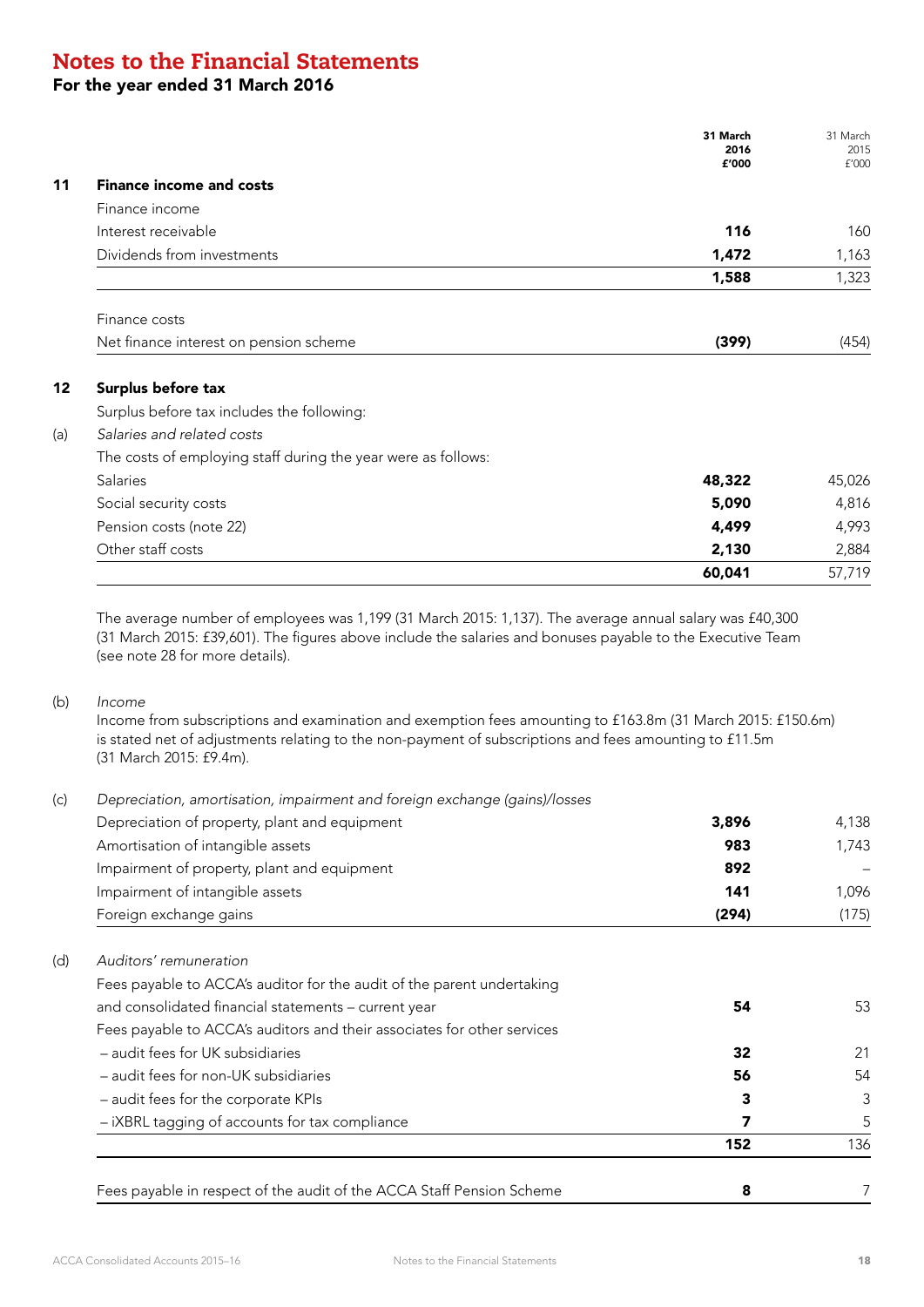### For the year ended 31 March 2016

|                                                                              |          | Restated |
|------------------------------------------------------------------------------|----------|----------|
|                                                                              | 31 March | 31 March |
|                                                                              | 2016     | 2015     |
| Tax                                                                          | £'000    | f'000    |
| The amounts charged in the statement of comprehensive income are as follows: |          |          |
| Current income taxes at 20% (2015: 21%) on the surplus for the year          | 2,359    | 1,029    |
| Underprovision in respect of prior year                                      | 9        |          |
|                                                                              | 2,368    | 1,029    |
| The current tax charge is split as follows:                                  |          |          |
| Domestic                                                                     | 945      | 47       |
| Foreign                                                                      | 1,423    | 982      |
|                                                                              | 2,368    | 1,029    |

Taxation for other jurisdictions is calculated at the rates prevailing in the respective jurisdictions.

| Factors affecting the tax charge for the year  |          |          |
|------------------------------------------------|----------|----------|
| Surplus before tax                             | 5,224    | 6,311    |
| Surplus before tax multiplied by the standard  |          |          |
| rate of UK Corporation tax of 20% (2015: 21%)  | 1,045    | 1,325    |
| Effects of:                                    |          |          |
| Underprovision in previous years               | 9        |          |
| Non-taxable income                             | (35,650) | (35,918) |
| Expenditure not deductible for tax purposes    | 36,663   | 35,630   |
| Depreciation                                   | 34       | 9        |
| Capital allowances                             | (16)     | (1)      |
| Losses carried forward                         | 288      |          |
| Utilisation of prior years unrecognised losses | (5)      |          |
| Differential in tax rates                      |          | (16)     |
|                                                | 1,323    | (296)    |
| Total tax charge                               | 2,368    | 1,029    |

The tax charge arises from non-mutual trading profits, investment income and gains on disposal of property and investments, where applicable. The group tax charge has been reduced by £201,000 (31 March 2015: £351,000) as a result of charitable donations to the Certified Accountants Educational Trust.

The tax charge for the previous year has been restated to include tax due on income less related costs in relation to income generated from Chinese members, affiliates and students. In the prior year this tax had been included as part of operational expenditure.

The UK Corporation tax rate of 20% took effect from 1 April 2015. Further changes to the UK Corporation tax rates were substantially enacted as part of the Finance (No.2) Act 2015 on 26 October 2015. These include changes to reduce the main rate of corporation tax to 19% from 1 April 2017 and to 18% from 1 April 2020. As these changes have been substantially enacted at the balance sheet date their effects have been included in these financial statements. A further change has been announced in the Finance (No.2) Bill 2016 which will reduce the main rate of corporation tax to 17% from 1 April 2020 rather than the 18% previously announced. This bill has not yet been substantively enacted and so the effect of this change has not been included in the financial statements.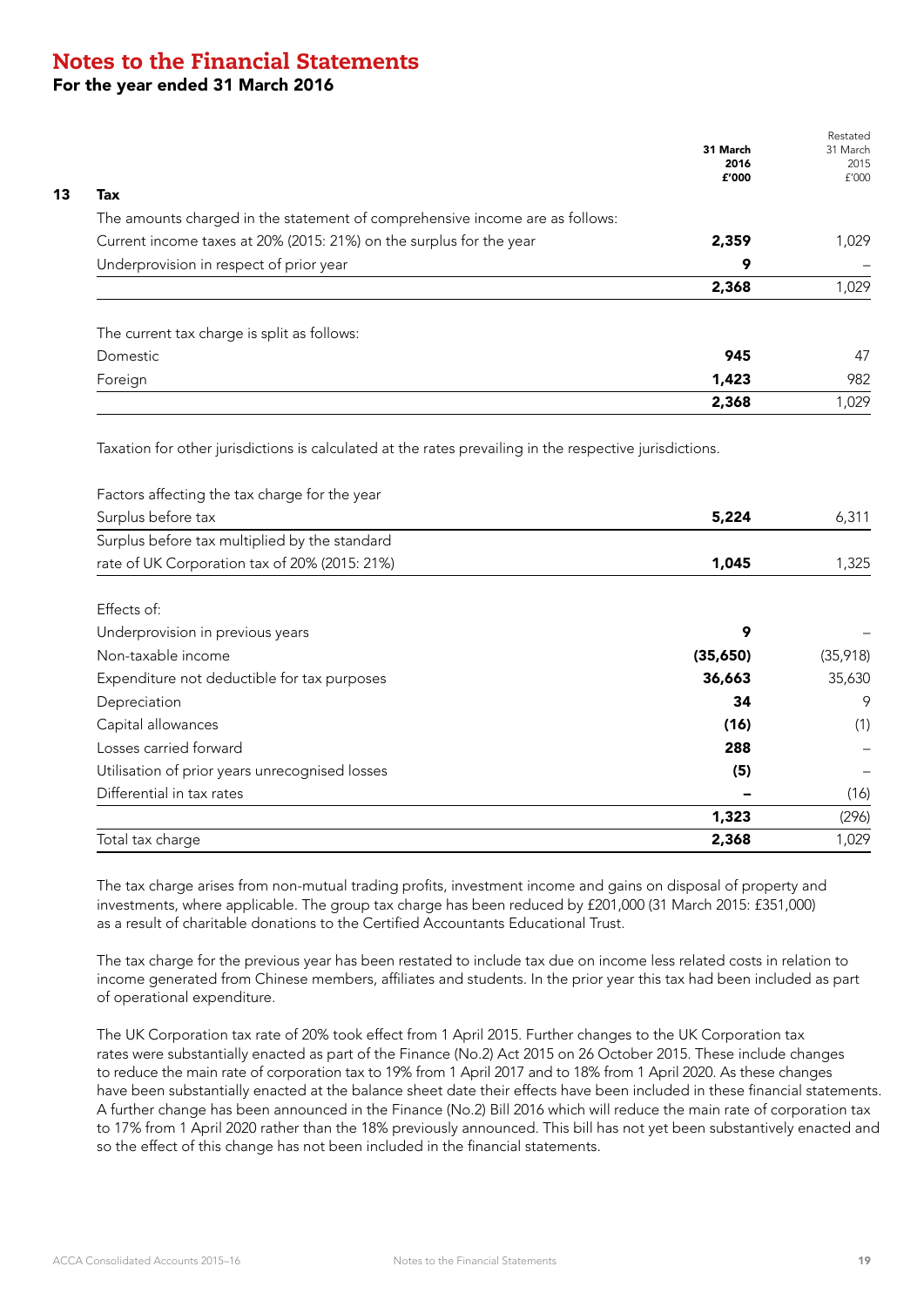For the year ended 31 March 2016

### 14 Property, plant and equipment

|                                                                            | Freehold<br>property<br>£'000 | Leasehold<br>improvements<br>£'000 | Plant &<br>equipment<br>£'000 | Computer<br>systems &<br>equipment<br>£'000 | Total<br>£'000  |
|----------------------------------------------------------------------------|-------------------------------|------------------------------------|-------------------------------|---------------------------------------------|-----------------|
| <b>Cost or valuation</b>                                                   |                               |                                    |                               |                                             |                 |
| At 31 March 2014                                                           | 14,350                        | 3,393                              | 7,967                         | 31,437                                      | 57,147          |
| Additions                                                                  | 21                            | 662                                | 743                           | 1,322                                       | 2,748           |
| Disposals                                                                  |                               | (264)                              | (268)                         | (113)                                       | (645)           |
| Revaluation surplus                                                        | 2,529                         |                                    |                               |                                             | 2,529           |
| Exchange difference                                                        |                               | 63                                 | 81                            | 38                                          | 182             |
| At 31 March 2015                                                           | 16,900                        | 3,854                              | 8,523                         | 32,684                                      | 61,961          |
| Additions                                                                  |                               | 4,511                              | 3,271                         | 2,338                                       | 10,120          |
| Disposals                                                                  | (7, 750)                      | (346)                              | (4,580)                       | (5, 213)                                    | (17, 889)       |
| Revaluation surplus                                                        | 4,900                         |                                    |                               |                                             | 4,900           |
| Transferred to assets held for sale                                        | (14,050)                      |                                    |                               |                                             | (14,050)        |
| Exchange difference                                                        |                               | (38)                               | (106)                         | (73)                                        | (217)           |
| At 31 March 2016                                                           |                               | 7,981                              | 7,108                         | 29,736                                      | 44,825          |
| <b>Accumulated depreciation</b><br>At 31 March 2014<br>Depreciation charge | 121                           | 1,770<br>412                       | 5,972<br>706                  | 26,372<br>2,899                             | 34,114<br>4,138 |
|                                                                            |                               |                                    |                               |                                             |                 |
| Eliminated on disposals<br>Eliminated on revaluation                       | (121)                         | (133)                              | (214)                         | (37)                                        | (384)           |
| Exchange difference                                                        |                               | 20                                 | 65                            | 25                                          | (121)<br>110    |
| At 31 March 2015                                                           | -                             | 2,069                              | 6,529                         | 29,259                                      | 37,857          |
| Depreciation charge                                                        | 141                           | 648                                | 945                           | 2,162                                       | 3,896           |
| Impairment loss                                                            |                               | 874                                | 18                            |                                             | 892             |
| Eliminated on disposals                                                    | (40)                          | (238)                              | (3,211)                       | (4, 413)                                    | (7,902)         |
| Eliminated on revaluation                                                  | (101)                         |                                    |                               |                                             | (101)           |
| Exchange difference                                                        | -                             | (35)                               | (91)                          | (92)                                        | (218)           |
| At 31 March 2016                                                           | $\overline{\phantom{0}}$      | 3,318                              | 4,190                         | 26,916                                      | 34,424          |
|                                                                            |                               |                                    |                               |                                             |                 |
| <b>Carrying amount</b>                                                     |                               |                                    |                               |                                             |                 |
| At 31 March 2016                                                           |                               | 4,663                              | 2,918                         | 2,820                                       | 10,401          |
| At 31 March 2015                                                           | 16,900                        | 1,785                              | 1,994                         | 3,425                                       | 24,104          |

On 29 March 2016 the freehold property at 10/11 Lincoln's Inn Fields was sold for £11,550,000. The freehold property at 29 Lincoln's Inn Fields was also due to be sold prior to the year-end however there was a delay in finalising the completion contract and the property was eventually sold on 21 April 2016 for £14,050,000. For disclosure purposes Council has deemed the fair value of the property to be £14,050,000 which was the price agreed with the buyer prior to the year-end. Fair value has been defined as 'the price that would be received to sell the properties in orderly transactions between market participants at the balance sheet date'. Council believes that the property when placed on the open market meets the criteria of IFRS 5 and should be treated as assets held for sale. The carrying value has therefore been transferred from property, plant and equipment to assets held for sale. The increase in value of the property was transferred to the property revaluation reserve together with any movement in deferred tax. The effect of a 10% increase in the value of the freehold property held at the balance sheet date would have resulted in an increase in the fair value reserve of £1.1m (2015: £1.4m) net of deferred tax. A 10% decrease in their value would, on the same basis, have decreased the fair value reserve by the same amount.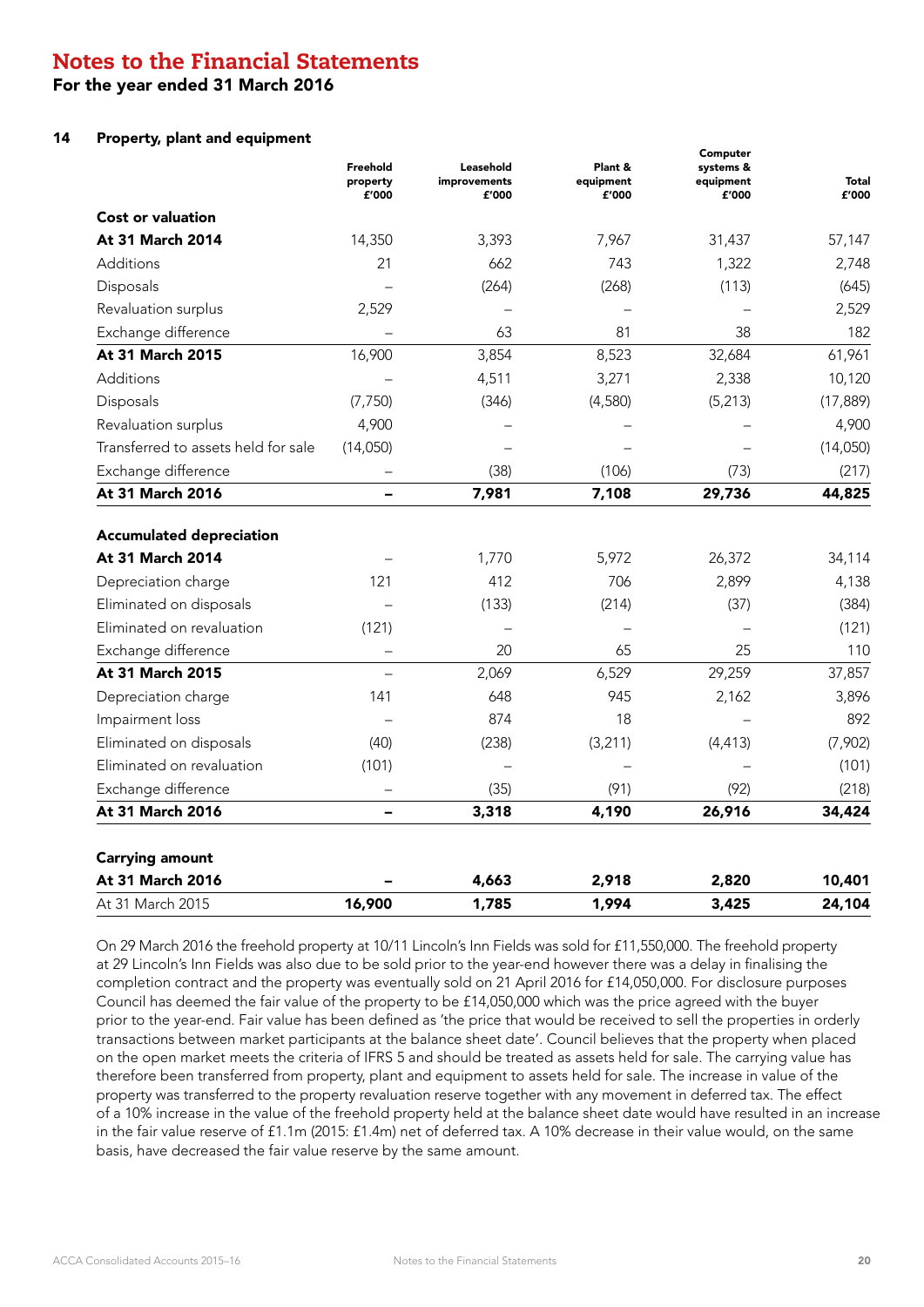### For the year ended 31 March 2016

### 14 Property, plant and equipment (continued)

|                                                                 | 31 March<br>2016<br>£'000 | 31 March<br>2015<br>£'000 |
|-----------------------------------------------------------------|---------------------------|---------------------------|
| Cost or valuation comprises freehold property stated at:        |                           |                           |
| Valuation in 2015                                               |                           | 16,900                    |
| Valuation in 2016                                               | L,                        |                           |
|                                                                 | $\overline{\phantom{0}}$  | 16,900                    |
| If land and buildings were stated on the historical cost basis, |                           |                           |
| the amounts would be as follows:                                |                           |                           |
| Cost                                                            |                           | 8,530                     |
| Accumulated depreciation                                        |                           | (1, 254)                  |
| Net book value                                                  | $\overline{\phantom{0}}$  | 7,276                     |
| Intangible assets                                               |                           |                           |
|                                                                 |                           | f'000                     |
| Cost                                                            |                           |                           |
| At 31 March 2014                                                |                           | 9,873                     |
| <b>Additions</b>                                                |                           | 3,273                     |
| At 31 March 2015                                                |                           | 13,146                    |
| Additions                                                       |                           | 10,975                    |
| At 31 March 2016                                                |                           | 24,121                    |
| Accumulated amortisation and impairment                         |                           |                           |
| At 31 March 2014                                                |                           | 6,817                     |
| Amortisation charge                                             |                           | 1,743                     |
| Impairment                                                      |                           | 1,096                     |
| At 31 March 2015                                                |                           | 9,656                     |
| Amortisation charge                                             |                           | 983                       |
| Impairment                                                      |                           | 141                       |
| At 31 March 2016                                                |                           | 10,780                    |
| Carrying amount                                                 |                           |                           |
| At 31 March 2016                                                |                           | 13,341                    |
| At 31 March 2015                                                |                           | 3,490                     |
|                                                                 |                           |                           |

All intangible assets relate to internally generated development costs. Following an impairment review in accordance with IAS38, an impairment charge of £0.1m has been accounted for. The impairment related to the Exemptions Calculator Project, work on which was deemed obsolete when the project was put on hold and subsequently rescoped. Amortisation of £1.0m (2015:£1.7m) is included in both operational and strategic investment expenditure while the

impairment charge of £0.1m (2015:£1.1m) is included in strategic investment expenditure.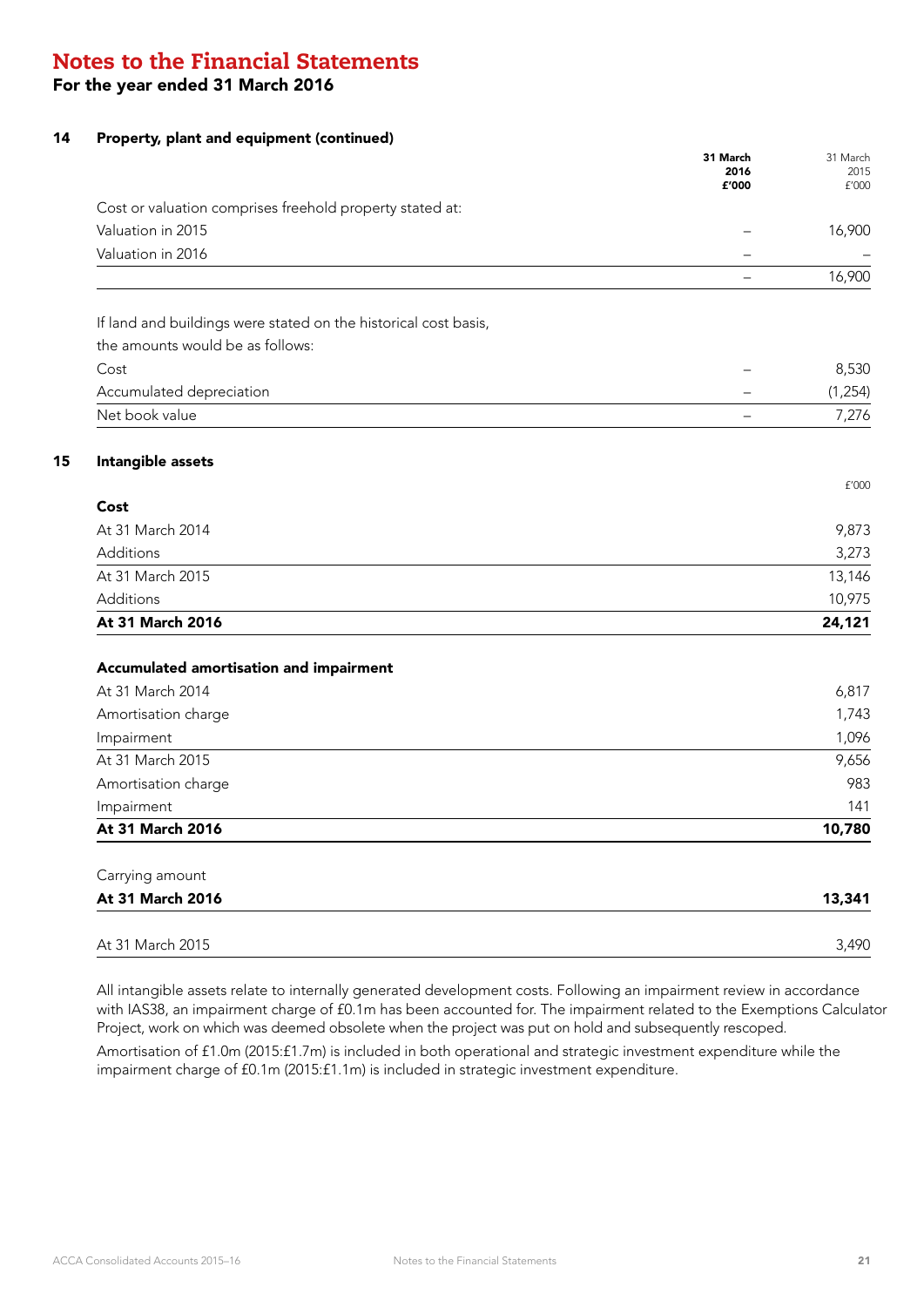For the year ended 31 March 2016

|                                                       | 31 March<br>2016<br>£'000 | 31 March<br>2015<br>f'000 |
|-------------------------------------------------------|---------------------------|---------------------------|
| Available-for-sale investments<br>16                  |                           |                           |
| At valuation                                          |                           |                           |
| At 1 April                                            | 108,088                   | 85,527                    |
| Additions                                             | 42,066                    | 90,981                    |
| <b>Disposals</b>                                      | (55, 767)                 | (73, 765)                 |
| Net (losses)/gains transferred to fair value reserves | (854)                     | 5,350                     |
| Net losses transferred to income                      | (9)                       | (5)                       |
| At 31 March                                           | 93,524                    | 108,088                   |
| Historical cost of tradable investments               | 74,657                    | 88,358                    |

Available-for-sale investments, comprising units in one of Baillie Gifford's managed funds, units in Baillie Gifford's Diversified Growth Fund and certificates of deposits held by Royal London Cash Management, are fair valued annually at the close of business on the balance sheet date. Wherever possible, fair value is determined by reference to Stock Exchange quoted bid prices or to the Fund Manager's closing single price on a single swinging price basis. Available-for-sale investments are classified as non-current assets unless they are expected to be realised within twelve months of the balance sheet date.

Concentration of available-for-sale investments

| <b>Non-current assets</b>                                                   |        |         |
|-----------------------------------------------------------------------------|--------|---------|
| UK equities                                                                 | 22,447 | 19,912  |
| Overseas equities                                                           | 34,174 | 33,227  |
| UK bonds                                                                    | 4,165  | 5,380   |
| Overseas bonds                                                              | 8,027  | 8,185   |
| Cash and deposits                                                           | 6,430  | 8,046   |
| Hedge funds                                                                 | 3,910  | 4,238   |
| Inflation-linked bonds                                                      | 674    | 630     |
| Other                                                                       | 2,944  | 2,451   |
|                                                                             | 82,771 | 82,069  |
| <b>Current assets</b>                                                       |        |         |
| Certificates of deposit                                                     | 10,753 | 26,019  |
|                                                                             | 93,524 | 108,088 |
| Available-for-sale investments are denominated in the following currencies: |        |         |
| UK pound                                                                    | 61,175 | 73,210  |
| US dollar                                                                   | 15,097 | 15,278  |
| Japanese Yen                                                                | 5,268  | 2,518   |
| Swedish Krona                                                               | 4,804  | 4,444   |
| Swiss Franc                                                                 | 1,832  | 1,206   |
| Indian Rupee                                                                | 1,681  | 1,558   |
| Euro                                                                        | 1,439  | 979     |
| Hong Kong Dollar                                                            | 1,232  | 1,915   |
| Other currencies                                                            | 996    | 6,980   |
|                                                                             | 93,524 | 108,088 |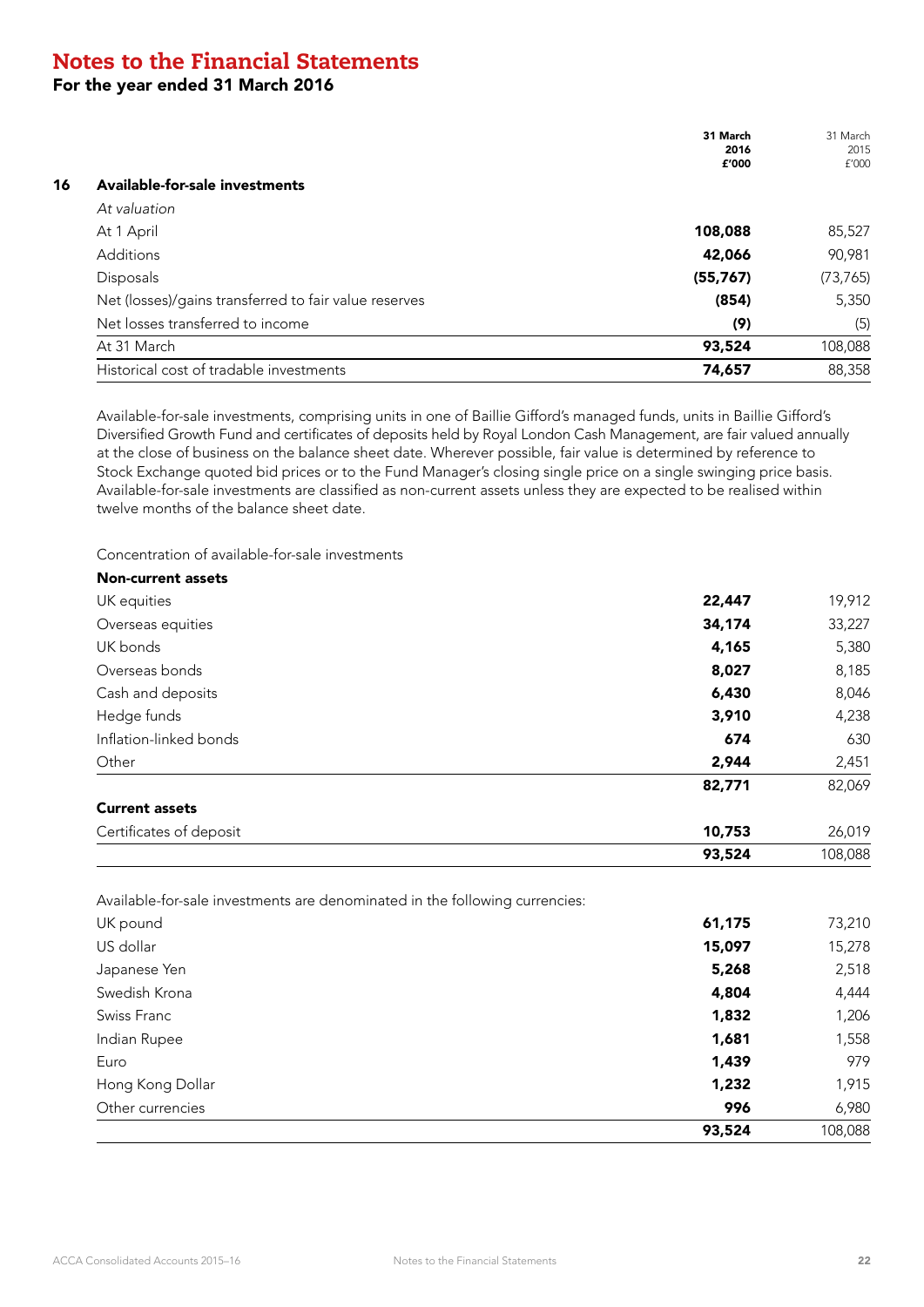### For the year ended 31 March 2016

#### 16 Available-for-sale investments (continued)

ACCA monitors its exposures by way of regular reports from Baillie Gifford who have discretionary management of the investment portfolio. The effective interest rate on the certificates of deposit was 0.55% (2015: 0.54%) and these deposits have an average maturity of 30 days (2015: 56 days).

### Fair value hierarchy

ACCA classifies financial instruments measured at fair value in available-for-sale investments according to the following hierarchy:

| Level   | Fair value input description                                                                                                                   | <b>Financial instruments</b>                                              |
|---------|------------------------------------------------------------------------------------------------------------------------------------------------|---------------------------------------------------------------------------|
| Level 1 | Quoted prices from active markets                                                                                                              | Quoted equity instruments                                                 |
| Level 2 | Inputs other than quoted prices in level 1 that<br>are observable either directly (i.e. as prices)<br>or indirectly (i.e. derived from prices) | Unquoted equity instruments<br>included in available-for-sale investments |
| Level 3 | Inputs that are not based on observable<br>market data                                                                                         | Unquoted equity instruments included<br>in available-for-sale investments |

ACCA's available-for-sale investments are classified by the fair value hierarchy as follows:

| Total               | 10,797           | 82,727           |                  | 93,524                |
|---------------------|------------------|------------------|------------------|-----------------------|
| Unobservable inputs | -                | -                | -                |                       |
| Observable inputs   | 10,753           | 82,727           |                  | 93,480                |
| Quoted equity       | 44               |                  |                  | 44                    |
| At 31 March 2016    |                  |                  |                  |                       |
| Total               | 26,019           | 82,069           |                  | 108,088               |
| Unobservable inputs |                  |                  |                  |                       |
| Observable inputs   | 26,019           | 82,069           |                  | 108,088               |
| Quoted equity       |                  |                  |                  |                       |
| At 31 March 2015    |                  |                  |                  |                       |
|                     | Level 1<br>£'000 | Level 2<br>£'000 | Level 3<br>£'000 | <b>Total</b><br>£'000 |
|                     |                  |                  |                  |                       |

Following a review by Baillie Gifford of the underlying investments in the funds, they have assessed that all of the investments are in fact level 2 as opposed to level 1 which was how the investments were disclosed in the previous year's accounts. The comparative figures above have been restated to reflect that assessment. Council has assessed and reviewed Baillie Gifford's view of the classification and have judged that the disclosure as level 2 is applicable for 2016. Council has relied on Baillie Gifford's expertise as being a well-respected investment fund manager to be able to provide that view of the classification of these investments.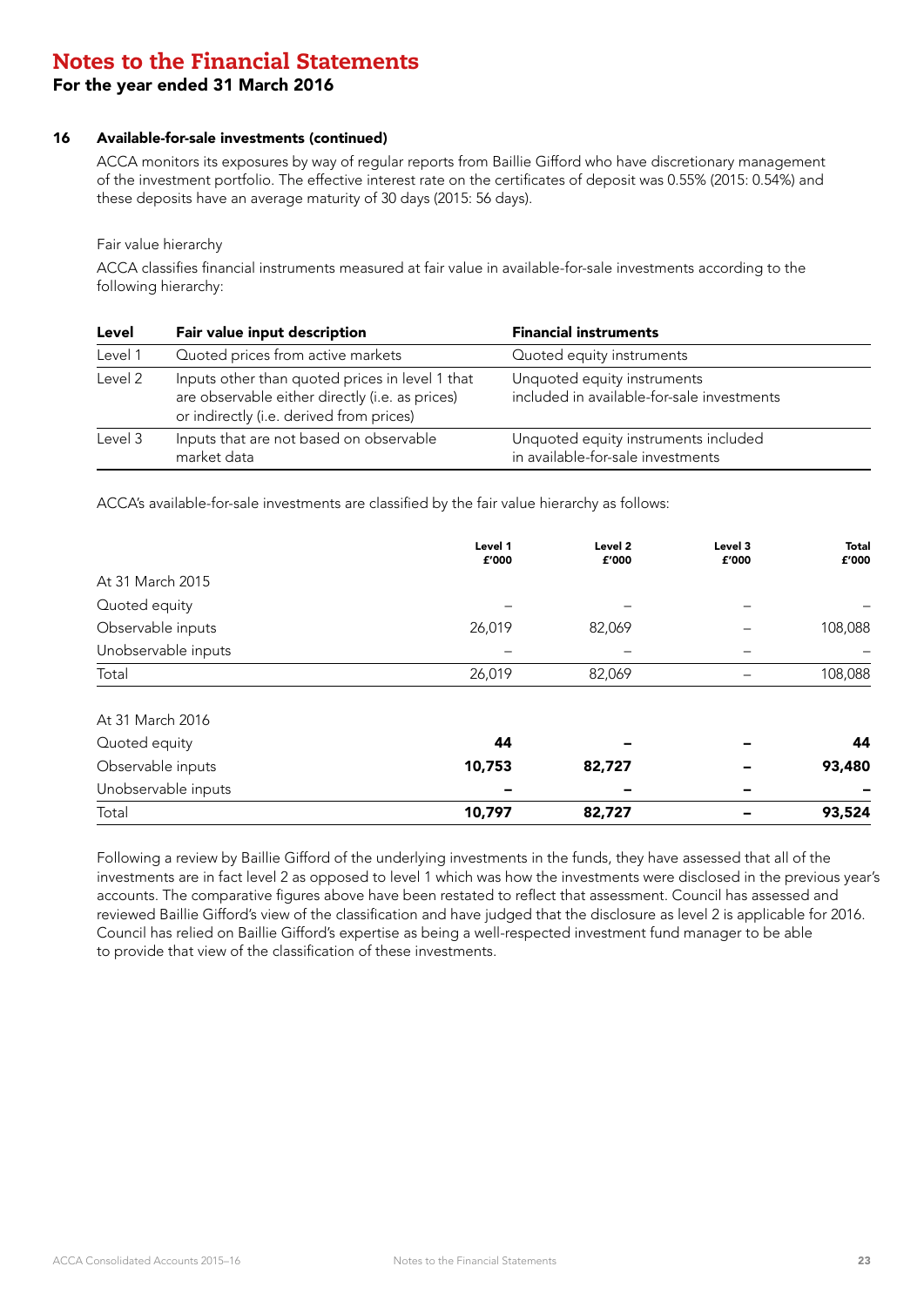For the year ended 31 March 2016

|    |                             | 31 March<br>2016<br>£'000 | 31 March<br>2015<br>f'000 |
|----|-----------------------------|---------------------------|---------------------------|
| 17 | Trade and other receivables |                           |                           |
|    | Trade receivables           | 16,360                    | 15,649                    |
|    | Accrued income              | 2,308                     | 1,707                     |
|    | Prepayments                 | 5,936                     | 5,371                     |
|    | Other receivables           | 612                       | 760                       |
|    |                             | 25,216                    | 23,487                    |

Trade receivables is stated net of an adjustment of £12.9m (2015:£11.5m) to reflect historical experience of customer retention.

The carrying amount of trade and other receivables approximates to their fair value, which has been calculated based on expectations of debt recovery from historic trends feeding into impairment provision calculations. The majority of trade receivables relates to members and students debt which are individually small in value, so are considered for impairment by category of debt and are not individually impaired. Other trade receivables are reviewed individually for impairment and judgement made as to any likely impairment based on historic trends and latest communications with specific customers.

As of 31 March 2016, trade receivables of £13.7m (2015: £10.8m) were past due but not impaired. The aging analysis of these trade receivables is as follows:

| 31-60 days                                                                                   | 1,643  | 984    |
|----------------------------------------------------------------------------------------------|--------|--------|
| 61-90 days                                                                                   | 1,626  | 5,751  |
| 91-120 days                                                                                  | 10,354 | 4,084  |
| Over 121 days                                                                                | 123    |        |
|                                                                                              | 13,746 | 10,819 |
| Movements on the provision for impairment of trade receivables are as follows:<br>At 1 April | 262    | 559    |
|                                                                                              |        |        |
| Provision for receivables impairment                                                         | 588    | 309    |
| Receivables written off during the year as uncollectible                                     | (181)  | (479)  |
| Amounts recovered/released which were previously provided for                                | (160)  | (127)  |
| At 31 March                                                                                  | 509    | 262    |

### 18 Derivative financial instruments

|                                    |                   | 31 March 2016      |               | 31 March 2015      |
|------------------------------------|-------------------|--------------------|---------------|--------------------|
|                                    | Assets            | <b>Liabilities</b> | <b>Assets</b> | <b>Liabilities</b> |
|                                    | £'000             | £'000              | £'000         | £'000              |
| Forward foreign exchange contracts | -                 | 22                 | 349           | 140                |
|                                    | $\qquad \qquad -$ | 22                 | 349           | 140                |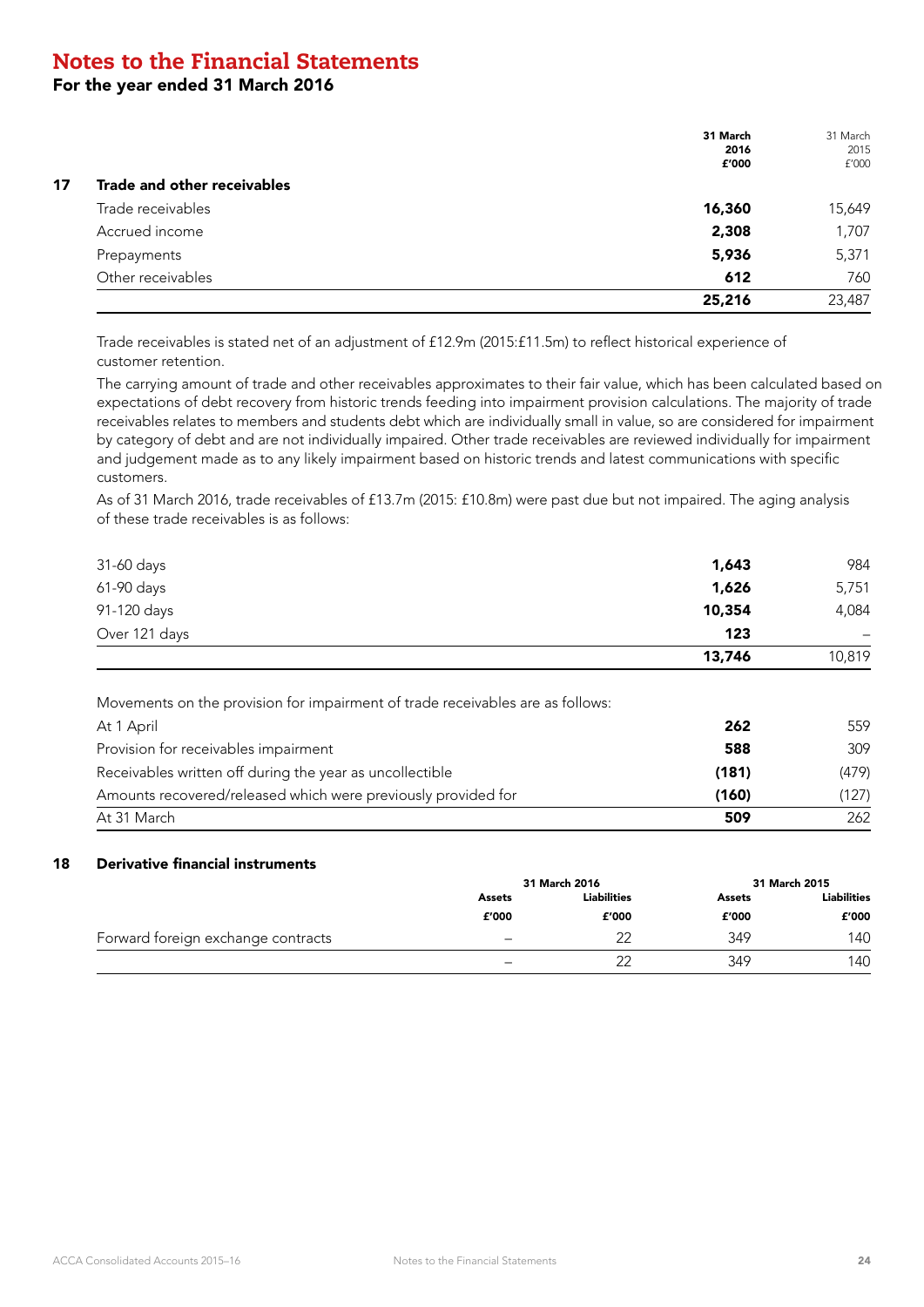### For the year ended 31 March 2016

### 18 Derivative financial instruments (continued)

The contracts entered into by ACCA are principally denominated in the geographic areas in which ACCA operates. The fair value of these contracts is recorded in the balance sheet and is determined by discounting future cash flows at the prevailing market rates at the balance sheet date. These are known as mark-to-market valuations and have been valued by the providers of the contracts. The valuation methods used are consistent with the principles in IFRS 13 Fair Value Measurement and use significant unobservable inputs such that the fair value measurement of the contracts has been classified as Level 3 in the fair value hierarchy. No contracts are designated as hedging instruments, as defined in IAS 39, and consequently all changes in fair value are taken to the statement of comprehensive income.

The amount recognised in the statement of comprehensive income that arises from the forward foreign exchange contracts amounts to a loss of £0.2m (31 March 2015: gain of £1.2m).

#### Forward foreign exchange contracts

The notional principal amounts of the outstanding forward foreign exchange contracts at 31 March 2016 were £0.1m (31 March 2015: £23.0m).

|    |                      | 31 March | 31 March                 |
|----|----------------------|----------|--------------------------|
|    |                      | 2016     | 2015                     |
|    |                      | £'000    | f'000                    |
| 19 | Assets held for sale |          |                          |
|    | Assets held for sale | 14,050   | $\overline{\phantom{0}}$ |
|    | Selling expenses     | (158)    | $\overline{\phantom{0}}$ |
|    |                      | 13,892   | -                        |

The freehold property at 29 Lincoln's Inn Fields was due to be sold on 29 March 2016, however due to a delay in finalising the completion contract, the sale did not take place until 21 April 2016. Council is of the view that the property should be classified as assets held for sale at the balance sheet date as it meets the criteria of IAS 5. The assets have been accounted for at the selling price of the property less marketing and legal expenses.

#### 20 Cash and cash equivalents

| Cash at bank and in hand<br>32.644 |
|------------------------------------|
|------------------------------------|

The effective interest rate on short term bank deposits was nil% (2015: nil%) and these deposits have an average maturity of nil days (2015: nil days).

### 21 Deferred tax liabilities

Deferred tax liabilities are calculated in full on temporary differences under the balance sheet liability method using a principal tax rate of 20% (2015: 20%). The major deferred tax liabilities recognised by ACCA and the movements thereon during the current period and previous years relate to the revaluation of available-for-sale investments and freehold property. ACCA has no deferred tax assets.

*Deferred tax liabilities*

| At 31 March 2016         | 3,105          |
|--------------------------|----------------|
| Tax credited to reserves | 420            |
| At 31 March 2015         | 2,685          |
| Tax credited to reserves | 1,029          |
| At 1 April 2014          | 1,656          |
|                          | Total<br>f'000 |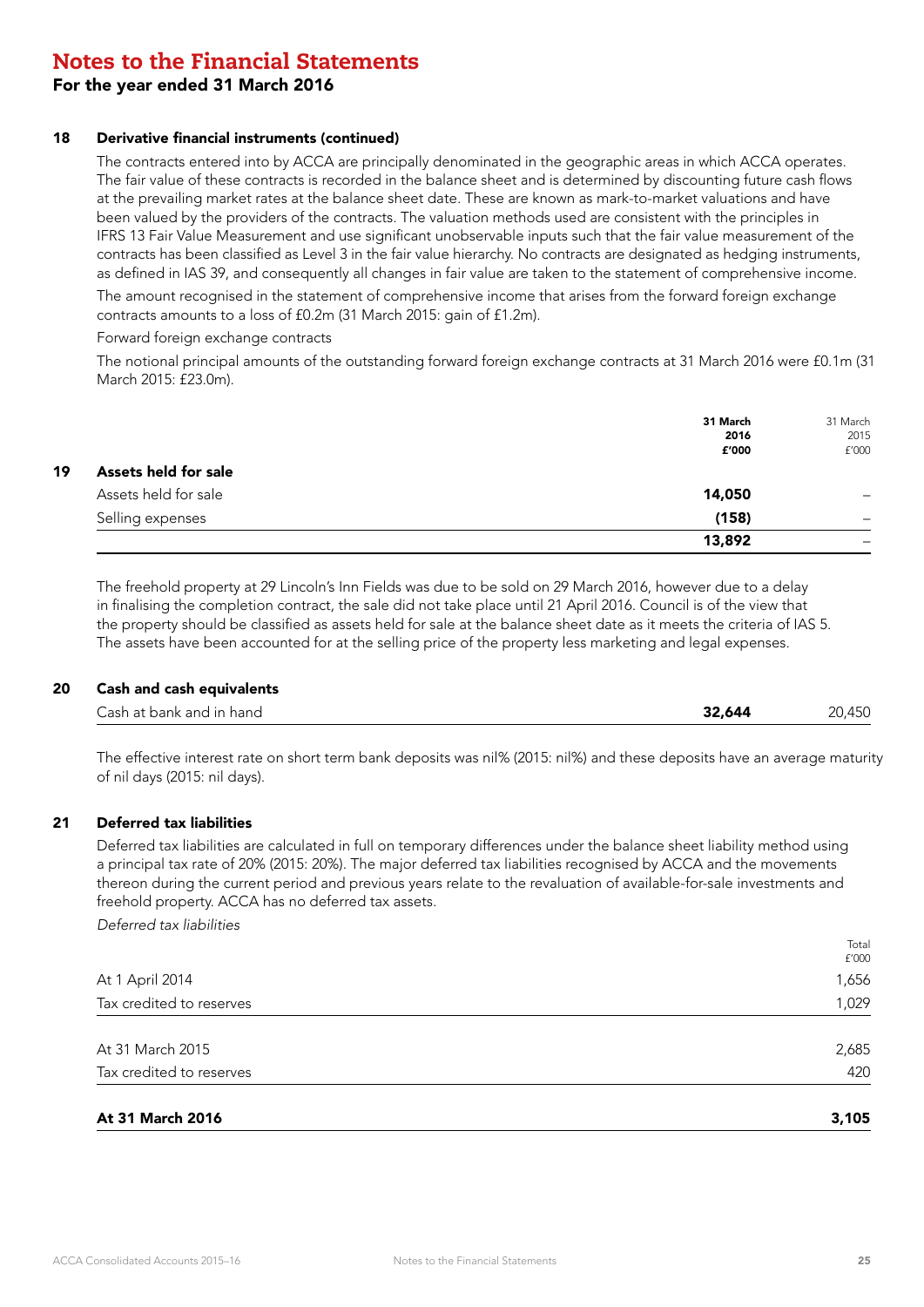### For the year ended 31 March 2016

### 22 Retirement benefit obligations

### (a) *General information*

The financial statements include the financial impact of defined benefit pension schemes operated in the UK and Ireland and which closed to future accrual on 31 July 2013. From that date, members of those schemes, which provided benefits based on final pensionable pay and on a career average revalued earnings (CARE) basis, were entitled to join defined contribution plans which were operated by Zurich Assurance Ltd and Irish Life. Blackrock were appointed as new UK administrators following a tender process in 2015, and since 1 January 2016 all new contributions from UK staff are invested with Blackrock. Irish contributions are invested with Irish Life.

The most recent triennial valuation of the UK Scheme was at 1 January 2013 (the January 2016 valuation is in progress). This 1 January 2013 valuation has been updated by the scheme actuary for IAS 19 purposes as at 31 March 2016. The triennial valuation was based on the following principal financial assumptions:

| Rate of investment return:<br>past service      |                | 5.9% p.a. to retirement, 3.9% p.a. thereafter     |  |  |
|-------------------------------------------------|----------------|---------------------------------------------------|--|--|
|                                                 | future service | 5.9% p.a. to retirement, 3.9% p.a. thereafter     |  |  |
| Limited price indexation of pensions in payment |                | $3.5\%$ p.a.                                      |  |  |
| Retail prices index                             |                | $3.6\%$ p.a.                                      |  |  |
| Consumer price index                            |                | 2.9% p.a.                                         |  |  |
| Rate of salary growth                           |                | not applicable as scheme closed to future accrual |  |  |

The actuarial valuation of the UK Scheme showed that, at 1 January 2013, the market value of Scheme assets was £70.5m and the value of pension benefits earned was £89.2m. The funding level against technical provisions was therefore 79%.

The most recent triennial valuation of the Irish Scheme was at 1 January 2015. This valuation has been updated by the scheme actuary for IAS 19 purposes as at 31 March 2016. The triennial valuation was based on the following principal financial assumptions:

| Rate of investment return:<br>past service |                | 3.75% p.a. to retirement, 2.25% p.a. thereafter   |
|--------------------------------------------|----------------|---------------------------------------------------|
|                                            | future service | 3.75% p.a. to retirement, 2.25% p.a. thereafter   |
| Inflation                                  |                | 1.75% p.a.                                        |
| Rate of salary growth                      |                | not applicable as scheme closed to future accrual |

The actuarial valuation of the Irish Scheme showed that, at 1 January 2015, the market value of the Scheme assets was £3.3m and the value of pension benefits earned was £3.8m. The funding ratio was therefore 87%.

|                                                                                                                            | 31 March<br>2016 | 31 March<br>2015 |
|----------------------------------------------------------------------------------------------------------------------------|------------------|------------------|
| The principal financial assumptions used for the purposes of the figures<br>in these financial statements were as follows: |                  |                  |
| Discount rate for UK Scheme                                                                                                | 3.5%             | 3.5%             |
| Discount rate for Irish Scheme                                                                                             | 2.1%             | 1.5%             |
| Future pension increases (UK Scheme) subject to Limited Price Indexation                                                   | 2.9%             | 2.9%             |
| Future pension increases (Irish Scheme)                                                                                    | 1.7%             | 1.7%             |

The mortality assumptions for the current year-end for the UK Scheme follows the table known as S1PXA, using 90% of the base table with mortality improvements in line with the 2015 version of the CMI model, with a long-term rate of improvement of 1.25% per annum. The same mortality assumptions were used at the previous year end. For the Irish Scheme the mortality assumptions are based on standard mortality tables allowing for future mortality improvements. Assuming retirement at 65, the life expectancy in years are as follows:

|                                | Irish Scheme |      | UK Scheme |      |
|--------------------------------|--------------|------|-----------|------|
| For a male aged 65 now         | 21.1         | 20.9 | 22.8      | 23.0 |
| At 65 for a male aged 45 now   | 23.6         | 23.5 | 24.6      | 24.8 |
| For a female aged 65 now       | 23.6         | 23.5 | 25.2      | 25.4 |
| At 65 for a female aged 45 now | 25.7         | 25.6 | 27.1      | 27.3 |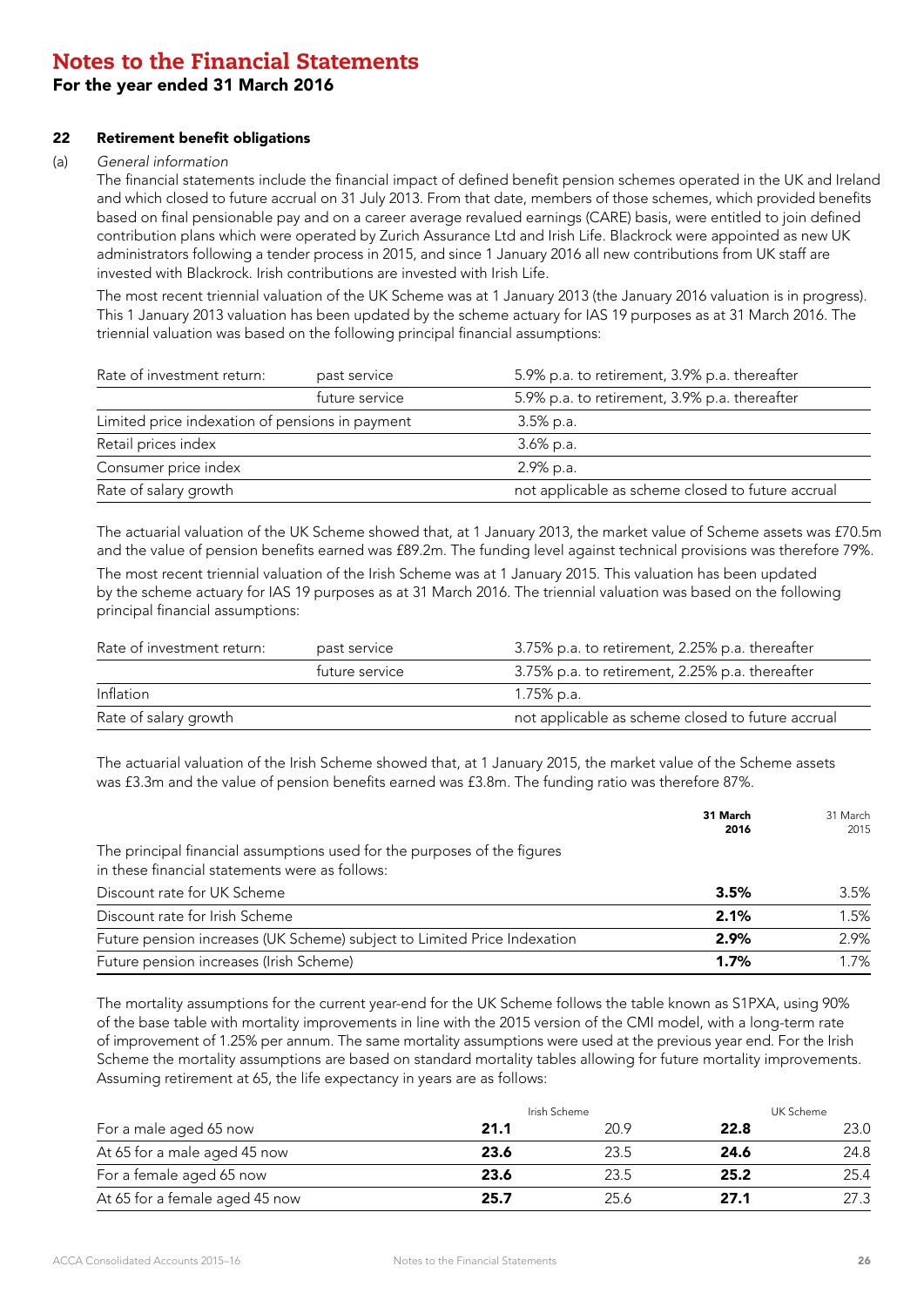For the year ended 31 March 2016

|               |                                                                | 31 March<br>2016<br>£'000 | 31 March<br>2015<br>f'000 |
|---------------|----------------------------------------------------------------|---------------------------|---------------------------|
|               | <b>Retirement benefit obligations (continued)</b>              |                           |                           |
|               | General information (continued)                                |                           |                           |
|               | The total pension charge is made up as follows:                |                           |                           |
|               | Pension costs under the UK and Irish Schemes (see note 22c)    | 10                        | 454                       |
|               | Other pension costs made on behalf of the schemes              |                           | 106                       |
|               | Death-in-service premiums                                      | 130                       | 168                       |
|               | Payments to defined contribution schemes for certain employees |                           |                           |
|               | outside the UK and Ireland                                     | 277                       | 375                       |
|               | Payments to defined contribution schemes for certain employees |                           |                           |
|               | in the UK and Ireland                                          | 4,011                     | 3,810                     |
|               | Payments for the Pensions Protection Fund levies               | 71                        | 80                        |
| Pension costs |                                                                | 4,499                     | 4,993                     |
|               | Actuarial losses recognised in the statement of other          |                           |                           |
|               | comprehensive income for the period                            | 749                       | 3,585                     |

for certain employees outside the UK and Ireland. The nature of such schemes varies according to legal regulations, fiscal requirements and economic conditions of the countries in which employees are based. Plans are funded by payments from the group and by employees and are held separately and independently of the group's finances.

### (b) Pension benefits

| Amounts recognised in the balance sheet to reflect funded status |         |
|------------------------------------------------------------------|---------|
| Present value of funded obligations<br>109.904                   | 112.614 |
| . Fetonolog of alexanders and<br>107.7041                        | 100.121 |

| Fair value of plan assets                      | (97.701 |       |
|------------------------------------------------|---------|-------|
| Net liability in the balance sheet at 31 March | 12,203  | 3,488 |

### (c) *Pension costs*

The amounts recognised in total comprehensive income for the schemes are as follows:

| Net interest                                                  | 399      | 454     |
|---------------------------------------------------------------|----------|---------|
| Gain on settlement                                            | (389)    |         |
| Pension costs under the Schemes                               | 10       | 454     |
| Movement in the net liability recognised in the balance sheet |          |         |
| At 1 April                                                    | 13,488   | 11,355  |
| Pension costs                                                 | 10       | 454     |
| Contributions paid                                            | (2, 200) | (1,850) |
| Recognition of actuarial losses                               | 749      | 3,585   |
| Exchange difference                                           | 156      | (56)    |
| At 31 March                                                   | 12,203   | 13,488  |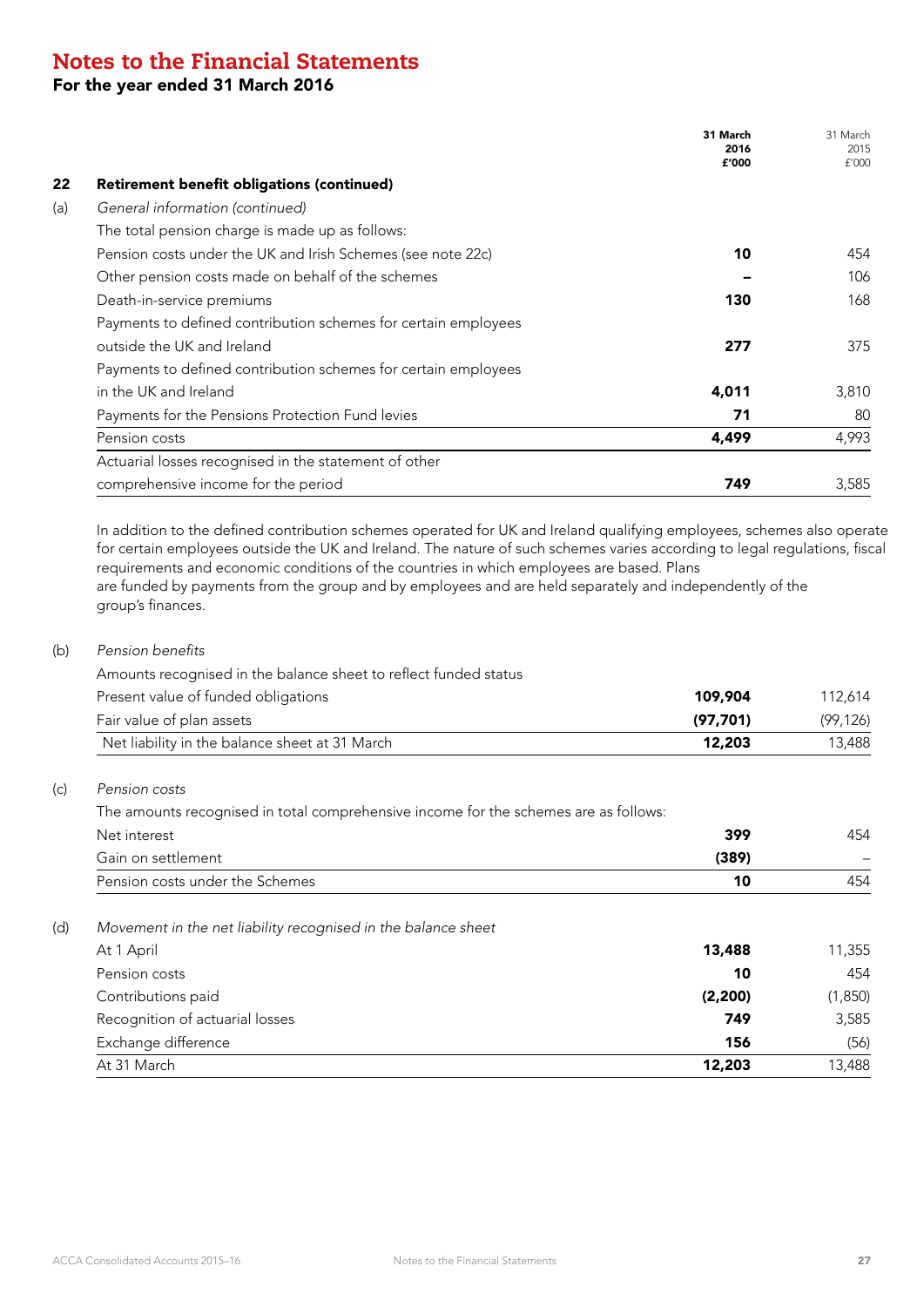### For the year ended 31 March 2016

|     |                                                                                                                                    | 31 March<br>2016<br>£'000 | 31 March<br>2015<br>f'000 |
|-----|------------------------------------------------------------------------------------------------------------------------------------|---------------------------|---------------------------|
| 22  | <b>Retirement benefit obligations (continued)</b>                                                                                  |                           |                           |
| (e) | Change in benefit obligation                                                                                                       |                           |                           |
|     | Present value of benefit obligation at 1 April                                                                                     | 112,614                   | 98,656                    |
|     | Interest on obligation                                                                                                             | 3,801                     | 4,277                     |
|     | Benefits paid                                                                                                                      | (1,809)                   | (1, 249)                  |
|     | Settlements made                                                                                                                   | (1, 390)                  |                           |
|     | Gain from change in demographic assumptions                                                                                        | (836)                     | (1,013)                   |
|     | (Gain)/loss from change in financial assumptions                                                                                   | (995)                     | 13,465                    |
|     | Gain from experience                                                                                                               | (1,928)                   | (1, 111)                  |
|     | Exchange difference                                                                                                                | 447                       | (411)                     |
|     | Present value of benefit obligation at 31 March                                                                                    | 109,904                   | 112,614                   |
|     | The defined benefit obligation is split as follows                                                                                 |                           |                           |
|     | Deferred pensioners                                                                                                                | 93,992                    | 96,984                    |
|     | Pensioners                                                                                                                         | 15,912                    | 15,630                    |
|     | Present value of benefit obligation at 31 March                                                                                    | 109,904                   | 112,614                   |
|     | Amounts recognised in the balance sheet for pensions are predominantly non-current and are reported<br>as non-current liabilities. |                           |                           |
| (f) | Change in plan assets                                                                                                              |                           |                           |
|     | Fair value of plan assets at 1 April                                                                                               | 99,126                    | 87,301                    |
|     | Interest income                                                                                                                    | 3,402                     | 3,823                     |
|     | Actual return on assets less interest                                                                                              | (4.508)                   | 7756                      |

| Actual return on assets less interest | (4.508) | 7,756    |
|---------------------------------------|---------|----------|
| Actual return on plan assets          | (1.106) | 11,579   |
| Contributions - employer              | 2,200   | 1,850    |
| Benefits paid                         | (2,810) | (1, 249) |
| Exchange difference                   | 291     | (355)    |
| Fair value of plan assets at 31 March | 97.701  | 99,126   |

### (g) *Sensitivity of overall pension liabilities*

| Increase in liability through 0.25% reduction in discount rate        | 6,594 | 6.757 |
|-----------------------------------------------------------------------|-------|-------|
| Increase in liability through 0.25% increase in inflation assumption  | 4,396 | 4,505 |
| Increase in liability through increase in rate of mortality by 1 year | 3,297 | 2.252 |

The sensitivities are based on the present value of funded obligations.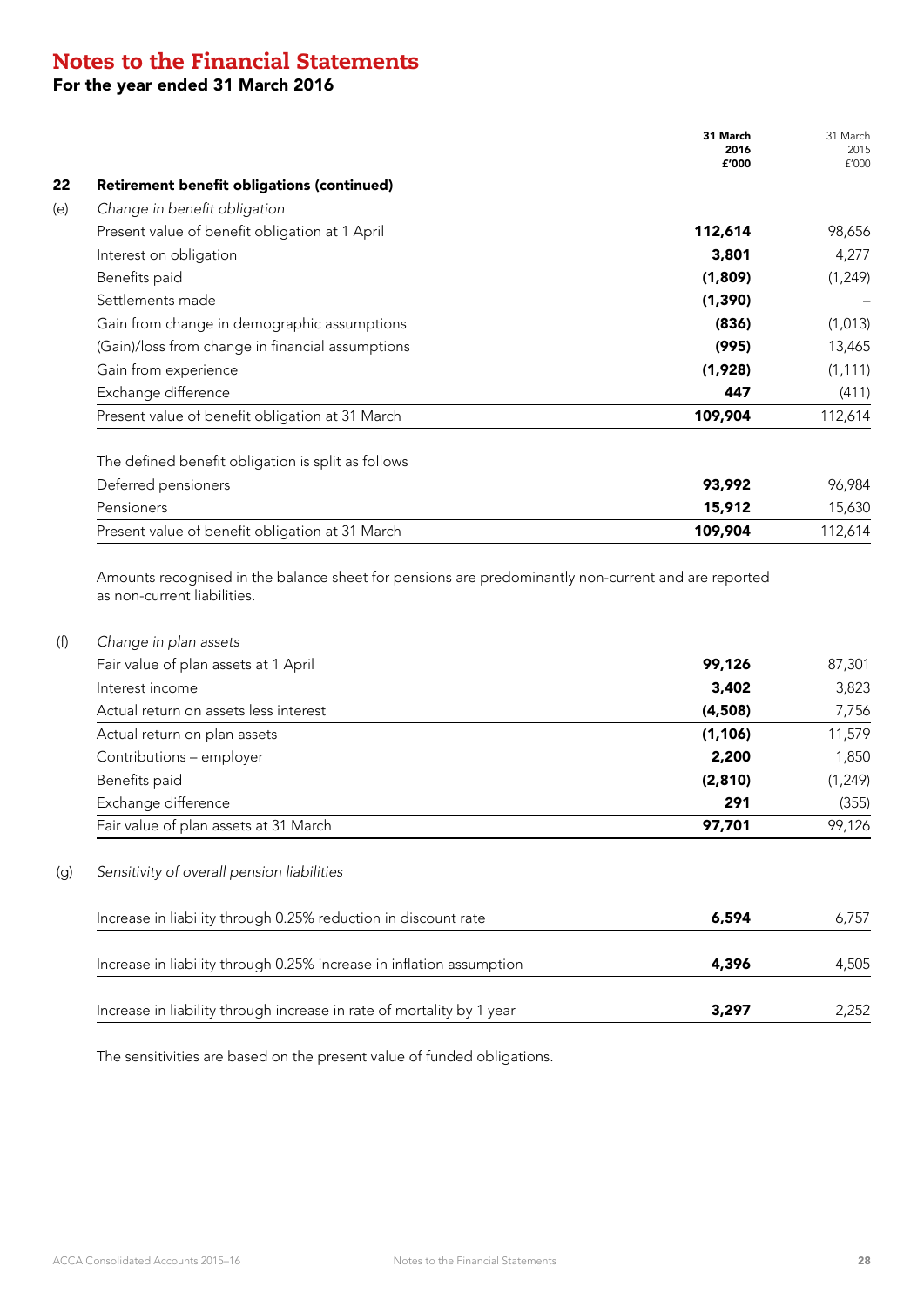### For the year ended 31 March 2016

### 22 Retirement benefit obligations (continued)

(h) *Plan assets*

Plan assets are comprised as follows:

|                           | 31 March<br>2016 |       | 31 March<br>2015 |       |
|---------------------------|------------------|-------|------------------|-------|
|                           | £'000            | %     | £'000            | $\%$  |
| UK equities               | 17,297           | 17.7  | 17,850           | 18.0  |
| North American equities   | 4,542            | 4.6   | 5,303            | 5.4   |
| European equities         | 4,114            | 4.2   | 4,902            | 4.9   |
| Japanese equities         | 2,120            | 2.2   | 2,302            | 2.3   |
| Asia Pacific equities     | 1,822            | 1.9   | 1,591            | 1.6   |
| Emerging markets equities | 177              | 0.2   | 80               | 0.1   |
| Equities                  | 30,072           | 30.8  | 32,028           | 32.3  |
| Diversified Growth Funds  | 17,416           | 17.8  | 17,849           | 18.0  |
| <b>Bonds</b>              | 38,782           | 39.7  | 39,076           | 39.4  |
| Property                  | 11,057           | 11.3  | 9,923            | 10.0  |
| Cash                      | 374              | 0.4   | 250              | 0.3   |
|                           | 97,701           | 100.0 | 99,126           | 100.0 |

Assets are invested in a range of funds operated by Legal & General, Investec, Barings and Royal London Asset Management for the UK Scheme and Irish Life for the Irish Scheme. The Trustees believe that investing in a range of funds and investment managers offers the best combination of growth opportunity and risk management. Investments are diversified such that the failure of any single investment would not have a material impact on the overall level of assets.

#### (i) Defined benefit obligation trends

|                    | 31 March<br>2016<br>£'000 | 31 March<br>2015<br>£'000 | 31 March<br>2014<br>£'000 | 31 March<br>2013<br>£'000 | 31 March<br>2012<br>£'000 |
|--------------------|---------------------------|---------------------------|---------------------------|---------------------------|---------------------------|
| Scheme assets      | 97.701                    | 99.126                    | 87,301                    | 78,814                    | 66,176                    |
| Scheme liabilities | (109,904)                 | (112.614)                 | (98,656)                  | (97.204)                  | (85, 143)                 |
| Scheme deficit     | (12,203)                  | (13,488)                  | (11,355)                  | (18, 390)                 | (18, 967)                 |

### (j) *Contributions*

In accordance with actuarial advice and with the agreement of ACCA and the UK Scheme's trustees, a recovery plan was put in place with effect from November 2013 and ACCA will contribute annual deficit recovery contributions of £2,000,000 in respect of the UK scheme for a period of 6 years and 3 months, subject to review at future actuarial valuations. A triennial valuation was prepared as at 1 January 2015 for the Irish scheme and due to the increased deficit a new recovery plan was put in place which aims to clear the deficit within 7 years. It is expected that for the year ended 31 March 2017 ACCA will contribute annual deficit contributions of £85,000 in respect of the Irish scheme. In addition it is expected that ACCA will contribute on average 9% of pensionable salary in respect of other overseas schemes.

|                                 | 31 March<br>2016<br>£'000 | 31 March<br>2015<br>f'000 |
|---------------------------------|---------------------------|---------------------------|
| Trade and other payables        |                           |                           |
| Trade payables                  | 2,884                     | 5,658                     |
| Social security and other taxes | 3,912                     | 1,455                     |
| Accrued expenses                | 22,676                    | 12,072                    |
|                                 | 29,472                    | 19,185                    |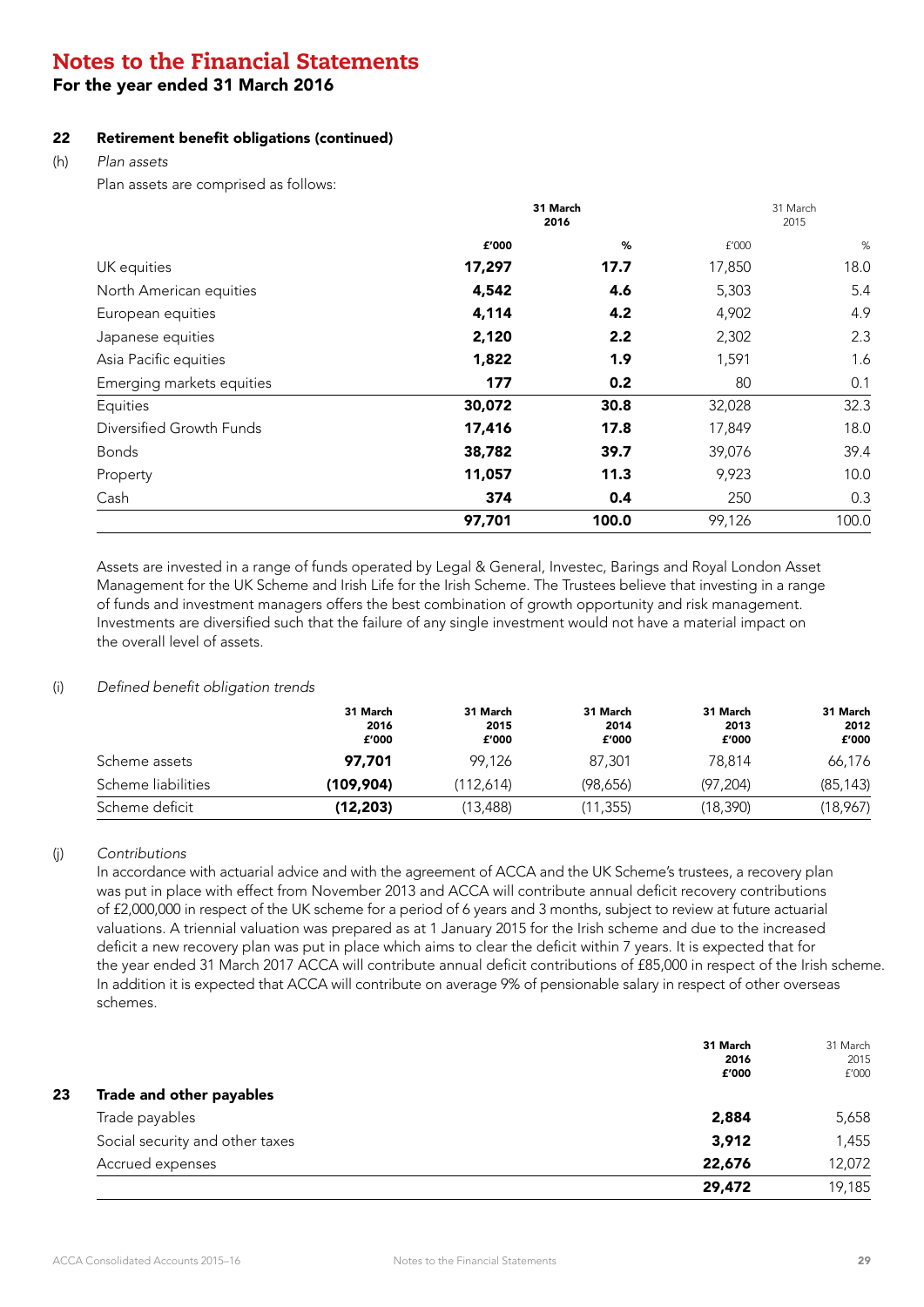For the year ended 31 March 2016

|    |                 | 31 March<br>2016<br>£'000 | 31 March<br>2015<br>f'000 |
|----|-----------------|---------------------------|---------------------------|
| 24 | Deferred income |                           |                           |
|    | Deferred income | 64,313                    | 73,088                    |

Deferred income comprises fees and subscriptions from members and students accounted for in advance less an appropriate provision for bad debt as well as exam fees paid in advance by students and monitoring contract income paid in advance.

#### 25 Provisions

|                       | 31 March<br>2015<br>£'000 | <b>Utilised</b><br>in year<br>£'000 | Released<br>in year<br>£'000 | Provided<br>in year<br>£'000 | 31 March<br>2016<br>£'000 |
|-----------------------|---------------------------|-------------------------------------|------------------------------|------------------------------|---------------------------|
| Tax                   | 1,636                     | (1,098)                             |                              | 1,668                        | 2,206                     |
| Legal costs           | 372                       | (14)                                | (85)                         | 139                          | 412                       |
| Research              | 377                       | (174)                               | (71)                         | 115                          | 247                       |
| Claims                | 89                        | (98)                                | (19)                         | 129                          | 101                       |
| Restructuring         | 498                       | (322)                               | (176)                        |                              |                           |
| Accreditation         | 13                        | (10)                                | (3)                          |                              |                           |
| Commercial frameworks | $\overline{\phantom{0}}$  |                                     |                              | 466                          | 466                       |
| Dilapidations         |                           |                                     |                              | 1,499                        | 1,499                     |
| Total                 | 2,985                     | (1,716)                             | (354)                        | 4,016                        | 4,931                     |

The tax provision relates to a liability for tax on turnover in China, Kazakhstan and the Caribbean, VAT and tax on transfer pricing in Malaysia and Singapore and a potential liability for GST in Singapore, which was disclosed as a contingent liability in the previous year. ACCA is managing the settlement of any liabilities with assistance from in-country third party tax advisors.

The legal costs provision represents costs which ACCA may be liable for when undertaking investigations into any ACCA members' conduct relating to the collapse of Anglo Irish Bank and costs relating to the ongoing court case in Canada.

The research provision represents grants and other payments to which the Certified Accountants Educational Trust is committed as part of its continuing sponsorship of accounting research.

The claims provision represents management's best estimate of ACCA's liability relating to the costs associated with ongoing Financial Reporting Council (FRC) investigations against ACCA members. The FRC is responsible for operating and administering an independent disciplinary scheme – The Accountancy Scheme – covering members of the six professional accountancy bodies in the UK and Ireland. It is possible that some of this provision will be incurred in 2016/17. There is no expected reimbursement from actual costs accounted for to date.

The restructuring provision represented management's best estimate of ACCA's liability relating to the costs associated with the roles which had been made redundant in the previous year. During the year £322,000 was utilised and £176,000 was released.

The accreditation provision related to the identification of a number of errors in the award of the UK audit qualification. The provision was established to pay for costs of revision courses for those affected members who wished to apply for the UK audit qualification. The remainder of the provision was either utilised or released during the year.

The dilapidations provision represents management's best estimate of the costs to restore the leased buildings in Glasgow and Dublin to their previously unfurnished states as ACCA will be leaving those properties in the forthcoming year, having signed a lease to rent new office space in Glasgow and being currently in negotiations to rent office space in Dublin. It also includes an initial provision for dilapidations at the ACCA's new offices at the Adelphi.

The commercial frameworks provision represents management's best estimate of the costs to pay approved learning partners in respect of them meeting specific 2015-16 performance targets to register good quality students for the ACCA qualification.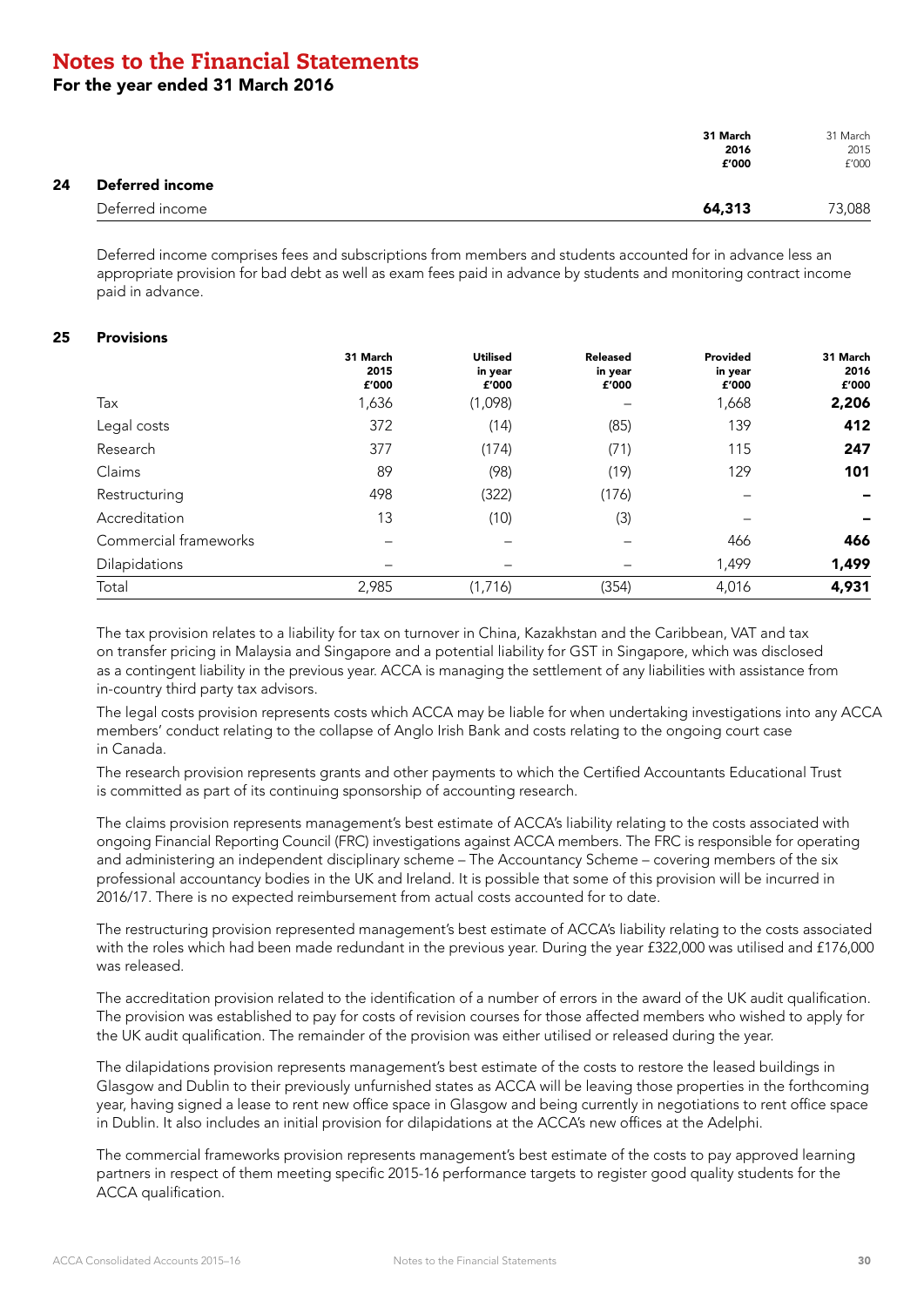### For the year ended 31 March 2016

### 26 Other reserves

|                                              | Currency<br>translation<br>£'000 | Land and<br>buildings<br>£'000 | Available-<br>for-sale<br>investments<br>£'000 | Total<br>£'000 |
|----------------------------------------------|----------------------------------|--------------------------------|------------------------------------------------|----------------|
| Balance at 1 April 2014                      | (124)                            | 7,670                          | 12,715                                         | 20,261         |
| Revaluation – gross                          |                                  | 2,650                          | 5,350                                          | 8,000          |
| Revaluation - tax                            |                                  | (138)                          | (891)                                          | (1,029)        |
| Currency translation differences             | 47                               |                                |                                                | 47             |
| Historic cost depreciation transfer          |                                  | 19                             |                                                | 19             |
| Balance at 31 March 2015                     | (77)                             | 10,201                         | 17,174                                         | 27,298         |
| Revaluation - gross                          |                                  | 5,000                          | (854)                                          | 4,146          |
| Revaluation – tax                            |                                  | (952)                          | 406                                            | (546)          |
| Transfer to accumulated fund - realised gain |                                  | (3,761)                        |                                                | (3,761)        |
| Transfer to accumulated fund - tax on gain   |                                  | 126                            |                                                | 126            |
| Currency translation differences             | (32)                             |                                |                                                | (32)           |
| Balance at 31 March 2016                     | (109)                            | 10,614                         | 16,726                                         | 27,231         |

The land and buildings fair value reserve represents the excess of the open market value over the depreciated historic cost of the Group's properties, net of deferred taxation. The available-for-sale investments fair value reserve represents the excess of unrealised gains and losses on available-for-sale investments over their historic costs, net of deferred taxation. The currency translation reserve represents the exchange differences arising on the translation of the assets and liabilities of the non-UK subsidiary undertakings.

#### 27 Commitments

| 31 March | 31 March |
|----------|----------|
| 2016     | 2015     |
| £'000    | f'000    |
|          |          |
|          |          |
|          |          |
| 10,043   | 2.296    |
|          |          |

#### *Operating lease commitments*

At the balance sheet date the group had outstanding commitments under non-cancellable leases, which fall due as follows.

|                      | Land and buildings        |                              | Other                     |                           |
|----------------------|---------------------------|------------------------------|---------------------------|---------------------------|
|                      | 31 March<br>2016<br>£'000 | 31 March<br>2015<br>£'000    | 31 March<br>2016<br>£'000 | 31 March<br>2015<br>£'000 |
| Within one year      | 6,186                     | 3,052                        | 100                       | 98                        |
| In two to five years | 17,134                    | 4,545                        | 100                       | $\qquad \qquad$           |
| More than 5 years    | 37,419                    | $\qquad \qquad \blacksquare$ | -                         | -                         |
|                      | 60,739                    | 7.597                        | 200                       | 98                        |

Operating lease rentals charged to the statement of comprehensive income in the year amounted to £5.2m (31 March 2015: £3.7m). Prior to the year-end, ACCA signed a 15 year lease for three floors of a property in Glasgow, the commitments for which are included in the above.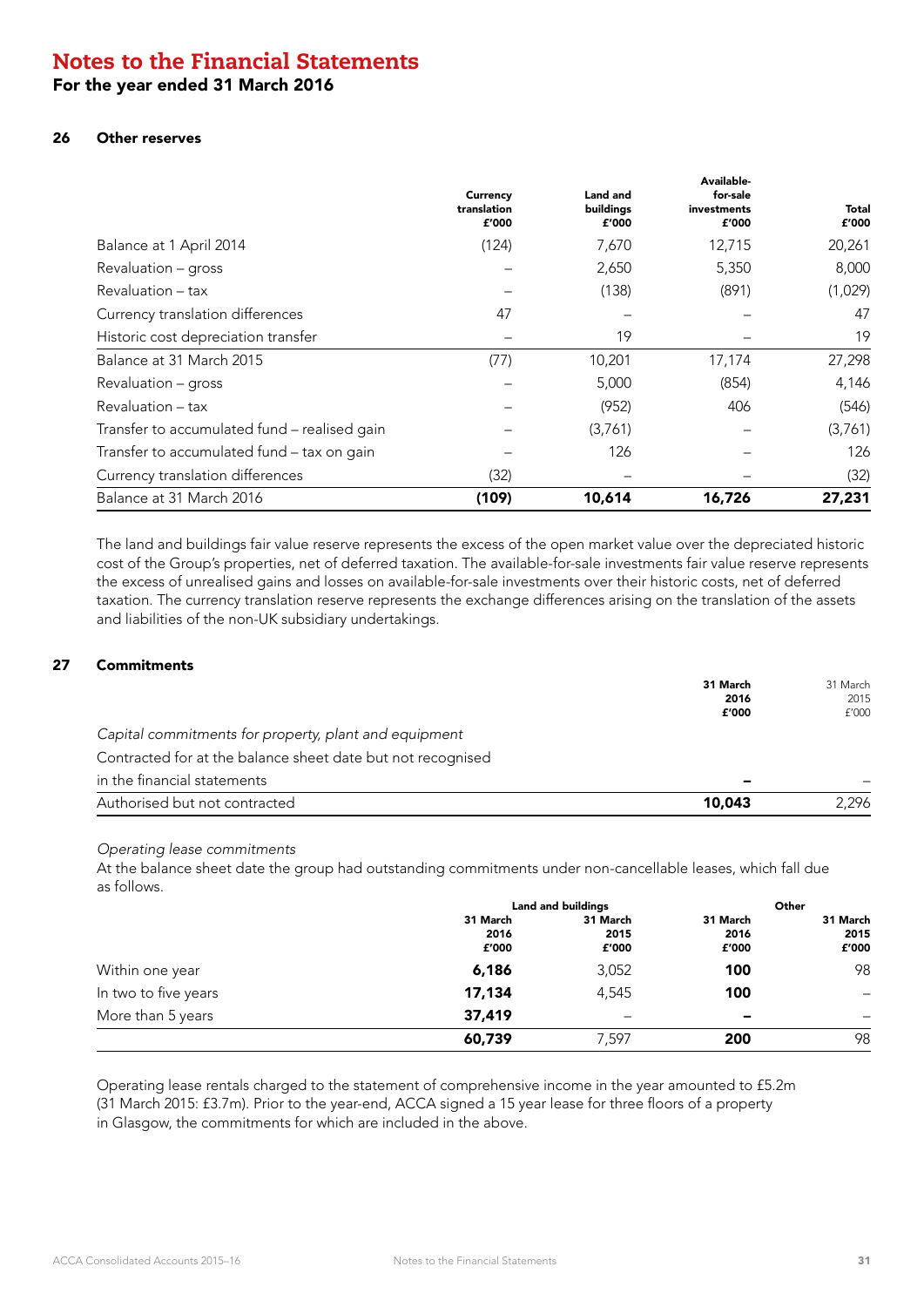### For the year ended 31 March 2016

#### 28 Related party transactions

Balances between ACCA and its subsidiaries have been eliminated on consolidation and are not included in this note. Transactions between ACCA and other related parties are disclosed below.

#### Relationships

| Council members as office holders | Alexandra Chin (President)                                                                                                                                                                                                                                                                                                                                                                                                                                                                                                                            |  |  |
|-----------------------------------|-------------------------------------------------------------------------------------------------------------------------------------------------------------------------------------------------------------------------------------------------------------------------------------------------------------------------------------------------------------------------------------------------------------------------------------------------------------------------------------------------------------------------------------------------------|--|--|
|                                   | Brian McEnery (Deputy President)                                                                                                                                                                                                                                                                                                                                                                                                                                                                                                                      |  |  |
|                                   | Leo Lee (Vice President)                                                                                                                                                                                                                                                                                                                                                                                                                                                                                                                              |  |  |
| Other Council members             | Susan Allan, Stephen Bailey, Rosanna Choi, Orla Collins, Matilda Crossman,<br>John Cullen, Jenny Gu, Anthony Harbinson, Kenneth Henry, Pauline Hobson,<br>Lorraine Holleway, Hemraz Hoolash, Lynne Hunt, Nur Jazlan Mohamed,<br>Japheth Katto, Dean Lee, James Lee, Ayla Majid, Mark Millar, Tom Murray,<br>Kholeka Mzondeki, Mohd Nasir Ahmad, Joseph Owolabi, Taiwo Oyedele,<br>Ronnie Patton, Laura Perrin, Melanie Proffitt, Marta Rejman, Brendan Sheehan,<br>Katerina Sipkova, Marcin Sojda, Robert Stenhouse, Fergus Wong and Belinda<br>Young |  |  |
| Key management personnel          | Helen Brand (Chief Executive), Alan Hatfield, Stephen Heathcote,<br>Raymond Jack and Peter Large                                                                                                                                                                                                                                                                                                                                                                                                                                                      |  |  |

The office holders receive a small honorarium for each year they serve as an officer. No other member of Council has received any payment in respect of services to ACCA. In accordance with the Council Travel and Expenses policy, Council members are reimbursed for any expenses which they directly incur on behalf of ACCA as part of their role as a Council member. Key management personnel are remunerated as shown below.

|                                                                | 31 March<br>2016<br>£'000 | 31 March<br>2015<br>f'000 |
|----------------------------------------------------------------|---------------------------|---------------------------|
| <b>Related party transactions</b>                              |                           |                           |
| Honorarium to the office holders                               | 13                        | 13                        |
| Reimbursement of expenses directly incurred by Council members | 414                       | 391                       |
| Salaries and other short-term employee benefits                | 1,206                     | 1,391                     |
| Post-employment benefits                                       | 60                        | 106                       |
|                                                                | 1,266                     | .497                      |

The post-employment benefits are the pension contributions payable for those Executive Team members who are members of the pension scheme. Three (2015: two) members of the Executive Team receive an allowance in lieu of pension contributions. The value of those allowances is included in 'Salaries and other short-term employee benefits'.

|                                                                | 31 March | 31 March |
|----------------------------------------------------------------|----------|----------|
|                                                                | 2016     | 2015     |
|                                                                | £'000    | f'000    |
|                                                                | Owed     | Owed     |
| <b>Related party balances</b>                                  |          |          |
| Reimbursement of expenses directly incurred by Council members | 26       |          |
| Bonuses payable to key management personnel                    | 111      | 80       |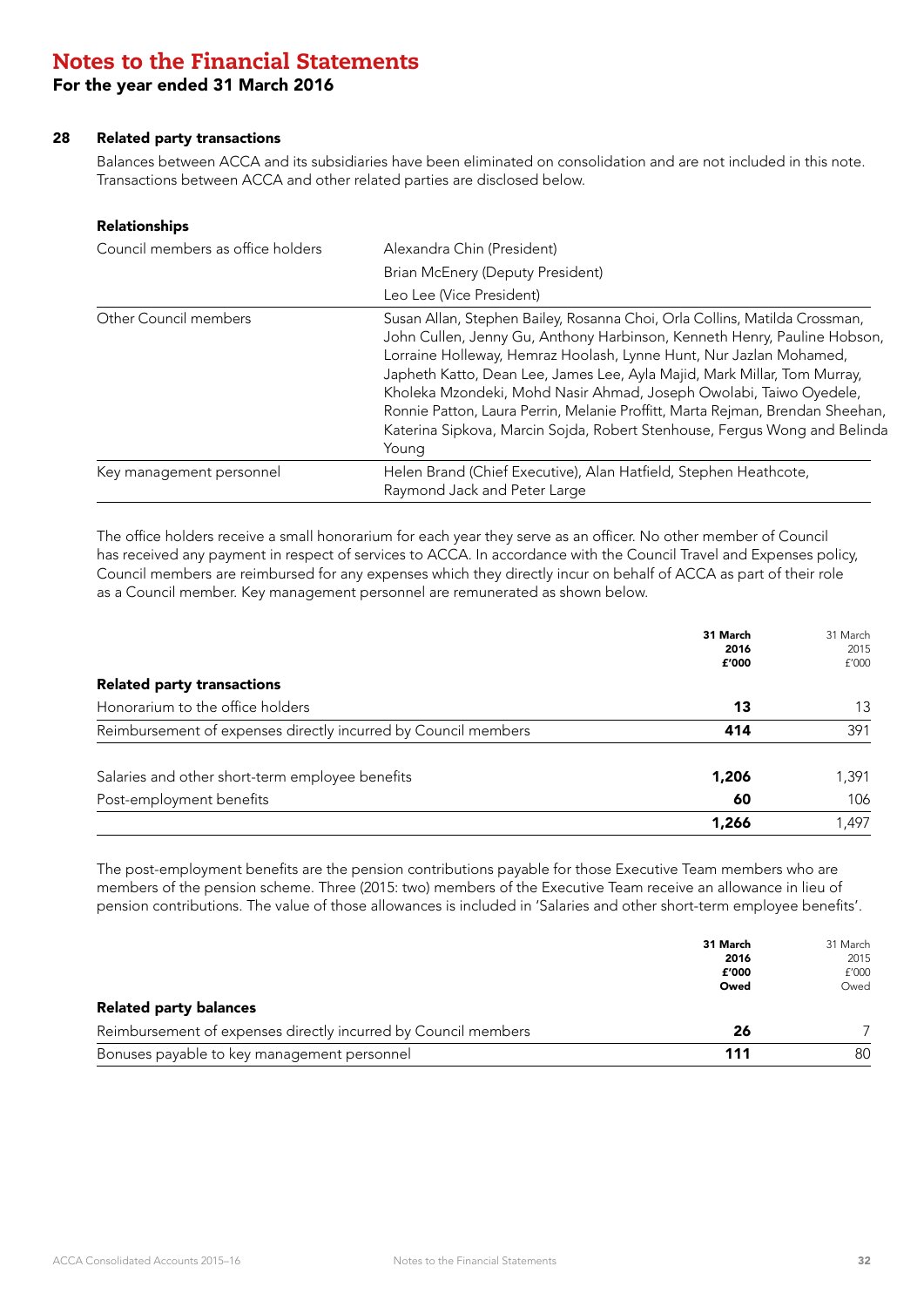### For the year ended 31 March 2016

### 29 Principal undertakings

### *Subsidiary undertakings*

The principal subsidiary undertakings, all 100% owned, which are included in the consolidated financial statements, are as follows:

|                                                                     | Country of<br>registration       | <b>Beneficial</b><br>holding | Nature of<br><b>business</b>                     |
|---------------------------------------------------------------------|----------------------------------|------------------------------|--------------------------------------------------|
| Certified Accountants<br>Investment Company Limited                 | England & Wales Ordinary shares  |                              | Investment company                               |
| The Certified Accountants<br><b>Educational Trust</b>               | England & Wales Charitable trust |                              | Educational charity                              |
| <b>Certified Accountants</b><br><b>Educational Projects Limited</b> | England & Wales Ordinary shares  |                              | Provider of educational<br>supplies and services |
| Association of Authorised<br><b>Public Accountants</b>              | England & Wales Limited by       | guarantee                    | Professional accounting<br>and supervisory body  |
| Certified Accountant<br>(Publications) Limited                      | England & Wales Ordinary shares  |                              | Publisher of<br><b>Accounting &amp; Business</b> |
| Seacron Limited                                                     | England & Wales Ordinary shares  |                              | Vehicle for ACCA's<br>operations in China        |
| ACCA Malaysia Sdn. Bhd.                                             | Malaysia                         | Ordinary shares              | Vehicle for ACCA's<br>operations in Malaysia     |
| <b>ACCA Mauritius</b>                                               | Mauritius                        | Ordinary shares              | Vehicle for ACCA's<br>operations in Mauritius    |
| <b>ACCA Pakistan</b>                                                | Pakistan                         | Limited by<br>guarantee      | Vehicle for ACCA's<br>operations in Pakistan     |
| ACCA Singapore Pte Ltd.                                             | Singapore                        | Ordinary shares              | Vehicle for ACCA's<br>operations in Singapore    |
| <b>ACCA South Africa</b>                                            | South Africa                     | Limited by<br>guarantee      | Vehicle for ACCA's<br>operations in South Africa |
| Seacron Educational Nigeria Ltd                                     | Nigeria                          | Ordinary shares              | Vehicle for ACCA's<br>operations in Nigeria      |
| ACCA (Shanghai) Consulting<br>Co. Ltd                               | China                            | Paid-in capital              | Vehicle for ACCA's<br>operations in China        |
| <b>ACCA Canada</b>                                                  | Canada                           | Limited by<br>guarantee      | Vehicle for ACCA's<br>operations in Canada       |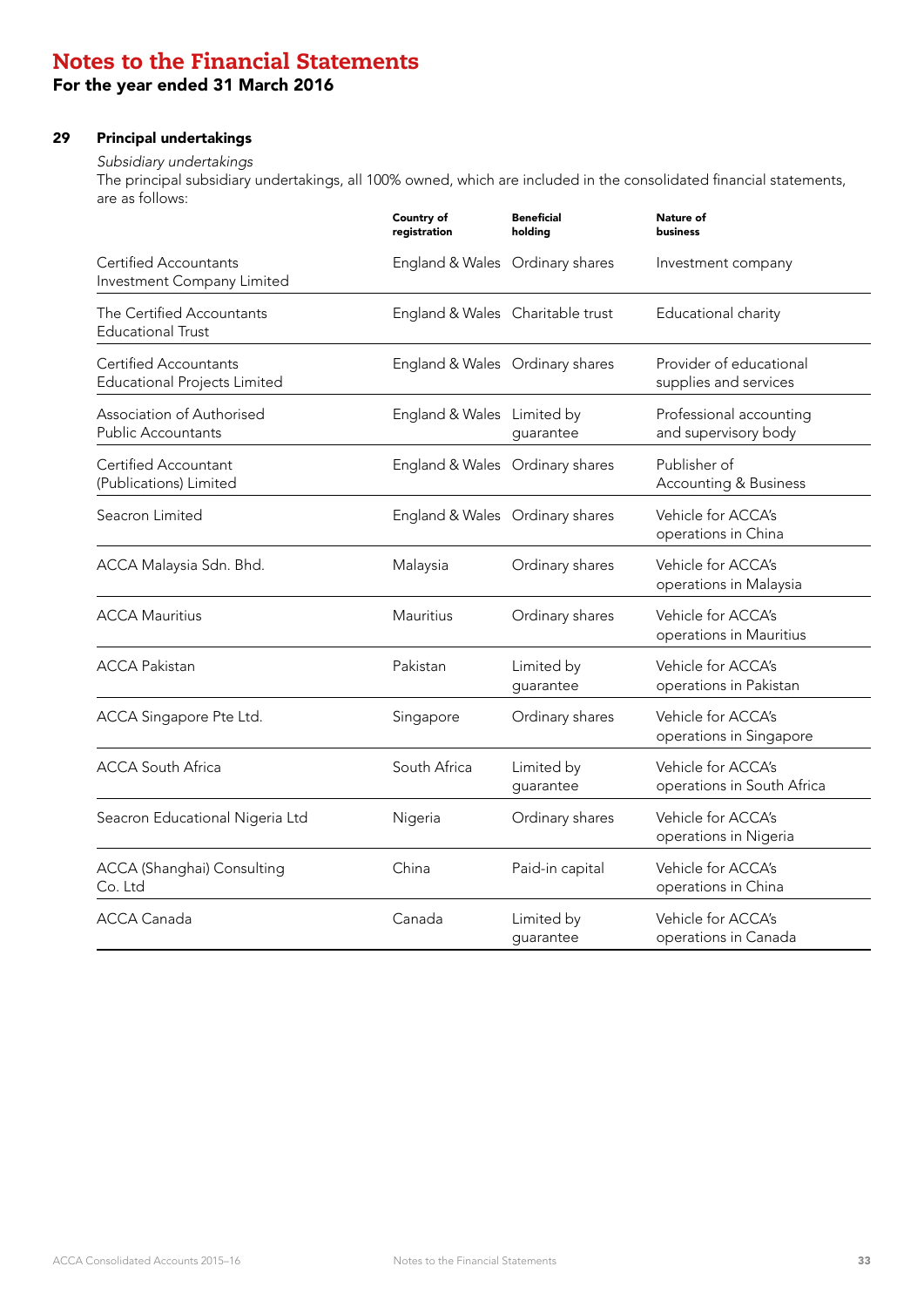For the year ended 31 March 2016

### 29 Principal undertakings (continued)

*Subsidiary undertakings (continued)* 

|                                                          | Country of<br>registration      | <b>Beneficial</b><br>holding         | Nature of<br>business                           |
|----------------------------------------------------------|---------------------------------|--------------------------------------|-------------------------------------------------|
| ACCA Romania                                             | Romania                         | Limited by<br>quarantee              | Vehicle for ACCA's<br>operations in Romania     |
| <b>ACCA Malawi Ltd</b>                                   | Malawi                          | Limited by<br>guarantee              | Vehicle for ACCA's<br>operations in Malawi      |
| ACCA Australia and<br>New Zealand Ltd                    | Australia                       | Limited by<br>quarantee              | Vehicle for ACCA's<br>operations in Australia   |
| <b>ACCA Russia Ltd</b>                                   | England & Wales Ordinary shares |                                      | Vehicle for ACCA's<br>operations in Russia      |
| <b>ACCA Ventures Ltd</b>                                 | England & Wales Ordinary shares |                                      | Vehicle for providing<br>online courses         |
| <b>ACCA Tanzania</b>                                     | Tanzania<br>quarantee           | Limited by<br>operations in Tanzania | Vehicle for ACCA's                              |
| <b>ACCA Turkey</b>                                       | Turkey                          | Ordinary shares                      | Vehicle for ACCA's<br>operations in Turkey      |
| Certified Accountants Educational<br><b>Trustees Ltd</b> | England & Wales Ordinary shares |                                      | Corporate trustee<br>for CAET                   |
| Certified Nominees Ltd                                   | England & Wales Ordinary shares |                                      | Corporate director for<br><b>ACCA</b> companies |

*Other undertakings*

ACCA holds a 20.2% holding in The Consultative Committee of Accountancy Bodies Limited (a company registered in England & Wales) at a cost of £202, held in furtherance of its professional objectives.

#### 30 Contingencies

Following a review of the rules of the ACCA Pension Scheme, ACCA and the trustees of the Scheme have identified some issues which relate to the legality of the passing of resolutions to make changes to the Pension Scheme Trust Deed. Both parties have sought legal advice and are working together to resolve the situation, although due to the complexity of the matter, both parties have been advised that the Courts may need to rule on the issue. This matter is in the early stages of discussion and is likely to remain in progress for a number of months. Due to the preliminary nature of these discussions, there is insufficient certainty to provide an estimate of the potential financial impact.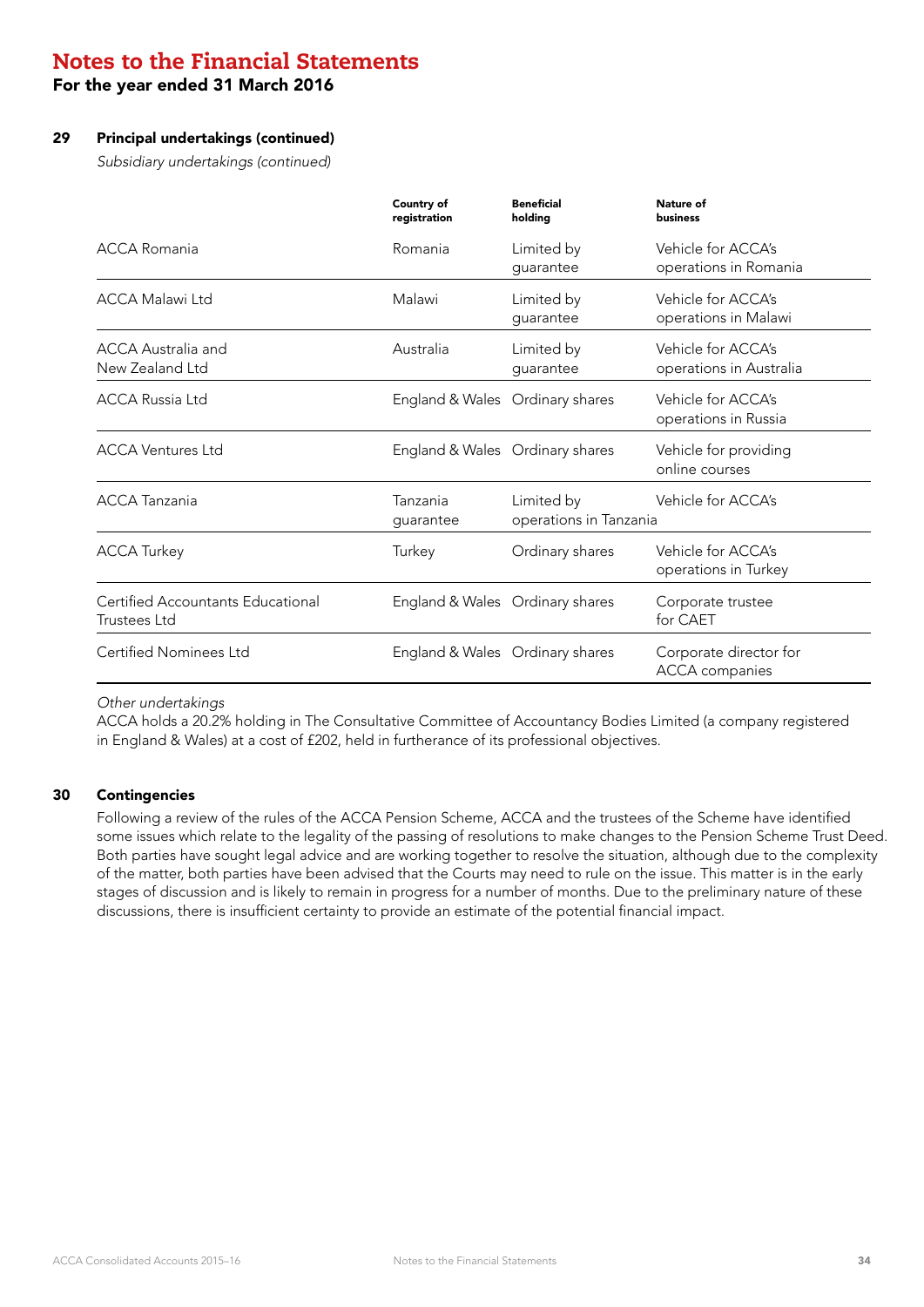For the year ended 31 March 2016

|                                                                  | 31 March<br>2016<br>£'000 | Restated<br>31 March<br>2015<br>f'000 |
|------------------------------------------------------------------|---------------------------|---------------------------------------|
| <b>Cash flow statement</b>                                       |                           |                                       |
| Cash generated from operations                                   |                           |                                       |
| Surplus before tax                                               | 5,224                     | 6,311                                 |
| Adjustments for:                                                 |                           |                                       |
| Depreciation on property, plant and equipment                    | 3,896                     | 4,138                                 |
| Amortisation of intangible assets                                | 983                       | 1,743                                 |
| Gain on sale of property, plant and equipment                    | (1, 564)                  | (4)                                   |
| Fair value losses on valuation of available-for-sale investments | 9                         | 5                                     |
| Interest received                                                | (116)                     | (160)                                 |
| Dividends received                                               | (1, 472)                  | (1, 163)                              |
| Impairment adjustment - intangibles                              | 141                       | 1,096                                 |
| Impairment adjustment - property, plant & equipment              | 892                       |                                       |
| Pension costs                                                    | 399                       | 454                                   |
| Gain on settlement                                               | (389)                     |                                       |
| Pension contributions paid                                       | (2, 200)                  | (1,850)                               |
| Changes in working capital (excluding the effects                |                           |                                       |
| of exchange differences)                                         |                           |                                       |
| Derivative financial instruments                                 | 231                       | (1,203)                               |
| Trade and other receivables                                      | (1,729)                   | (3,267)                               |
| Trade and other payables                                         | 10,445                    | 4,583                                 |
| Deferred income                                                  | (8, 775)                  | 604                                   |
| Provisions                                                       | 1,946                     | (923)                                 |
| Cash generated from operations                                   | 7,921                     | 10,364                                |

### (b) *Disposal of property, plant and equipment*

In the statement of cash flows, proceeds from sale of property, plant and equipment comprise:

| Net book amount<br>9.986                                          | 261 |
|-------------------------------------------------------------------|-----|
| Gain on disposal of property, plant and equipment<br>1,564        | 4   |
| Proceeds from disposal of property, plant and equipment<br>11.550 | 265 |

### 32 Post balance sheet event

On 19 April 2016, the sale of 29 Lincoln's Inn Fields was completed at a sales price of £14,050,000, which was the deemed fair value of the property as disclosed in note 14.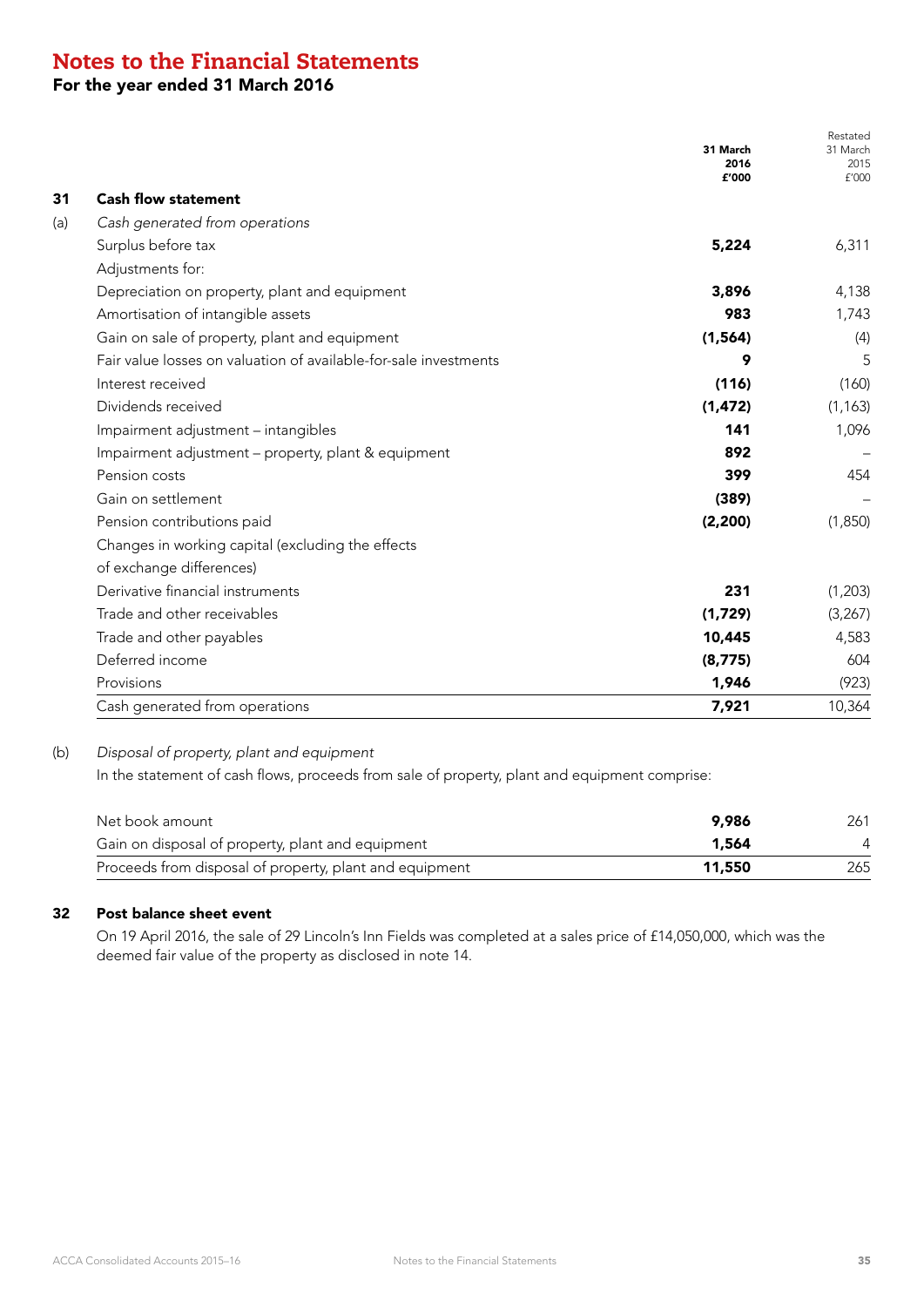### Corporate Governance Statement

### For the year ended 31 March 2016

#### The UK Corporate Governance Code

Council is committed to the highest standards of corporate governance. It supports the framework for corporate governance in the UK set out in the UK Corporate Governance Code as revised and re-issued by the UK Financial Reporting Council (FRC) in 2014. Council's Governance Design Committee is charged with ensuring that ACCA follows best global practice. Council confirms that, although the UK Corporate Governance Code relates to UK listed companies and ACCA is not obliged to comply with it, ACCA nevertheless follows its guidance as far as this is, in Council's opinion, relevant to ACCA.

### Principles of good governance

### *Council and the Chief Executive*

Council is the governing body of ACCA and therefore has a key role in ACCA affairs. Its fundamental purpose is to ensure that ACCA delivers the objectives stated in the Royal Charter. Council's terms of reference highlight its responsibility for determining ACCA's strategic policy objectives and for monitoring the organisation's performance in relation to its strategic plan and annual budget. It delegates certain aspects of this function to committees and task forces which operate under its overall guidance and report to it. The Chief Executive manages ACCA's activities and services in accordance with the framework set by Council and reports progress and performance against clear and agreed financial and non-financial measures. Detailed written terms of reference for Council and Committees are published and regularly updated.

Council has adopted a Code of Practice for Council members. This Code of Practice, a link to which is circulated to members with the material for the Annual General Meeting (AGM), applies to Council members when acting in their capacity as Council members and provides a framework for the operation of Council's business. Council is a collegial body and expects all of its members to recognise their collective responsibilities and to comply with the Code. Whatever their geographical or sectoral bases, Council members do not represent particular areas or functions. Council has 36 members, all of whom are volunteers elected by the membership as a whole and subject to re-election every three years, for a maximum of three terms. They have a wide-ranging remit geared to providing strategic direction for ACCA. Council members examine issues of broad and long-term importance to ACCA, and establish ACCA's position on global industry developments as they arise. Following the 2015 AGM, Council now has members from 17 different countries, reflecting the diversity of ACCA and its members. Profiles of Council members are available on request from ACCA.

The office holders (Officers) of ACCA are the President (Alexandra Chin), the Deputy President (Brian McEnery) and the Vice President (Leo Lee). The incoming Vice President is elected by Council from among its members by ballot, in March each year. Council then formally elects each of the Officers at its first meeting following the AGM in September. In the normal course of events, in the two succeeding years Council elects the Vice President to serve as Deputy President and then President of ACCA.

#### *Council, Board and Committee induction*

All newly-elected Council members attend an initial induction session, usually arranged around the AGM. The induction session gives new Council members the chance to find out more about the structure of ACCA, the development of its strategy, and any key issues which are currently before Council. The session is chaired by the President, and new Council members have the opportunity to ask questions of the Officers, the Chief Executive and senior staff. Each standing committee is also asked to organise, as early as possible in the Council year, a training session for its members on key areas falling within the remit of the committee.

#### *Mentoring*

Every newly-elected Council member is assigned a 'mentor' for their first year on Council. The mentor, an existing member of Council, is responsible for providing guidance to the new Council member, is available to advise on Council's processes and procedures, and can provide background to the issues debated by Council. The guidelines for the mentoring process are available on request from ACCA.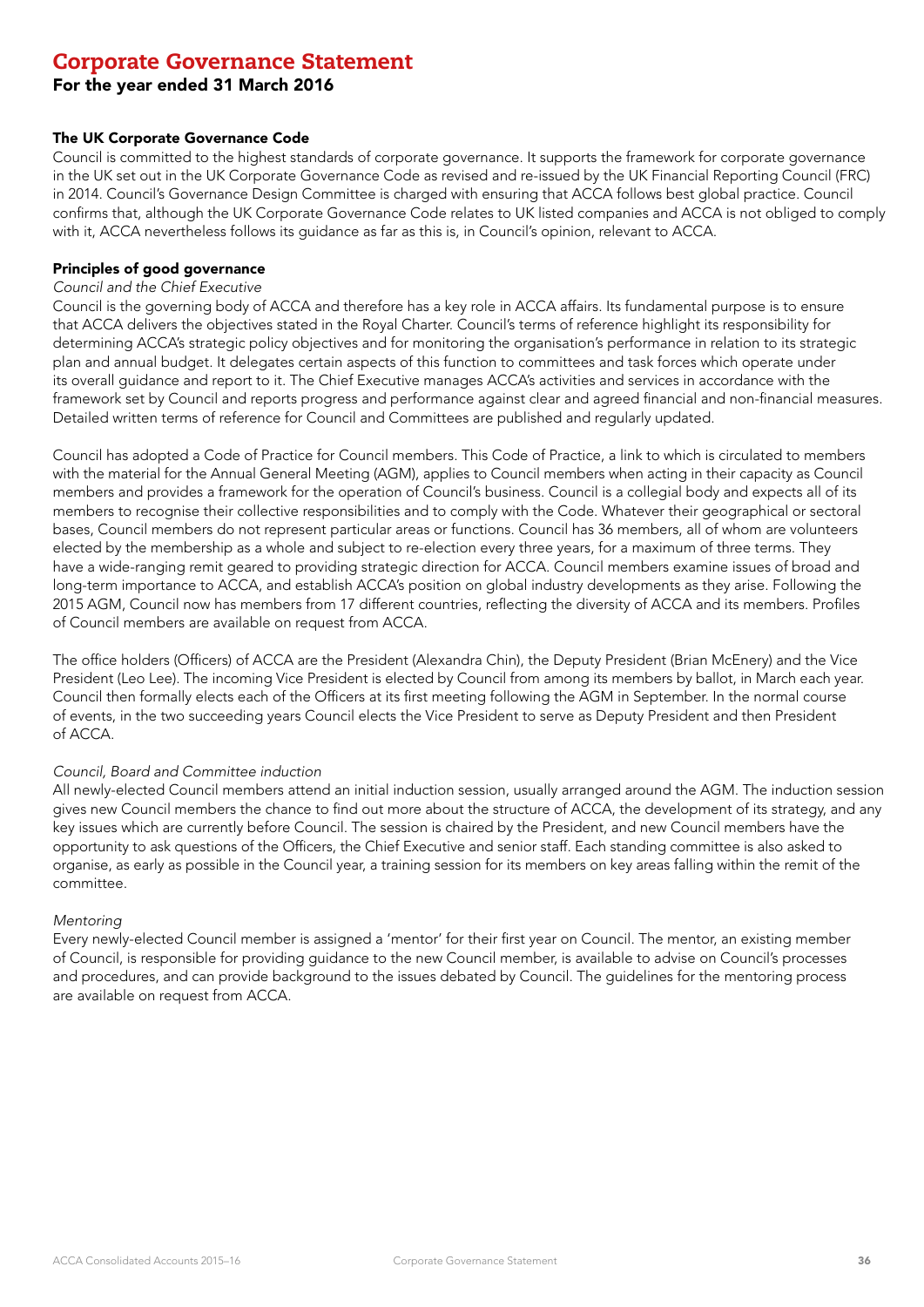### For the year ended 31 March 2016

#### Principles of good governance (continued)

#### *Performance appraisal*

Council members are subject to an annual performance appraisal process. They complete self-assessment questionnaires, in which they are asked to consider their performance in relation to the skills sets required of Council members. All questionnaires are reviewed by the President and Chief Executive who decide whether further counselling is needed. A review of the overall process, and in particular of any common themes which may have been identified, is provided at a Council meeting.

Importantly, the self-assessment process invites Council members to identify any areas in which they feel they need further training. Responses form the basis of a training plan (to be developed on an individual or group basis) which will address the identified needs. In addition, training on areas such as presentation skills, media awareness and committee chairmanship is on offer to all Council members.

#### Council members' interests

The Officers receive a small honorarium for each year they serve as an officer. No other member of Council has received any payment in respect of services to Council, other than by way of reimbursement or payment of expenses incurred in providing such services. Council members' expenses are routinely subject to a review exercise led by Internal Audit, to verify that they are in accordance with the Council members' expenses policy. A copy of the expenses policy is available to members on request from ACCA. Details of material transactions between ACCA and its subsidiaries, and related parties (including members of Council) are provided in the notes to the accounts.

Council maintains a Register of Members' Interests which contains details, for each Council member, of any personal or business interests which might give rise to a potential conflict of interest or duty or which might influence the way in which he or she might vote on Council's affairs. The Register is reviewed annually in April when Council members are asked to review and update their entries. New Council members are asked to complete a declaration for the Register as part of their induction to Council and a declaration is also made at every meeting.

#### Council meetings

During the year there were four meetings of Council.

#### Statement of Council's responsibilities

Although not required to do so, either by the Royal Charter or by UK statute, Council has elected to prepare financial statements under International Financial Reporting Standards (IFRS), which give a true and fair view of the state of affairs of ACCA and its subsidiaries at the end of each accounting period and of the results for the period.

In preparing these financial statements, Council ensures that:

- suitable accounting policies are selected and applied consistently;
- reasonable and prudent judgements and accounting estimates are made;
- IFRS as adopted by the European Union have been followed, subject to any material departures disclosed and explained in the financial statements; and
- the financial statements are prepared on the going concern basis.

Council considers that the Integrated Report and financial statements, taken as a whole, are fair, balanced and understandable and provides information necessary for members to assess ACCA's performance, business model and strategy.

Council has delegated to the Chief Executive and the senior staff its responsibility to keep proper accounting records, that are sufficient to show and explain ACCA's transactions and which disclose with reasonable accuracy at any time the financial position of ACCA, to safeguard its assets and to take reasonable steps for the prevention and detection of fraud and other irregularities.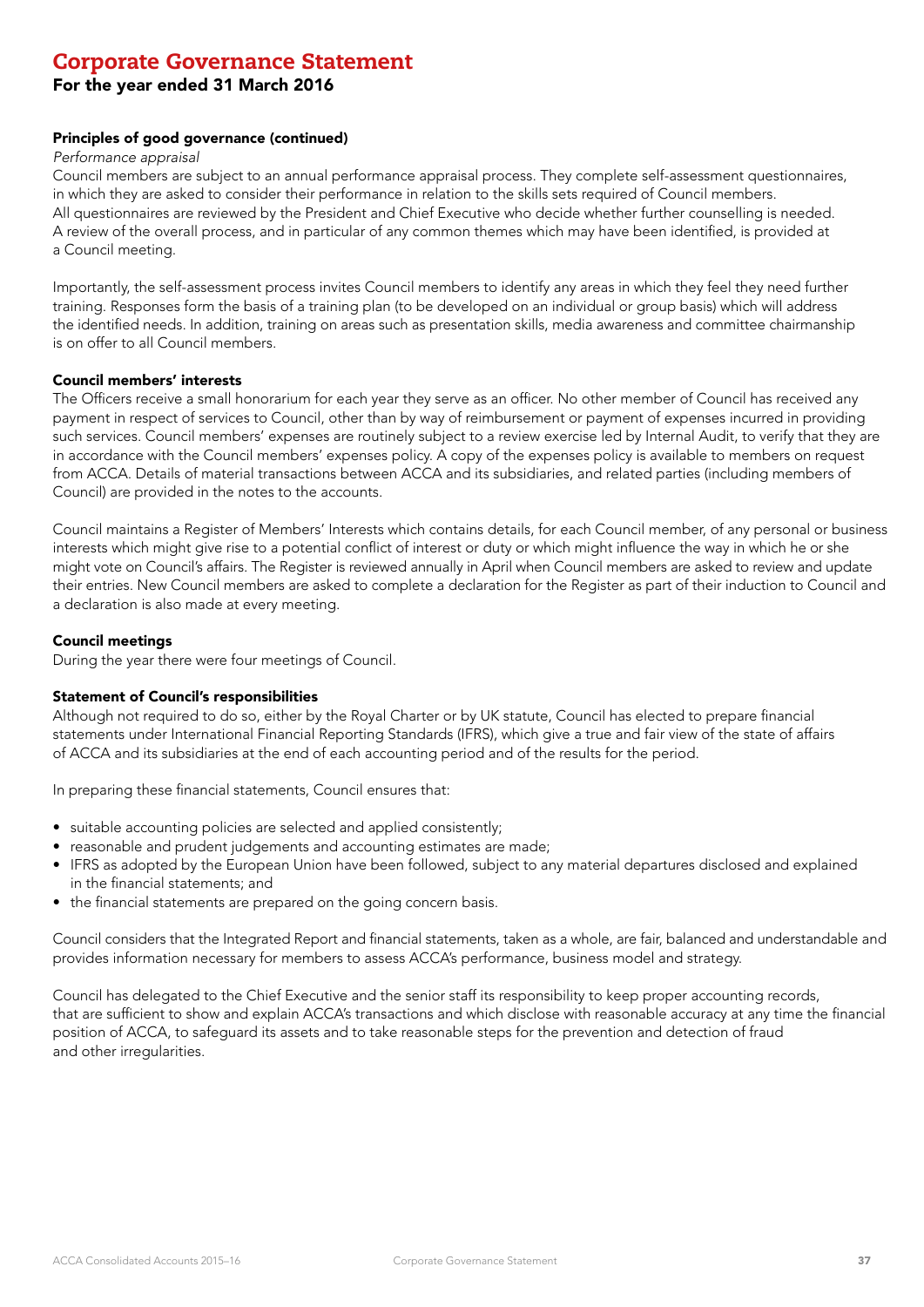For the year ended 31 March 2016

#### Statement of Council's responsibilities (continued)

ACCA's Integrated Report sets out details of the business risks which ACCA faces and its performance and strategy in addressing these. During 2015-16, ACCA prepared a five-year Corporate Plan which provided an indication of the likely strategic priorities over each financial year, formed the basis for developing five-year financial projections and was used to develop the 2016-17 budget. Council has approved the 2016-17 budget, which contains the detailed financial assumptions, allocations and targets to deliver the 2016-17 Strategic Delivery Plan and is therefore satisfied that ACCA has adequate resources to continue in operational existence for the foreseeable future; accordingly, the going concern basis continues to be adopted in preparing the financial statements.

#### Internal control

Council is responsible for ensuring that a system of internal control is maintained; no system can, however, provide absolute assurance against material misstatement or loss. ACCA's strategy is determined by Council in the five-year Corporate Plan. Actual financial and non-financial performance is reviewed regularly against target. Regular internal audit reviews of key processes in ACCA's offices are carried out by a combination of internal staff and external consultants.

#### Relations with members

The AGM, held annually in September, is the formal platform for communications with members. Member networks provide the opportunity for communications between ACCA and its members at a local level, throughout the world. Members are encouraged to take part in a wide range of business and social events. Council also distributes to all members an annual review of activities together with a summary of financial and other information. As in recent years the annual review will take the form of an Integrated Report.

Council is responsible for the maintenance and integrity of the corporate and financial information included on ACCA's website. Legislation in the United Kingdom governing the preparation and dissemination of accounts may differ from legislation in other jurisdictions.

#### Governance structure

The current structure has developed organically over the years. Council continues to review regularly the roles, responsibilities and effectiveness of Council, Regulatory Board and Committees to ensure that they remain fit for purpose. Council has established a number of committees to support it in delivery of its responsibilities to maintain the highest standards of corporate governance.

#### Nominating Committee

Nominating Committee is responsible for making recommendations to Council for appointments to Council, standing committees, technical committees, International Assembly, Regulatory Board, trustees of the pension scheme and task forces, including independent members. It also has direct responsibility to develop and keep under review succession planning arrangements for ACCA's Officers and committee chairmen and to play a proactive role in the identification of potential Council members. Appointments to committees are made annually by Council.

Meetings attended

The members of Nominating Committee during the year and their attendance at meetings were:

| Chairmen:      | Anthony Harbinson, FCCA MBA (to 16/9/15)             | 1/1 |
|----------------|------------------------------------------------------|-----|
|                | Alexandra Chin, FCCA CA(M) FCTIM (from 17/9/15)      | 1/1 |
| Other members: | Alexandra Chin, FCCA CA(M) FCTIM (to 16/9/15)        | 1/1 |
|                | Orla Collins, FCCA MSc                               | 2/2 |
|                | Anthony Harbinson, FCCA MBA (from 17/9/15)           | 1/1 |
|                | Kenneth Henry, FCCA PhD CISA CPA CGFM (from 17/9/15) | 1/1 |
|                | Leo Lee, FCCA FHKICPA LLB MBA                        | 2/2 |
|                | Brian McEnery, FCCA                                  | 2/2 |
|                | Robert Stenhouse, FCCA FCA CTA (to 17/9/15)          | 1/1 |
|                | Martin Turner, FCCA FCMI CIHM (to 17/9/15)           | 1/1 |
|                | Belinda Young, FCCA (from 17/9/15)                   | 1/1 |

Details of the terms of reference for Nominating Committee are available on request from ACCA.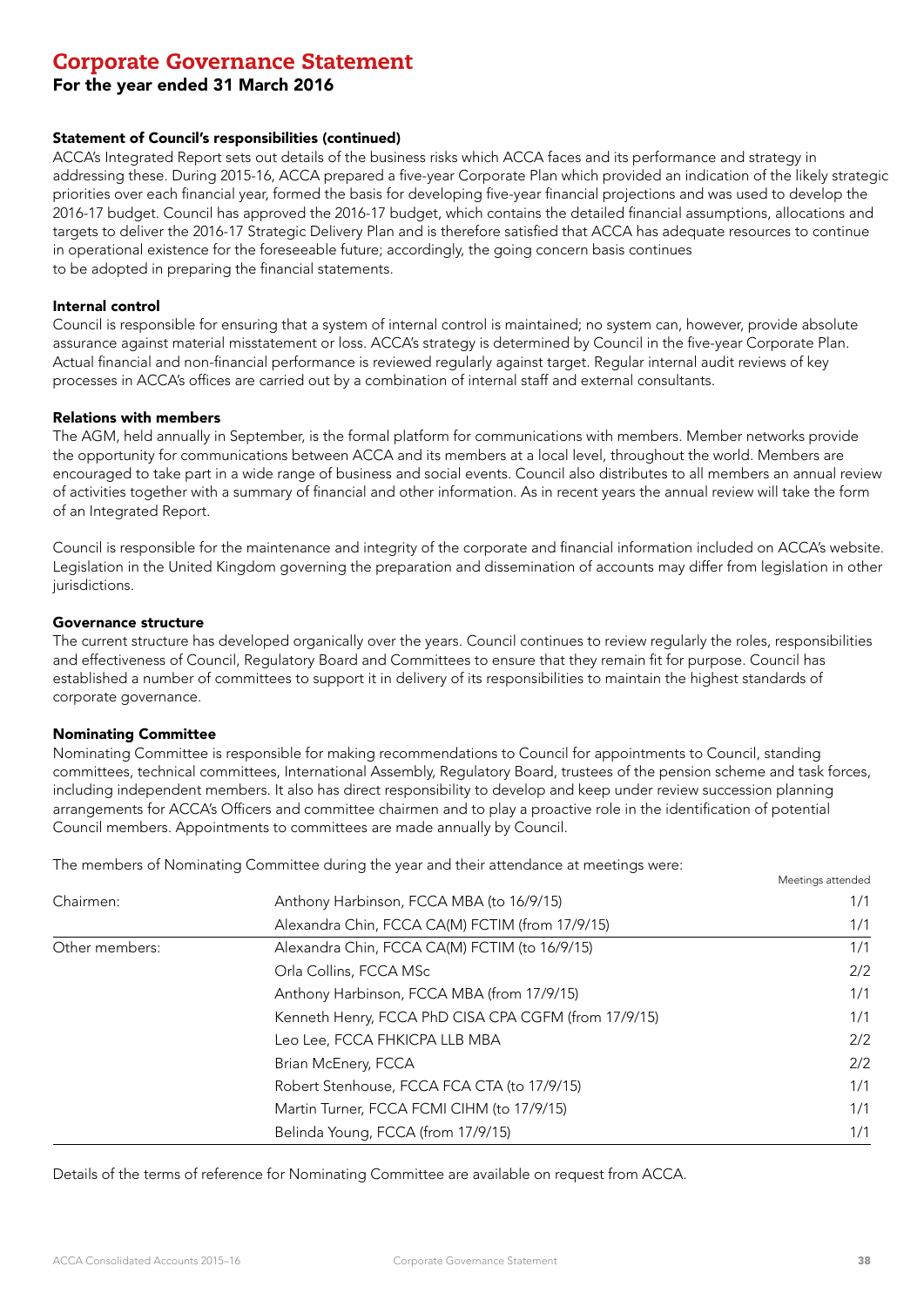### For the year ended 31 March 2016

#### Audit Committee

In 2014, the Committee considered whether it wished to voluntarily adopt the enhanced audit report following the issuing of the revised ISA (UK&I) 700 Audit Report. Following consultation with the external auditor, the Committee concluded that it did wish to adopt the new style report, and, as a result, a separate Report from the Audit Committee has been presented at pages 44 to 47.

#### Governance Design Committee

ACCA's Governance Design Committee pursues continual improvement in governance design in ACCA in order to reflect best global practice. Governance Design Committee gives ACCA a standing mechanism for reviewing governance design and planning in the short, medium and long term. This provides clear lines of sight between the development and implementation of ACCA's strategy and how ACCA's governance structures might need to evolve to support the delivery of strategy in the future.

The terms of reference for Governance Design Committee include responsibility for reviewing and reporting to Council on matters concerning ACCA's corporate governance design, including elections and appointments to Council and committees, proceedings of Council meetings, the terms of reference and effectiveness of committees of Council, and for the continual improvement in governance design in ACCA in order to reflect best global practice. Governance Design Committee is also responsible for reviewing, and making recommendations to Council thereon, Council's standing orders including the Code of Practice for Council members.

The members of Governance Design Committee during the year and their attendance at meetings were:

|                      |                                                 | Meetings attended |
|----------------------|-------------------------------------------------|-------------------|
| Chairman:            | Pauline Hobson, FCCA MBA FCMI                   | 2/3               |
| Other members:       | John Cullen, FCCA                               | 3/3               |
|                      | Kenneth Henry, FCCA PhD CISA CPA CGFM           | 3/3               |
|                      | Lynne Hunt, FCCA (from 17/9/15)                 | 1/2               |
|                      | Leo Lee, FCCA FHKICPA LLB MBA                   | 2/3               |
|                      | Tom Murray, FCCA (from 17/9/15)                 | 2/2               |
|                      | Nasir Ahmad, FCCA CA(M) MBA                     | 3/3               |
|                      | Nur Jazlan Mohamed, FCCA MIA AFA (from 17/9/15) | 2/2               |
| Independent members: | Edwin Lawrie, ACIS FIRM ACII (to 17/9/15)       | 1/1               |
|                      | Matthew McLelland, BA MA (to 17/9/15)           | 1/1               |

The independent members of Governance Design Committee received remuneration on a fixed attendance fee basis.

Details of the terms of reference for Governance Design Committee are available on request from ACCA.

#### Remuneration Committee

ACCA's Remuneration Committee is responsible for determining and agreeing a policy framework for the remuneration of the Chief Executive and senior staff that is clearly aligned to the delivery of ACCA's strategic objectives by rewarding senior staff for the achievement of high standards of performance and their contribution to the success of ACCA whilst ensuring that the framework adheres to the principles of good corporate governance. The Committee consists of seven members of Council and an independent member appointed by its Nominating Committee.

The Committee's work plan during 2015-16 included: a review of succession planning arrangements for the senior management team; a benchmark review of remuneration within the scope of the Committee; a review of the components and objectives of the senior management reward scheme; and consideration of ACCA's people strategy as a whole.

The Committee has also taken external independent advice from reward consultants New Bridge Street (part of Aon Hewitt Ltd). This advice related to external benchmarking data, survey data, market practice and corporate governance updates.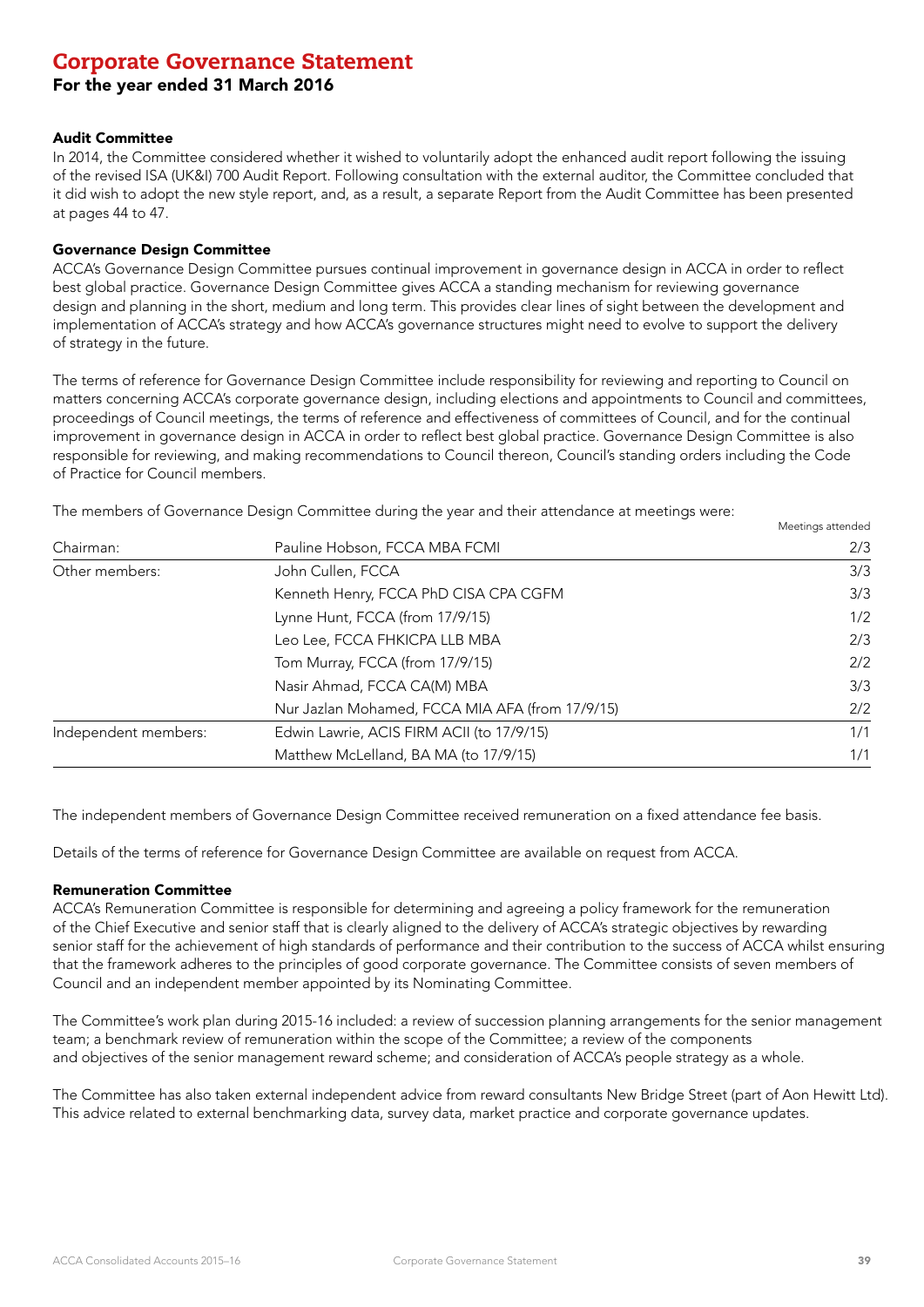### For the year ended 31 March 2016

#### Remuneration Committee (continued)

The Chief Executive, the Secretary (in his role as Secretary to the Committee) and other members of staff may attend meetings at the invitation of the Committee Chairman. No Executive is present when their own remuneration is discussed.

The members of Remuneration Committee during the year and their attendance at meetings were:

|                |                                               | Meetings attended |
|----------------|-----------------------------------------------|-------------------|
| Chairmen:      | Lynne Hunt, FCCA (to 17/9/15)                 | 1/1               |
|                | Leo Lee, FCCA FHKICPA LLB MBA (from 17/9/15)  | 1/1               |
| Other members: | Gustaw Duda, FCCA MBA (to 17/9/15)            | 1/1               |
|                | Anthony Harbinson, FCCA MBA (from 17/9/15)    | 1/1               |
|                | Hemraz Hoolash, FCCA                          | 2/2               |
|                | Leo Lee, FCCA FHKICPA LLB MBA (to 17/9/15)    | 1/1               |
|                | Mark Millar, FCCA                             | 2/2               |
|                | Kholeka Mzondeki, FCCA BComm                  | 2/2               |
|                | Nasir Ahmad, FCCA CA(M) MBA                   | 1/2               |
|                | Robert Stenhouse, FCCA FCA CTA (from 17/9/15) | 1/1               |

Details of the terms of reference for Remuneration Committee are available on request from ACCA.

#### Regulatory Board

ACCA's Regulatory Board was launched in September 2008, bringing together all of ACCA's previous governance arrangements for regulation and discipline into a single entity. In 2014 Council agreed that the Regulatory Board should take an enhanced public interest role and sit at the heart of a new unified oversight structure. Council therefore agreed to put in place a single oversight mechanism for all of ACCA's public interest oversight functions.

The Regulatory Board is retained substantially in its present form but the new and enhanced public interest arrangements now include oversight of ACCA's examinations and other matters in relation to the integrity of the qualifications process. The sub-boards – Appointments, Qualifications and Standards Boards – are constituted as self-standing boards, with each having, with the exception of the chairman who is appointed by the Regulatory Board and drawn from its membership, separate personnel to the Regulatory Board to enable the Regulatory Board to take a more detached view of the work of the sub-boards.

The remit of the Regulatory Board is to provide independent oversight of ACCA's regulatory arrangements for complaints and discipline, education and learning, examinations, licensing and practice monitoring, and to report to ACCA's Council on the fairness and impartiality of these activities. Placing oversight of ACCA's regulatory arrangements at 'arm's length' from the governance of its other activities helps to reassure stakeholders that ACCA's arrangements are operated impartially, with integrity and in the public interest. The Regulatory Board now comprises two members of ACCA's Council and six independent 'lay' appointees – non-accountants – one of whom is Lay Chairman.

The Regulatory Board is supported in its oversight activities by its three sub-boards:

- Appointments Board is responsible for the appointment, appraisal and removal of panel members (including chairmen), disciplinary assessors, regulatory assessors and legal advisers that are required for a robust disciplinary and regulatory process. The Board has four members, including a Regulatory Board-appointed Lay Chairman, and is entirely composed of lay members to ensure that the appointment of disciplinary and regulatory chairmen, committee members, assessors and legal advisers remains at furthest possible arm's length from Council.
- Qualifications Board is responsible for general oversight of ACCA's education and learning framework and examination arrangements. This includes ratification of the examination results and other matters relating to the integrity of the qualifications process. The Board has six members and comprises a Regulatory Board-appointed Chairman, three lay members and two Council members.
- Standards Board is responsible for responsible for ensuring ACCA's Rulebook is compliant with ACCA's statutory obligations, Privy Council requirements and rule change decisions by Council, by providing the detailed scrutiny and due diligence to the proposed changes to ACCA's rules, regulations and the Code of Ethics and Conduct. The Board has four members and comprises a Regulatory Board-appointed Chairman, two lay members and a Council member.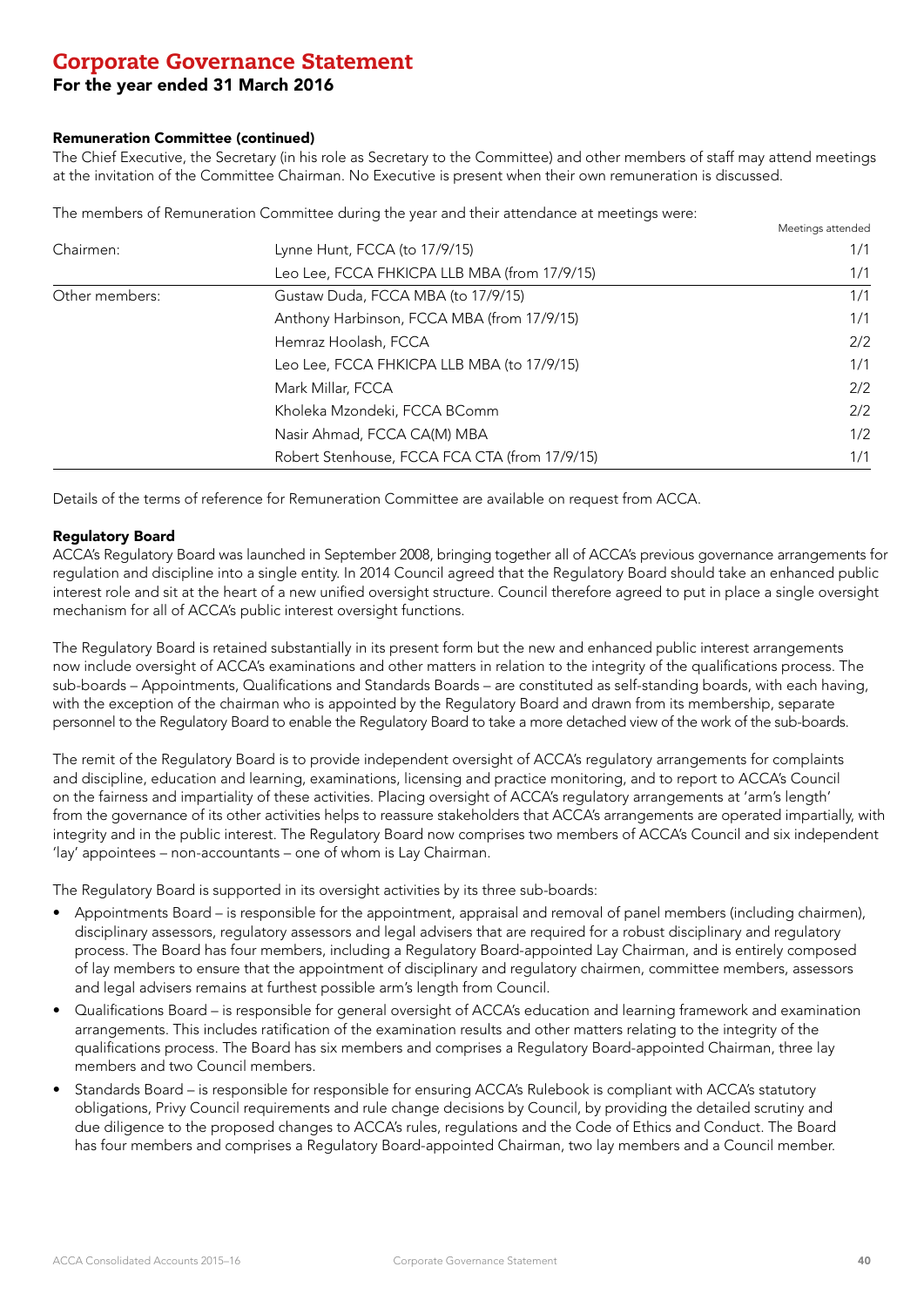### For the year ended 31 March 2016

#### Regulatory Board (continued)

The members of the Regulatory Board during the year and their attendance at Board meetings were:

|                       |                                        | Meetings attended |
|-----------------------|----------------------------------------|-------------------|
| Chairman:             | Antony Townsend, BA                    | 4/4               |
| Lay members:          | David Lock, BSc FCSA                   | 3/4               |
|                       | David Thomas, LLB                      | 3/4               |
|                       | Frances Walker, LLB Hons               | 3/4               |
|                       | Suzy Walton, BSc, PhD                  | 4/4               |
|                       | Rosalind Wright, CB QC (Hon Causa)     | 4/4               |
| Members from Council: | John Cullen, FCCA                      | 3/4               |
|                       | Raphael Joseph, FCCA (to 17/9/15)      | 2/2               |
|                       | Ronnie Patton, FCCA MBA (from 17/9/15) | 2/2               |

Profiles of the Board members can be found on ACCA's website (www.accaglobal.com). Details of the terms of reference for the Regulatory Board are available on request from ACCA.

Lay members receive a small retainer and an attendance fee per meeting.

The Regulatory Board and its sub-boards are supported internally by the Governance Executive Directorate.

#### International Assembly

ACCA's International Assembly was formed in 1997. It remains a unique resource to ACCA and no other body has such a diverse representative group whose role is to provide input into strategy and development through its advisory role to Council. The International Assembly was formed in recognition of ACCA's growth with an increasingly diverse and mobile membership. There are 54 representatives on the International Assembly, representing all regions where there are ACCA members. The International Assembly usually meets in November each year and the meeting is timed to enable Council and Assembly members to interact at a joint discussion session and social event.

Details of the terms of reference of the International Assembly are available on request from ACCA.

#### Senior management and remuneration

The Chief Executive, four Executive Directors (year ended 31 March 2015: four) and two independent non-executive advisors (year ended 31 March 2015: two) form the Executive Team and are responsible for the day-to-day management of ACCA on behalf of Council and for the implementation of Council policy.

The total salary (including bonus and allowances) and benefits of the Chief Executive in the year ended 31 March 2016 was £370,746 (year ended 31 March 2015: £368,157). This includes a fixed non-pensionable allowance in lieu of pension benefits, introduced in August 2013 when the Chief Executive agreed to vary her contract of employment following the closure of the defined benefit pension scheme and an additional allowance in lieu of pension contributions – see 'Pensions and Benefits' below. Excluding the 'pension' allowances referred to above, and to give a 'like for like' comparison, the total salary and benefits for the Chief Executive in the year ended 31 March 2016 was £330,284 (year ended 31 March 2015: £328,191).

The two independent non-executive advisors receive remuneration on a fixed attendance fee basis.

When reviewing the salaries of the members of the Executive Team, the Remuneration Committee takes into account the salary increases applying to the rest of the work force and external benchmark data. External benchmark data is obtained on pay in other professional membership associations (including a sub group of accountancy associations) and general industry data for organisations of a similar size.

The annual salary review for all staff occurs in April. The salaries of the Executive Team increased by 2%, in line with other employees. This came into effect from 1 April 2015.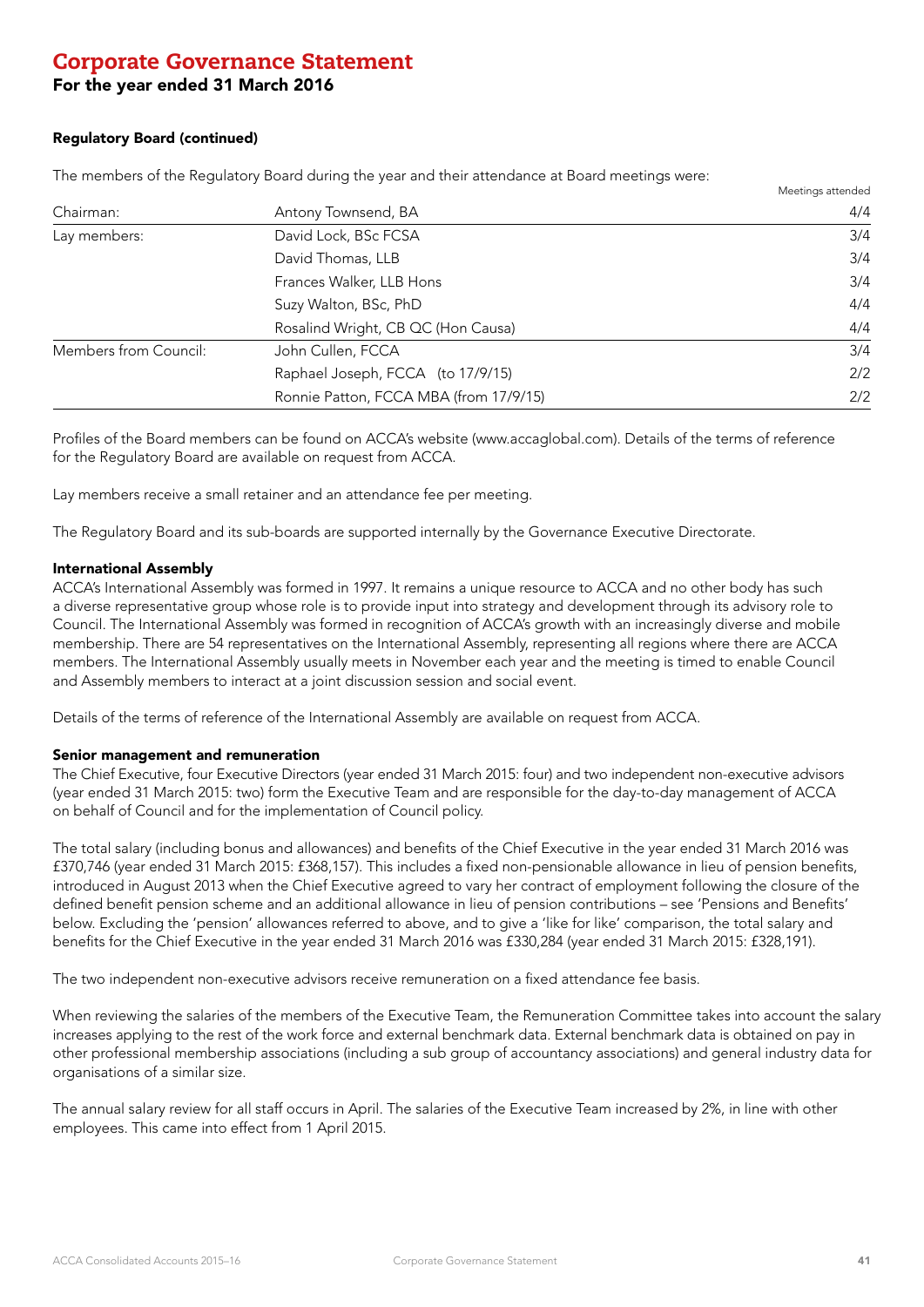### For the year ended 31 March 2016

#### Senior management and remuneration (continued)

The base salaries of the Chief Executive and Executive Directors at 31 March 2016 are shown below on a banded basis.

|                       | Number of employees (2015-16) | Number of employees (2014-15) |
|-----------------------|-------------------------------|-------------------------------|
| £280,000 - £309,999   |                               |                               |
| £250,000 - £279,000   | Nil                           | Nil                           |
| £220,000 - £249,000   | Nil                           | Nil                           |
| £190,000 - £219,999   |                               | $\mathcal{P}$                 |
| £160,000 - £189,999   | Nil                           | Nil                           |
| $£130,000 - £159,999$ |                               | $\mathcal{P}$                 |

#### Pension and Benefits

Executive Directors in the defined benefit plan ceased accruing benefits in July 2013 at which point all employees were provided with defined contribution benefits from the UK's existing defined contribution plan. The decision to close the defined benefit pension plan reflected the need to ensure that the benefits delivered are sustainable for the longer term.

Two of the Executive Team are members of the defined contribution pension scheme in the UK. All employees close to the lifetime allowance may elect to take a non-consolidated cash allowance in lieu of employer pension contributions and three Executive Team members have done so.

All employees (including the Executive Team) can receive up to 9% of salary as an employer contribution (dependent on an employee contribution of at least 6% of salary) and are able to participate in the flexible benefits offering which is available to all ACCA staff.

It is ACCA's policy is to provide the following Group funded benefits to each member of the Executive Team:

- Private Healthcare (family cover)
- Bi-annual Health screening
- Disability income protection
- Life insurance.

#### Executive Team Reward Plan

On an annual basis, Council's Remuneration Committee agrees the KPIs which will determine the bonus payment for the Executive Team annually. This reward solution is structured to drive behaviour and performance that is appropriate for ACCA. Remuneration Committee uses a reward framework which includes all the measures and targets agreed by Council, all of which are externally audited. This is a fair, transparent reward solution which has been created in line with ACCA's reward principles by supporting the achievement of ACCA's strategy and assessing performance over a meaningful period that reflects our focus on sustained performance, suitable for a long term business. The basis of the award is transparent through the use of relevant and measurable performance targets that are clearly linked to driving value.

The Committee would retain the discretion to moderate (up or down (including to 0%)) the level of bonus determined if they do not believe it adequately reflects underlying corporate performance.

The Committee will determine the level of award against personal performance in respect of the Chief Executive.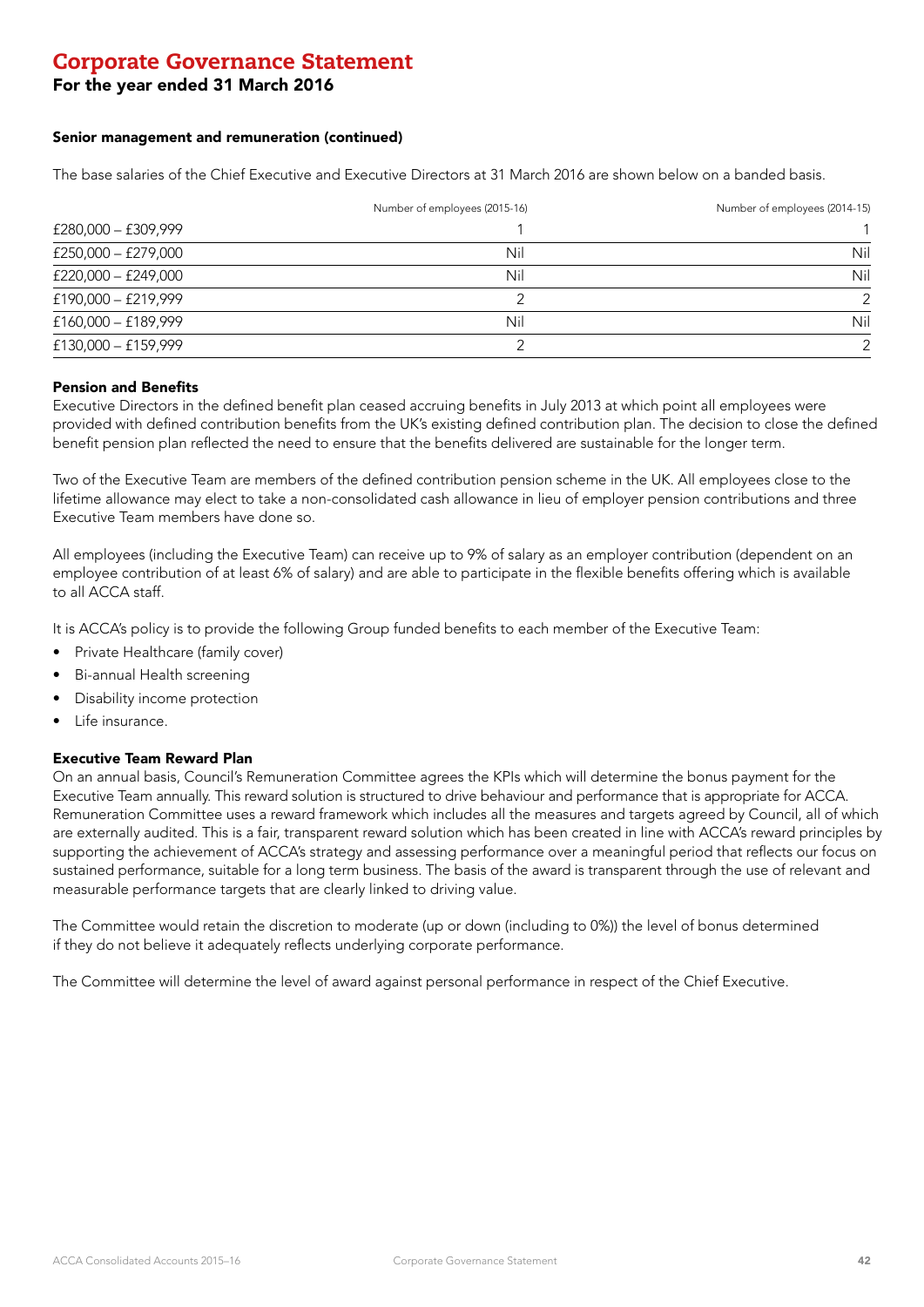### For the year ended 31 March 2016

### Employee Disciplinary Arrangements

A legal review of the employment contracts in place for senior staff was undertaken to assess them against the fundamental principles of the ACCA Code of Ethics. The review confirmed that current employment contracts are consistent with all of the code's principles and in terms of employment law are in line with best practice in all material respects.

The review established unequivocally that appropriate arrangements are in place to address any disciplinary issues that may arise.

#### Employees

ACCA is committed to ensuring that employees are engaged in their work and committed to ACCA's goals and values. Further details about ACCA's commitments to and engagement with staff are included in ACCA's Integrated Report.

#### Council members' confirmation

In so far as each of the Council members are aware, they have taken all the steps that they ought to have taken to make themselves aware of any information needed by the company's auditors for the purposes of their audit and to establish that the auditors are aware of that information. The Council members are not aware of any relevant audit information of which the auditors are unaware.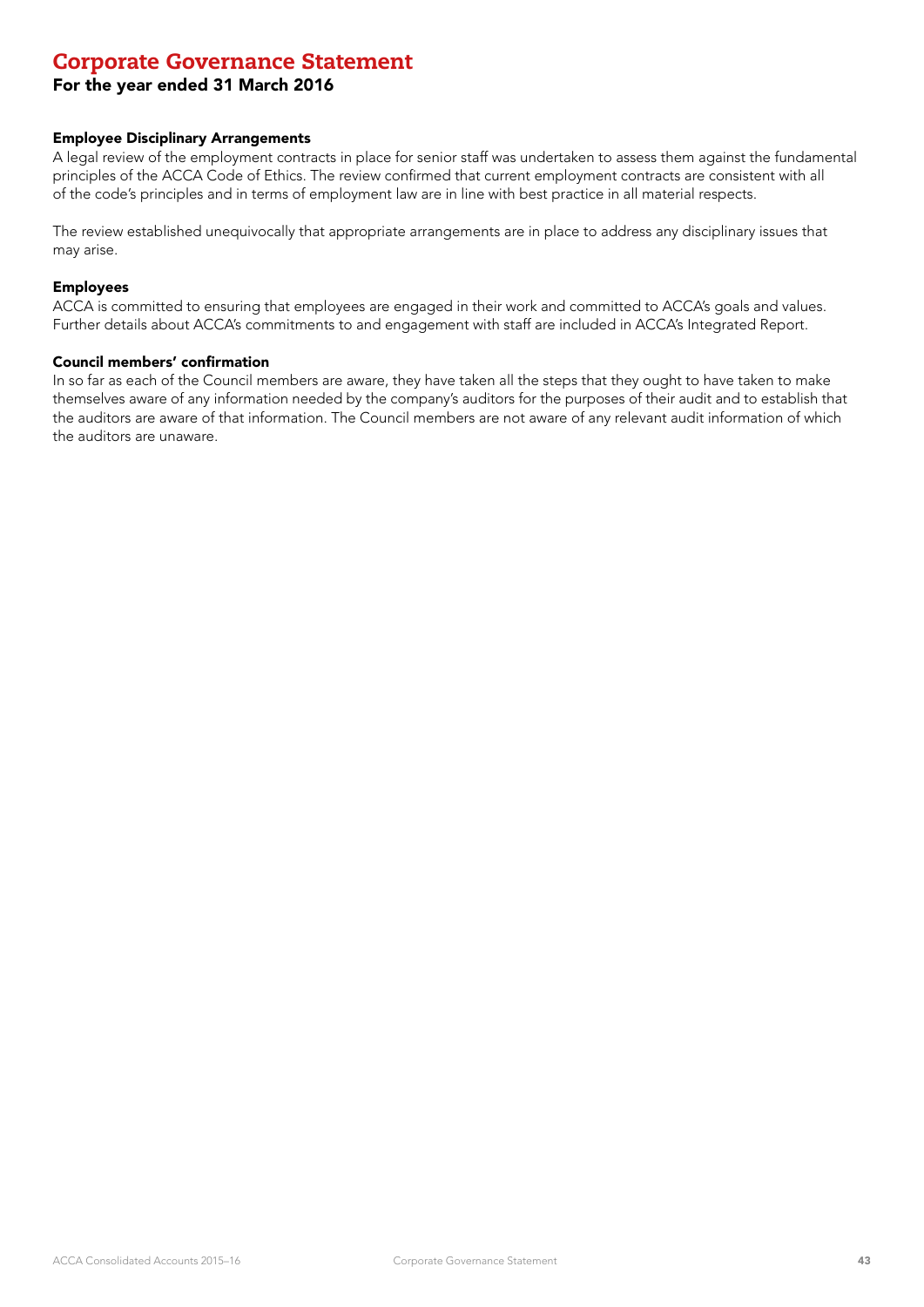For the year ended 31 March 2016

#### Role of the Committee

The Audit Committee reports to Council and its activities are guided by terms of reference approved by Council.

The Committee provides oversight of the financial information published by ACCA, ensuring that appropriate internal controls and processes are in place to safeguard the integrity of that information. The Committee also oversees the relationship with the external auditor, ensuring that appropriate processes are in place for the appointment and remuneration of the auditor and that the auditor's independence is not compromised. The Committee is also responsible for reviewing the effectiveness of ACCA's risk management processes and processes for ensuring compliance with governance arrangements across its operations globally.

The Chairman of the Committee provides an annual report to Council on the Committee's activities, both carried out and planned.

Details of the terms of reference for Audit Committee are available on request from ACCA.

#### Committee membership

Robert Stenhouse chairs the Audit Committee. He is a fellow of ACCA and has been a member of Council since 2009. He is a member of ACCA's Nominating Committee as well as being the chairman of the Global Forum for Audit and Assurance. He has had business experience of almost 30 years and is currently Director – National Accounting and Audit at Deloitte in the UK. Council therefore considers that he has had recent relevant financial experience. The remaining Committee members, noted below, are all fellows of ACCA and have also had extensive business experience.

The members of Audit Committee during the year and their attendance at meetings were:

| Chairman:           | Robert Stenhouse, FCCA FCACTA          | 4/4 |
|---------------------|----------------------------------------|-----|
| Other members:      | Rosanna Choi, FCCA FHKICPA MBA MSc ISM | 3/4 |
|                     | Orla Collins, FCCA MSc                 | 4/4 |
|                     | Julie Holderness, FCCA (to 17/9/15)    | 2/2 |
|                     | Hemraz Hoolash, FCCA                   | 3/4 |
|                     | Dean Lee, FCCA CICPA MPh MBA           | 4/4 |
|                     | Brendan Sheehan, FCCA, (from 17/9/15)  | 2/2 |
|                     | Marcin Sojda FCCA, MSc (from 17/9/15)  | 1/2 |
| Independent member: | Romny Gray, LLB Hons                   | 2/2 |

Meetings attended

The Audit Committee met four times during the year. One of those meetings was an interim update conducted by e-mail.

Appointments to the Committee are made by the Nominating Committee and are for a one year term. The Chairman of the Committee may serve for a maximum of three years, and the independent member for a maximum of six years. The independent member receives remuneration on a fixed attendance fee basis. Meetings are scheduled to ensure that matters in Council's annual work plan which relate to Audit Committee responsibilities are considered on a timely basis.

Both the external auditors and the Head of Internal Audit have direct access to the Chairman and are entitled to attend Committee meetings.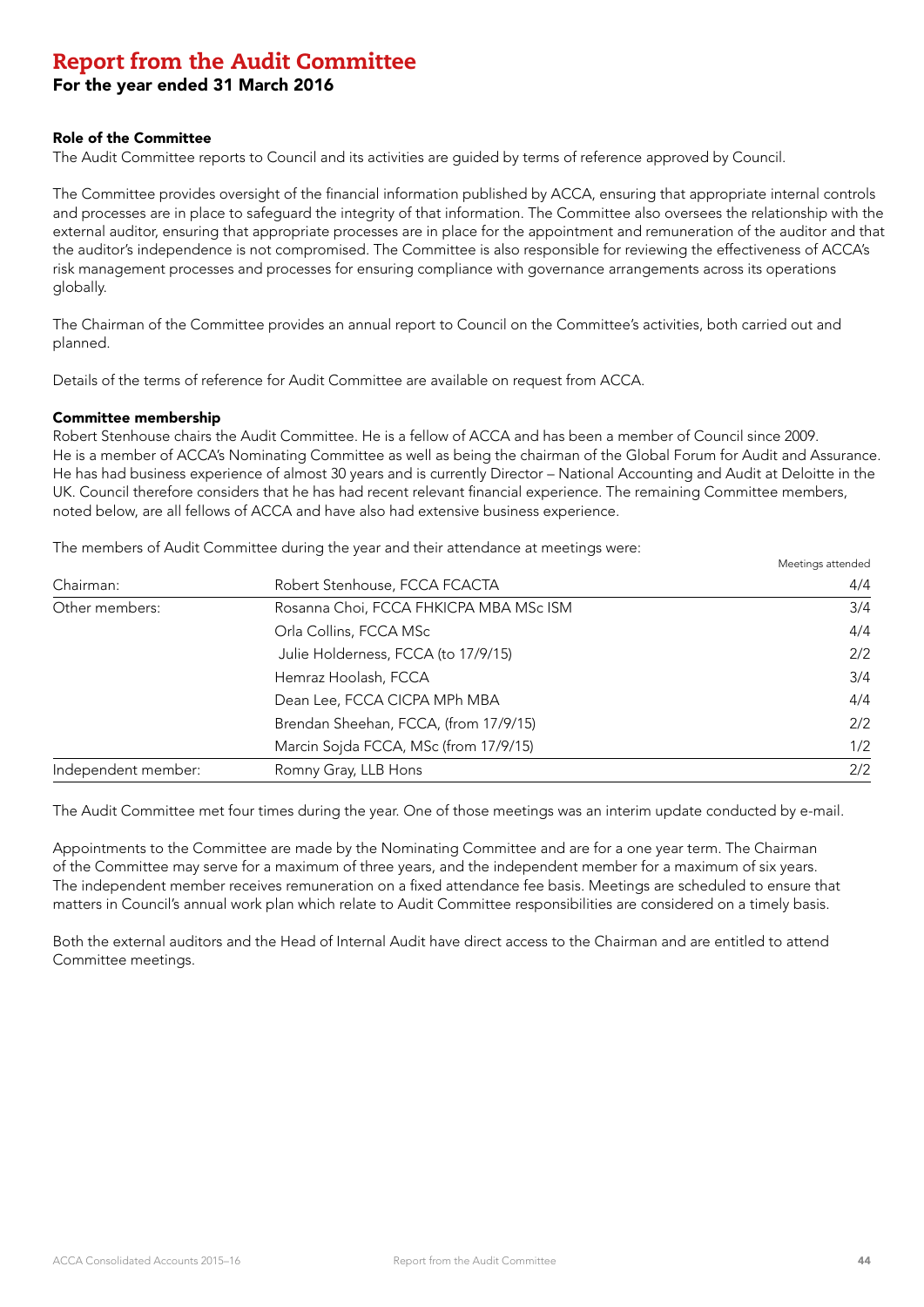### For the year ended 31 March 2016

#### Committee membership (continued)

In making appointments to the Audit Committee, Nominating Committee considers the following specific skills criteria:

- experience in the operations of a large and complex organisation
- extensive knowledge and experience of ACCA's strategies and activities
- knowledge and experience of risk management and internal control processes
- suitably inquisitive nature to ensure that matters before the Committee are subject to appropriate and robust scrutiny
- recent experience/knowledge of current financial reporting/auditing standards
- awareness of good corporate governance practices
- experience of working with an Audit Committee.

#### Significant issues related to the financial statements

During the previous year, the Committee considered whether it wished its external auditor to voluntarily adopt the enhanced audit report following the issuing of the revised ISA (UK&I) 700 Audit Report. Following consultation with the external auditor, the Committee concluded that it did wish to adopt the new style report, and the necessary changes were made to the audit engagement letter to facilitate that.

The Committee considered the following matters, which it considers to be significant, in its review of the financial statements. In arriving at its view of these matters, the Committee made appropriate challenges of management to receive the required assurances.

- Revenue recognition, including the completeness, existence and accuracy of income recognised in the year ACCA's main income is derived from subscription income and examination income. A key risk is that recognition of those income streams is incorrect due to timing differences in the key business processing dates and the financial year-end. The Committee has challenged management that proper processes are in place to ensure that income is recognised in the correct period, and the Committee has also placed reliance on the historic accuracy of income cut-off. An adjustment to income is made each year which reflects the anticipated value of income reversed due to the removal of students and members. Based on scrutiny of this adjustment by the Committee, it is satisfied that these removals relate mainly to students and members billed in advance of services being provided. The Committee agrees with management's representation of income.
- **Existence and valuation of intangible assets** ACCA capitalises intangible assets where the criteria of IAS38 are met. The Committee is satisfied that management have put appropriate processes in place to only capitalise those items which meet the criteria. Management carry out an annual impairment review of those assets that are capitalised. That impairment review identified that there were no qualitative or quantifiable benefits arising from one of the intangible assets, and management has fully impaired the asset. Management's view is that this approach to impairment addresses the risk of intangible assets being held at inappropriate carrying values. The Committee is satisfied with the approach adopted by management.
- Valuation and presentation of retirement benefit scheme liabilities the assumptions used by management for the IAS19 valuation are derived in consultation with ACCA's external pension consultant. The consultant undertakes appropriate benchmarking to ensure that the assumptions fall within an acceptable range. Accounting disclosures required by IAS19 are provided by the Scheme Actuaries of the UK and Irish Schemes using the assumptions agreed by management. Those accounting disclosures are reviewed by the pension consultant for reasonableness. The Committee is satisfied that the reliance of management on the pension consultant and Scheme Actuaries results in appropriate accounting for and disclosure of pension matters.
- Contingent liability in relation to the UK Pension Scheme ACCA and the trustees of the ACCA Pension Scheme have identified some issues which relate to the legality of the passing of resolutions to make changes to the Pension Scheme Trust Deed. Both parties have sought legal advice and are working together to resolve the situation, although due to the complexity of the matter, both parties have been advised that the Courts may need to rule on the issue. This matter is in the early stages of discussion and is likely to remain in progress for a number of months. Due to the preliminary nature of these discussions, management believes that there is insufficient certainty to provide an estimate of the potential financial impact and has therefore disclosed the appropriate information as a contingent liability in a note to the accounts. The Committee agrees with this approach and is satisfied that sufficient disclosure has been made in that note to the accounts.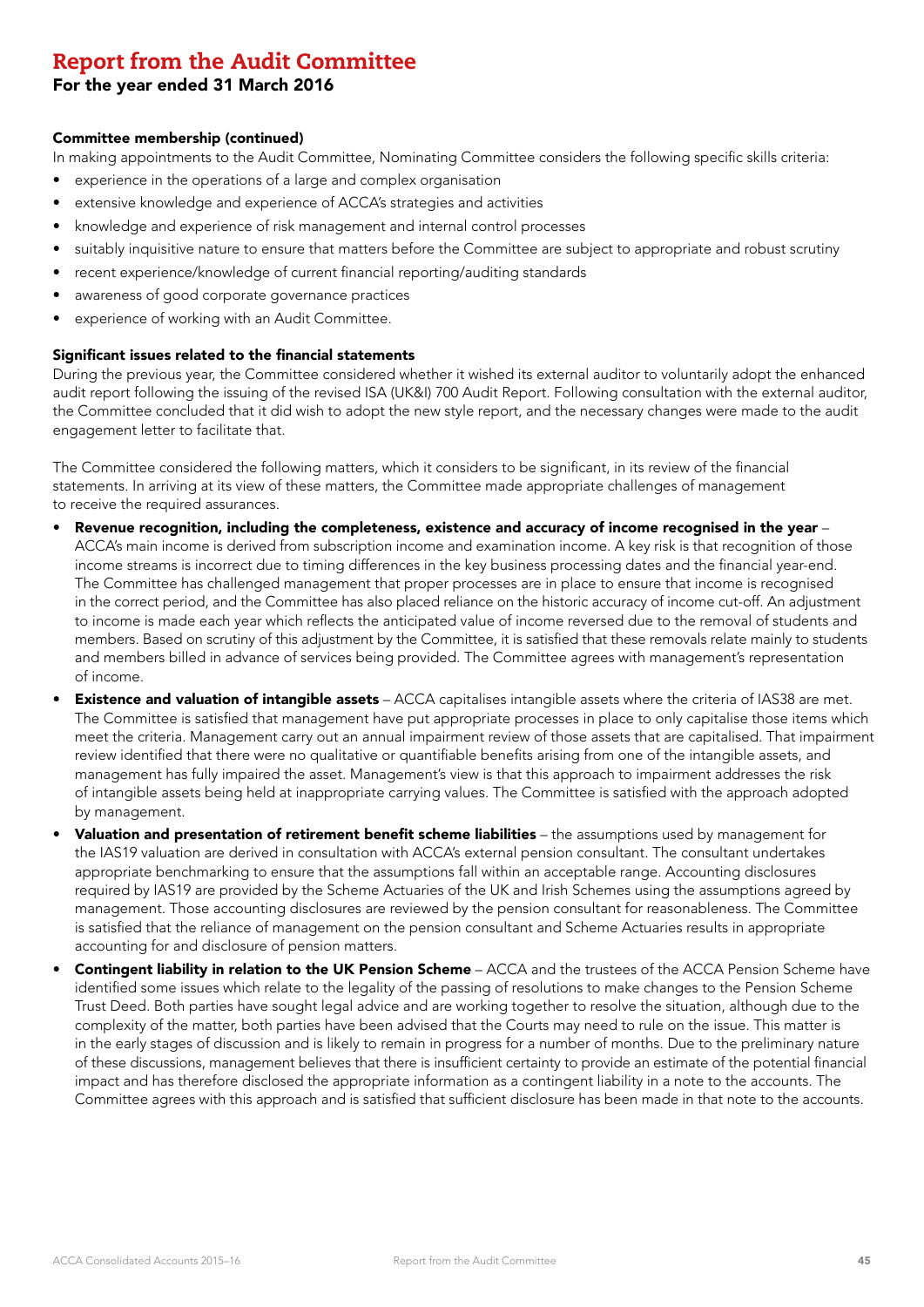For the year ended 31 March 2016

#### Significant issues related to the financial statements (continued)

#### External Audit

In keeping with good governance practice, ACCA's policy is to conduct a tender for the provision of external audit services every five years, and tenders were previously undertaken in 2006 and 2011. Following the resignation of BDO LLP as external auditor in 2015, due to a potential conflict of interest arising, a competitive tender process was undertaken during November 2015 involving members of the committee supported by ACCA management. At the conclusion of this process it was agreed that Grant Thornton UK LLP should be recommended for appointment. This was subsequently ratified by Audit Committee under delegated authority from Council, in line with bye-law 40, until the close of the 2016 Annual General Meeting.

Prior to recommending reappointment to Council, the Committee undertakes a detailed performance review of the external auditor, which includes consideration of the FRC Audit Quality Review reports as available. A resolution regarding reappointment is considered at each AGM.

#### Auditor's independence, effectiveness and objectivity

The Audit Committee monitors regularly any non-audit services being provided to ACCA by the external auditor to ensure that any services provided do not impair their independence or objectivity. All non-audit services are required to be pre-approved by the Committee. Details of the amounts paid to the external auditor during the year for the audit of ACCA, its pension schemes and additional audit services relating to the audit of the corporate key performance indicators are set out in note 12 to the financial statements.

The Audit Committee is responsible to Council for ensuring that the external auditors remain independent of ACCA in all material respects and that they have adequate resources available to them to enable the delivery of an objective audit to the membership.

The Audit Committee remains satisfied with Grant Thornton UK LLP's effectiveness and independence, since appointment in November 2015, and is recommending it for reappointment at the 2016 AGM.

The external auditors are required to rotate the audit partner responsible for ACCA audits in accordance with Financial Reporting Council (FRC) guidance.

#### Internal Audit

Representatives from ACCA's Internal Audit function are invited to attend each Audit Committee meeting where assurance is provided that internal control activities, which have been subject to audit, are operating effectively.

Internal Audit produces a risk based annual plan which sets out its priorities and audit programme for the year ahead. The key driver of the plan is ACCA's Corporate Risk Register and the Strategy to 2020. The plan is approved by the Committee in advance of each year and reviewed at each Committee meeting during the year to ensure that satisfactory progress is being made both with the plan and with the implementation of any recommendations arising from the reviews undertaken. If any such recommendations are unreasonably, in the opinion of the Audit Committee, rejected or delayed by management, then these would be reported to Council. No such report was necessary in the year ended 31 March 2016.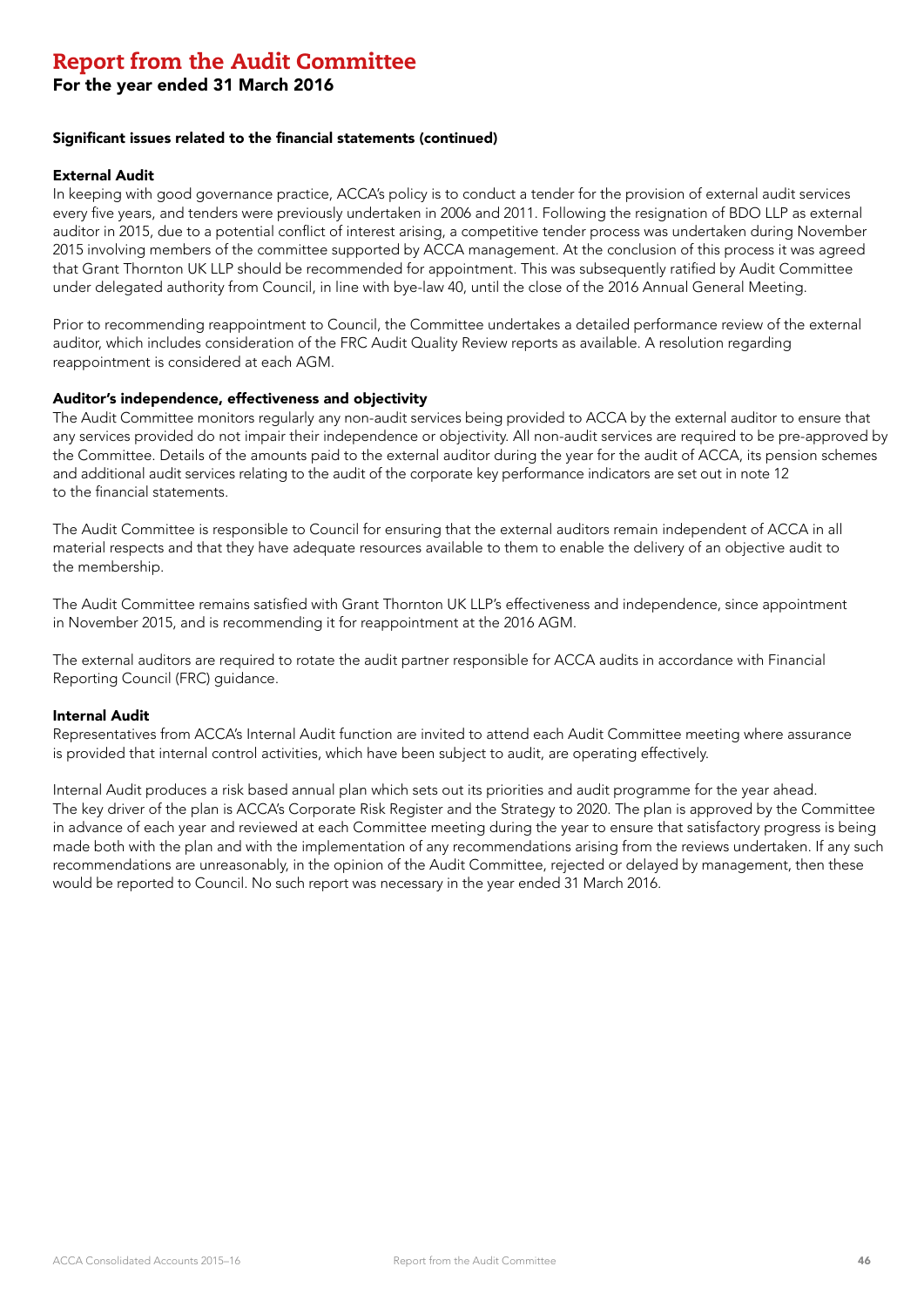### For the year ended 31 March 2016

#### Risk management

Council has overall responsibility for determining risk management policy and the Executive Team has responsibility for designing, implementing and maintaining systems consistent with this policy. The Executive Team does this through a process of delegating to ACCA management the responsibility for identifying, assessing and reporting risks, recording results in a risk register. Risk registers are regularly reviewed by the Executive Team and, where appropriate, are escalated to the strategic risk register. The Audit Committee reviews the risk register at each meeting and also receives a detailed update on each strategic risk on a cyclical basis.

These procedures are designed to identify and manage those risks that could adversely impact the achievement of ACCA's strategy and objectives. While they do not provide absolute assurance against material misstatements or loss, Council is of the opinion that proper systems of risk management and internal control are in place within ACCA.

#### Activity during the year

During the year to 31 March 2016, Audit Committee has:

- reviewed the annual accounts as at 31 March 2015 and recommended to Council that they be approved
- reviewed the structure and content of the Integrated Report
- considered ACCA's strategic risks and underlying risk management procedures, and risk 'deep dives' into each executive directorate
- reviewed the effectiveness of ACCA's internal controls
- reviewed ACCA's whistleblowing policy
- received reports from the external auditor
- received reports from the Corporate Assurance function and monitored progress with the implementation of the recommendations arising from those
- agreed the fees and terms of appointment of the external auditors and considered the audit quality and effectiveness
- reviewed the Committee's own effectiveness and submitted an annual report on its performance to Governance Design Committee
- received training on various subjects to enhance the Committee's knowledge in respect of specific matters.

Subsequent to the year-end, the Committee has recommended to Council that it approves the annual accounts for the year ended 31 March 2016 and that it recommends that a resolution re-appointing Grant Thornton UK LLP as auditor be put to the AGM in September. The Committee has also considered that the Integrated Report and financial statements, taken as a whole, are fair, balanced and understandable and provides information necessary for members to assess ACCA's performance, business model and strategy.

#### Summary

The Committee has fulfilled the responsibilities of its terms of reference throughout the year.

Robert Stenhouse Chairman of the Audit Committee 18 June 2016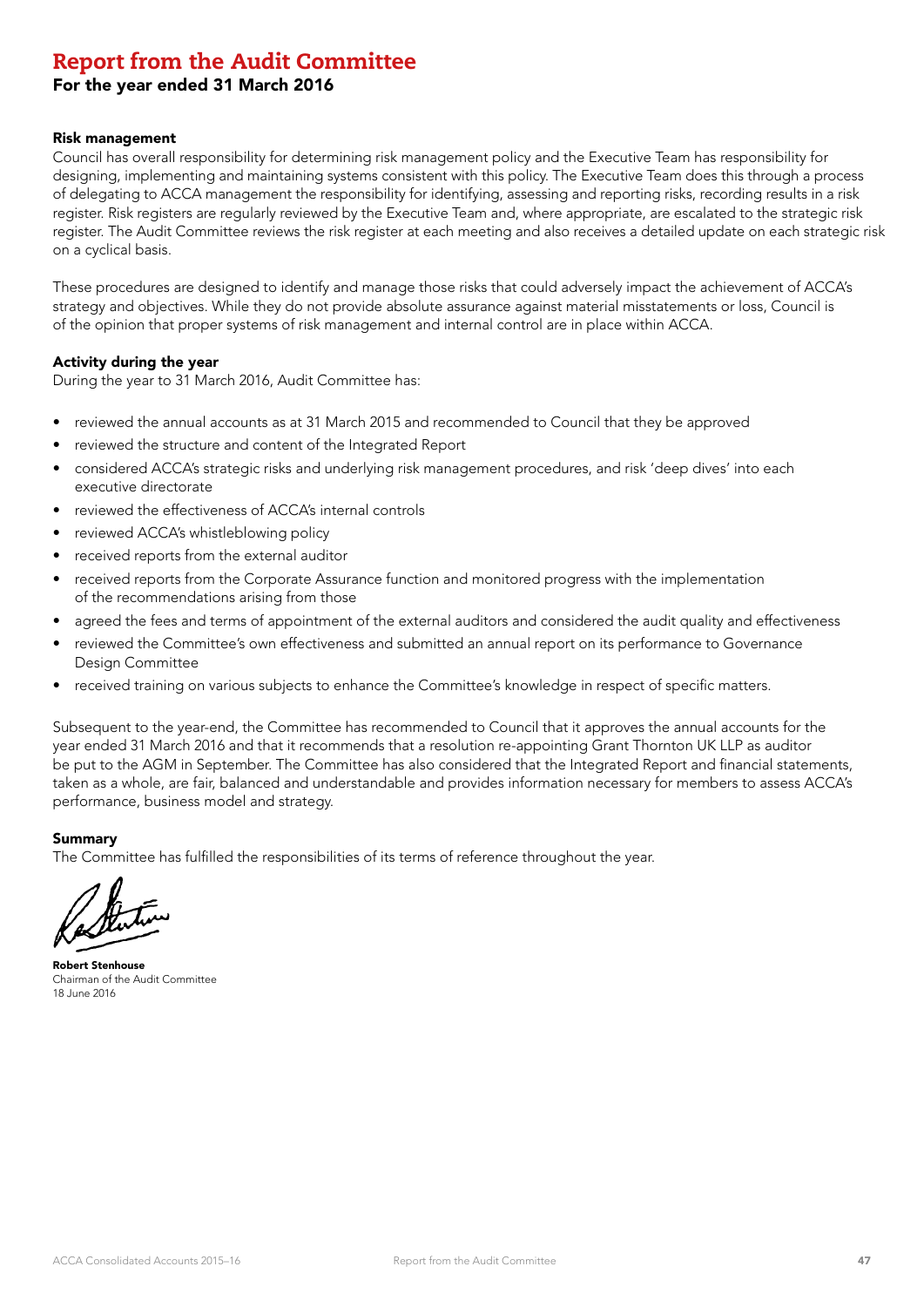### Our opinion on the group financial statements is unmodified

In our opinion the group financial statements:

- give a true and fair view of the state of the group's affairs as at 31 March 2016 and of its surplus for the year then ended; and
- have been properly prepared in accordance with International Financial Reporting Standards (IFRSs) as adopted by the European Union.

#### Who we are reporting to

This report is made solely to the Association of Chartered Certified Accountants' (ACCA's) members, as a body, in accordance with our terms of engagement. Our audit work has been undertaken so that we might state to ACCA's members those matters we are required to state to them in an auditor's report and for no other purpose. To the fullest extent permitted by law, we do not accept or assume responsibility to anyone other than ACCA and ACCA's members as a body, for our audit work, for this report, or for the opinions we have formed.

#### What we have audited

ACCA's group financial statements for the year ended 31 March 2016 comprise the consolidated statement of total comprehensive income, the consolidated balance sheet, the consolidated statement of changes in members' funds, the consolidated cash flow statement and the related notes.

The financial reporting framework that has been applied in their preparation is applicable law and IFRSs as adopted by the European Union.

### Overview of our audit approach

- Overall group materiality: £2m, which represents 1.15% of the group's total revenues;
- We performed full scope audits on all UK subsidiaries, and targeted audit procedures on overseas subsidiaries; and
- Key audit risks were identified as revenue recognition, valuation of intangible assets, valuation of retirement benefit scheme liabilities and the retirement benefit scheme contingent liability.

#### Our assessment of risk

In arriving at our opinions set out in this report, we highlight the following risks that, in our judgement, had the greatest effect on our audit.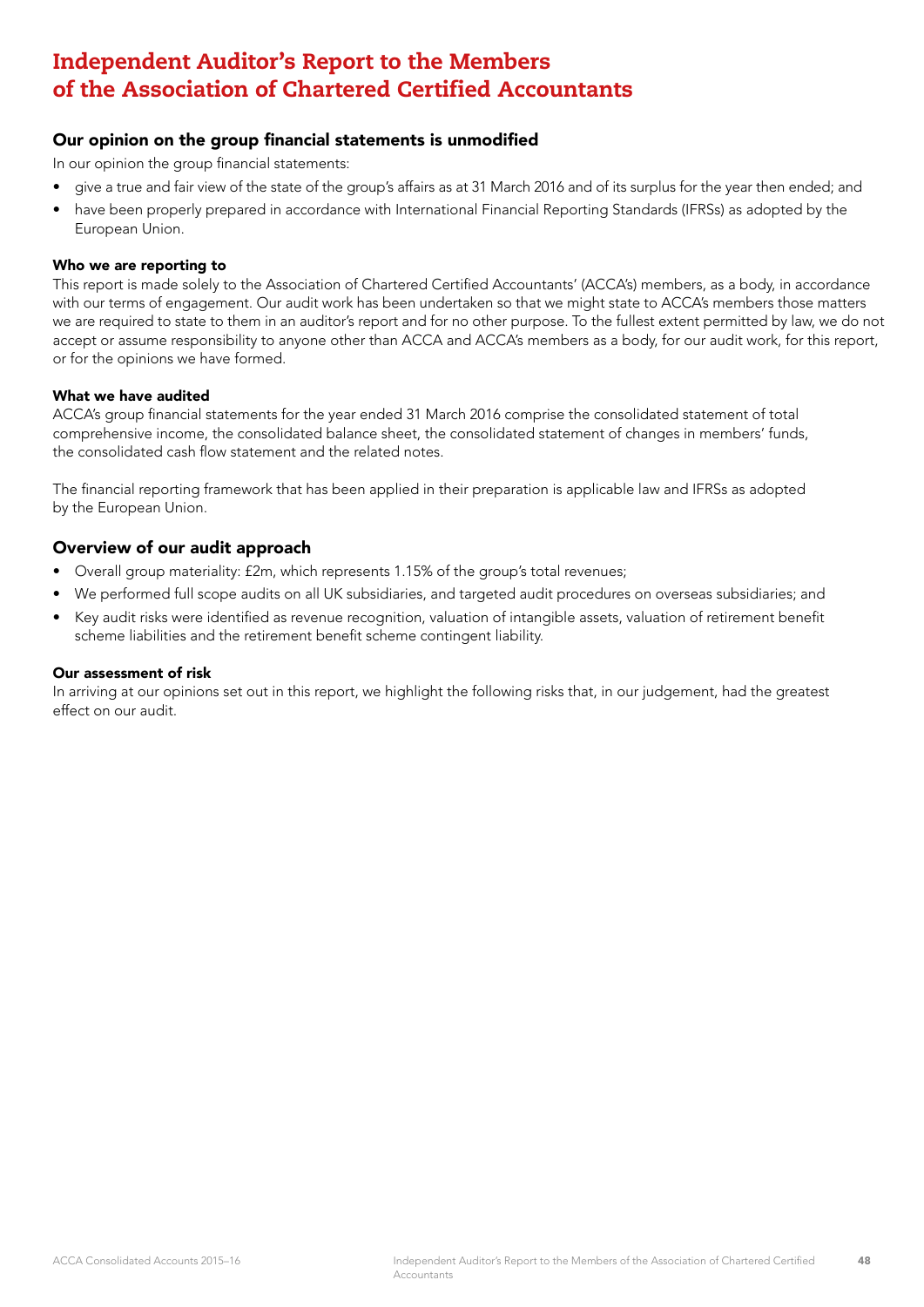#### Audit risk

#### Revenue recognition

Fees and subscriptions represented £76m for the year ended 31 March 2016.

There is a risk that the significant income streams of fees and subscriptions are recognised in the incorrect financial year, with fees being income received in advance of providing the exam service, requiring deferment to the period in which the exam is taken, and subscriptions income being determined on a calendar year basis as opposed to the group's financial year. We therefore identified revenue recognition as a significant risk requiring special audit consideration.

#### How we responded to the risk

Our audit work included, but was not restricted to:

- evaluating the design and implementation of key controls over the recording of revenue transactions;
- performing proof in total calculations, with expectations set with reference to our interrogation of members and exam databases and published fee rates as adjusted for accrued and deferred income;
- recalculating accrued and deferred income; and
- performing analytical procedures to assess management's judgement regarding the adjustment to income for removal of students and members.

The group's accounting policy on income is shown in note 2(c) and related disclosures are included in note 6. The Audit Committee identified revenue recognition as a significant issue in its report on page 45, where the Committee also described the action that it has taken to address this issue.

#### Audit risk

#### Valuation of intangible assets

The group's internally generated intangible assets represented £13m for the year ended 31 March 2016, in accordance with International Accounting Standard (IAS) 38 'Intangible Assets'.

The identification of impairment events and associated charge, together with initial measurement require the application of significant management judgement, in particular the assessment of future economic benefits. There is a risk that management record an intangible or impairment thereof that did not exist, or they fail to identify an impairment event and the charge reported is therefore incomplete. We therefore identified valuation of intangible assets as a risk requiring particular audit consideration.

### How we responded to the risk

Our audit work included, but was not restricted to:

- evaluating the design and implementation of key controls over recording of intangibles and associated impairments;
- testing a sample of intangibles capitalised in the year, challenging management's assumptions relating to timing and recognition thereof and corroborating items to underlying data such as timesheet records, purchase invoices and market research;
- performing sensitivity analysis to assess management's judgement regarding future economic benefits; and
- assessing actual outcomes against prior period management estimates for indicators of impairment.

The group's accounting policy on intangible assets is shown in note 2(i) and related disclosures are included in note 15. The Audit Committee identified existence and valuation of intangible assets as a significant issue in its report on page 45, where the Committee also described the action that it has taken to address this issue.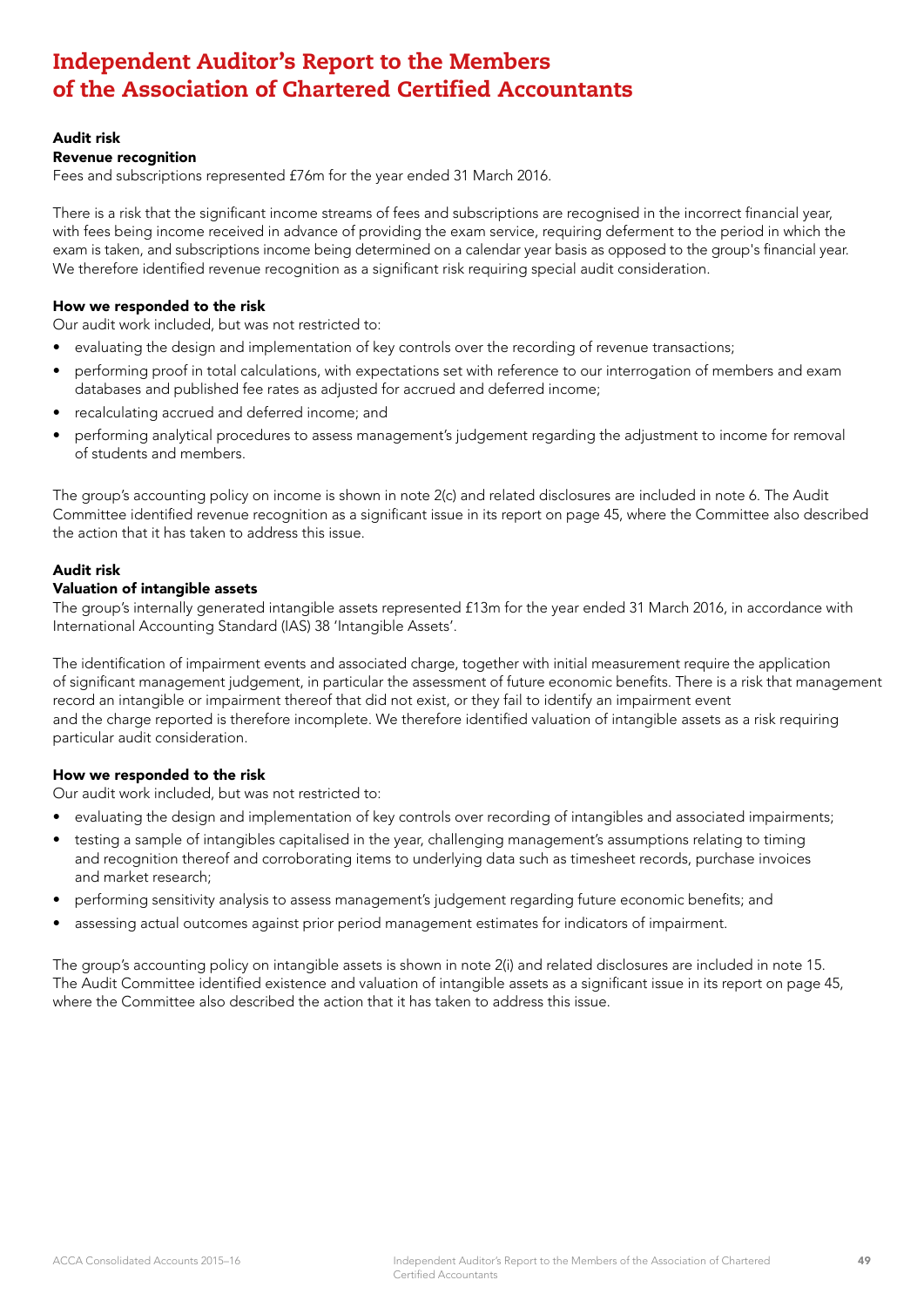### Audit risk

#### Valuation of retirement benefit scheme liabilities

Retirement benefit obligations represented £12m in the year ended 31 March 2016.

The assessment of actuarial assumptions requires the application of significant judgement by management. There is a risk that management fail to identify incorrect assumptions and therefore the reported liability is incorrectly recorded in accordance with IAS 19 'Employee Benefits'. We therefore identified valuation of retirement benefit scheme liabilities as a risk requiring particular audit consideration.

#### How we responded to the risk

Our audit work included, but was not restricted to:

- using our internal valuation experts to challenge the key actuarial assumptions used by management's actuary, of discount rate to yield on AA rated corporate bonds, price inflation to Bank of England's inflation curve, pension increases to inflation assumptions, expected return on assets to discount rate, and mortality / life expectancy to S1PA tables;
- reconciling the opening and closing liability given the figures and general approach taken by management's actuary;
- performing reasonableness checks on interest cost and income against management's actuary's assessment of discount rate; and
- testing a sample of contributions paid in the year to bank.

The group's accounting policy on pensions is shown in note 2(q) and related disclosures are included in note 22. The Audit Committee identified valuation and presentation of retirement benefit scheme liabilities as a significant issue in its report on page 45, where the Committee also described the action that it has taken to address this issue.

#### Audit risk

#### Retirement benefit scheme contingent liability

The identification of the potential invalidity of legal documents in respect of the retirement benefit scheme requires the application of significant management judgement. There is a risk that management fail to identify a liability in accordance with IAS 37 'Provisions, Contingent Liabilities and Contingent Assets'. We therefore identified the retirement benefit scheme contingent liability as a risk requiring particular audit consideration.

#### How we responded to the risk

Our audit work included, but was not restricted to:

- performing a reasonableness evaluation of management's initial assessment;
- reading the QC opinion obtained by the pension trustees and the QC legal opinion obtained by the group;
- meeting group management to discuss the QC's opinions;
- discussing management's conclusion with in-house legal counsel;
- considering management's conclusions through understanding precedents in similar cases; and
- assessing the appropriateness of disclosures in the financial statements as a contingent liability in accordance with IAS 37 as present obligations do not meet the recognition criteria.

The group's accounting policy on contingent liabilities is shown in note 2(s) and related disclosures are included in note 30. The Audit Committee identified this contingent liability in relation to the UK pension scheme as a significant issue in its report on page 45, where the Committee also described the action that it has taken to address this issue.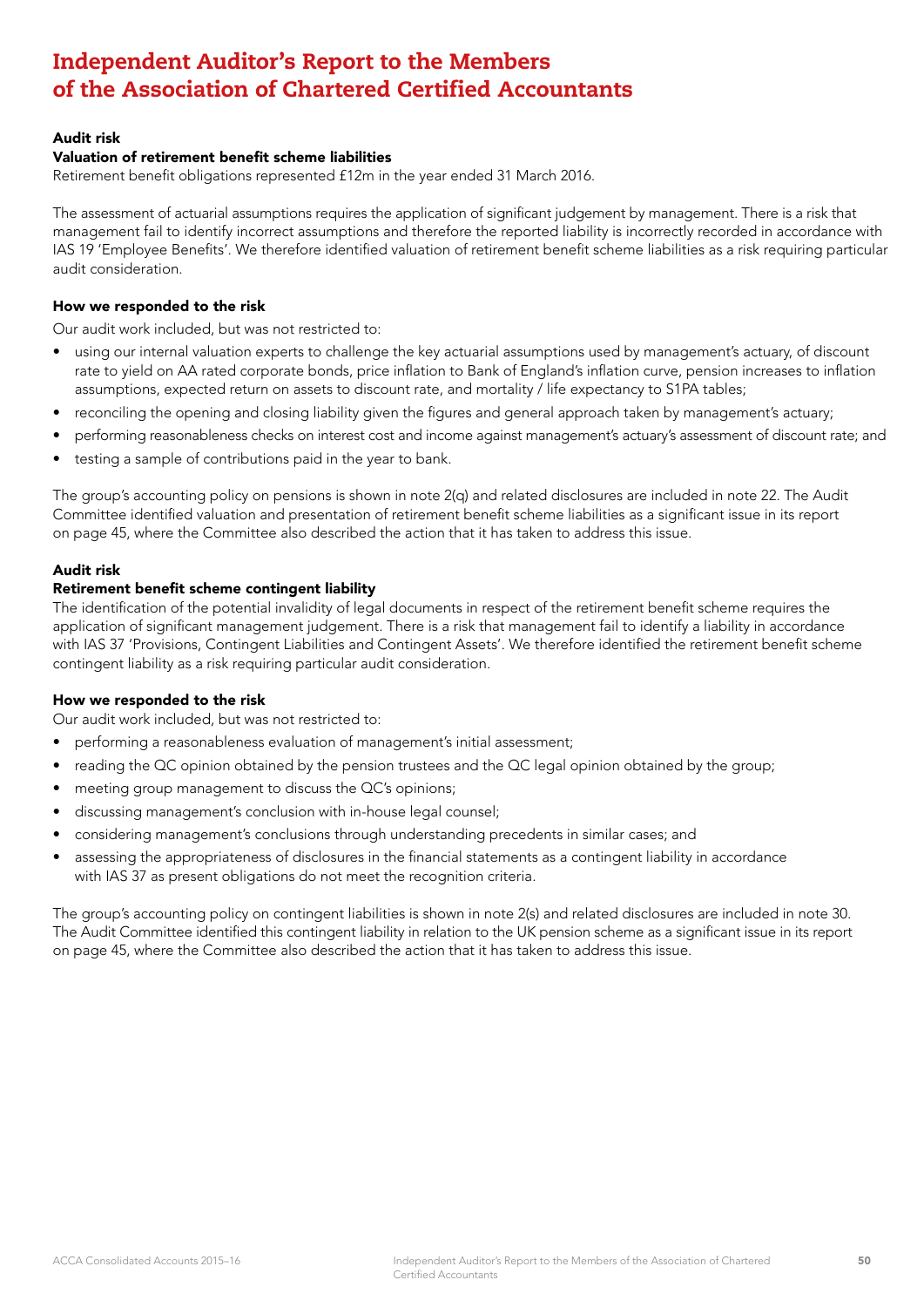#### Our application of materiality and an overview of the scope of our audit **Materiality**

We define materiality as the magnitude of misstatement in the financial statements that makes it probable that the economic decisions of a reasonably knowledgeable person would be changed or influenced. We use materiality in determining the nature, timing and extent of our audit work and in evaluating the results of that work.

We determined materiality for the audit of the group financial statements as a whole to be £2m, which is 1.15% of the group's total revenues. This benchmark is considered the most appropriate because revenue is the key driver as the group is operated and managed as a not-for-profit entity.

We use a different level of materiality, performance materiality, to drive the extent of our testing and this was set at 75% of financial statement materiality for the audit of the group financial statements. We also determine a lower level of specific materiality for certain areas such as senior management and executive team remuneration.

We determined the threshold at which we will communicate misstatements to the audit committee to be £100,000. In addition we will communicate misstatements below that threshold that, in our view, warrant reporting on qualitative grounds.

#### Overview of the scope of our audit

A description of the generic scope of an audit of financial statements is provided on the Financial Reporting Council's website at www.frc.org.uk/auditscopeukprivate.

We conducted our audit in accordance with International Standards on Auditing (ISAs) (UK and Ireland). Our responsibilities under those standards are further described in the 'Responsibilities for the financial statements and the audit' section of our report. We believe that the audit evidence we have obtained is sufficient and appropriate to provide a basis for our opinion.

We are independent of the group in accordance with the Auditing Practices Board's Ethical Standards for Auditors, and we have fulfilled our other ethical responsibilities in accordance with those Ethical Standards.

Our audit approach was based on a thorough understanding of the group's business and is risk based, and included the following:

- Our assessment of audit risk, our evaluation of materiality and our allocation of performance materiality determine our audit scope for each entity within the Group which, when taken together, enable us to form an opinion on the Consolidated Financial Statements under International Standards on Auditing (UK and Ireland). We take into account size, risk profile, changes in business environment and other factors when assessing the level of work to be performed at each entity. These materiality levels were set individually for each such component and ranged from £1,000 to £725,000;
- The ACCA Group has centralised processes and controls over the key areas of our audit focus with responsibility lying with group management for judgemental and significant risk areas;
- We have obtained an understanding of the entity-level controls of the Group as a whole which assisted us in identifying and assessing risks of material misstatement due to fraud or error, as well as assisting us in determining the most appropriate audit strategy;
- We have tailored our audit response accordingly, and for our focus areas, audit procedures were undertaken directly by the Group audit team; and
- In assessing the risk of material misstatement to the Group Financial Statements, and to ensure we had adequate coverage of significant accounts, full scope audits were undertaken on the parent entity and all UK based subsidiaries. In respect of the overseas subsidiaries, we performed other procedures, including analytical review, substantive testing of payroll and revenue, testing of consolidation journals and intercompany eliminations to respond to any potential significant risks of misstatement to the Group Financial Statements.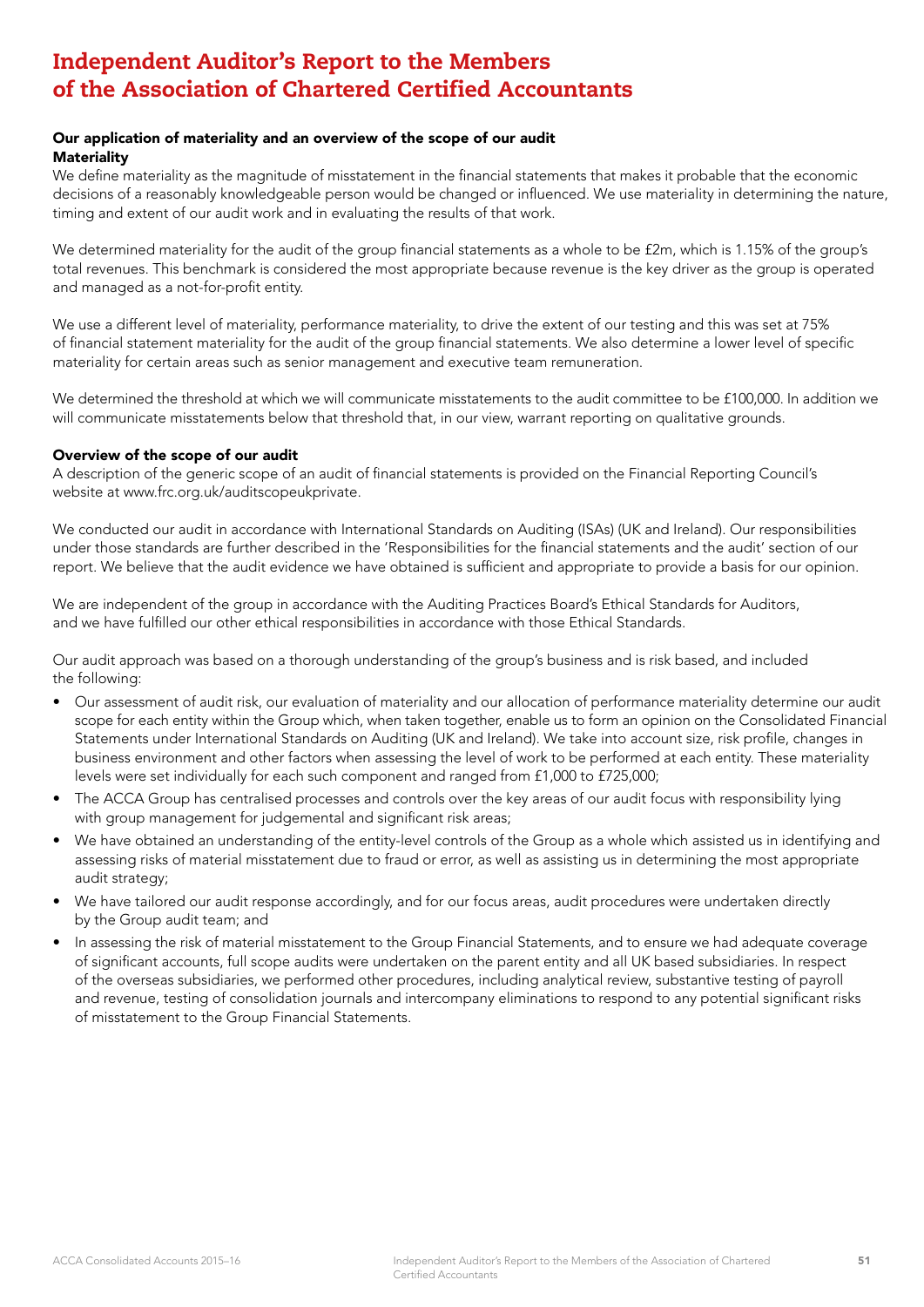#### Matters on which we are required to report by exception

#### Under the terms of our engagement, we have agreed to review:

• the part of the Corporate Governance Statement relating to ACCA' s compliance with the provisions of the UK Corporate Governance Code specified for our review.

#### Under the ISAs (UK and Ireland), we are required to report to you if, in our opinion, information in the annual report is:

- materially inconsistent with the information in the audited financial statements; or
- apparently materially incorrect based on, or materially inconsistent with, our knowledge of the group acquired in the course of performing our audit; or
- otherwise misleading.

In particular, we are required to report to you if:

- we have identified any inconsistencies between our knowledge acquired during the audit and Council's statement that they consider the annual report is fair, balanced and understandable; or
- the annual report does not appropriately disclose those matters that were communicated to the audit committee which we consider should have been disclosed.

We have nothing to report in respect of any of the above matters.

#### Responsibilities for the financial statements and the audit

#### What Council are responsible for:

As explained more fully in the Statement of Councils' Responsibilities set out on page 36, Council is responsible for the preparation of the group financial statements and for being satisfied that they give a true and fair view.

#### What we are responsible for:

Our responsibility is to audit and express an opinion on the group financial statements in accordance with applicable law and ISAs (UK and Ireland). Those standards require us to comply with the Auditing Practices Board's Ethical Standards for Auditors.

Cant The UK WP

Andrew Howie for and on behalf of Grant Thornton UK LLP Statutory Auditor, Chartered Accountants Glasgow 21 June 2016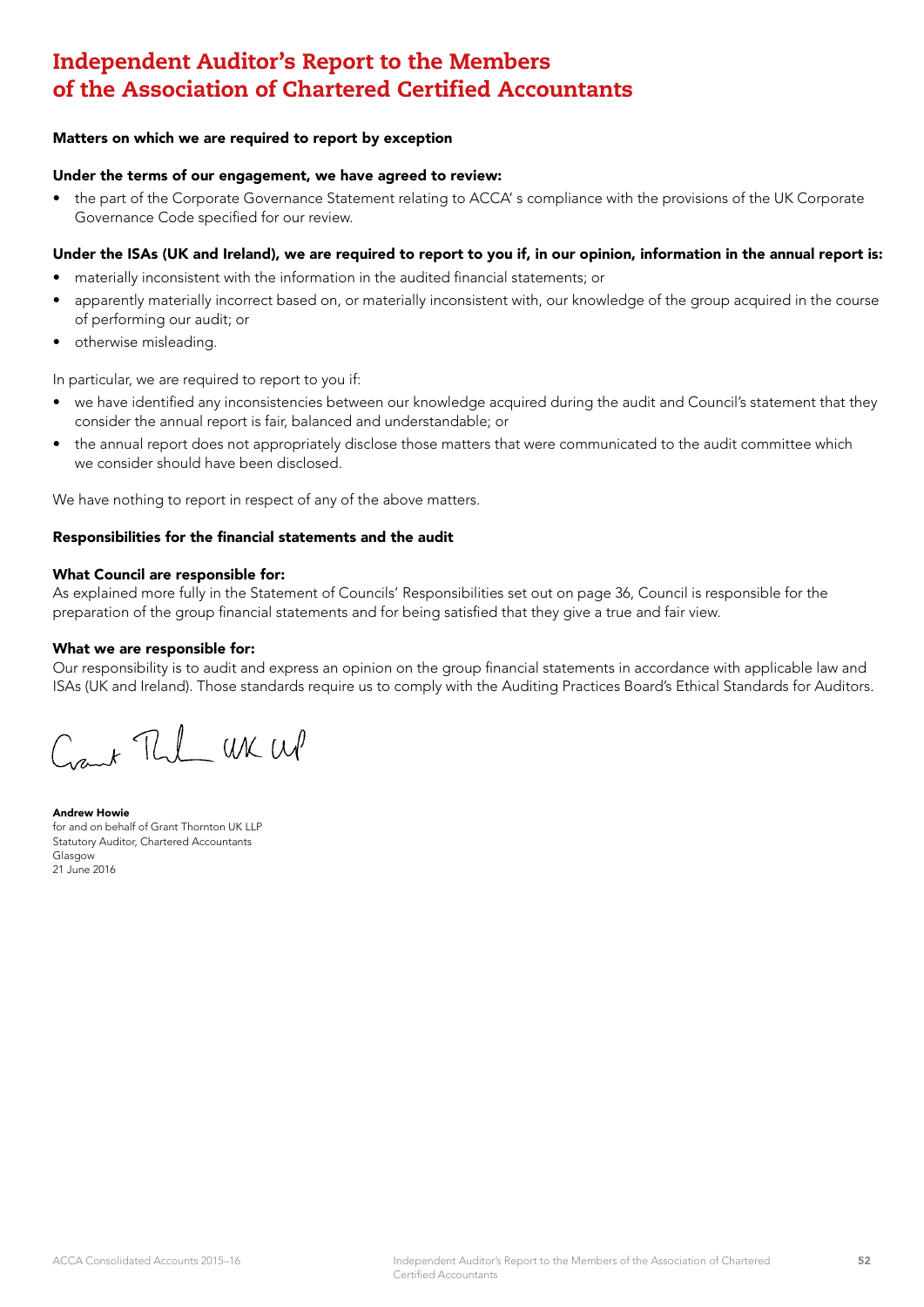# The Chartered Certified Accountants' Benevolent Fund

(Limited by guarantee)

# Report and Financial Statements

Year ended 31 March 2016

(Company number 08880293) (Registered charity number 1156341) (OSCR SC045337)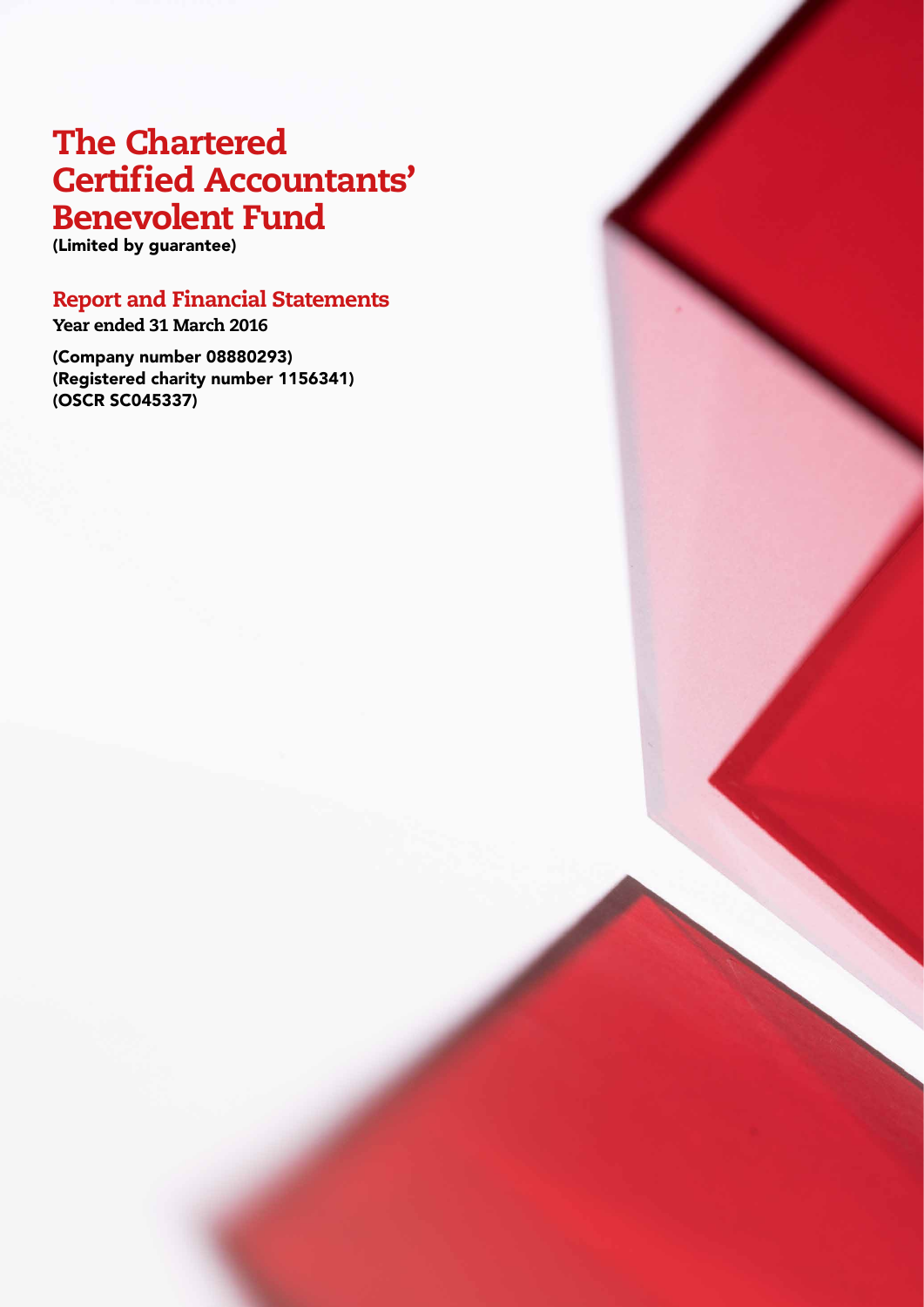# Chartered Certified Accountants' Benevolent Fund

Financial statements for the year ended 31 March 2016

# **Contents**

| Report of the Trustees                         |    |
|------------------------------------------------|----|
| Statement of financial activities              | 62 |
| Balance sheet                                  | 63 |
| Statement of cash flows                        |    |
| Notes forming part of the financial statements | 65 |
| Report of the independent auditor              |    |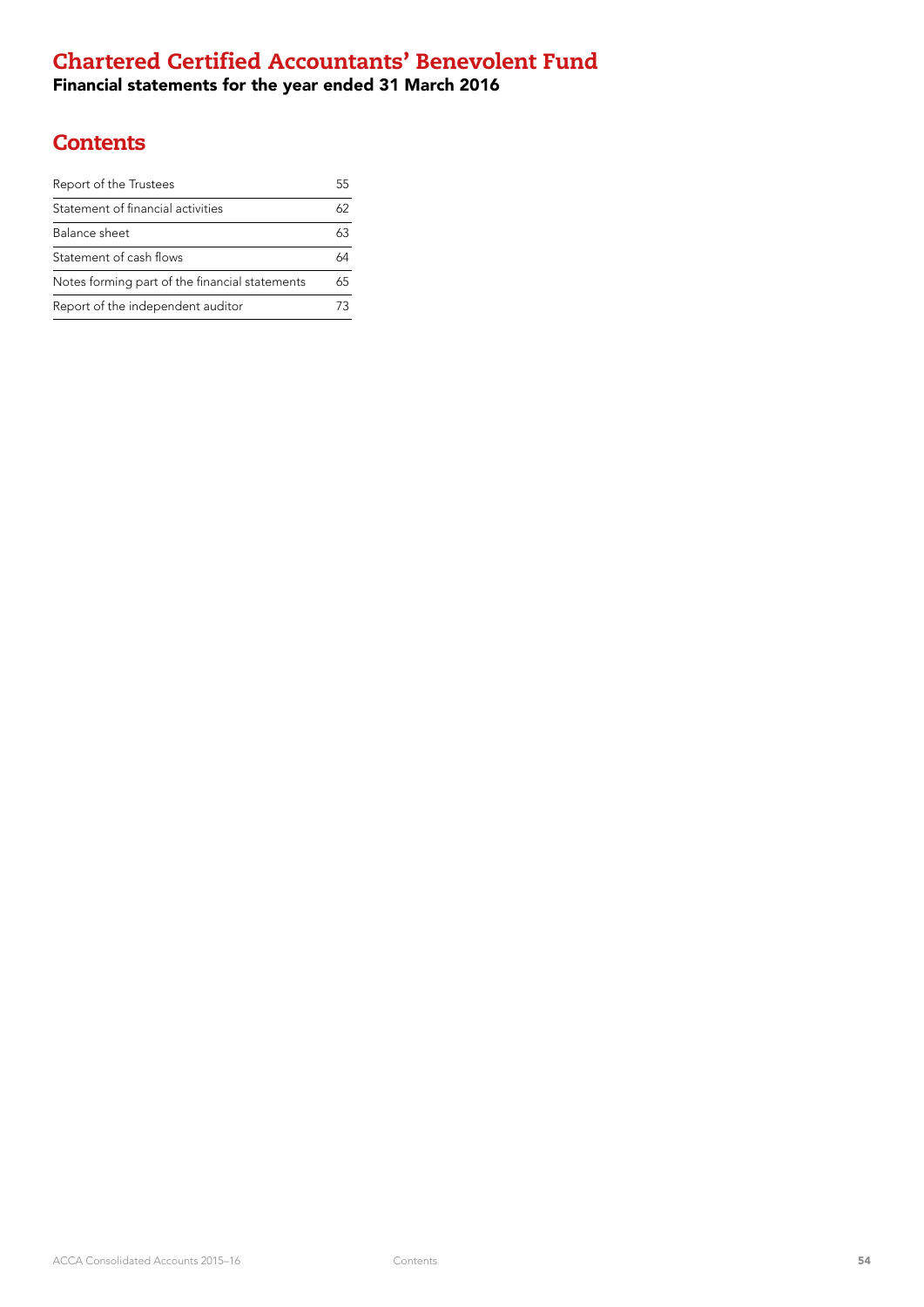### For the year ended 31 March 2016

The trustees present their annual report and financial statements of the charity (the Fund) for the year ended 31 March 2016. The financial statements have been prepared in accordance with the accounting policies set out in note 1 to the financial statements and comply with the Fund's governing document, the Charities Act 2011, the Companies Act 2006, the Charities and Trustee Investment (Scotland) Act 2005, regulation 8 of the Charities Accounts (Scotland) Regulations 2006 (as amended) and the Accounting and Reporting by Charities: Statement of Recommended Practice applicable to charities preparing their accounts in accordance with the Financial Reporting Standard applicable in the UK and Republic of Ireland published on 16 July 2014 (Charities SORP (FRS102)).

#### Objectives and activities

The principal object of the Fund is to raise and maintain a fund for the purpose of assisting persons in need who are, or have been, members of the Association of Chartered Certified Accountants (ACCA) or the Association of Authorised Public Accountants (AAPA), and their families and dependants. The trustees are also empowered to assist other charitable institutions as they see fit. The principal policy adopted by the trustees to further the objects of the Fund has been, and continues to be, to make timely grants and/or loans to members and their families who face hardship or need at any time. These loans are normally secured and are either interest-free or linked to bank base rate.

Prior to the incorporation of the Fund, the same activities were carried out by the unincorporated charity, the Chartered Certified Accountants' Benevolent Fund (old charity) (charity number 222595). The trustees of that charity have incorporated a new charity, the Fund, which has the same objectives and activities of the old charity. The assets and liabilities of the old charity are in the process of being transferred to the Fund.

The Fund employs no staff. Its staff and administration, including routine legal advice, is provided by ACCA. The trustees also devote time to the Fund's affairs at meetings, travel to and from meetings and have communications between meetings for which they receive no remuneration. The Fund is also supported by ACCA members and ACCA staff who may, as volunteers, visit applicants and beneficiaries from time to time when requested by the Fund. The Fund is not otherwise dependent on the services of volunteers or donations in kind.

The Fund's unrestricted funds include two designated funds: a Loan Fund and a Disaster Fund. The former is equal to the total amount of loans to beneficiaries and recognises the fact that these amounts are not available for the Fund's day-to-day operations. The latter will be used to provide emergency assistance to members and their families who have been affected by a disaster, most recently in Nepal, and will be added to annually at a rate agreed by the Board (currently 5% of the Fund's income excluding support cost donations) up to a cap of £250,000.

#### Grant making policy

The Fund exists to help members and their dependants – both financially and with appropriate advice. The trustees encourage applications for assistance from all ACCA and AAPA members and their dependants. Applicants submit financial and other information in a specific format. Each case is considered on its own merits and is sympathetically reviewed. Assistance may take the form of one-off grants to help in the short-term, regular ongoing grants or a loan which would normally be secured on the applicant's property. In certain cases grants may be continued on an annual basis following submission of the appropriate documentation. Cases are normally reviewed annually.

The trustees ask that ACCA and AAPA members advise the Secretary of the Fund of any potential beneficiaries they believe to be in need but who may be reluctant to approach the Fund directly. The trustees are concerned that the Fund does not receive enough applications, although they try to contact all potential beneficiaries through a variety of media.

The trustees review the guidelines for granting assistance annually. Details of how to apply for grants and other assistance, together with the relevant forms, are available from the Secretary and the ACCA website at http://www.accaglobal.com/uk/en/member/membership-benefit/benevolent-fund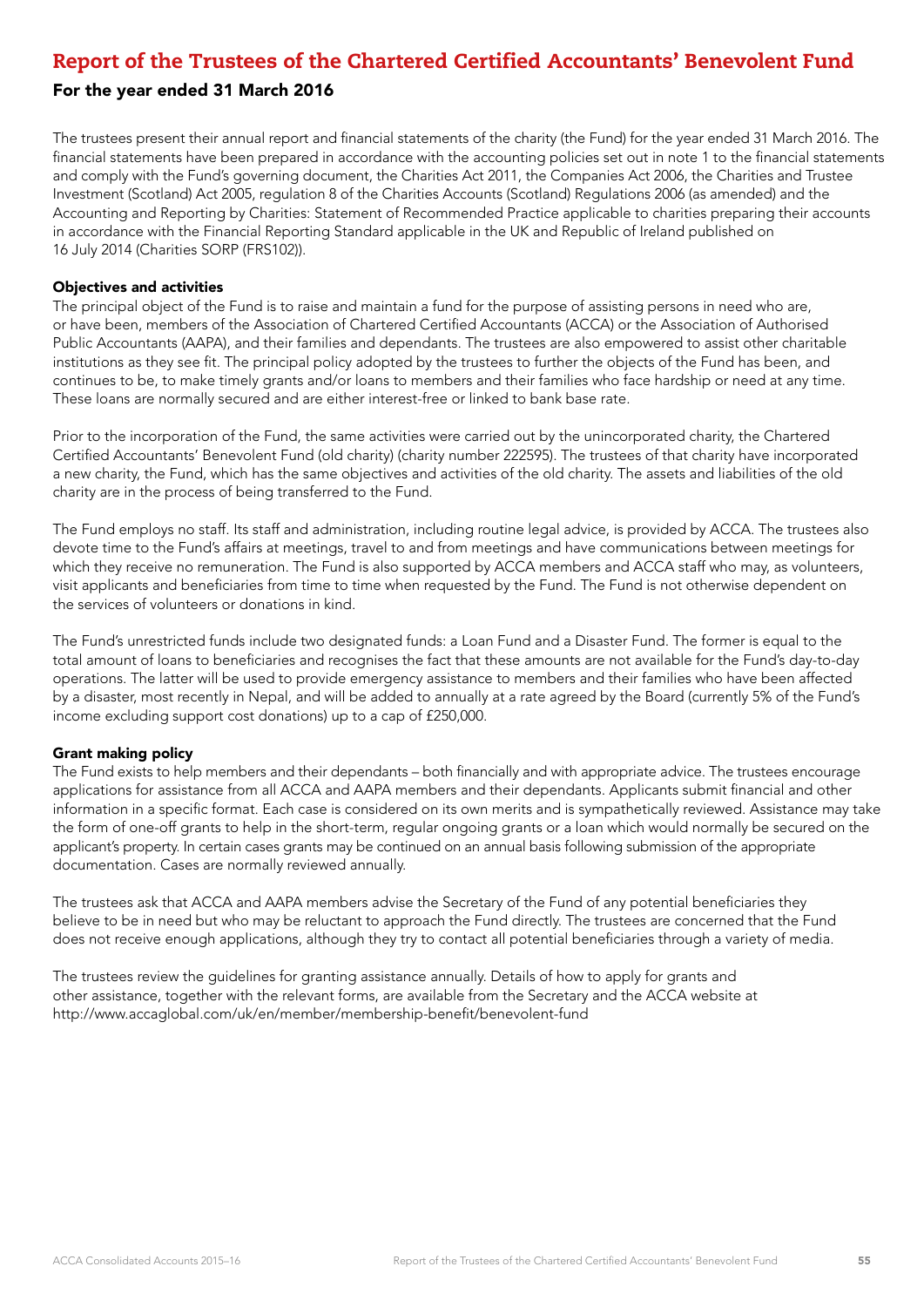### For the year ended 31 March 2016

#### Financial review

The Fund is currently able to finance its activities from donations, legacies and the income from its investment portfolio which provide funds to meet anticipated needs in the short term. In addition, the Fund receives royalties on an affinity credit card scheme operated by MBNA. Details of the MBNA MasterCards, which are issued with the ACCA logo, are available at on the ACCA website at http://www.accaglobal.com/uk/en/member/membership-benefit/benevolent-fund/ways-donate

The financial statements for the year are shown on pages 62 to 72. The Statement of Financial Activities on page 62 shows the incoming resources available to the Fund and the extent to which these resources have been applied. This, together with the Balance Sheet on page 63, shows the total assets of the Fund to be £3,547,736 (2015: £85,000), which will generate income to meet its future obligations. The Fund held £352,285 (2015: £nil) in bank balances and short term deposits and in the opinion of the trustees the Fund continues to be in a position to pursue its charitable activities in the foreseeable future. Governance costs for the current year include legal costs relating to the transfer of the loans into the Fund, advice received in respect of the Mortgage Credit Directive and professional fees payable to the Financial Conduct Authority (FCA) so that the Fund has the permissions to administer mortgages.

The trustees are grateful to all who have contributed in any way to the work of the Fund during the year to 31 March 2016. In particular, it expresses thanks to those who made a financial contribution and those who gave of their time. Donations from members including tax on Gift Aid donations amounted to £46,608 (year ended 31 March 2015: £nil).

The trustees would like to thank all those members who have made donations to the Fund, particularly those who are UK taxpayers and have completed Gift Aid declarations which allow the Fund to reclaim basic rate tax paid on these donations. This method of giving is very tax efficient and the trustees encourage UK taxpayers to consider completing Gift Aid declarations if they have not already done so. The trustees also encourage donors to gift shares directly to the Fund in order to gain the tax benefits available both to the Fund and the donor.

The trustees appreciate any help members can give in ensuring that the Fund can provide support to all those who have reason to ask for it. From the grateful letters the trustees receive, they can assure members that the assistance the Fund provides is highly appreciated. Please help the trustees to ensure that they can continue to fulfil the objectives of the Fund.

#### Investment policy and performance

The trustees have considered the most appropriate policy for investing funds and have delegated the management of its investments to Charles Stanley & Co. Ltd. The trustees consider that it is appropriate to invest directly in particular investments as well as some common investment funds designed for the charity sector. The Fund's overall investment aim is to increase the value of its investment portfolio on a total returns basis in the longer term. The Fund invests the designated emergency fund and a proportion of its other unrestricted reserves in cash and short-term deposits that can be readily accessed so that the Fund can react quickly to particular emergencies and other urgent needs for support.

During April 2015 the investment portfolio was transferred from the unincorporated charity, the Chartered Certified Accountants' Benevolent Fund, to the Fund. For the purposes of performance comparisons, the comparable figures for 2015 relate to the performance of the investment portfolio while it belonged to the old charity. The total return on capital investments for the period from when the portfolio was transferred was -5.98% (2015: 8.82%) against the benchmark (FTSE WMA Income) of -4.75%, (2015: 8.23%) while the total return on income investments for the same period was 2.5% (2015: 2.63%) against the benchmark (FTSE A Govt (All)) of 0.03%% (2015: 10.16%). The trustees consider the overall return on long term investments and deposits for the period to be disappointing although accept that it is line with the negative movements in the stock markets during that period.

The trustees will consider the asset allocation strategy regularly and will formally review the investment strategy every three years. As part of good governance the trustees review the investment management services every five years. In September 2015, the trustees undertook a review of those services and following a robust tendering exercise, decided to reappoint Charles Stanley as managers of the investment portfolio. In December 2015 the trustees reviewed the investment strategy and considered the charity's Statement of Investment Principles as part of this review. The trustees agreed to change the asset allocation strategy so as to allow Charles Stanley more flexibility when selecting investment. Following discussion with Charles Stanley the trustees also agreed to implement a bespoke benchmark for performance monitoring purposes.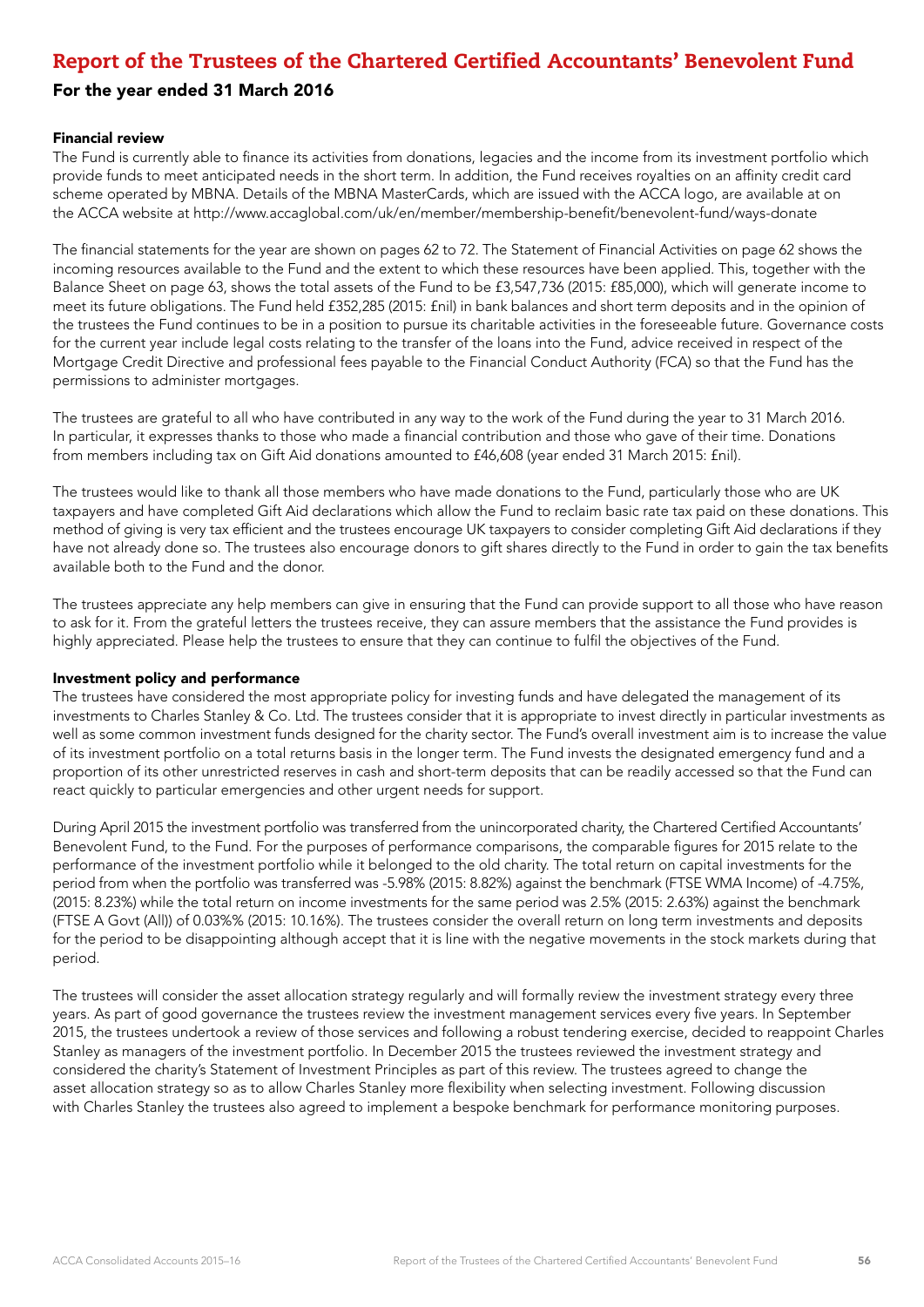### For the year ended 31 March 2016

#### Public benefit

The Fund's principal charitable purpose is to give to those members of ACCA or AAPA and their families and dependants, who are in need, by reason of age, ill-health, disability, financial hardship or other disadvantage. The Fund assists its beneficiaries by awarding grants or loans of money, the provision of specific items, the payment of services and relevant advice and support. The trustees are of the view that the Fund meets the public benefit requirement by relieving members and their families and dependants of financial hardship. The Charity Commission published revised public benefit guidance in February 2014 which the trustees have noted.

#### Risk management

The trustees examine and review annually the major strategic, business and operational risks which the Fund faces and confirms that systems have been established so that the risks may be effectively monitored and their impact mitigated as far as possible.

The trustees consider variability of the investment returns on the investment portfolio to constitute the charity's major financial risk and recent volatility in the world stock markets has demonstrated this risk. This is mitigated by retaining expert investment managers and having a diversified investment portfolio. The trustees manage the investment portfolio on a total returns basis. The trustees consider a total return basis will stabilise the resources available for grant-making and allow them to take account of the longer-term outlooks for investment returns.

#### Reserves policy

The trustees aim to maintain unrestricted funds at a level that will meet anticipated demands for assistance as and when they arise as well as special demands in times of emergency such as the Nepal earthquake. ACCA has over 178,000 members in 188 countries and the reserves policy reflects the uncertainties that this brings.

The trustees assess the reserves to be retained in the context of its long-term strategic projections. These estimate anticipated growth in membership numbers and take account of demographic changes that anticipate increases in the number of retired members, and the likely effects of the African AIDS pandemic on members' families. The trustees have prepared a 15-year projection, which will be updated annually, which indicates that, while the Fund is likely to be able to increase its reserves in the short to medium term, the growth in total demand will mean that, from 2023, the Fund's expenditure will exceed its income and it will be necessary to apply its reserves to meet these needs. This shortfall is expected to increase in subsequent years.

The trustees therefore consider that the charity's unrestricted reserves are adequate to meet current levels of demand but that it is necessary to increase these over the next 10 years so that they can continue to relieve distress even after demands on its resources have outstripped its income.

The trustees accept that they could not allow the period during which expenditure exceeds income to deplete unrestricted reserves entirely but they believe that there is sufficient time to review the actual situation before any action needs to be taken. Therefore, the policy is to continue building up reserves by means of annual surpluses and careful management of the investment assets. The position is regularly reviewed by the trustees.

The trustees have also designated some of the unrestricted funds as a Disaster Fund for use in case of a national or international disaster, whether the result of forces of nature, terrorism or war, which affects a significant number of members. A Disaster Fund was held by the unincorporated charity, the Chartered Certified Accountants' Benevolent Fund and this has been transferred from that charity to the Fund as part of the transfer documentation between the trustees of both charities. This is shown separately in the financial statements. The trustees have put a cap on the Disaster Fund at £250,000.

All ACCA and AAPA members are contacted annually about the availability of the Fund; ACCA offices worldwide receive updates of the Fund's activities and policies and there is a link to the Fund's website from the main ACCA website. Despite all these active channels of communication, the Fund still finds it challenging to attract a sufficient number of applicants demonstrating real hardship and, as a consequence, the financial support it is able to give remains limited. The trustees continue to consider how the work of the Fund could be more widely recognised by developing new publicity and communication strategies. As part of this, a new website for the Fund is being developed and the Fund continues to liaise and work with other benevolent funds.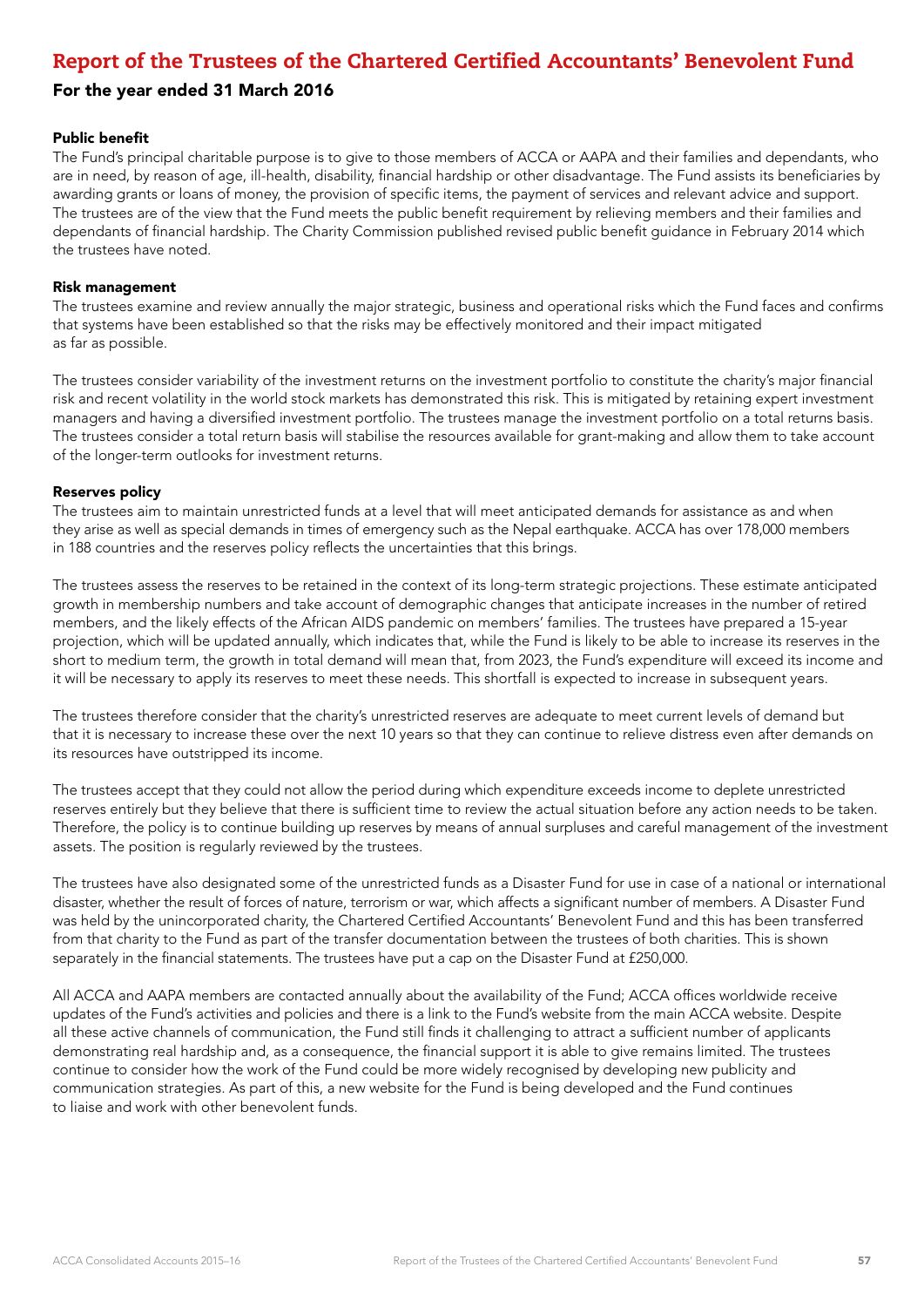### For the year ended 31 March 2016

#### Achievements and performance

During the year, the Fund agreed to pay grants, ranging from £50 to £11,711 (2015: £nil), to 27 (2015: nil) beneficiaries and offered relevant advice and support. The grants amounted to £39,714 (2015: £nil). Included in this are commitments to 12 (2015: nil) beneficiaries for grants, payable after the year-end, amounting to £10,669 (2015: £nil). Under SORP 2015 these commitments are included in the financial statements as creditors. Grants were paid from the unincorporated charity in the prior year and ranged from £9 to £2,500 to 20 beneficiaries and totalled £15,608. The unincorporated charity had 8 grants committed at the end of the previous year which were transferred to the Fund during the year.

The trustees noted the total value of grants given was slightly higher this year although there was a small decrease in the number of beneficiaries to whom assistance was given. Efforts have been made to increase the number of applications as it is evident that global economic conditions continue to be difficult and that some beneficiaries have greater needs. Although the Fund continues to receive a number of debt-related applications, the trustees do not normally assist in these cases unless the clearance of debts would mean that the applicant's income would then exceed their expenditure by a comfortable enough margin to allow them to make a fresh start. In some cases, the applicant's position often appears to be unsustainable in the longer-term. If the trustees believe the applicant has no realistic alternative to an arrangement with their creditors, or bankruptcy, it will reluctantly decide that temporary financial assistance would do no more than delay the inevitable. In addition the Fund will not usually provide funds for new business start-ups. In order to promote the Fund further, the trustees continue to review its communication strategies, improve its profile on the website and embark on a number of proactive publicity opportunities where possible. They also strive to maintain close contacts with ACCA's branches and offices overseas.

#### Structure, governance and management

The Chartered Certified Accountants' Benevolent Fund is a company limited by guarantee following incorporation on 6 February 2014, registration number 08880293. It was also registered as a charity with the Charity Commission for England and Wales on 25 March 2014, registration number 1156341, and with OSCR in Scotland on 9 January 2015, registration number SC045337. The company is governed by its Memorandum and Articles of Association. The company is limited by guarantee and therefore has no share capital.

The governing body is the Board of Directors which consists of no less than five and no more than fifteen trustees. The directors (who are also trustees of the charity for the purposes of charity law) were appointed on the date of incorporation and are listed on page 59. They have all served as directors throughout the year apart from Denis Argent who resigned on 4 August 2015.

At every Annual Retirement Meeting one third, or the number nearest to one third of the trustees, being those who have been longest in office since their last appointment or reappointment, must retire from office. Where more than one third of the trustees have served for the same period of time since their last appointment or reappointment those trustees shall agree amongst themselves which trustees shall retire, or in the event that agreement cannot be reached, the decision shall be made by lot.

The trustees met four times in the year. At each meeting they considered applications from potential beneficiaries and reviewed the financial position of the Fund. A strategy meeting is held annually at which the trustees agree the broad strategy and activities of the Fund including consistency of grant-making, investments, reserves and risk management policies and performance. The day to day administration of grants and the processing and handling of applications prior to consideration by the trustees is delegated to the Secretary and the administrator.

At each meeting the trustees also considered the activities required to complete the transfer of the assets and liabilities from the unincorporated charity to the charitable company limited by guarantee. The transfer document to transfer the assets and liabilities was signed in December 2014 and became effective as of 31 December 2014.

New trustees will be identified from the relevant skillsets and may be appointed from outwith ACCA members. The new trustees will be appointed by the current trustees and serve for a period of time after which they may put themselves forward for re-appointment. The Articles of Association provide for one third of the trustees to be due for re-appointment in any one year.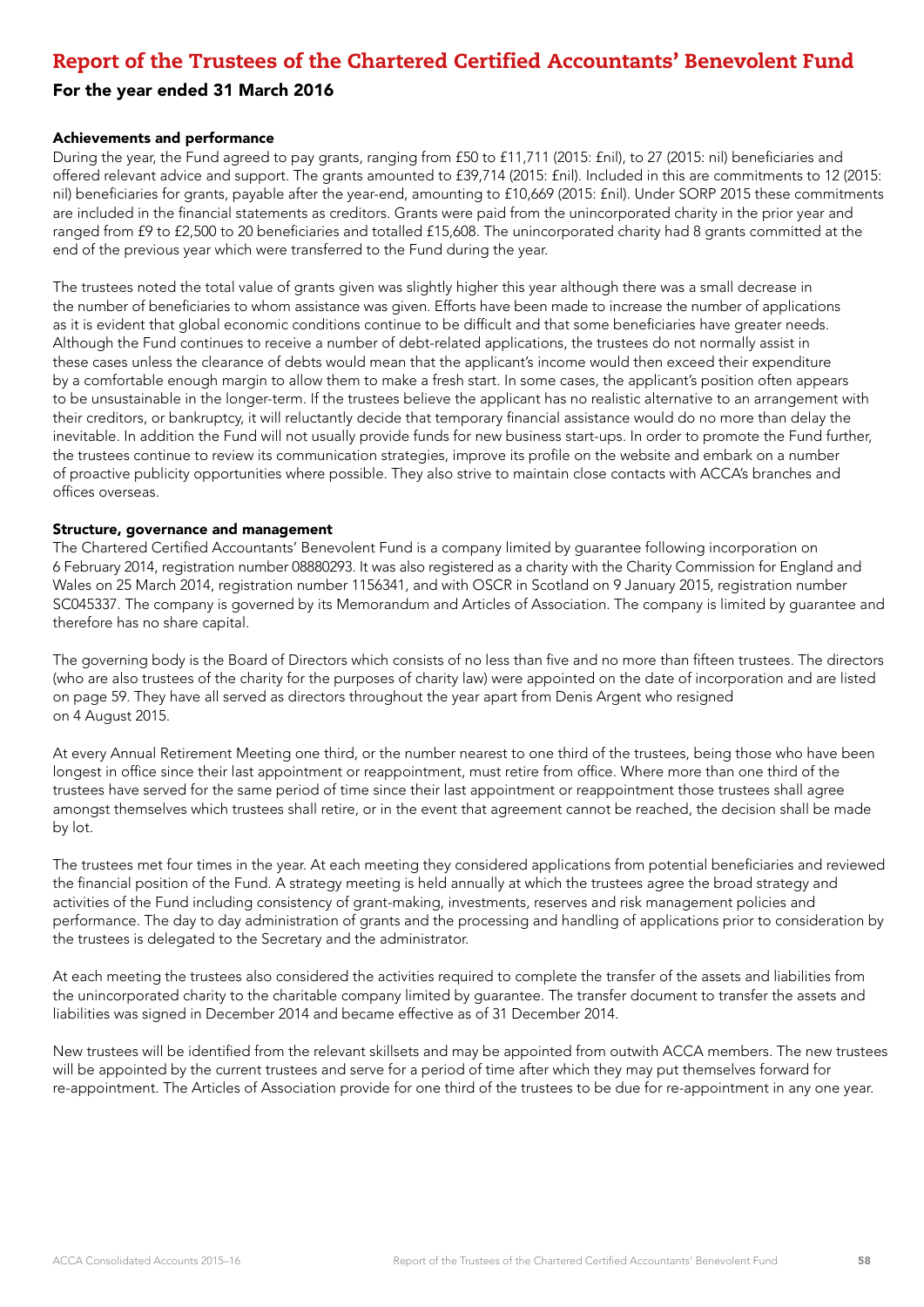### For the year ended 31 March 2016

#### Structure, governance and management (continued)

The trustees have a New Trustee Induction pack which will be given to new trustees. The pack includes a copy of the Memorandum and Articles of Association of the company, a brief history of the company, the last three years' annual reports of the Fund and of the unincorporated charity, recent minutes, a copy of the Charity Commission guidance 'The Essential Trustee: What you need to know' and a copy of the most recent management financial statements, strategy and 15-year rolling plan.

The Fund is a member of the Association of Charitable Organisations (ACO). The ACO provides much helpful information on good practice, changes in the law affecting charities and acts as a voice lobbying on behalf of the benevolent sector charities with the Government and Regulators.

#### Reference and administrative information

*Trustees* P D Finch, Chairman D J Argent (resigned 4 August 2015) J Beckerlegge Dr M J M Briston Mrs S Burd Mrs J Cole A Sandison A G Thorne

*Honorary Secretary* H McCash

Principal Office The Adelphi, 1-11 John Adam Street, London, WC2N 6AU

*Honorary Auditor* Grant Thornton UK LLP, 110 Queen Street, Glasgow, G1 3BX

*Principal Banker* Clydesdale Bank plc, 1 Woodside Crescent, Glasgow, G3 7UL

*Solicitors* Bates Wells & Braithwaite London LLP, 10 Queen Street Place, London, EC4R 1BE.

Wilsons Solicitors LLP, Alexandra House, St Johns Street, Salisbury, Wiltshire, SP1 2SB

*Investment Manager* Charles Stanley & Co. Limited, 25 Luke Street, London, EC2A 4AR

#### Secured lending and the Financial Conduct Authority

During the year the Fund applied to the Financial Conduct Authority (FCA) to enable it to administer secured loans and charge nominal interest rates on those loans. The loans were previously held by the unincorporated charity, the Chartered Certified Accountants' Benevolent Fund, which had a Consumer Credit Licence which expired during the year. Following a robust application process the Fund was FCA authorised to administer secured loans and the Secretary and the trustees were all approved under section 59 of the Financial Services and Markets Act (FSMA) 2000 to be able to perform the Controlled Function. The loans are in the process of being transferred to the Fund from the unincorporated charity. The trustees were keen to ensure that the charity was able to support its beneficiaries by providing low-interest lending secured on the borrower's property. It is however recognised that the administrative burden is onerous and the Fund has been in contact with some other charities who believe that the regulation burden is completely out of place for charities and that there should be an exemption for charities who provide secured lending to beneficiaries. A number of charities together with the ACO have established a working group and have contacted the FCA to request a meeting to address the concerns of the regulation. It is hoped that guidance can be issued where charities can have an exemption from the necessary regulation.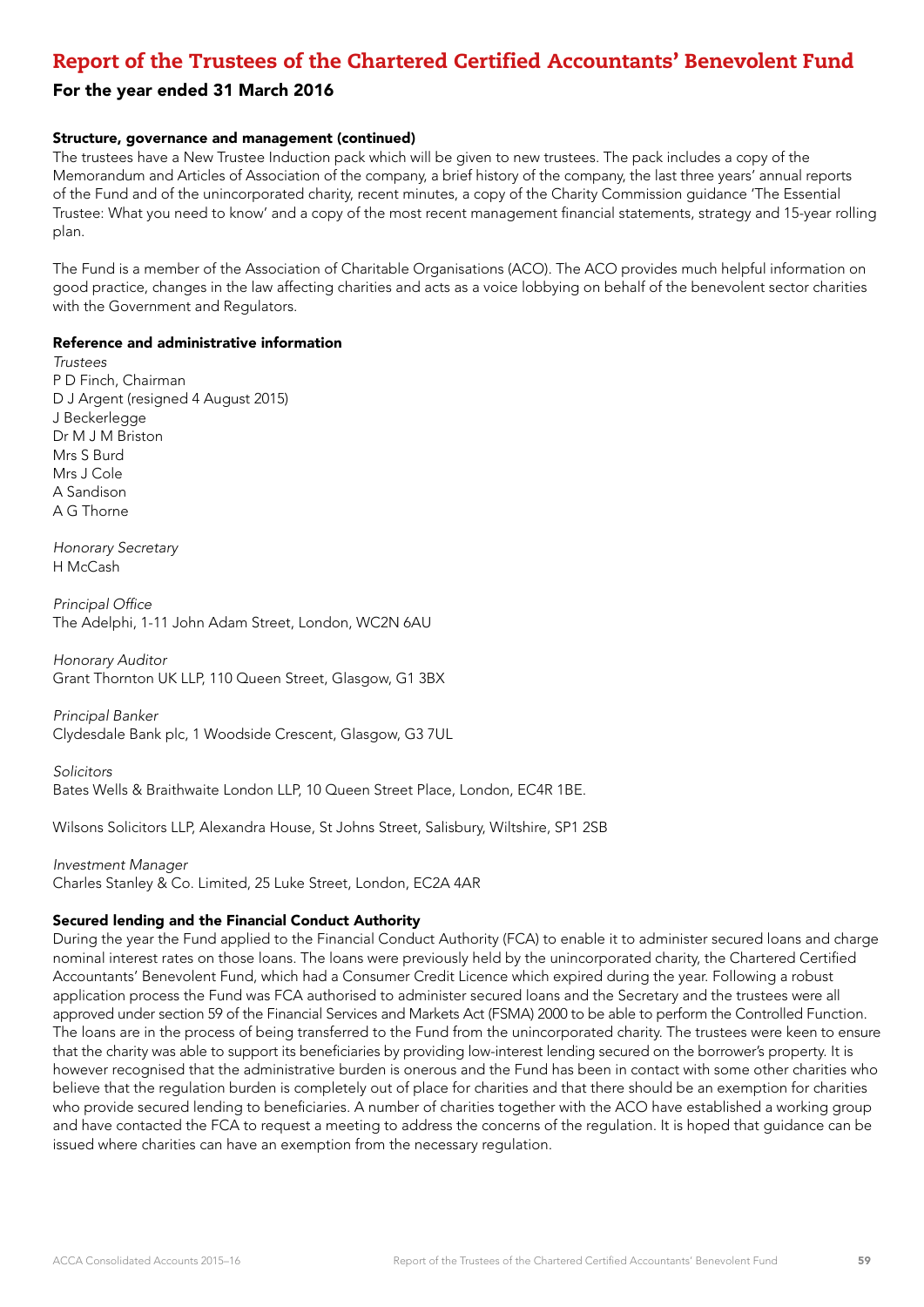### For the year ended 31 March 2016

#### Plans for the future

The Fund is now fully operational as the main charity following the transfer of the majority of the assets and liabilities from the charity established by Trust Deed. The trustees will continue to transfer the rest of the assets and liabilities during the forthcoming year. The charity established by Trust Deed will continue to operate until such time that the trustees are satisfied that all the assets and liabilities have been transferred to the charitable company. Only at that time will the trustees consider the dissolution thereof.

The trustees will continue to maintain its efforts to attract applications for assistance from ACCA and AAPA members and to treat these with courtesy and concern, making every possible effort to ensure that support is offered in all appropriate cases.

The Fund has permissions to administer secured lending from the FCA for loans that already exist however there are further requirements which need to be addressed before the Fund can award any new lending. The Fund will progress this during the forthcoming year, while at the same time becoming part of the ACO working group which is seeking to reduce the administrative burden for administering secured loans and mortgages.

In particular, the trustees will continue to promote the Benevolent Fund across the world to try and reach all members. This will be done with features in Accounting and Business, the Fund's website, using members' networks, national offices and collaborating with other Benevolent Funds.

#### Key management personnel remuneration

The trustees consider the Board of Directors and the Secretary as comprising the key management personnel of the charity in charge of directing and controlling the charity on a day to day basis. All trustees give of their time freely and no trustee remuneration was paid in the year. Details of trustee expenses and related party transactions are included in notes 7, 16 and 17 to the accounts.

Trustees are required to disclose all relevant interests and register them with the Secretary and in accordance with the Fund's policy withdraw from decisions where a conflict of interest arises.

The services of the Secretary are donated by ACCA.

#### Trustees' responsibilities statement

The trustees (who are also directors of the Chartered Certified Accountants' Benevolent Fund for the purposes of company law) are responsible for preparing the Report of the Trustees and the financial statements in accordance with applicable law and regulations.

Company law requires the trustees to prepare financial statements for each financial year. Under that law the trustees have elected to prepare the financial statements in accordance with United Kingdom Generally Accepted Accounting Practice (United Kingdom Accounting Standards and applicable law), including FRS 102 The Financial Reporting Standard applicable in the UK and Republic of Ireland. Under company law the trustees must not approve the financial statements unless they are satisfied that they give a true and fair view of the state of affairs of the charitable company and of the incoming resources and application of resources, including the income and expenditure, of the charitable company for that period. In preparing the financial statements the trustees are required to:

- select suitable accounting policies and then apply them consistently;
- observe the methods and principles in the applicable Charities SORP (FRS 102);
- make judgements and accounting estimates that are reasonable and prudent;
- state whether applicable UK Accounting Standards have been followed, subject to any material departures disclosed and explained in the financial statements; and
- prepare the financial statements on the going concern basis unless it is inappropriate to presume that the charity will continue in operation.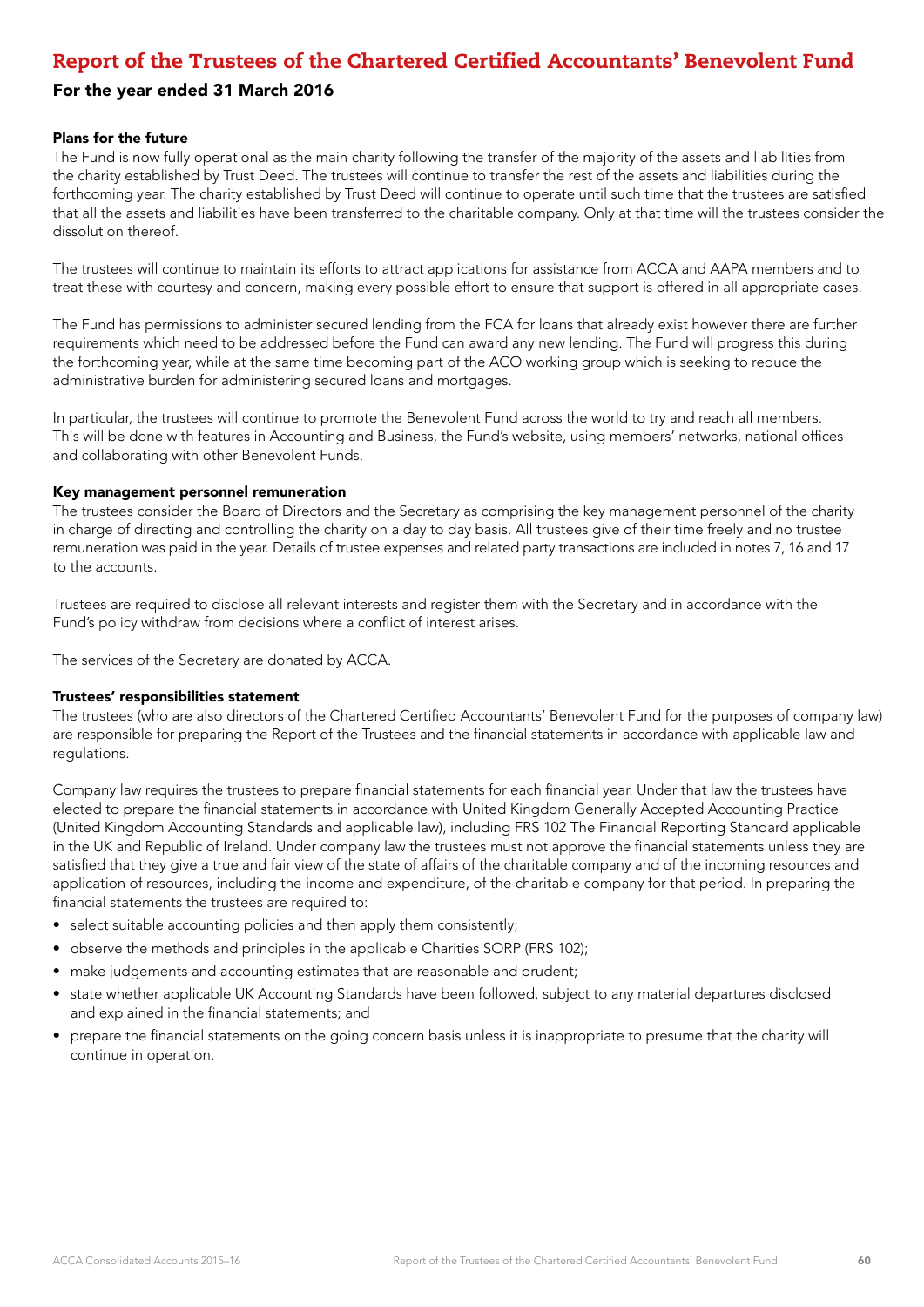### For the year ended 31 March 2016

#### Trustees' responsibilities statement (continued)

The trustees are responsible for keeping adequate accounting records, that are sufficient to show and explain the charitable company's transactions which disclose with reasonable accuracy at any time the financial position of the charitable company and enable them to ensure that the financial statements comply with the Companies Act 2006, the Charities and Trustee Investment (Scotland) Act 2005, the Charities Accounts (Scotland) Regulations 2006 (as amended) and the provisions of the Memorandum and Articles of Association. The trustees are also responsible for safeguarding the assets of the charitable company and hence for taking reasonable steps for the prevention and detection of fraud and other irregularities.

The trustees confirm that:

- so far as each trustee is aware, there is no relevant audit information of which the charitable company's auditor is unaware; and
- the trustees have taken all the steps that they ought to have taken as trustees in order to make themselves aware of any relevant audit information and to establish that the charitable company's auditor is aware of that information.

The trustees are responsible for the maintenance and integrity of the corporate and financial information included on the charitable company's website. Legislation in the United Kingdom governing the preparation and dissemination of financial statements may differ from legislation in other jurisdictions.

#### Auditor

During the year, BDO LLP resigned as auditor of ACCA and consequently resigned as auditor of the Chartered Certified Accountants' Benevolent Fund. They have been replaced by Grant Thornton UK LLP following a robust audit tender exercise carried out by ACCA. The Fund is most grateful for Grant Thornton UK LLP's support and a resolution to re-appoint them will be proposed in accordance with section 485 of the Companies Act at the annual general meeting.

David Finch Chairman 26 May 2016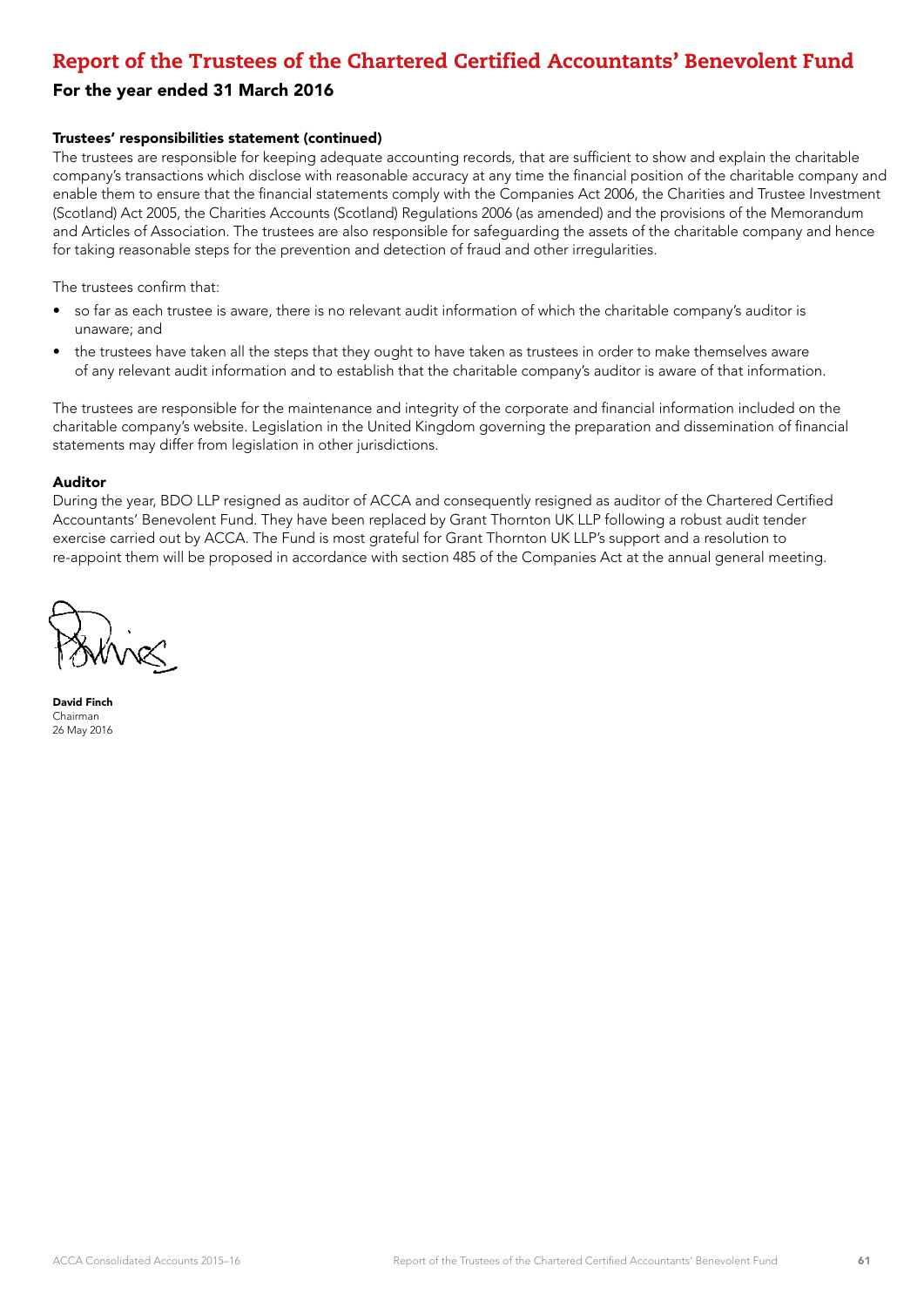# Statement of Financial Activities

## For the year ended 31 March 2016

| <b>Notes</b> |                                                       | <b>Total funds</b><br>Year ended<br>31 March<br>2016<br>£ | Total funds<br>Period ended<br>31 March<br>2015<br>$\ensuremath{\mathbf{f}}$ |
|--------------|-------------------------------------------------------|-----------------------------------------------------------|------------------------------------------------------------------------------|
|              | <b>Income</b>                                         |                                                           |                                                                              |
| 2            | Transfer in from The Chartered Certified              |                                                           |                                                                              |
|              | Accountants' Benevolent Fund (unincorporated charity) | 3,571,418                                                 | 85,000                                                                       |
| 3            | Donations                                             | 72,824                                                    |                                                                              |
| 4            | Investment income                                     | 80,468                                                    |                                                                              |
|              | <b>Total income</b>                                   | 3,724,710                                                 | 85,000                                                                       |
|              | <b>Expenditure</b>                                    |                                                           |                                                                              |
| 5            | Expenditure on raising funds                          |                                                           |                                                                              |
|              | Investment management costs                           | 16,196                                                    |                                                                              |
| 6,7          | Expenditure on charitable activities                  | 77,004                                                    |                                                                              |
|              | <b>Total expenditure</b>                              | 93,200                                                    |                                                                              |
| 9            | Net losses on investments                             | (168, 774)                                                |                                                                              |
|              | Net income and net movement in funds                  | 3,462,736                                                 | 85,000                                                                       |
|              | <b>Reconciliation of funds</b>                        |                                                           |                                                                              |
|              | Total funds brought forward at 1 April                | 85,000                                                    |                                                                              |
|              | Total funds carried forward at 31 March               | 3,547,736                                                 | 85,000                                                                       |

All amounts relate to continuing activities and to unrestricted funds.

The accompanying notes on pages 65 to 72 form part of these financial statements.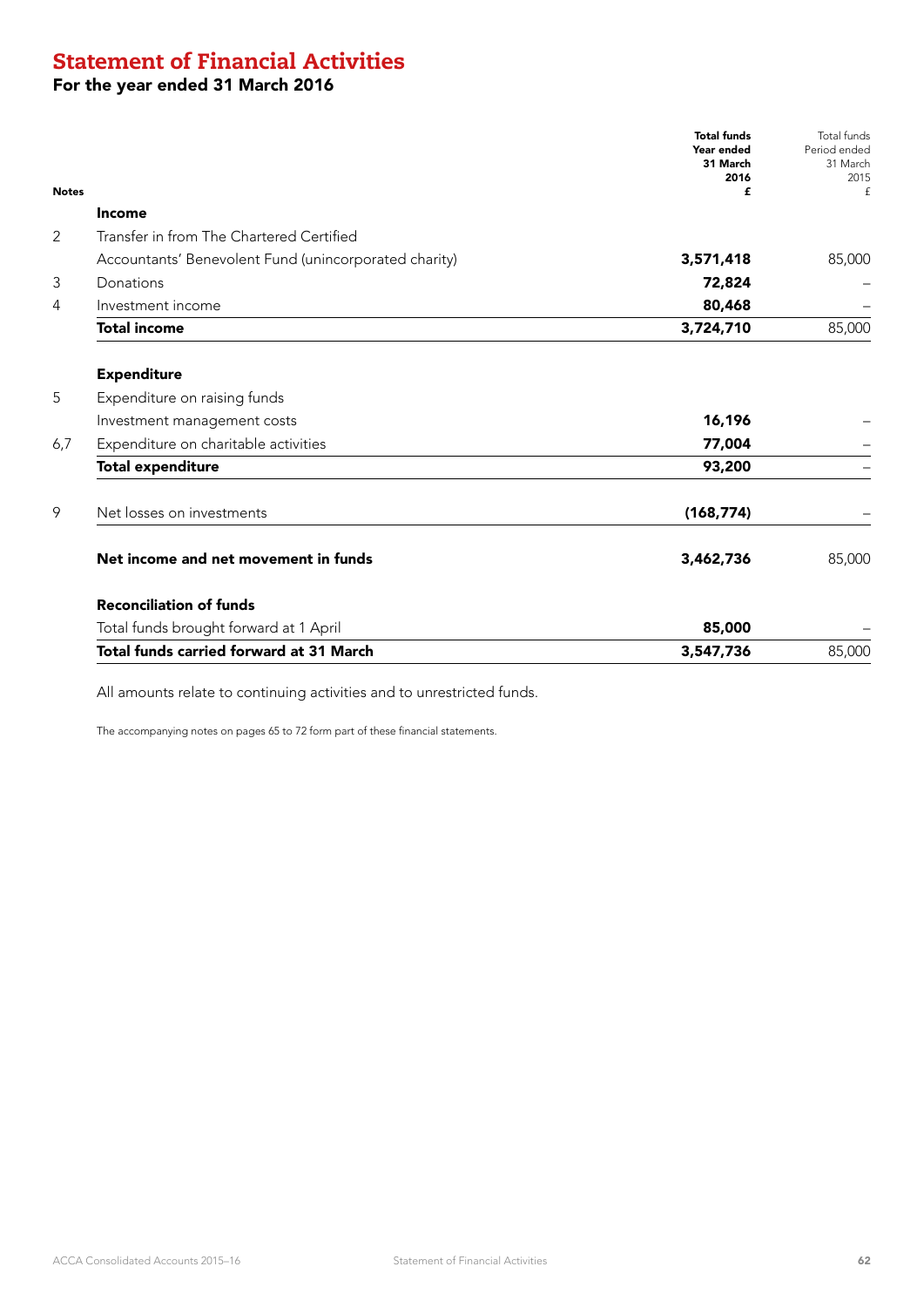# Balance Sheet as at 31 March 2016

Company Number 08880293

|              |                                                       | 31 March<br>2016 | 31 March<br>2015 |
|--------------|-------------------------------------------------------|------------------|------------------|
| <b>Notes</b> |                                                       | £                | £                |
|              | <b>Fixed assets</b>                                   |                  |                  |
|              | Investments                                           | 2,566,804        |                  |
|              | <b>Current assets</b>                                 |                  |                  |
|              | Loans                                                 | 77,364           |                  |
|              | Amounts due from related parties                      | 123,259          |                  |
|              | Tax recoverable                                       | 4,200            |                  |
|              | Prepayments and accrued income                        | 3,493            |                  |
|              | Short-term investments                                | 444,000          | 85,000           |
|              | Cash at bank and in hand                              | 352,285          |                  |
|              |                                                       | 1,004,601        | 85,000           |
|              | <b>Creditors:</b> amounts falling due within one year | 23,669           |                  |
|              | <b>Net current assets</b>                             | 980,932          | 85,000           |
|              | Total assets less current liabilities                 | 3,547,736        | 85,000           |

### Funds

### 15 Unrestricted funds

| Designated funds   | 185,060   | $\overline{\phantom{0}}$ |
|--------------------|-----------|--------------------------|
| General funds      | 3,362,676 | 85,000                   |
| <b>Total funds</b> | 3,547,736 | 85,000                   |

The financial statements were approved by the trustees on 26 May 2016 and signed on their behalf by:

David Finch Chairman

The accompanying notes on pages 65 to 72 form part of these financial statements.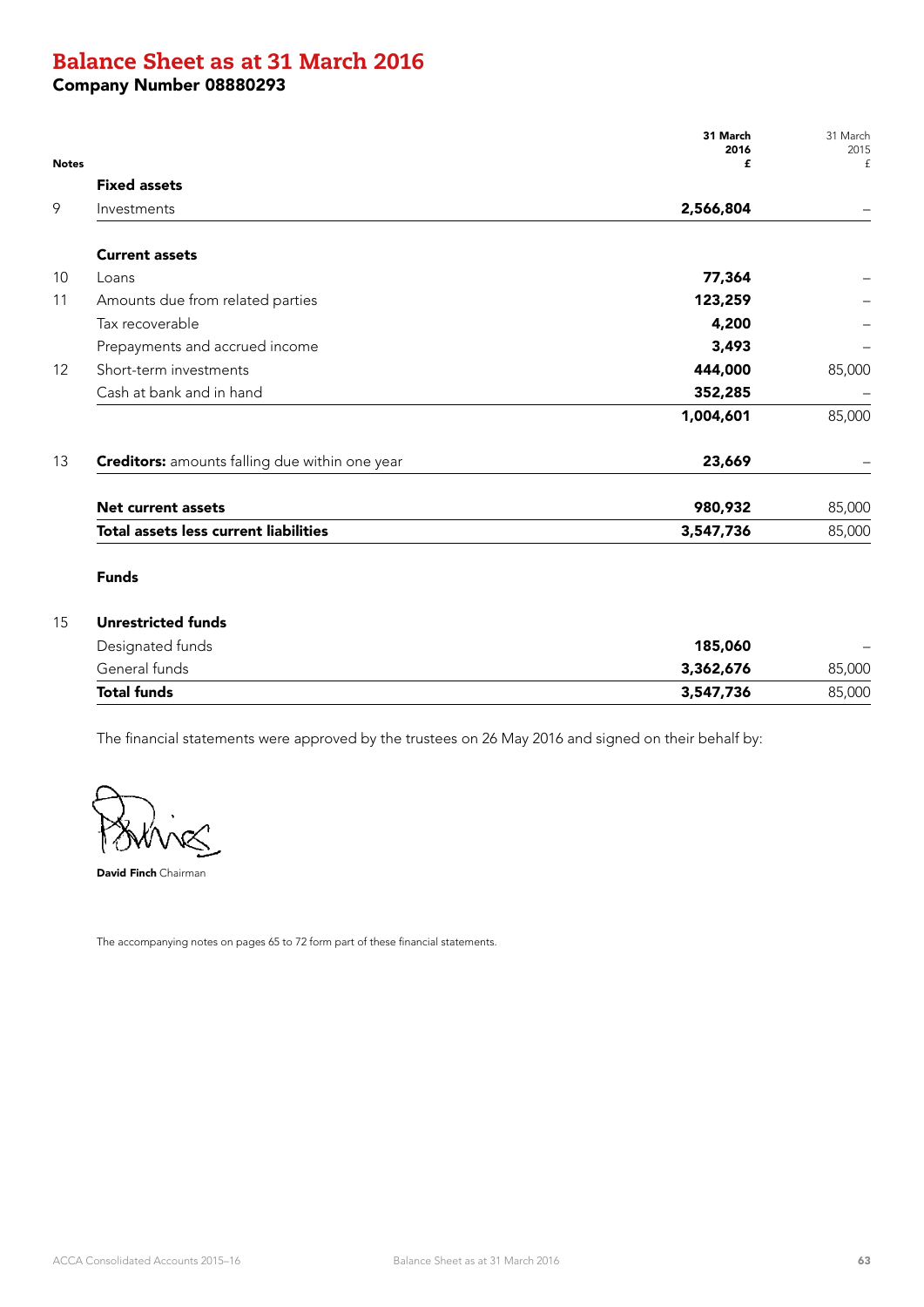# Statement of Cash Flows For the year ended 31 March 2016

| <b>Total funds</b><br>Year ended<br>31 March<br>2016<br>f  | Total funds<br>Period ended<br>31 March<br>2015<br>f |
|------------------------------------------------------------|------------------------------------------------------|
| 3,366,250<br>Net cash used in operating activities         | 85,000                                               |
| Cash flows from investing activities:                      |                                                      |
| Interest and dividends<br>80,468                           |                                                      |
| Proceeds from sale of investments<br>156,571               |                                                      |
| Net cash provided by investing activities<br>237,039       |                                                      |
| Cash flows from financing activities                       |                                                      |
| Purchase of investments<br>(2,892,004)                     |                                                      |
| Net cash provided by financing activities<br>(2,892,004)   |                                                      |
| Change in cash and cash equivalents in the year<br>711,285 | 85,000                                               |
| Reconciliation of funds                                    |                                                      |
| Cash and cash equivalents brought forward<br>85,000        |                                                      |
| Cash and cash equivalents carried forward<br>796,285       | 85,000                                               |

The accompanying notes on pages 65 to 72 form part of these financial statements.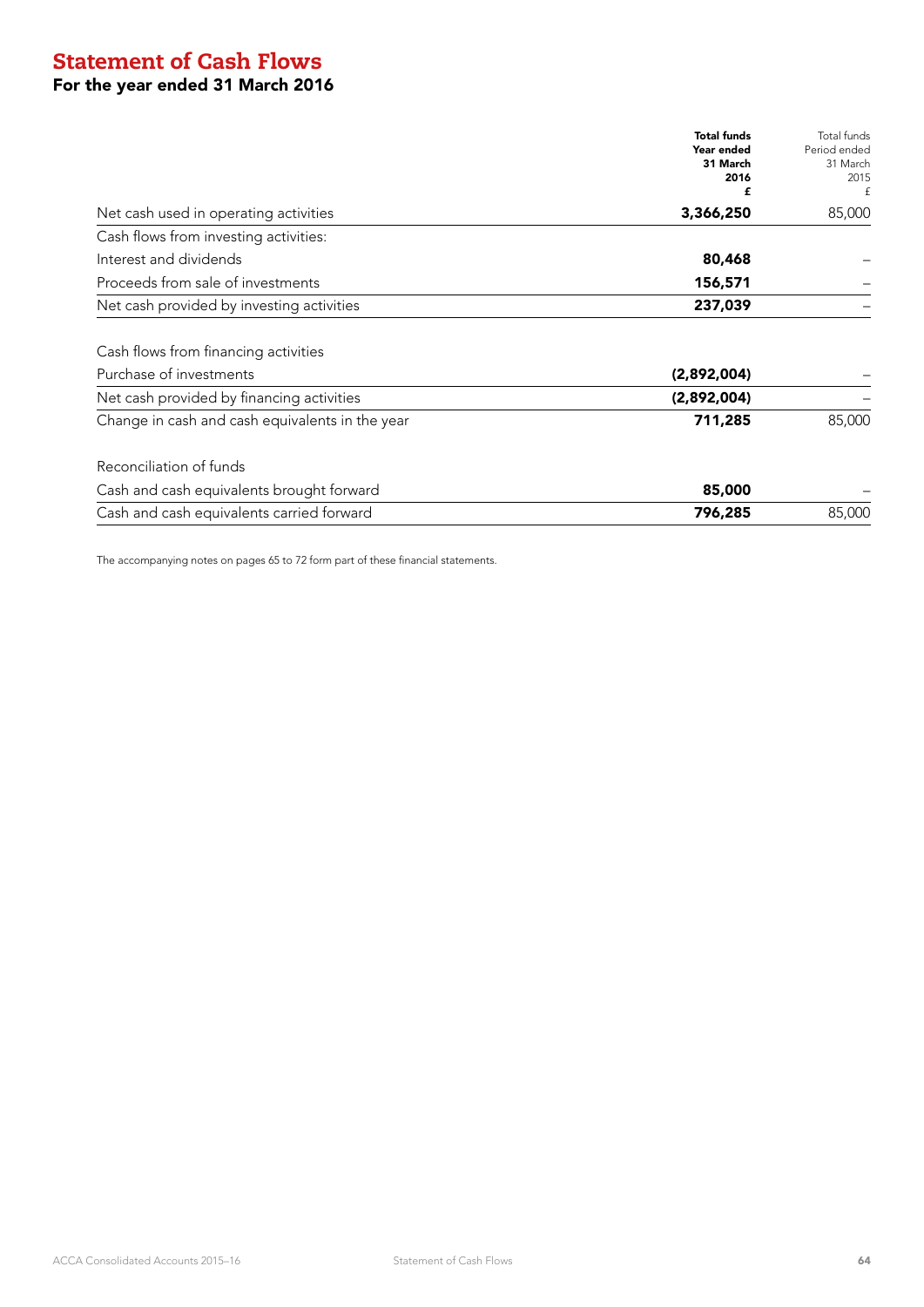### For the year ended 31 March 2016

#### 1 Accounting Policies

The following accounting policies are considered material in relation to the Fund's financial statements:

(a) *Basis of preparation*

The financial statements have been prepared under the historical cost convention, as modified by the inclusion of fixed asset investments at market value, and in accordance with the Statement of Recommended Practice: Accounting and Reporting by Charities preparing their accounts in accordance with the Financial Reporting Standard applicable in the UK and Republic of Ireland (FRS 102) (effective 1 January 2015) – (Charities SORP (FRS 102)), the Financial Reporting Standard applicable in the UK and Republic of Ireland (FRS 102) and the Companies Act 2006.

The Fund meets the definition of a public benefit entity under FRS 102. Assets and liabilities are initially recognised at historical cost or transaction value unless otherwise stated in the relevant accounting policy note(s).

#### (b) *Reconciliation with previous Generally Accepted Accounting Practice*

In preparing the accounts the trustees have considered whether in applying the accounting policies required by FRS 102 and the Charities SORP (FRS102) a restatement of comparative items was required. No restatements were required except that funds on deposit have been reclassified from fixed asset investments to short-term investments. As a result, fixed asset investments have decreased and short-term investments have increased by £85,000 as at 31 March 2015. This has no effect on opening fund balances. In accordance with the requirements of FRS 102 a reconciliation of opening balances and net income for the year is provided with the net income under previous GAAP adjusted for the presentation of investment gains as a component of reported income.

| 2015 net income as restated                                                  | 85,000 |
|------------------------------------------------------------------------------|--------|
| Adjustment for gains on investments now treated as a component of net income |        |
| Net income as previously stated                                              | 85,000 |
| Reconciliation of reported net income                                        |        |

#### (c) *Critical accounting estimates and judgements*

The preparation of financial statements, in conformity with generally accepted accounting principles, requires the use of estimates and assumptions that affect the reported amounts of assets and liabilities at the date of the financial statements and the reported amounts of revenues and expenses during the reporting period. Although these estimates are based on the trustees' best knowledge of current events and actions, actual results ultimately may differ from those estimates.

The estimates and assumptions which have the most significant risk of causing a material adjustment to the carrying amounts of assets and liabilities relate to the recoverability of the loans. Where there is an indication that the loan is not recoverable a review will be undertaken of the recoverable amount of that asset based on value in use calculations which will involve estimates and assumptions made by the directors.

#### (d) *Income recognition*

All income is recognised once the charity has entitlement to the income, it is probable that the income will be received and the amount of income receivable can be measured reliably. All incoming resources are accounted for on an accruals basis except for donations which are accounted for when received. Legacies are recognised on a case by case basis following the granting of probate when the administrator/executor for the estate has communicated in writing both the amount and settlement date. Interest on funds held on deposit is included when receivable and the amount can be measured reliably by the charity; this is normally upon notification of the interest paid or payable by the bank. Dividends are recognised on a receivable basis. Investment income is stated gross of taxation recoverable. Interest receivable on loans is recognised when receipt can be established with sufficient reliability. Gifts in kind are recognised at their market value on receipt (see notes 16 and 17).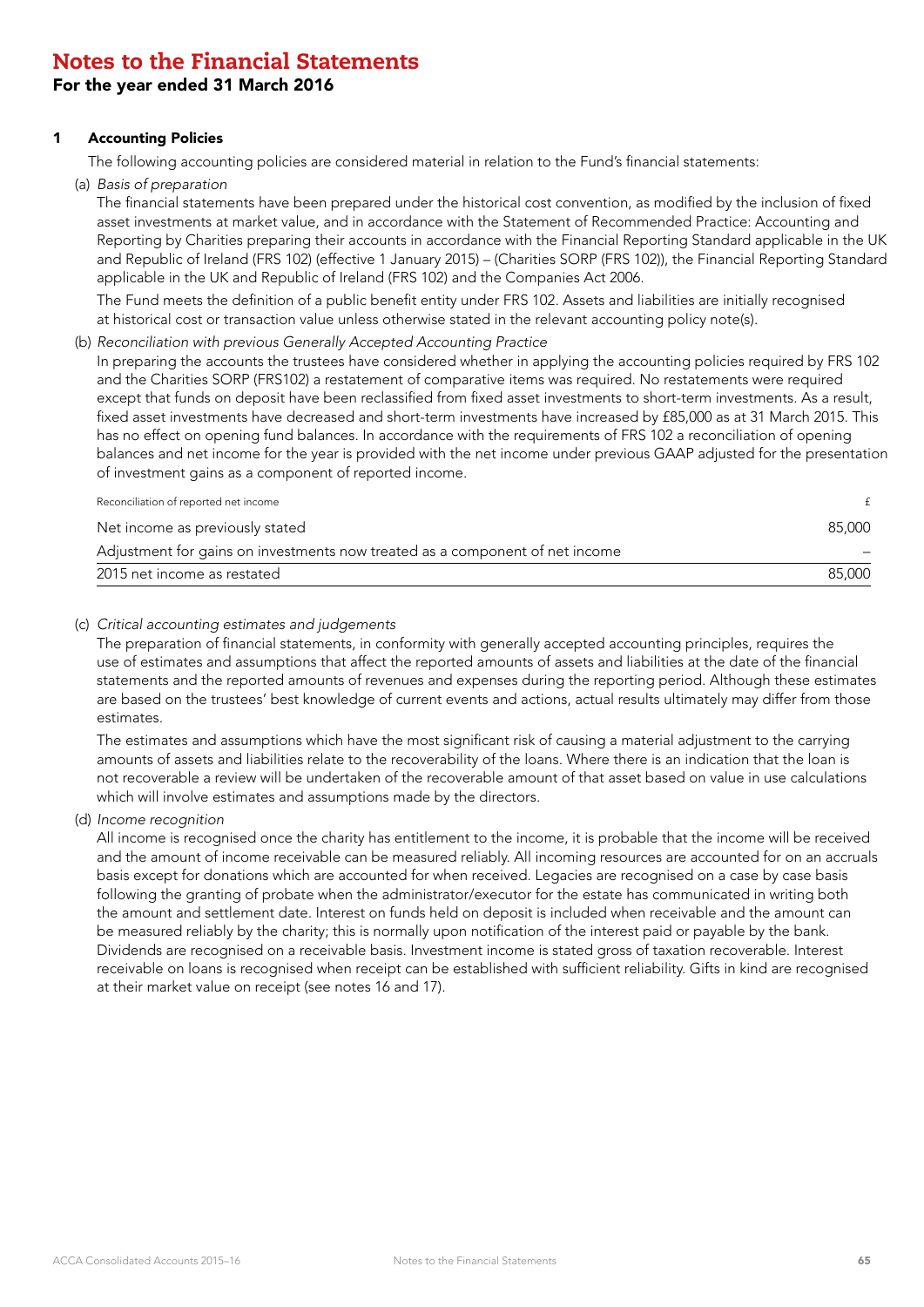### For the year ended 31 March 2016

#### 1 Accounting Policies (continued)

#### (e) *Expenditure recognition*

Liabilities are recognised as expenditure as soon as there is a legal or constructive obligation committing the Fund to that expenditure, it is probable that settlement will be required and the amount of the obligation can be measured reliably. All expenditure is accounted for on an accruals basis. All expenses including support costs and governance costs are allocated or apportioned to the applicable expenditure headings.

#### (f) *Preparation of the accounts on a going concern basis*

The trustees consider that there are no material uncertainties about the charity's ability to continue as a going concern.

(g) *Unrestricted funds*

The unrestricted general funds represent the amounts retained to ensure the continuing charitable activities of the Fund. Designated funds are unrestricted funds that are set aside at the discretion of the trustees for specific purposes. The purpose of specific designated funds is shown in note 15 to the financial statements.

(h) *Fixed asset investments*

Fixed asset investments are a form of basic financial instrument and are initially recognised at their transaction value and subsequently measured at their fair value as at the balance sheet date using the closing quoted market price. The Statement of Financial Activities includes the net gains and losses arising on revaluation and disposals throughout the year.

The Fund does not acquire put options, derivatives or other complex financial instruments.

The main form of financial risk faced by the charity is that of the volatility in equity markets and investment markets due to wider economic conditions, the attitude of investors to investment risk and changes in sentiment concerning equities and within particular sectors or sub-sectors.

(i) *Realised and unrealised gains and losses*

All gains and losses are taken to the Statement of Financial Activities as they arise. Realised gains and losses on investments are calculated as the difference between sales proceeds and their opening carrying value or their purchase price if acquired subsequent to the first day of the financial year. Unrealised gains and losses are calculated as the difference between the fair value at the year-end and their carrying value. Realised and unrealised investment gains and losses are combined in the Statement of Financial Activities.

(j) *Short-term investments*

Short-term investments includes cash deposits with a maturity of between 3 months to 1 year from the date of acquisition or opening of the deposit or similar amount.

(k) *Cash at bank and in hand*

Cash at bank and cash in hand includes cash and short term highly liquid investments with a short maturity of three months or less from the date of acquisition or opening of the deposit or similar account.

(l) *Support costs*

Support costs comprise the costs of administrative support provided by ACCA and trustees' expenses, both of which are apportioned between Grants Payable and Governance Costs on the basis of the time spent on each activity. Details of support costs are given in notes 7, 16 and 17.

(m)*Expenditure on raising funds*

The costs of generating funds consist of investment management costs and certain legal fees.

(n) *Expenditure on charitable activities*

Costs of charitable activities include grants made and an apportionment of overhead and support costs as shown in notes 6 and 7.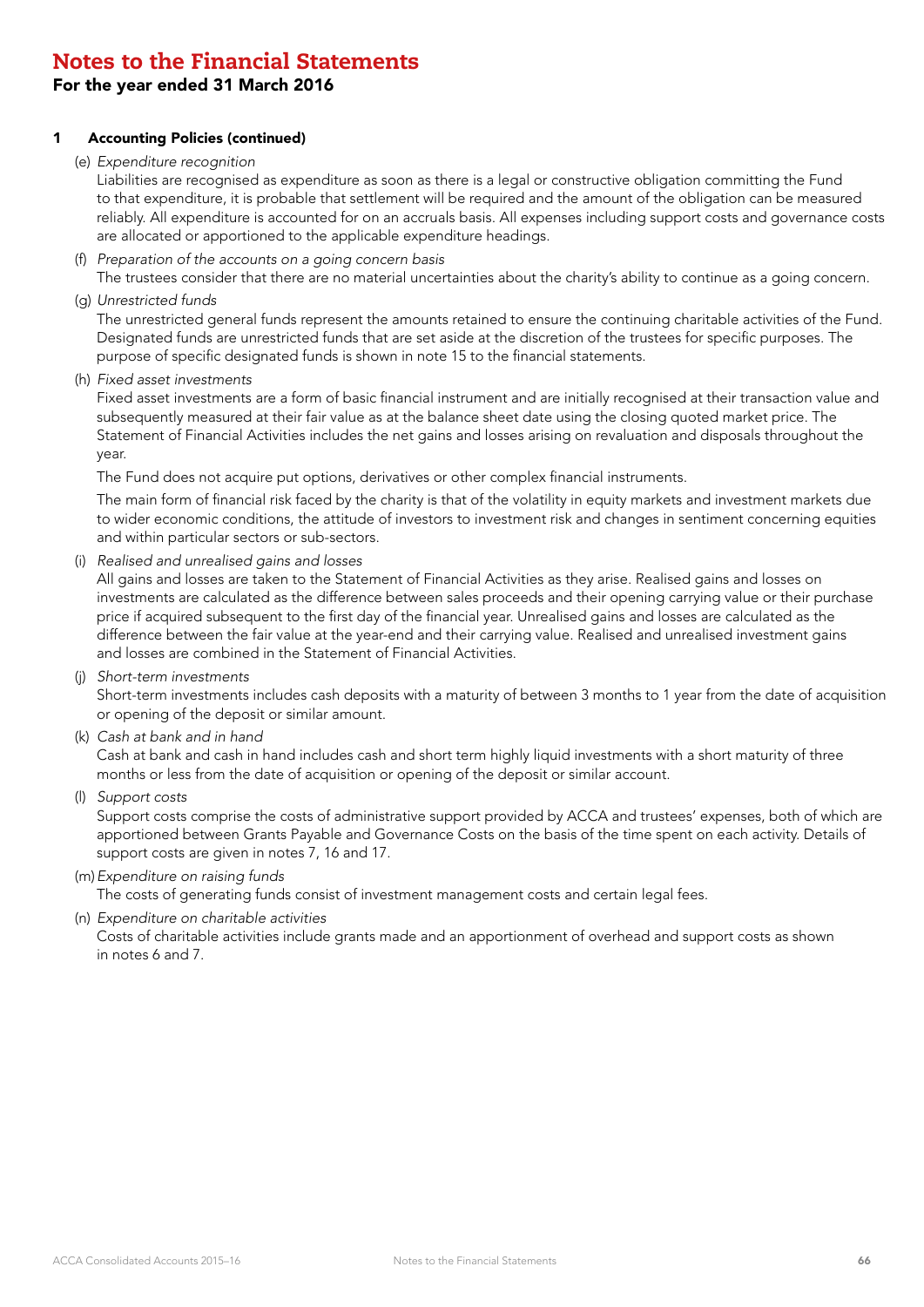### For the year ended 31 March 2016

#### 1 Accounting Policies (continued)

(o) *Governance costs*

Governance costs comprise expenditure relating to the Fund's governance and include any costs related to audit, legal and professional fees together with an apportionment of overhead and support costs as shown in notes 6 and 7.

(p) *Loans*

Loans are accounted for as a debtor once the funds have been remitted to the beneficiary and the appropriate documentation has been received. Although loans are treated as current assets, it is not expected that any of them will be repaid in full within one year. Provision is made for non-repayment of the loans when the trustees believe there is little likelihood of recovery. Interest on loans is not accounted for until the loans are repaid.

(q) *Grant-making*

Grants are accounted for when either the recipient has a reasonable expectation that they will receive a grant and the Trustees have agreed to pay the grant without condition, or the recipient has a reasonable expectation that they will receive a grant and any condition attaching to the grant is outside the control of the Benevolent Fund.

(r) *Foreign currencies*

Transactions in foreign currencies are converted into sterling, which is the presentational currency of the charity, at exchange rates ruling at the date of the transaction. Monetary assets and liabilities denominated in foreign currencies are translated at the rate of exchange ruling at the balance sheet date.

(s) *Financial instruments*

Financial instruments recognised in the balance sheet include cash and cash equivalents, available-for-sale investments, receivables and prepayments and trade and other payables. Financial instruments are initially valued at fair value. Financial assets are derecognised when the rights to receive cash flows from the asset have expired. Financial liabilities are derecognised when the obligation under the liability is discharged or cancelled or expires.

The company assesses at each balance sheet date whether a financial asset is impaired. Where a financial asset shows an indicator of impairment, it is tested to assess whether it should be specifically impaired. The recoverable amounts of financial assets are calculated by discounting the estimated future cash flows using the original effective interest rate. Where the recoverable amount is less than the carrying value, an impairment loss is recognised. Subsequent to recognising that impairment, the impairment may be recovered if an event occurred that reverses the impairment indicator.

Subsequent to initial recognition, financial instruments are measured as set out below.

#### *Loans*

Loans are carried at the original amount advanced to a beneficiary less any payments made and less provision made for the non-recoverability of these loans. A provision for impairment of loans is established when there is objective evidence that the Benevolent Fund will not be able to collect all amounts due according to the original terms and conditions of the loans. The amount of the provision is the difference between the carrying amount and the recoverable amount, being the present value of expected cash flows.

#### *Cash and cash equivalents*

Cash and cash equivalents are carried in the balance sheet at cost. For the purposes of the cash flow statement, cash and cash equivalents comprise cash on hand or bank overdraft and short-term investments and are subject to insignificant risk of changes in value.

#### *Trade and other payables*

Trade and other payables are stated at their fair value.

#### *Gains and losses*

All gains or losses on financial assets and liabilities are recognised in the statement of financial activities, including unrealised and realised gains or losses on investments.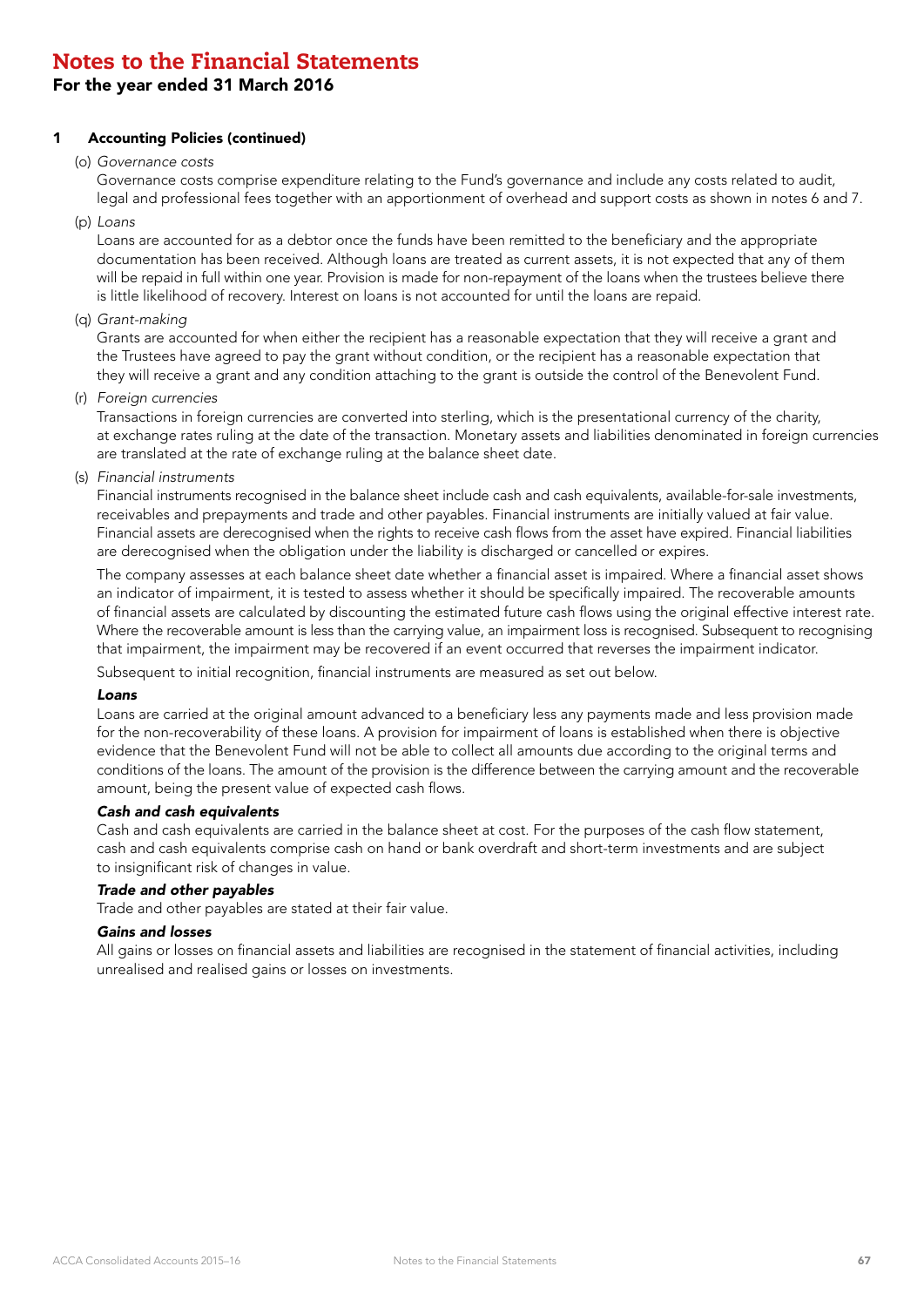### For the year ended 31 March 2016

|              |                                                  | 31 March<br>2016 | 31 March<br>2015 |
|--------------|--------------------------------------------------|------------------|------------------|
| $\mathbf{2}$ | <b>Charitable donations</b>                      |                  | f                |
|              | Donation to the Chartered Certified Accountants' |                  |                  |
|              | Benevolent Fund                                  | 3,571,418        | 85,000           |

During the year the Fund received £3,571,418 from the unincorporated charity, the Chartered Certified Accountants' Benevolent Fund, as authorised by the transfer documentation which became effective as at 31 December 2014.

|                                                            |                             |                       | 31 March<br>2016<br>£               | 31 March<br>2015<br>£               |
|------------------------------------------------------------|-----------------------------|-----------------------|-------------------------------------|-------------------------------------|
| <b>Donations</b>                                           |                             |                       |                                     |                                     |
| Donations from members                                     |                             |                       | 46,608                              |                                     |
| Gifts in kind - costs reimbursed by ACCA (notes 16 and 17) |                             |                       | 26,216                              |                                     |
|                                                            |                             |                       | 72,824                              |                                     |
| <b>Investment income</b>                                   |                             |                       |                                     |                                     |
| Dividends on listed investments                            |                             |                       | 71,005                              |                                     |
| Interest on cash deposits and fixed rate investments       |                             |                       | 9,463                               |                                     |
|                                                            |                             |                       | 80,468                              |                                     |
| <b>Investment management costs</b>                         |                             |                       |                                     |                                     |
| Investment management fees                                 |                             |                       | 16,196                              |                                     |
| <b>Expenditure on charitable activities</b>                |                             |                       |                                     |                                     |
|                                                            | <b>Direct</b><br>costs<br>f | Support<br>costs<br>£ | Year ended<br>31 March<br>2016<br>£ | Year ended<br>31 March<br>2015<br>£ |
| Grants payable                                             | 39,704                      | 16,525                | 56,229                              |                                     |
| Governance costs                                           | 11,084                      | 9,691                 | 20,775                              |                                     |

 $50,788$   $26,216$   $77,004$   $-$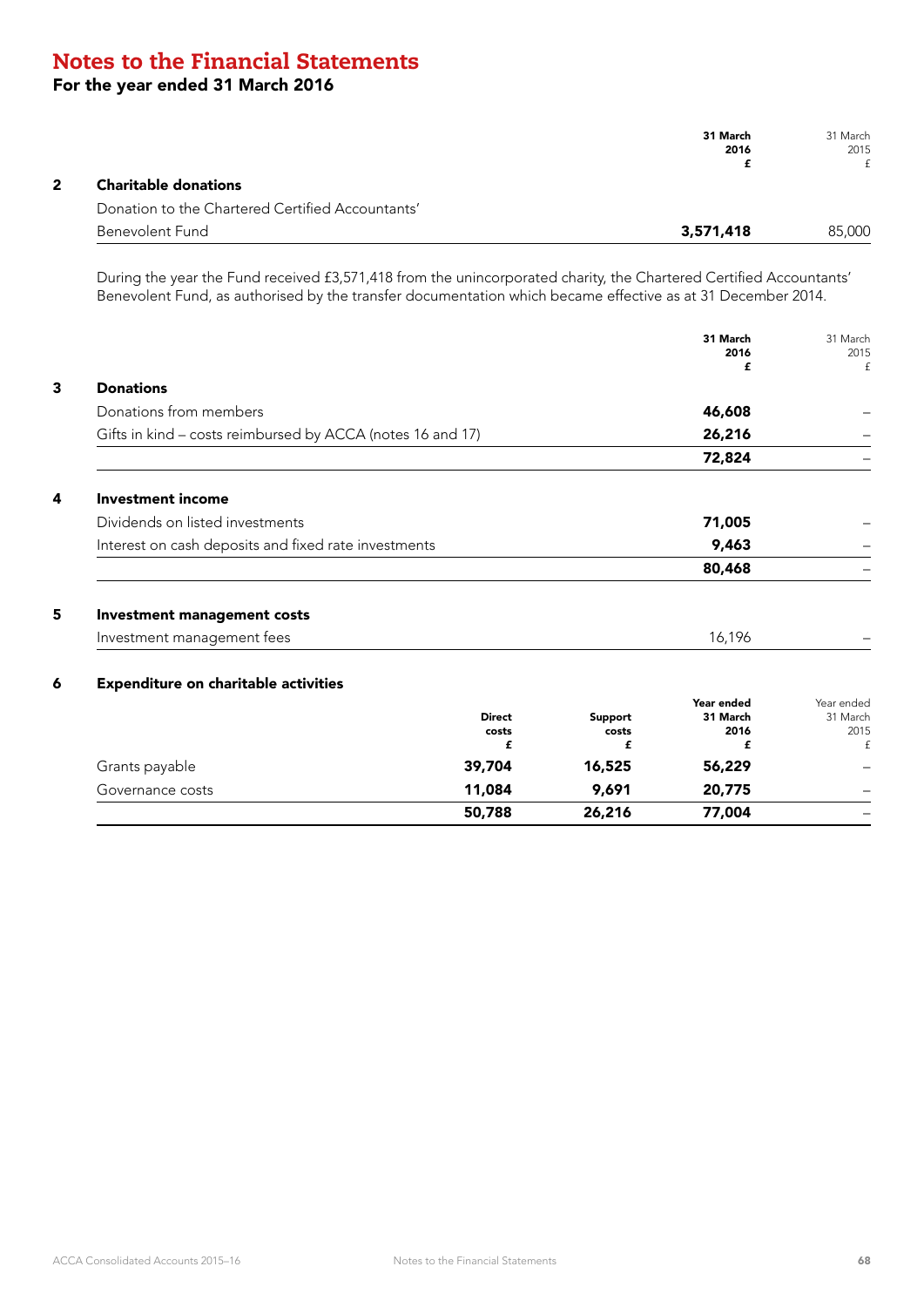### For the year ended 31 March 2016

#### 7 Support costs

Support costs, consisting of trustees' expenses and the office costs of the Fund, including staff salaries, are split between grant making and governance on the estimated time spent on each activity as shown in the table below.

|                 |         |            | Year ended | Year ended |
|-----------------|---------|------------|------------|------------|
| <b>Basis of</b> | Grants  | Governance | 31 March   | 31 March   |
| Apportionment   | payable | costs      | 2016       | 2015       |
|                 |         |            |            | £          |
| Work done       | 6,575   | 6,575      | 13,150     |            |
| Actual          | 5,356   | 2,296      | 7,652      |            |
| Actual          | 1,757   | 439        | 2,196      |            |
| Actual          | 2,253   | 965        | 3,218      |            |
|                 | 15,941  | 10,275     | 26,216     |            |
|                 |         |            |            |            |

The Fund has no employees. The Secretary and administrative staff are employed by ACCA and a proportion of their staff costs is included in support costs above.

#### 8 Analysis of grants

All grants awarded are for the benefit of individuals and their families.

#### 9 Investments

|                                  | 31 March<br>2016<br>£ | 31 March<br>2015<br>£ |
|----------------------------------|-----------------------|-----------------------|
| Quoted investments               |                       |                       |
| Market value at 1 April          |                       |                       |
| Acquisitions                     | 2,892,004             |                       |
| Disposals at carrying value      | (156, 426)            |                       |
| Net unrealised investment losses | (168, 629)            |                       |
| Loss on disposal                 | (145)                 |                       |
| Market value at 31 March         | 2,566,804             |                       |
| Historical cost as at 31 March   | 2,735,433             |                       |

#### Investments at market value

| <b>UK Equities</b>           | 1,444,232 |  |
|------------------------------|-----------|--|
| <b>Europe Equities</b>       | 74,172    |  |
| North America Equities       | 240,514   |  |
| Asia Pacific Equities        | 148,357   |  |
| <b>Other Global Equities</b> | 65,242    |  |
| <b>UK Gilts</b>              | 201,714   |  |
| Other Fixed Interest         | 271,958   |  |
| Property                     | 120,615   |  |
| <b>Total</b>                 | 2,566,804 |  |

All investments are carried at their fair value. Investment in equities and fixed interest securities are all traded in quoted public markets, primarily the London Stock Exchange. Holdings in common investment funds, unit trusts and open-ended investment companies are at the bid price. The basis of fair value for quoted investments is equivalent to the market value, using the bid price. Asset sales and purchases are recognised at the date of trade at cost (that is their transaction value).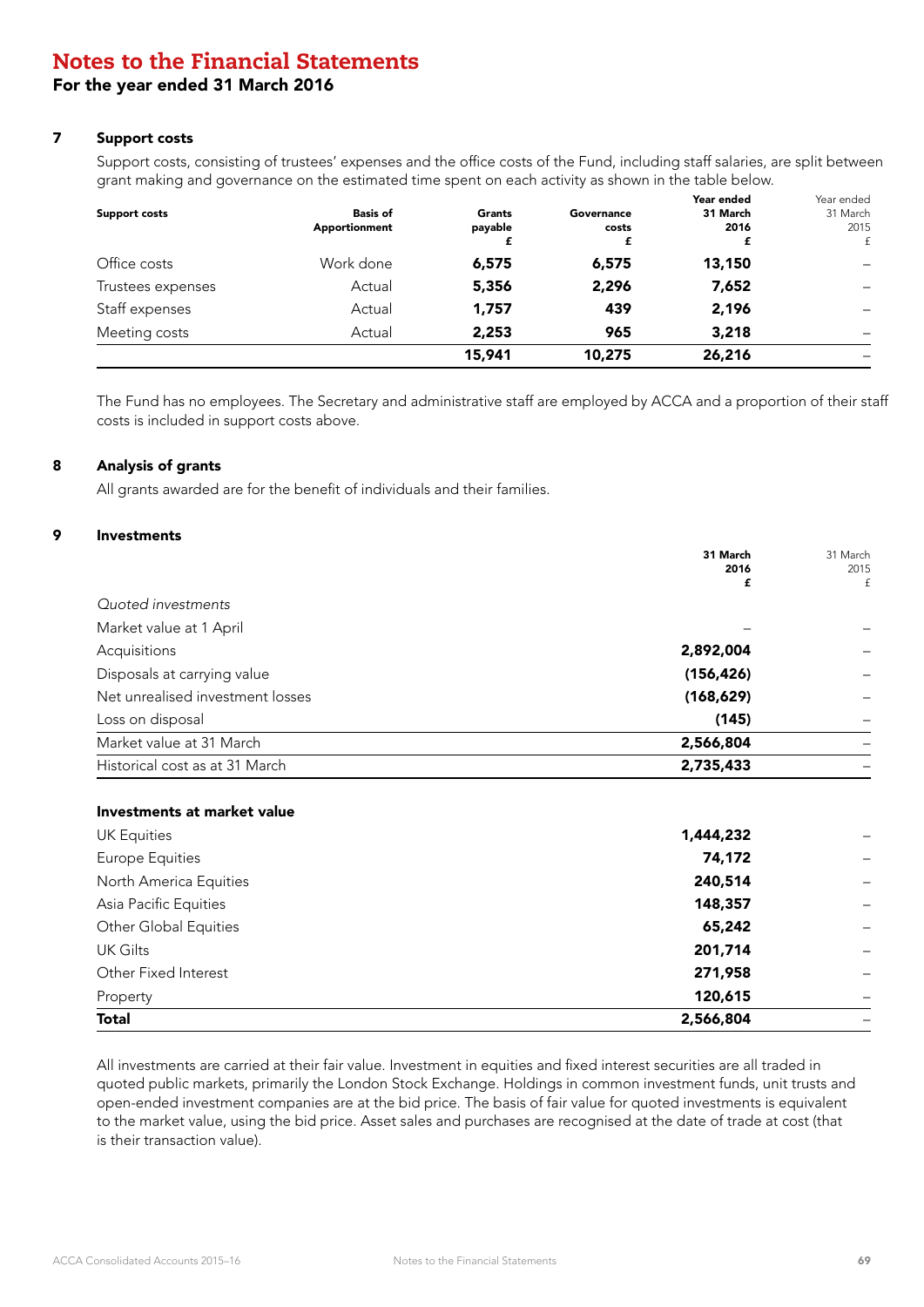For the year ended 31 March 2016

#### 9 Investments (continued)

All investment assets were held in the UK except as disclosed above.

The following individual shareholdings or investments are considered individually to be material with the market values and proportion of the portfolio shown as at 31 March 2016:

| Holding                  | Market Value | Percentage<br>of portfolio |
|--------------------------|--------------|----------------------------|
| BlackRock Charinco units | 194,984      | 7.6%                       |

The trustees set 5% of period-end market value of the investment portfolio as the threshold for reporting material investments.

#### 10 Loans

Loans are classified as debtors. Most of the loans are secured by legal charges on freehold properties and are interest-bearing at rates related to bank base rate. The loans from UK beneficiaries were transferred from the unincorporated charity, the Chartered Certified Accountants' Benevolent Fund, on 30 March 2016. One loan is being repaid by instalments. It is not expected that any of the loans will be repaid within one year.

|         |                                                    | 31 March<br>2016 | 31 March<br>2015 |
|---------|----------------------------------------------------|------------------|------------------|
|         |                                                    | £                | £                |
| 11      | Amounts due from related parties                   |                  |                  |
|         | Due from ACCA                                      | 9,556            |                  |
|         | Due from the unincorporated charity, the Chartered |                  |                  |
|         | Certified Accountants' Benevolent Fund             | 113,703          |                  |
|         | Market value at 31 March                           | 123,259          |                  |
| $12 \,$ | <b>Short-term investments</b>                      |                  |                  |
|         | Market value at 1 April                            | 85,000           |                  |
|         | Acquisitions                                       | 714,000          | 85,000           |
|         | Disposals at carrying value                        | (355,000)        |                  |
|         | Market value at 31 March                           | 444,000          | 85,000           |
|         | Historical cost as at 31 March                     | 444,000          | 85,000           |
| 13      | Creditors: amounts falling due within one year     |                  |                  |
|         | Trade creditors                                    | 3,873            |                  |
|         | Grants committed                                   | 10,669           |                  |
|         | Accrued expenses                                   | 9,127            |                  |
|         |                                                    | 23,669           |                  |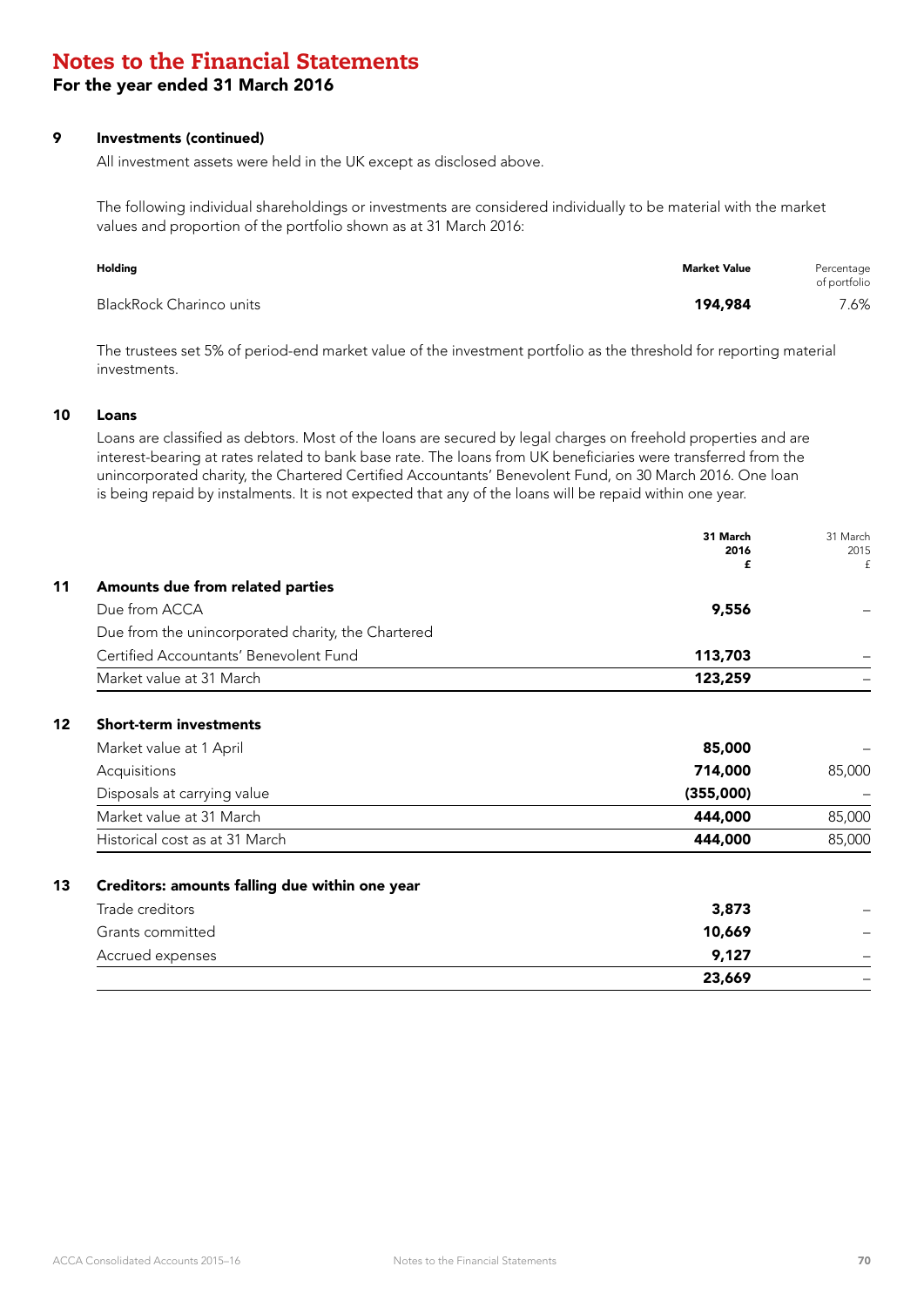### For the year ended 31 March 2016

#### 14 Analysis of net assets between funds

|                     | 2,566,804                | 980,932     | 3,547,736    |
|---------------------|--------------------------|-------------|--------------|
| General funds       | 2,566,804                | 795,872     | 3,362,676    |
| Designated funds    | $\overline{\phantom{a}}$ | 185,060     | 185,060      |
| Unrestricted funds: |                          |             |              |
|                     | t.                       |             | $\mathsf{f}$ |
|                     | Investments              | assets      | 2016         |
|                     |                          | Net current | Total        |

#### 15 Transfers between funds

| At 31 March 2016                           | 3,362,676             | 107,696               | 77,364                           | 3,547,736  |
|--------------------------------------------|-----------------------|-----------------------|----------------------------------|------------|
| Utilised during the year                   | 1,750                 | (1,750)               |                                  |            |
| Transfer in respect of Disaster Fund       | (7,960)               | 7,960                 |                                  |            |
| Transfer of Disaster Fund from Old charity | (101,486)             | 101,486               |                                  |            |
| Transfer of loans from old charity         | (77, 364)             |                       | 77,364                           |            |
| Net movement in funds for the period       | 3,462,736             |                       |                                  | 3,462,736  |
| At 1 April 2015                            | 85,000                |                       |                                  | 85,000     |
|                                            | General<br>funds<br>£ | Disaster<br>Fund<br>£ | Designated Funds<br>Loan<br>Fund | Total<br>f |

The designated Disaster Fund is available to provide emergency assistance to members and their families who have been affected by national or international disaster. The designated Loan Fund is maintained at a value equal to the total amount of loans to beneficiaries and recognises the fact that these amounts are not available for the Fund's day-to-day operations. During the year £1,750 was utilised to assist 7 ACCA members and affiliates who had been severely affected by the Nepal earthquake.

### 16 Related party transactions

The Fund exists to provide assistance to persons in need who are or have been members of ACCA or related organisations and their families and dependants. ACCA is responsible for the administration of the Fund and bears some of its overhead expenses which are not reflected in the Statement of Financial Activities. However, staff costs and expenses incurred by ACCA amounting to £18,564 (2015: £nil), are included as income in the Statement of Financial Activities as 'gifts in kind' and the expenditure as 'Support costs'.

ACCA also collects certain income and pays certain expenditure on behalf of the Fund and there may, therefore, at any time be a balance outstanding between the Fund and ACCA. As the transfer of assets and liabilities from the unincorporated charity is still ongoing, a balance exists between the two Chartered Certified Accountants' Benevolent Funds. Any such balances at the year-end are identified in total in the balance sheet.

|                                                  | 31 March<br>2016 | 31 March<br>2015<br>f |
|--------------------------------------------------|------------------|-----------------------|
| Related party balances                           | Owed             | Owed                  |
| <b>ACCA</b>                                      | 9,556            |                       |
| Chartered Certified Accountants' Benevolent Fund | 113,703          |                       |
| (unincorporated charity)                         |                  |                       |
|                                                  | 123,259          |                       |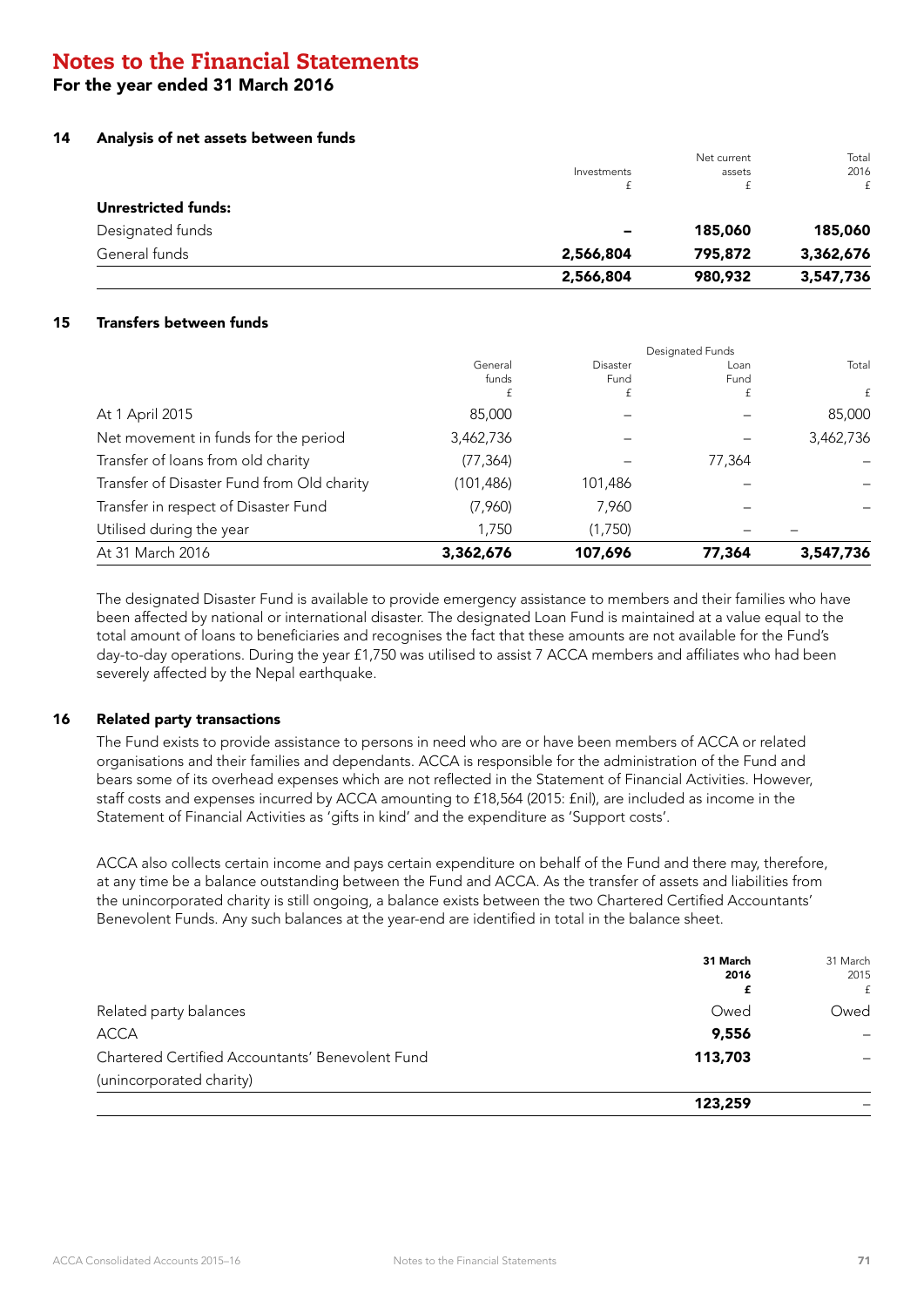### For the year ended 31 March 2016

#### 17 Trustees' expenses and remuneration

The trustees all give freely of their time and expertise without any form of remuneration or other benefits in cash or kind (2015: £nil). They may be reimbursed for directly incurred expenses or costs may be incurred by the Fund for attendance at meetings. In total these costs amounted to £7,652 (2015: £nil) to 6 (2015: nil) trustees. These expenses were made up of 6 trustees reimbursed for their travel expenses of £7,407 (2015: £nil) and seminar and conference related travel expenses for 2 trustees of £245 (2015: £nil). These are included in the Statement of Financial Activities under income as 'gifts in kind' and under expenditure as 'Support costs'.

#### 18 Auditor's remuneration

The auditor received no remuneration for the period (2015: £nil).

#### 19 Reconciliation of net movement in funds to net cash flow from operating activities

|                                                      | 31 March<br>2016<br>£ | 31 March<br>2015<br>£ |
|------------------------------------------------------|-----------------------|-----------------------|
| Net movement in funds                                | 3,462,736             | 85,000                |
| Deduct interest income shown in investing activities | (80, 468)             |                       |
| Add back unrealised losses on investments            | 168,629               |                       |
| Increase in debtors                                  | (208, 316)            |                       |
| Increase in creditors                                | 23,669                |                       |
| Net cash used in operating activities                | 3,366,250             | 85,000                |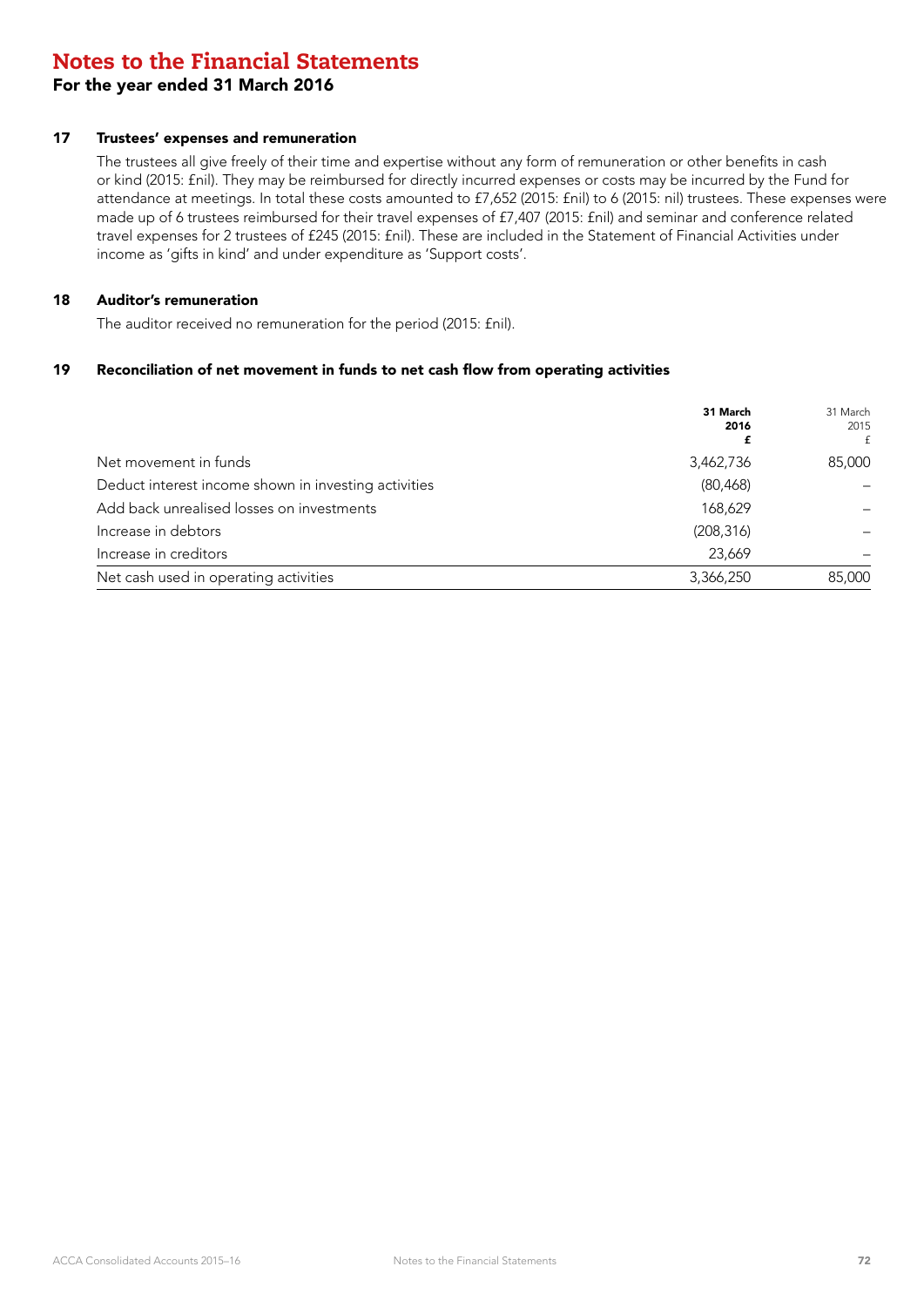# Independent Auditor's Report to the Members of The Chartered Certified Accountants' Benevolent Fund Limited

We have audited the financial statements of The Chartered Certified Accountants' Benevolent Fund Limited for the year ended 31 March 2016 which comprise the balance sheet, the statement of financial activities, the statement of cash flow and the related notes. The financial reporting framework that has been applied in their preparation is applicable law and United Kingdom Accounting Standards (United Kingdom Generally Accepted Accounting Practice), including FRS 102 The Financial Reporting Standard applicable in the UK and Republic of Ireland.

This report is made solely to the charitable company's trustees, as a body, in accordance with Section 44(1)(c) of the Charities and Trustee Investment (Scotland) Act 2005 and under section 154 of the Charities Act 2011. Our audit work has been undertaken so that we might state to the charitable company's trustees those matters we are required to state to them in an auditor's report and for no other purpose. To the fullest extent permitted by law, we do not accept or assume responsibility to anyone other than the charitable company and its trustees as a body, for our audit work, for this report, or for the opinions we have formed.

# Respective responsibilities of the trustees and auditor

As explained more fully in the Trustees' Responsibilities Statement (set out on pages 60 and 61), the trustees (who are also the directors of the charitable company for the purposes of company law) are responsible for the preparation of the financial statements and for being satisfied that they give a true and fair view. The trustees have elected for the financial statements to be audited in accordance with the Charities and Trustee Investment (Scotland) Act 2005 and the Charities Act 2011 rather than also with the Companies Act 2006. Accordingly we have been appointed as auditor under section 44(1)(c) of the Charities and Trustee Investment (Scotland) Act 2005 and under section 144 of the Charities Act 2011 and report in accordance with those Acts. Our responsibility is to audit and express an opinion on the financial statements in accordance with applicable law and International Standards on Auditing (UK and Ireland). Those standards require us to comply with the Auditing Practices Board's Ethical Standards for Auditors.

# Scope of the audit of the financial statements

A description of the scope of an audit of financial statements is provided on the Financial Reporting Council's website at www.frc.org.uk/auditscopeukprivate

### Opinion on financial statements

In our opinion the financial statements:

- give a true and fair view of the state of the charitable company's affairs as at 31 March 2016 and of its incoming resources and application of resources, including its income and expenditure for the year then ended;
- have been properly prepared in accordance with United Kingdom Generally Accepted Accounting Practice; and
- have been prepared in accordance with the requirements of the Companies Act 2006, the Charities and Trustee Investment (Scotland) Act 2005 and regulation 8 of the Charities Accounts (Scotland) Regulations 2006 (as amended).

#### Matters on which we are required to report by exception

We have nothing to report in respect of the following matters where the Charities Accounts (Scotland) Regulations 2006 (as amended) and the Charities Act 2011 requires us to report to you if, in our opinion:

- the information given in the Trustees' Annual Report is inconsistent in any material respect with the financial statements; or
- the charitable company has not kept proper and adequate accounting records; or
- the financial statements are not in agreement with the accounting records and returns; or
- we have not received all the information and explanations we require for our audit.

frank Thanten UK LLP

Diana Penny Senior Statutory Auditor For and on behalf of Grant Thornton UK LLP, Statutory Auditor, Chartered Accountants Edinburgh 27 June 2016

Grant Thornton UK LLP is eligible to act as an auditor in terms of section 1212 of the Companies Act 2006.